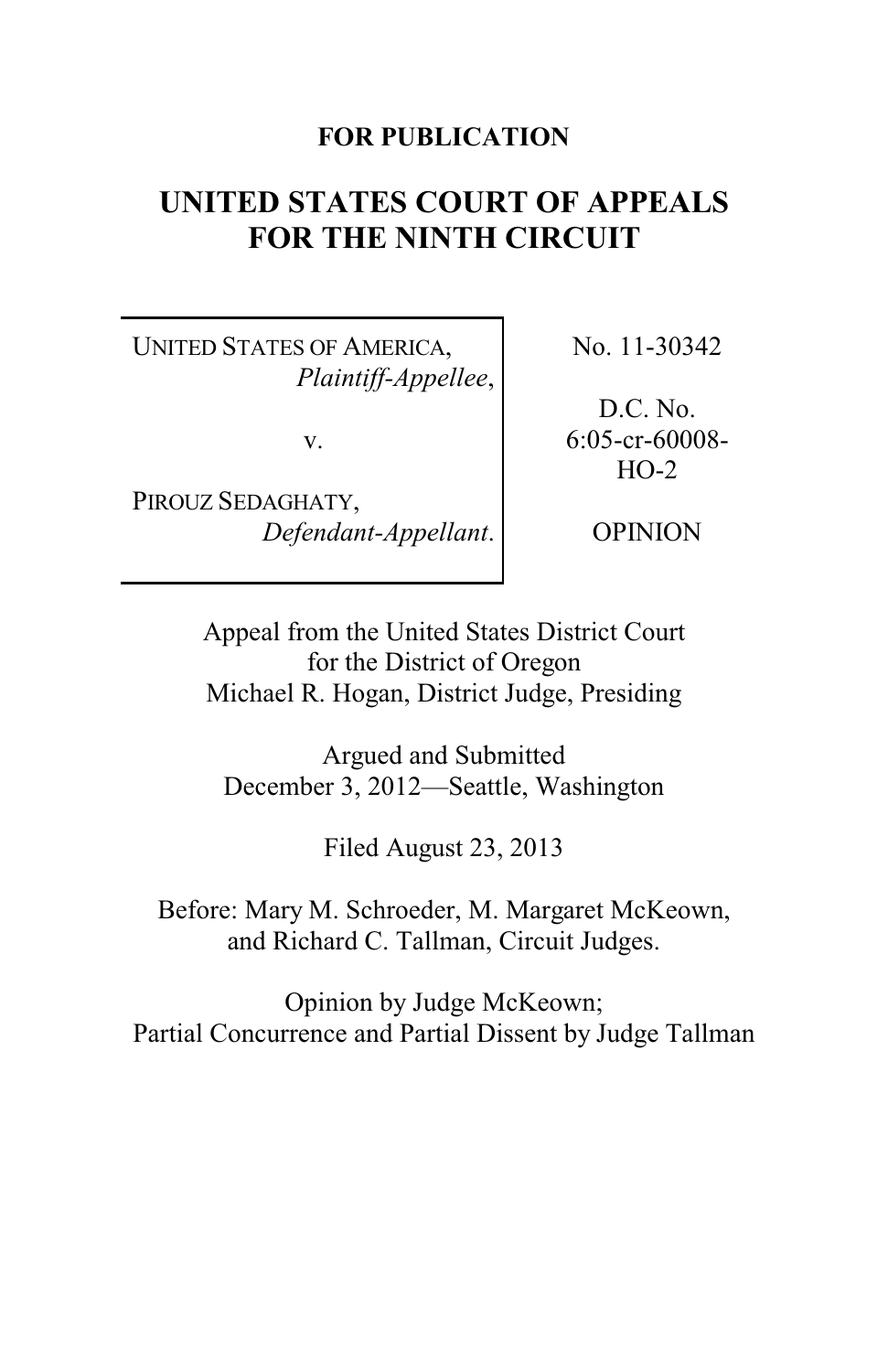# **SUMMARY\***

### **Criminal Law**

The panel affirmed in part and reversed in part a criminal judgment and remanded for a new trial in a tax fraud case – that involved significant amounts of classified materials and in camera, ex parte reviews as well as classified proceedings – stemming from charges that the defendant falsified a 2000 charitable organization tax return in order to conceal his support of an independence movement in Chechnya.

The panel was not persuaded by the defendant's arguments regarding the classified material, the district court's evidentiary decisions, the notion that the government was one-sided in its effort to obtain evidence abroad, or his view that the government's characterization of the evidence rose to the level of a constitutional violation.

The panel held that the government violated its obligations pursuant to *Brady v. Maryland* by withholding significant impeachment evidence relevant to a central government witness.

After reviewing the classified record, the panel determined that the district court erred in approving an inadequate substitution for classified material that was relevant and helpful to the defense. The panel held that the substitution did not satisfy the requirement in the Classified Information Procedures Act, 18 U.S.C. app. 3  $\S$  6(c)(1), that

**<sup>\*</sup>** This summary constitutes no part of the opinion of the court. It has been prepared by court staff for the convenience of the reader.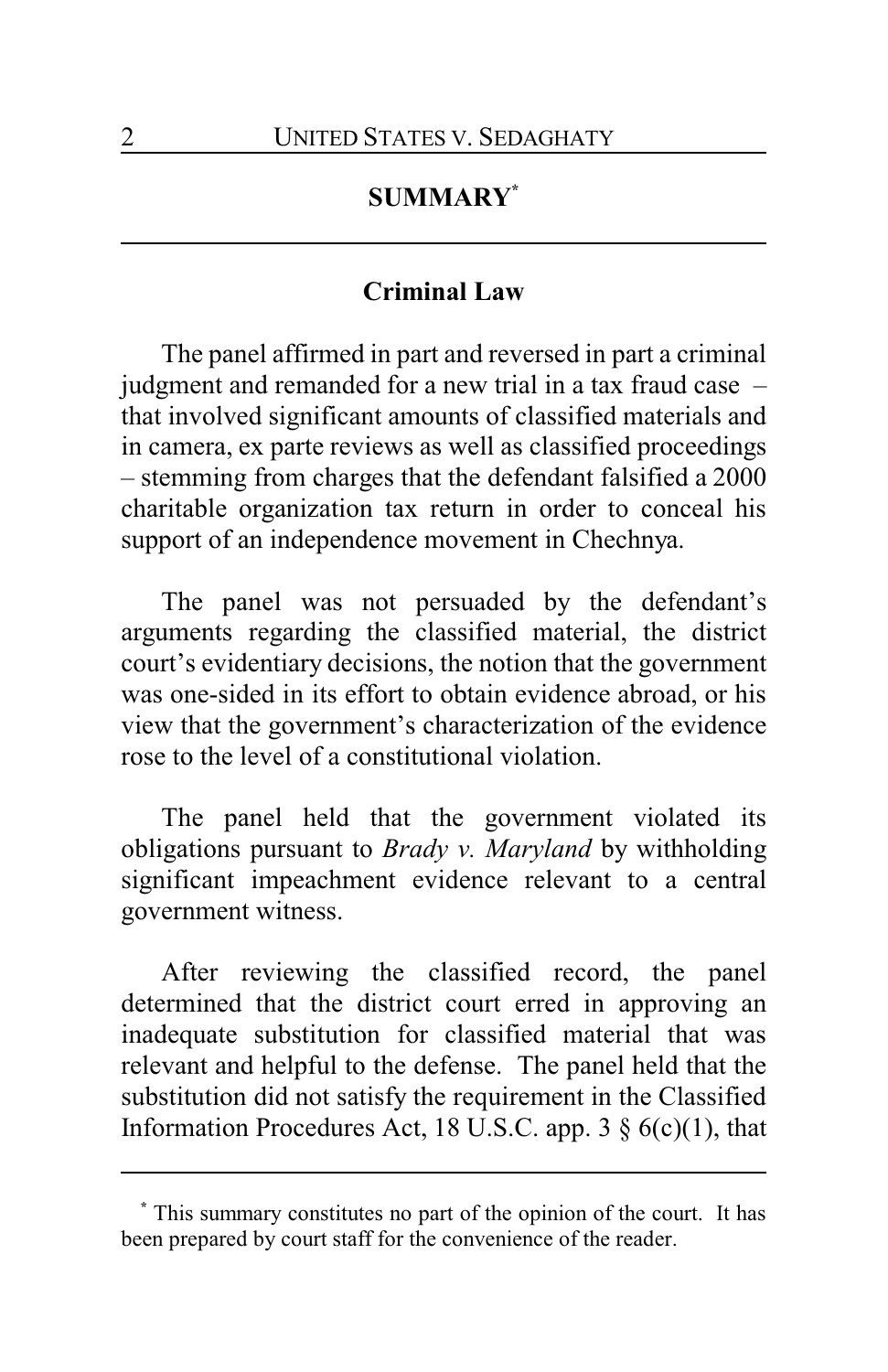the summary "provide the defendant with substantially the same ability to make his defense as would disclosure of the specified classified information."

The panel also concluded that the search that the government conducted of the defendant's computer hard drives went well beyond the explicit limitations of the warrant, and remanded to the district court to consider the appropriate scope of items seized and whether the exclusionary rule should apply.

Considering the errors both individually as well as cumulatively in light of the evidence as a whole, the panel concluded that the errors were prejudicial.

The panel filed concurrently, under appropriate seal, a classified opinion with respect to the substitution. That opinion also addresses in more detail the defendant's claim regarding foreign bank records.

Concurring in part and dissenting in part, Judge Tallman wrote that the opinion's recitation of the facts is inappropriately written from the perspective of the defense theory of the case, that the majority unduly constricts the text of the search warrant and disregards the underlying reason for the very existence of the exclusionary rule, that the opinion disregards the district judge's express factual findings and his rulings on the potential impact of challenged witness testimony following an evidentiary hearing, and that the opinion discounts the extraordinaryefforts by the Department of Justice to abide by its criminal discovery obligations and the district court's extensive oversight of those efforts in dealing with extremely sensitive national security concerns.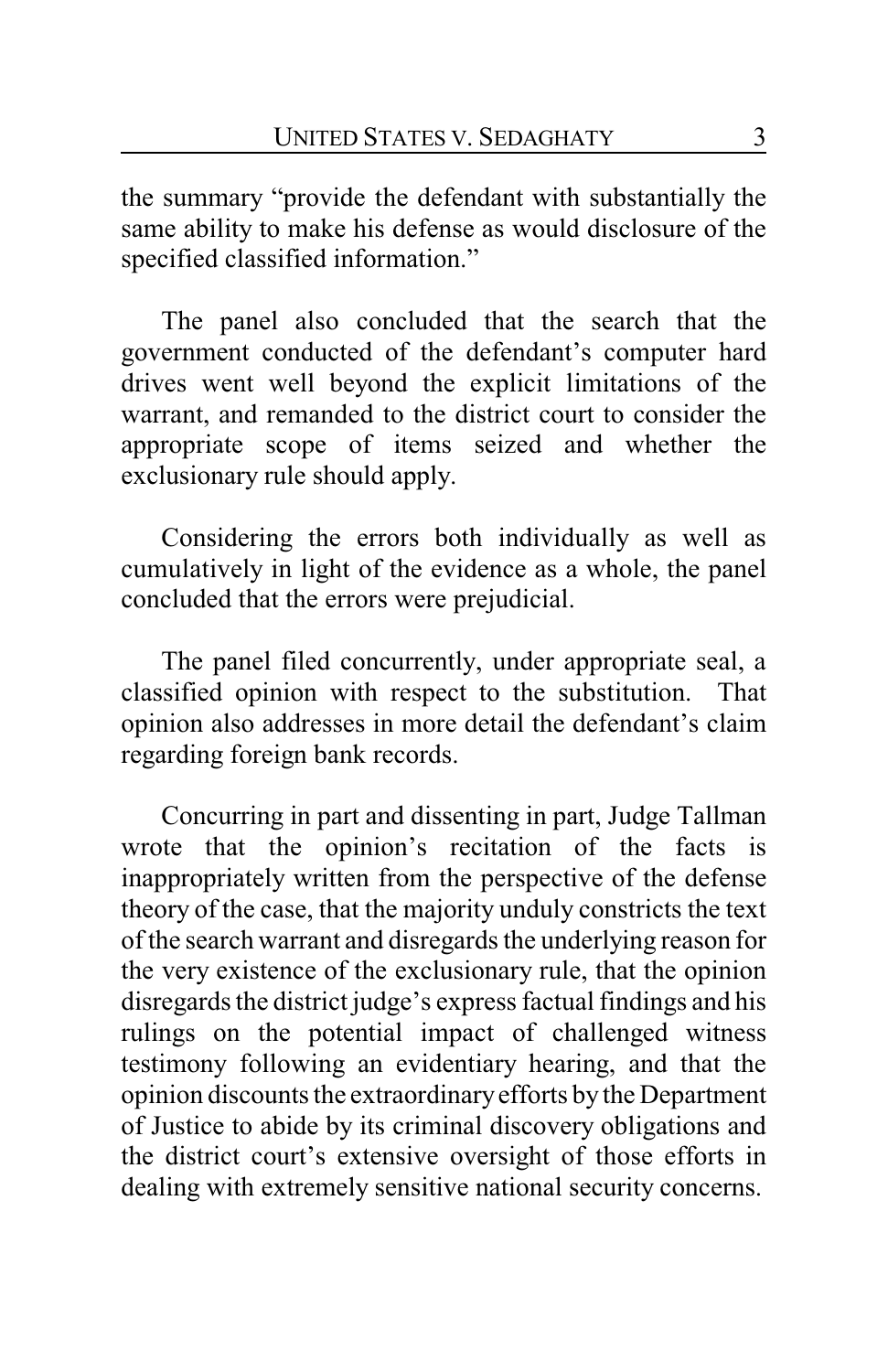### **COUNSEL**

Steven T. Wax (argued), Federal Public Defender, Portland, Oregon; Lawrence Matasar, Lawrence Matasar, P.C., Portland, Oregon, for Defendant-Appellant.

Kelly A. Zusman (argued), Christopher Cardani, and Charles Franklin Gorder, Jr., Assistant United States Attorneys, Office of the United States Attorney for the District of Oregon; Virginia Marie Vander Jagt, Counsel, United States Department of Justice, Washington, D.C., for Plaintiff-Appellee.

### **OPINION**

McKEOWN, Circuit Judge:

This is a tax fraud case that was transformed into a trial on terrorism. The case stems from charges that Pirouz Sedaghaty (known as Pete Seda) falsified a 2000 charitable organization tax return in order to conceal his support of an independence movement in Chechnya, a republic in the Caucasus mountains of southern Russia. Seda founded the U.S. branch of the Al-Haramain Islamic Foundation, Inc. ("Al-Haramain"), a Saudi Arabian charity that the U.S. government suspected of funding terrorist activities and supporting the Chechen mujahideen (holy warriors engaged in violent jihad against Russian forces) under the guise of humanitarian aid. **<sup>1</sup>** Seda's defense was based on his claim

**<sup>1</sup>** Seda was indicted along with the U.S. chapter of Al-Haramain, which was later dropped as a defendant, as well as an alleged co-conspirator, Soliman Al-Buthe, who remains a fugitive abroad.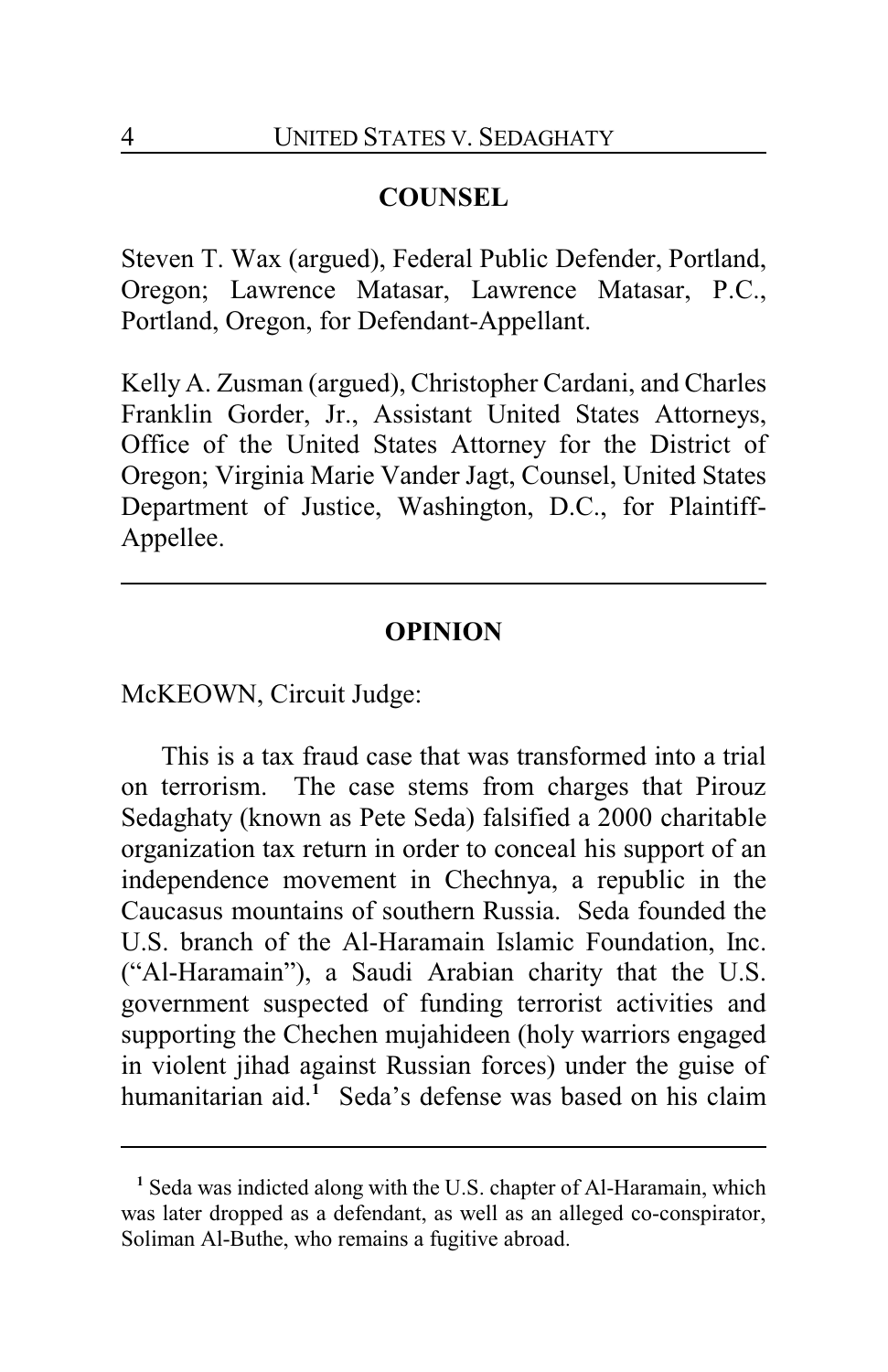that any discrepancy on the tax return could be traced to his accountant, as well as on his long history of peaceful engagement on behalf of Islam and his track record of charitable work in the United States and abroad.

The appeal illustrates the fine line between the government's use of relevant evidence to document motive for a cover up and its use of inflammatory, unrelated evidence about Osama Bin-Laden and terrorist activity that prejudices the jury. This tension was evident both before and during trial and dominates much of the briefing on appeal.

Similarly, what was charged as a tax fraud case in fact involved significant amounts of classified materials and multiple in camera, ex parte reviews as well as classified proceedings. These classified proceedings figure prominently in the appeal. To the extent possible, we have written our opinion without reference to classified materials so as to allow the maximum transparency in this criminal case. To supplement this opinion, we are filing concurrently, under appropriate seal, a classified opinion with respect to the substitution—a terse summary that the government provided Seda in place of actual classified documents that are relevant and helpful to his defense. That opinion also addresses in more detail Seda's claim regarding foreign bank records.

We recognize that a system that permits ex parte hearings and requires the court to pass on the legitimacy of claims related to classified information places a heavy burden on the court. We also recognize that defense counsel, who best know their client's interests, are placed at a serious disadvantage in challenging classified proceedings in a vacuum. Toward that end, we take our duty very seriously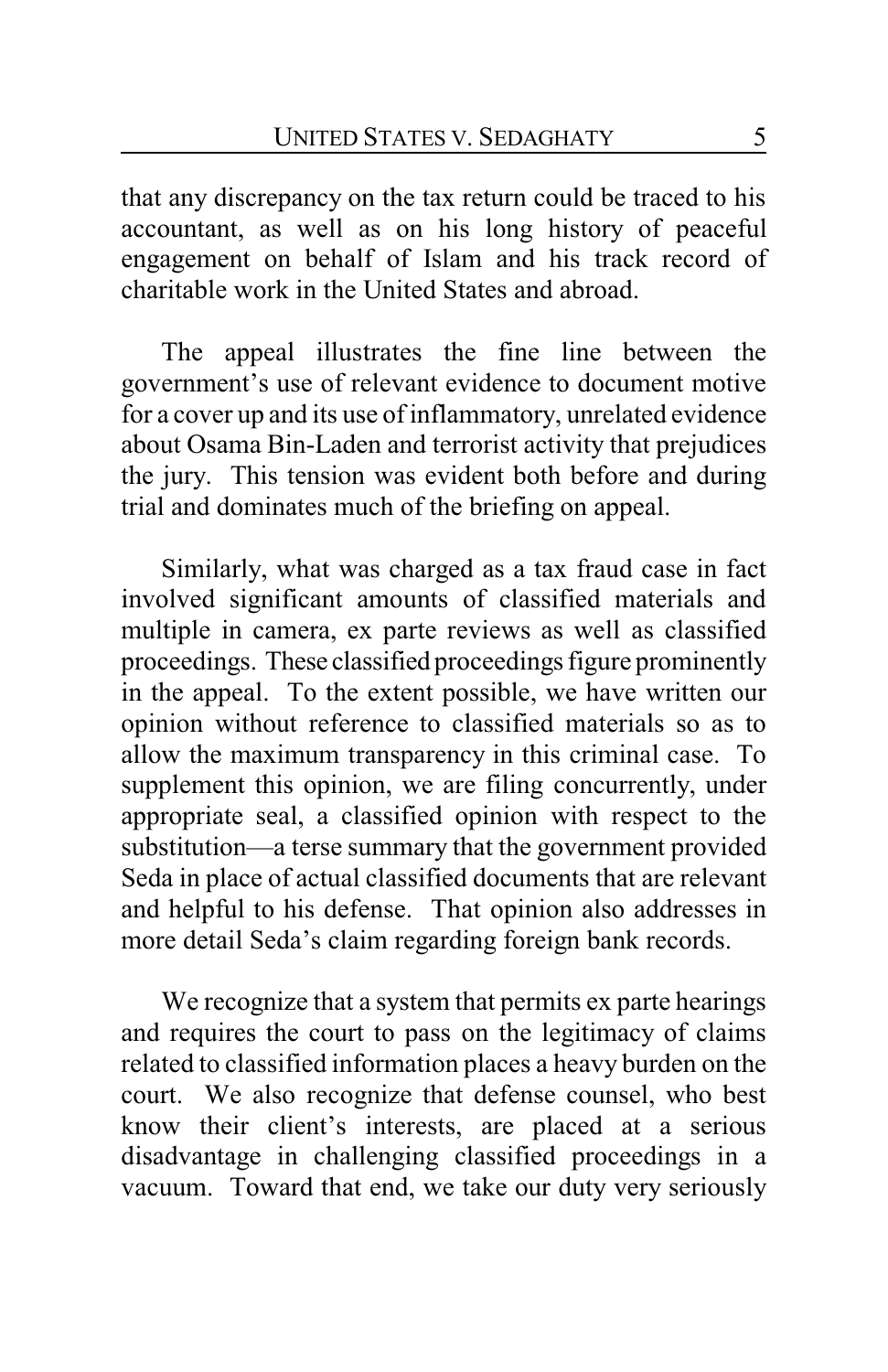and undertake our review of classified information with special scrutiny. **2**

Following his conviction for tax violations, Seda challenges a host of rulings. In particular, he takes aim at the prosecution's failure to disclose its interview notes regarding payments to a key witness, the court's handling of classified information under the provisions of the Classified Information Procedures Act ("CIPA"), 18 U.S.C. app. 3, the breadth of computer and other documents seized pursuant to a warrant, and various evidentiary rulings. Seda also claims that he was deprived of a fair trial by the government's refusal to aid him in obtaining evidence from overseas, by its appeal to religious preferences, and by its use of inflammatory evidence of guilt by association.

In the main, we are not persuaded by Seda's arguments regarding the classified material, the district court's evidentiary decisions, the notion that the government was one-sided in its effort to obtain evidence abroad, or his view

**<sup>2</sup>** Because of the strong public policy in favor of public access to judicial proceedings, we heard argument on nearly all of the issues on appeal in open court. On several very limited issues, we held an in camera hearing with counsel from the government and from the defense together, and then with the government ex parte. On one issue, we heard from a single government attorney who was not part of the prosecution team. The government trial lawyers were walled off from certain classified material so it would not taint the conduct of the prosecution.

We take note of the careful procedures instituted by the district court and followed by the government to protect classified information, as well as defense counsel's cooperation with these procedures. Our judgment as to the government's discovery violations is not a reflection on the trial court's good faith efforts to ensure a fair trial while protecting national security.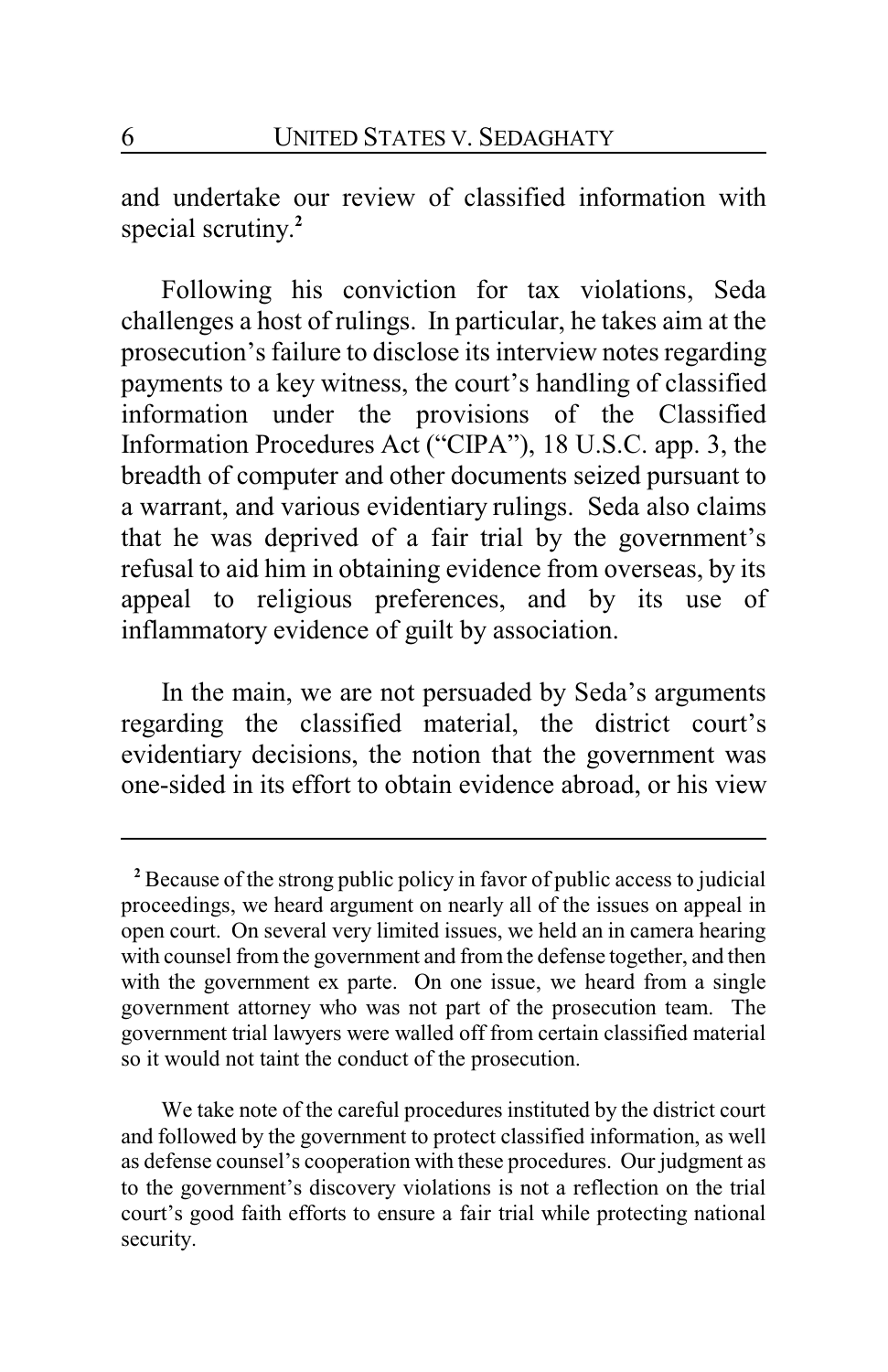that the government's characterization of the evidence rose to the level of a constitutional violation. Nonetheless, there were significant errors that merit a new trial.

We conclude that the government violated its obligations pursuant to *Brady v. Maryland*, 373 U.S. 83 (1963), by withholding significant impeachment evidence relevant to a central government witness. After reviewing the classified record, we also determine that the court erred in approving an inadequate substitution for classified material that was relevant and helpful to the defense. The substitution did not satisfy CIPA's requirement that the summary "provide the defendant with substantially the same ability to make his defense as would disclosure of the specific classified information." 18 U.S.C. app. 3  $\S$  6(c)(1). We reject Seda's remaining challenges to the handling of classified information under CIPA. We also conclude that the search that the government conducted of Seda's computer hard drives went well beyond the explicit limitations of the warrant and remand to the district court to consider the appropriate scope of items seized and whether the exclusionary rule should apply.

We are particularly troubled by the cumulative effect of these errors, which resulted in admitting evidence illegally seized while denying Seda both material impeachment evidence and potentially exculpatory evidence. *See United States v. Wallace*, 848 F.2d 1464, 1476 (9th Cir. 1988) (emphasizing the cumulative effect of three trial errors improperly admitting impeachment evidence of a defense witness, erroneouslybolstering the testimonyof a prosecution witness, and admitting defendant's statements that should have been suppressed). Although each of these issues potentially merits a remand or a new trial on its own, given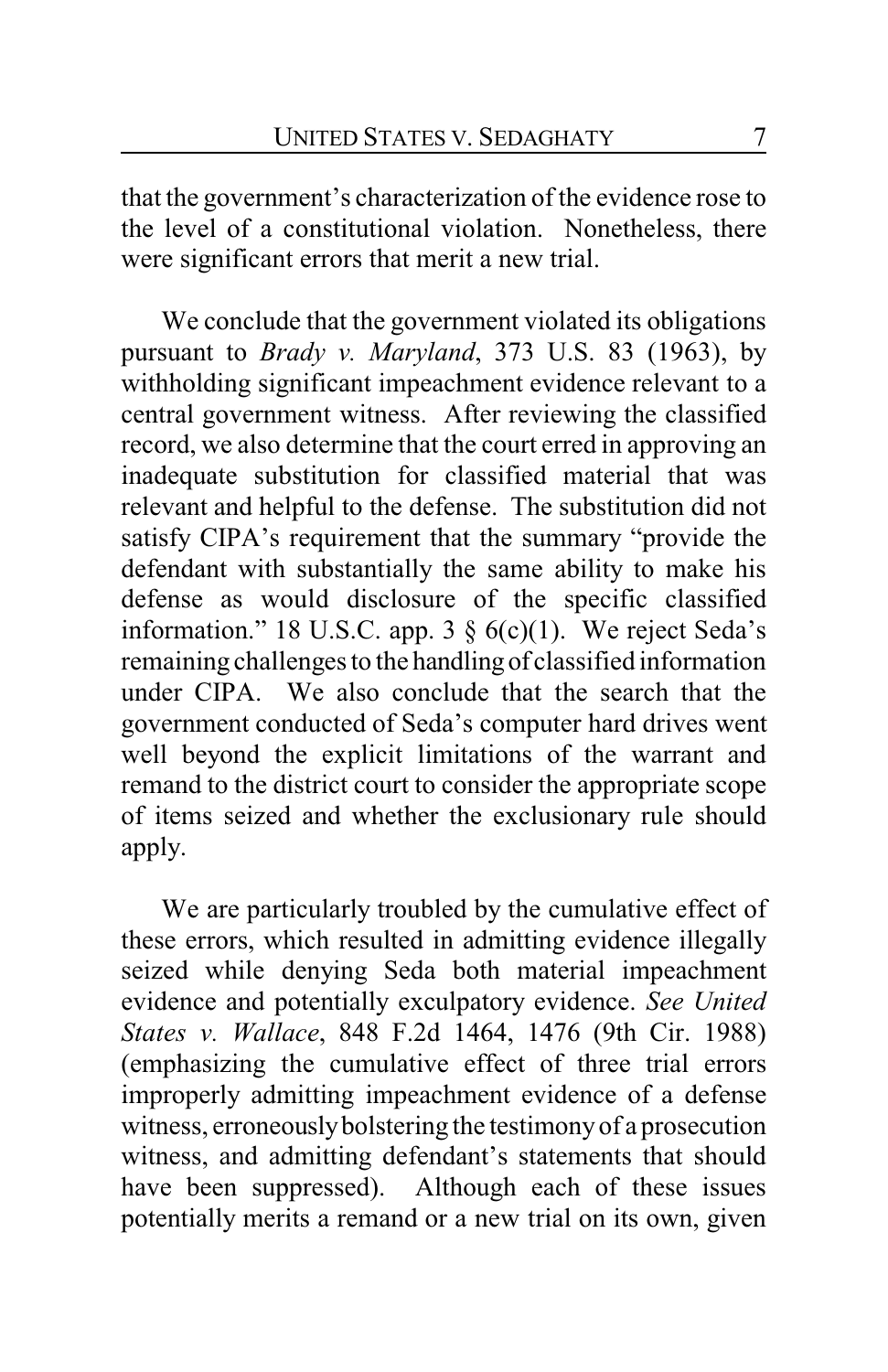these multiple, significant errors, "'a balkanized, issue-byissue harmless error review' is far less effective than analyzing the overall effect of all the errors in the context of the evidence introduced at trial. . . ." *United States v. Frederick*, 78 F.3d 1370, 1381 (9th Cir. 1996) (quoting *Wallace*, 848 F.2d at 1476). Considering the errors both individually as well as cumulatively in light of the evidence as a whole, we conclude that the errors were prejudicial and reverse and remand for a new trial. As a consequence, we do not address Seda's arguments regarding his sentence.

#### **BACKGROUND**

In the 1990s, Al-Haramain was one of Saudi Arabia's largest non-governmental organizations, with more than fifty offices worldwide distributing humanitarian aid and funding religious education. With close ties to the Saudi government, it has been described by U.S. government officials as the "United Way" of Saudi Arabia. Apart from humanitarian aid and educational materials, however, some Al-Haramain offices distributed funding and other support to terrorists. Based on joint submissions by the governments of the United States and Saudi Arabia, the United Nations implemented sanctions against Al-Haramain offices in eleven countries beginning in 2002. By 2004, the Saudi government had dissolved Al-Haramain altogether. That same year, the United States designated former Al-Haramain principals Aqil Al-Aqil and Soliman Al-Buthe and the U.S. chapter of Al-Haramain as "SpeciallyDesignated Global Terrorists" subject to financial sanctions because of their role in providing financial support to terrorist groups. Seda came under investigation by the FBI and the IRS because of his role in the U.S. chapter of Al-Haramain.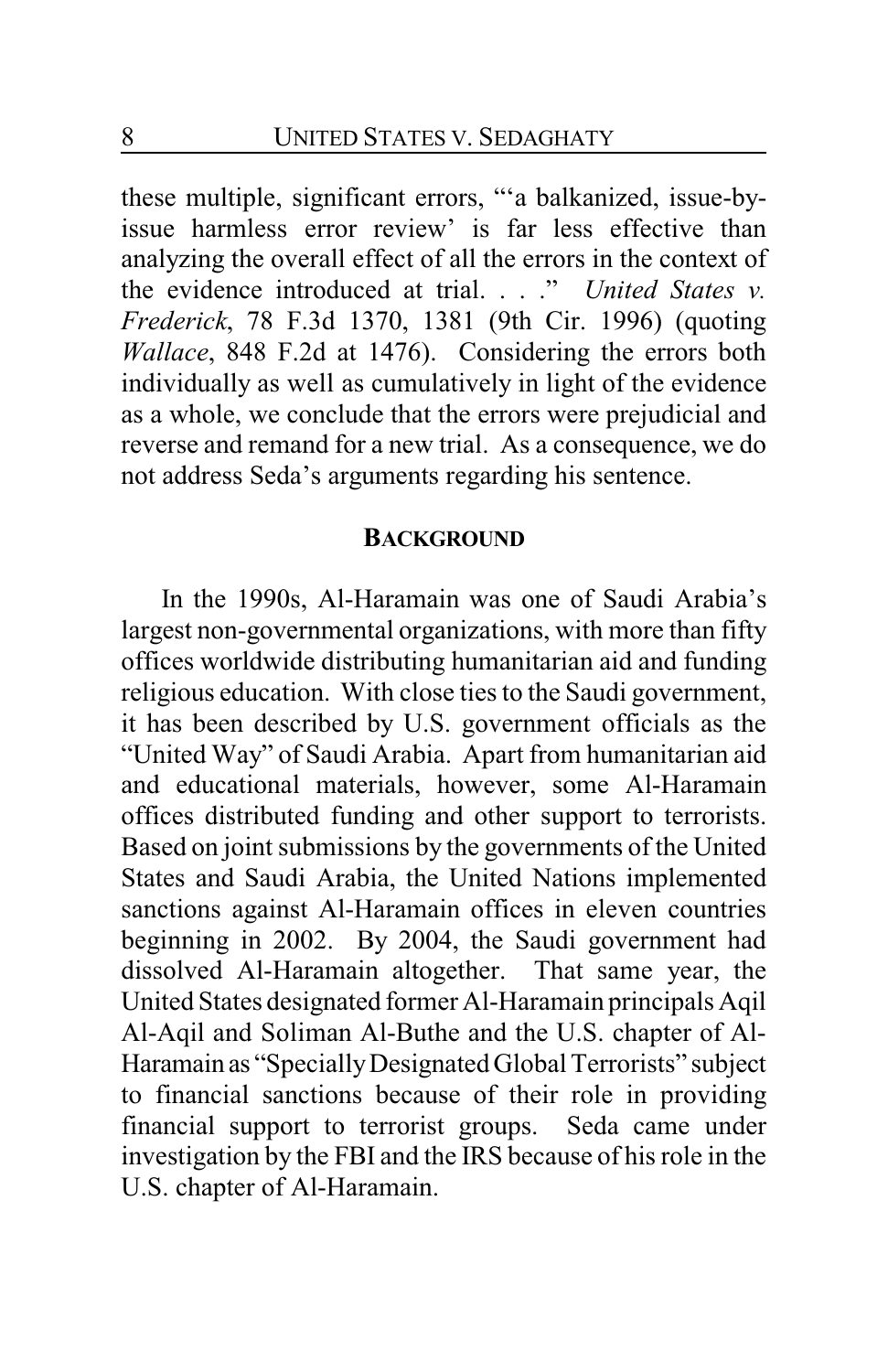Seda moved from his native Iran to Ashland, Oregon, in the 1970s. After attending Southern Oregon University, he became a well-known arborist in the city. With the mission of promoting the understanding of Islam and building bridges within the community, Seda cofounded the Qur'an Foundation with his friend David Rodgers, who had grown up in Ashland. The Qur'an Foundation hosted public lectures and distributed the Qur'an locally and to prisoners who requested copies.

While working as a horse trainer in Saudi Arabia, Rodgers was approached by Al-Haramain officer Al-Buthe, who suggested that Al-Haramain could supply Qur'ans to the Ashland effort. In 1997, the two organizations entered into a partnership to "promote peace through understanding of Islam" and Al-Buthe and Seda opened Al-Haramain's only U.S. branch ("Al-Haramain-U.S."). Al-Aqil became the U.S. branch's president, Al-Buthe its treasurer, and Seda its secretary. Seda opened a bank account for Al-Haramain-U.S. at Bank of America and successfully applied for tax-exempt status.

In late 1999, both Al-Haramain and its U.S. branch solicited funds for aid to the people of Chechnya. Although the efforts of Al-Haramain were conducted under the supervision of the Saudi government and through a separate entity the government created, the Saudi Joint Relief Committee, at trial it was disputed whether these efforts were truly humanitarian in nature or a cover to fund the mujahideen operating in Chechnya.

In February 2000, an engineer and construction executive in England, Dr. Mahmoud Talaat El-Fiki, contacted Al-Haramain saying that he wanted to donate \$150,000 for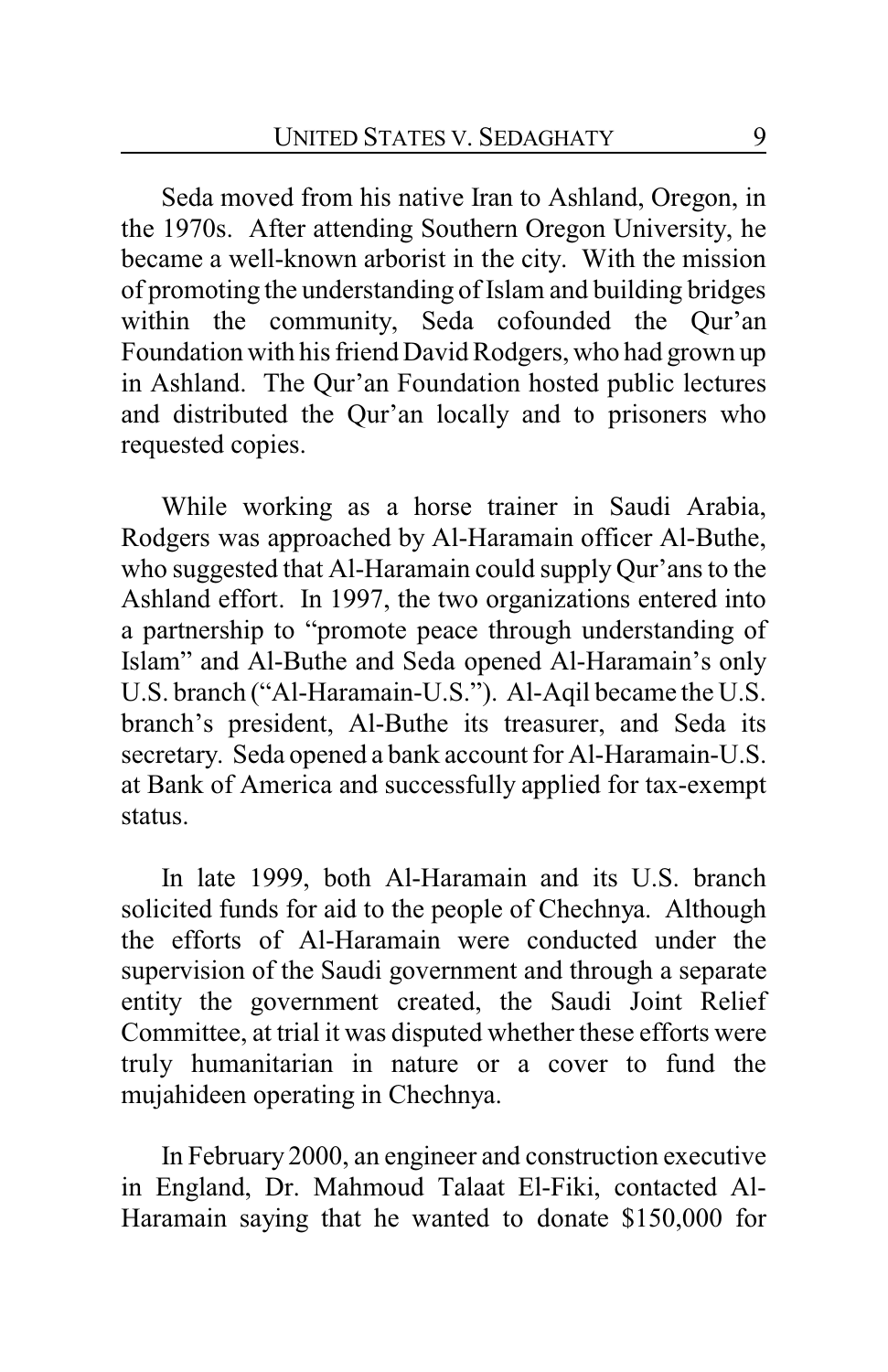Chechen relief. Al-Haramain instructed El-Fiki that he could wire the money for "the poor, orphans and refugees" in Chechnya to its Al-Rajhi Bank account in Riyadh, Saudi Arabia, or its Bank of America account in Ashland. El-Fiki transferred \$150,000 to the Al-Haramain-U.S. account in Ashland on February 24, 2000. On March 7, Al-Buthe traveled from Saudi Arabia to Oregon. Seda and Al-Buthe went together to a branch of Bank of America in Ashland on March 10 and met with the branch manager to withdraw \$130,000 in travelers checks. The following day, Seda withdrew a \$21,000 cashier's check made out to Al-Buthe. Al-Buthe later returned to Saudi Arabia, cashed the travelers checks at his bank, and deposited the cashier's check into his personal account, where he often commingled personal money with Al-Haramain funds. The counter check signed by Seda bore the notation "Soliman" and the actual cashier's check deposited by Al-Buthe bore the notation "Donation for Chichania Refugees."

At trial, the significance of Al-Buthe's use of travelers checks was contested. The government characterized the use of travelers checks, as opposed to a less-expensive wire transfer, as highly suspicious and argued that it made the transfer of funds more difficult to trace. The defense pointed out that Al-Buthe regularly brought funds in the form of travelers checks to the United States for Al-Haramain's operating expenses and reported those checks to U.S. Customs, so his use of travelers checks was not unusual, nor did it correlate with an effort to conceal the movement of funds.**<sup>3</sup>** The bank manager testified that Seda set up an

**<sup>3</sup>** Between October 1997 and April 2001, Al-Buthe reported to U.S. Customs his transportation of \$777,845 into the United States over nine different trips, seven of them involving travelers checks. Every time Al-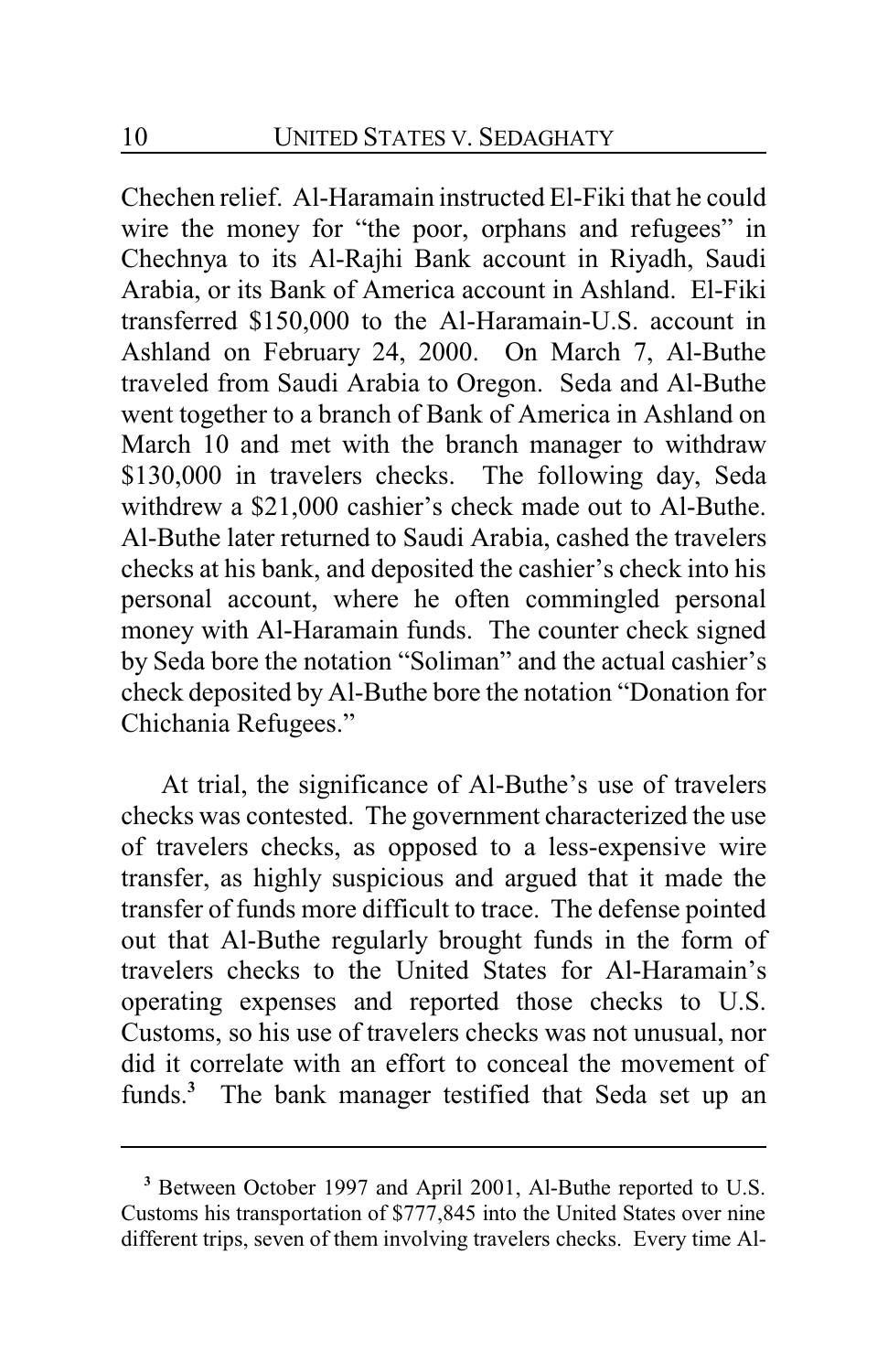appointment in advance so that he and Al-Buthe could meet with her in person, and that Al-Buthe came in his traditional Saudi dress, produced his passport to be copied for the bank's records, and personally signed each travelers check in front of her.

What happened to the money after Al-Buthe cashed the travelers checks and deposited the cashier's check was also disputed. Seda's attorneys argued that it was given to Al-Haramain and deposited in Al-Rajhi Bank account number 9889, which was used for humanitarian relief in Chechnya. The government represented that "[a]n Al-Haramain employee took most of El-Fiki's money to a representative of Abu 'Umar [a leader of the Chechen mujahideen], to be smuggled into Chechnya, claiming it was for needy Chechen families"

In June 2000, Al-Buthe returned to Ashland, reporting to U.S. Customs \$300,000 in travelers checks from Al-Haramain for the purchase of a building in Springfield, Missouri, to serve as a prayer house. Having alreadymade an initial deposit of \$60,000, Al-Haramain-U.S. then paid \$318,291 to complete the purchase of the Springfield building.

Four days after the September 11, 2001, terrorist attacks, several FBI agents came to speak with Seda. The interviewing agent testified that Seda had volunteered

Buthe reported the transportation of currency was when he was arriving in the United States and was presented with a customs form, like all other arrivals. Seda's attorneys maintained that Al-Buthe failed to report the transfer of El-Fiki's donation out of the United States because he did not know that it was required.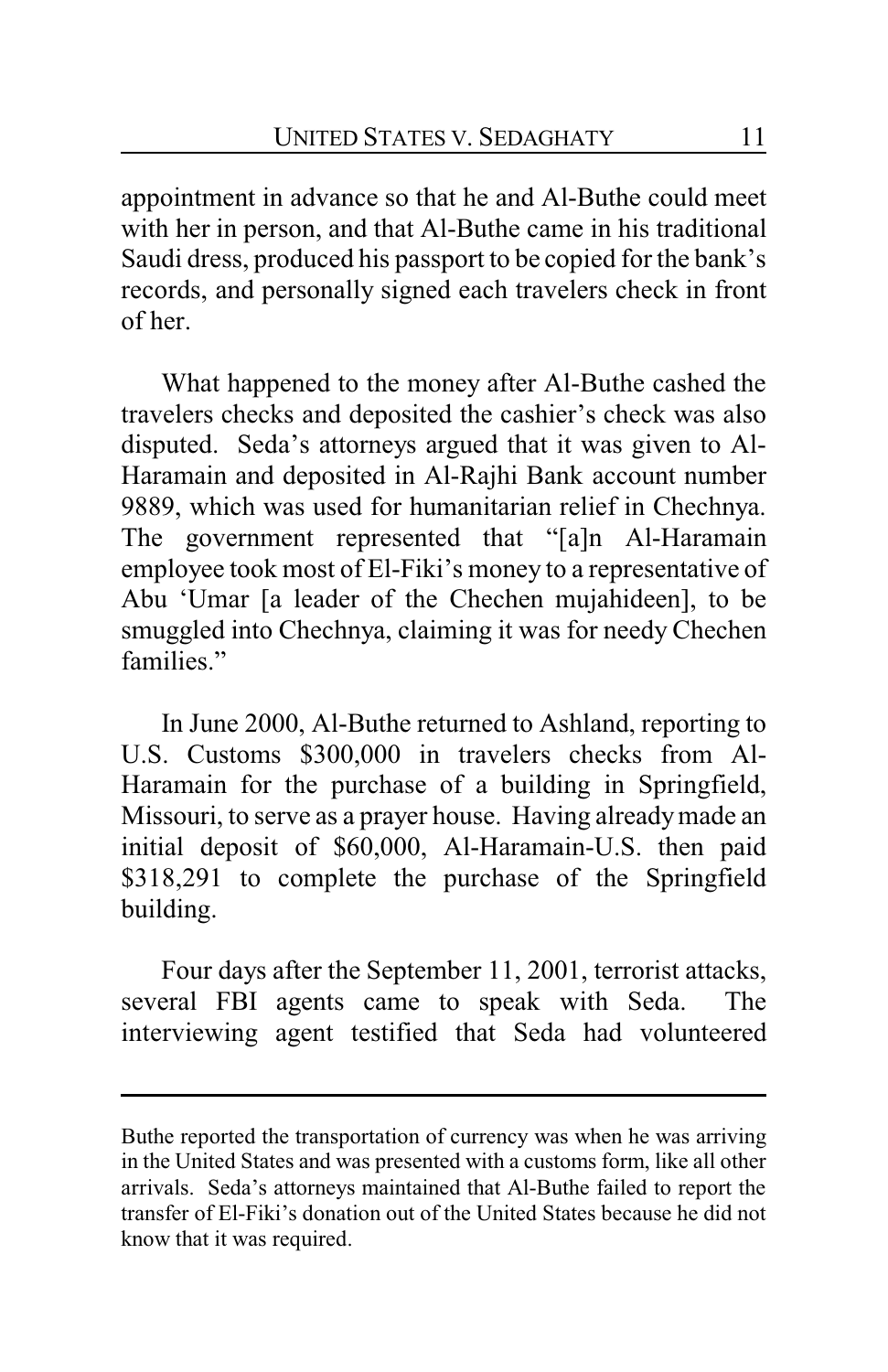information about Al-Haramain-U.S.'s purchase of the Springfield propertyand told him Al-Haramain-U.S. had paid between \$300,000 and \$325,000, reflecting the closing price.

One month later, Tom Wilcox, Al-Haramain-U.S.'s accountant and a former IRS agent, filed a Form 990 for Al-Haramain-U.S. for the year 2000, reviewed and signed by Seda. Filing a Form 990 is an annual reporting requirement for tax exempt organizations. The Form 990 was inaccurate in several respects. Line 57a inaccurately represented the cost of the Missouri building purchase as \$461,542 because the \$130,000 withdrawn by Al-Buthe was marked as a payment for the prayer house. Line 1 underestimated the donations that Al-Haramain-U.S. had received because it misdesignated the \$21,000 check to Al-Buthe as a returned donation. Line 22, representing outgoing donations, was also inaccurate because it failed to record whatever portion of the \$150,000 El-Fiki donation was transferred to Al-Haramain.**<sup>4</sup>**

In 2004, the government obtained a warrant to search for financial records and communications pertaining to the preparation of the 2000 Form 990 and Al-Buthe's failure to report the \$150,000 he was carrying when he left the country. The government searched Seda's house, which doubled as the Al-Haramain-U.S. office and prayer hall, and seized nine computers together with books, videos, and religious materials. Before trial, Seda challenged the seizures as going beyond the scope of the warrant; the district court denied his motion to suppress.

**<sup>4</sup>** The defense argued that because the donation merely passed through Al-Haramain-U.S. on its way from El-Fiki to Al-Haramain in Riyadh, none of the mistakes are material because the tax code did not require the "pass-through" to be recorded at all.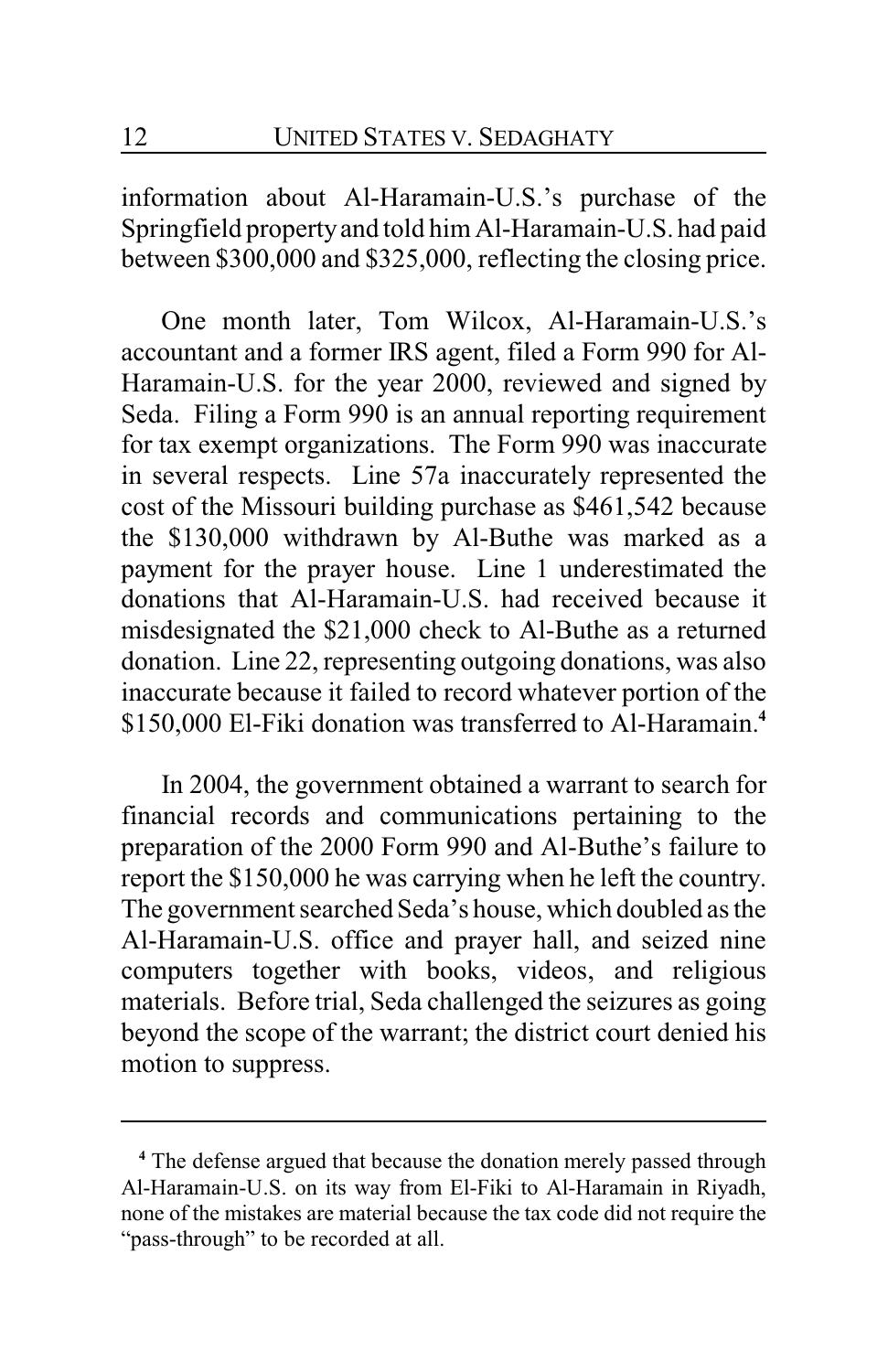The grand jury indicted Seda, Al-Buthe, and Al-Haramain in a three count indictment. Count One alleged a conspiracy to defraud the United States through the crimes alleged in counts Two and Three, in violation of 18 U.S.C. § 371. Count Two alleged filing a false Form 990, in violation of 26 U.S.C. § 7206(1). Count Three charged Al-Buthe with failing to file a Currency and Monetary Instrument Report (CMIR) form when he left the United States with \$150,000, in violation of 31 U.S.C.  $\S$  5316(a)(1)(A). The charges against Al-Haramain were eventually dismissed because, by the time of trial, it was little more than a shell organization.

The central issue at trial was whether the errors on the Form 990 were willful. The prosecution's theory was that Seda wanted to fund the Chechen mujahideen and intentionally reported false information to his accountant in an effort to cover up the diversion of El-Fiki's donation to the mujahideen. The primary defense theory was that Wilcox was responsible for these careless mistakes, that Seda had given the money to Al-Buthe to give to Al-Haramain, and that Seda was transparent and forthright with Wilcox, the FBI, and the public about the disposition of Al-Haramain-U.S.'s funds and his desire to provide humanitarian aid to refugees in Chechnya.

When the IRS questioned Wilcox in June of 2003 about the price of the building as reported on the 2000 tax return, Wilcox said that someone at Al-Haramain-U.S. had prepared the schedule of purchase costs in Quickbooks and that he had just based the purchase price in the tax return on that schedule. At trial, however, Wilcox admitted that he had actually been the one to code the \$130,000 withdrawal of travelers checks as related to the building purchase and that he had created the schedule with the erroneous purchase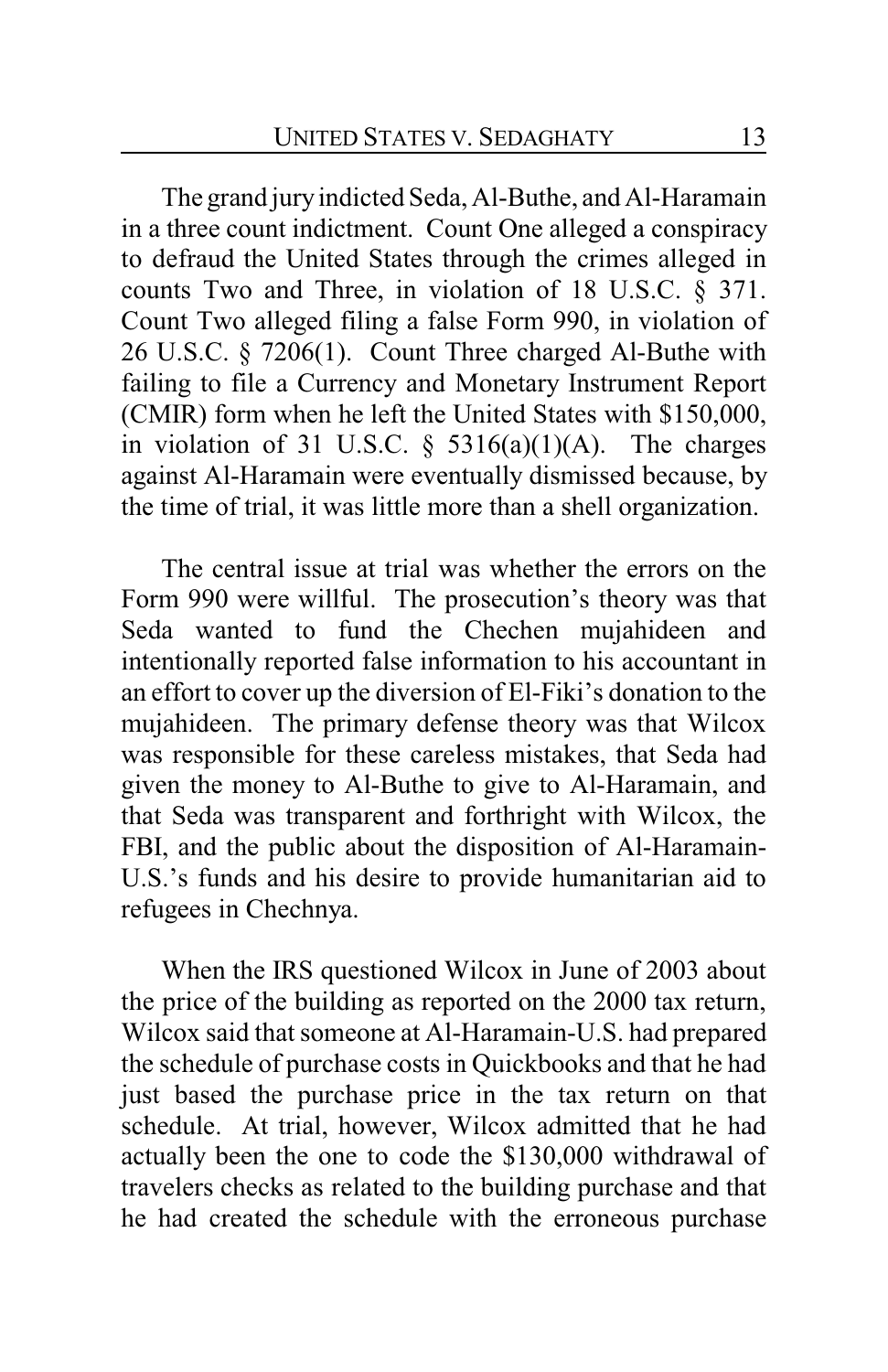price. He maintained, however, that the schedule was based on Seda's instructions as to how to categorize the checks.**<sup>5</sup>**

The parties vigorously debated evidence related to the "money trail." After introducing evidence demonstrating that Al-Buthe cashed the travelers checks in Saudi Arabia and deposited the cashier's check into his own account, the government said that it had followed the money trail as far as it could go and that Al-Buthe's actions were consistent with his misappropriation of some funds and diversion of others to fund the mujahideen. Seda attempted to introduce receipts documenting his transfer of the donation to Al-Buthe, and Al-Buthe's transfer of the donation to Al-Haramain for Chechen relief, but he was unable to authenticate the records.

To establish willfulness, the government called two former members of the Ashland prayer house: David Gartenstein-Ross and Barbara Cabral. Among other subjects, the government questioned Gartenstein-Ross about the distribution of Qur'ans to prisoners, donations made to support Kosovan refugees, and fundraising at the prayer house for two individuals planning to go to Kosovo to fight against the Serbs. Cabral, a convert to Islam who abandoned the religion before trial, described the mosque and prayer services at the Al-Haramain-U.S. prayer house in Ashland as well as Seda's marriage to a Russian-speaking wife. Providing the only direct evidence of Seda's alleged desire to

**<sup>5</sup>** The government also introduced emails between Seda and Al-Haramain's accountant in Riyadh regarding the budget and expenses of Al-Haramain-U.S. Those documents include a spreadsheet sent from the Al-Haramain accountant that records the travelers checks and cashier's check from the El-Fiki donation as going to Al-Buthe. The emails also include desperate pleas from the Al-Haramain accountant to Seda to keep better records.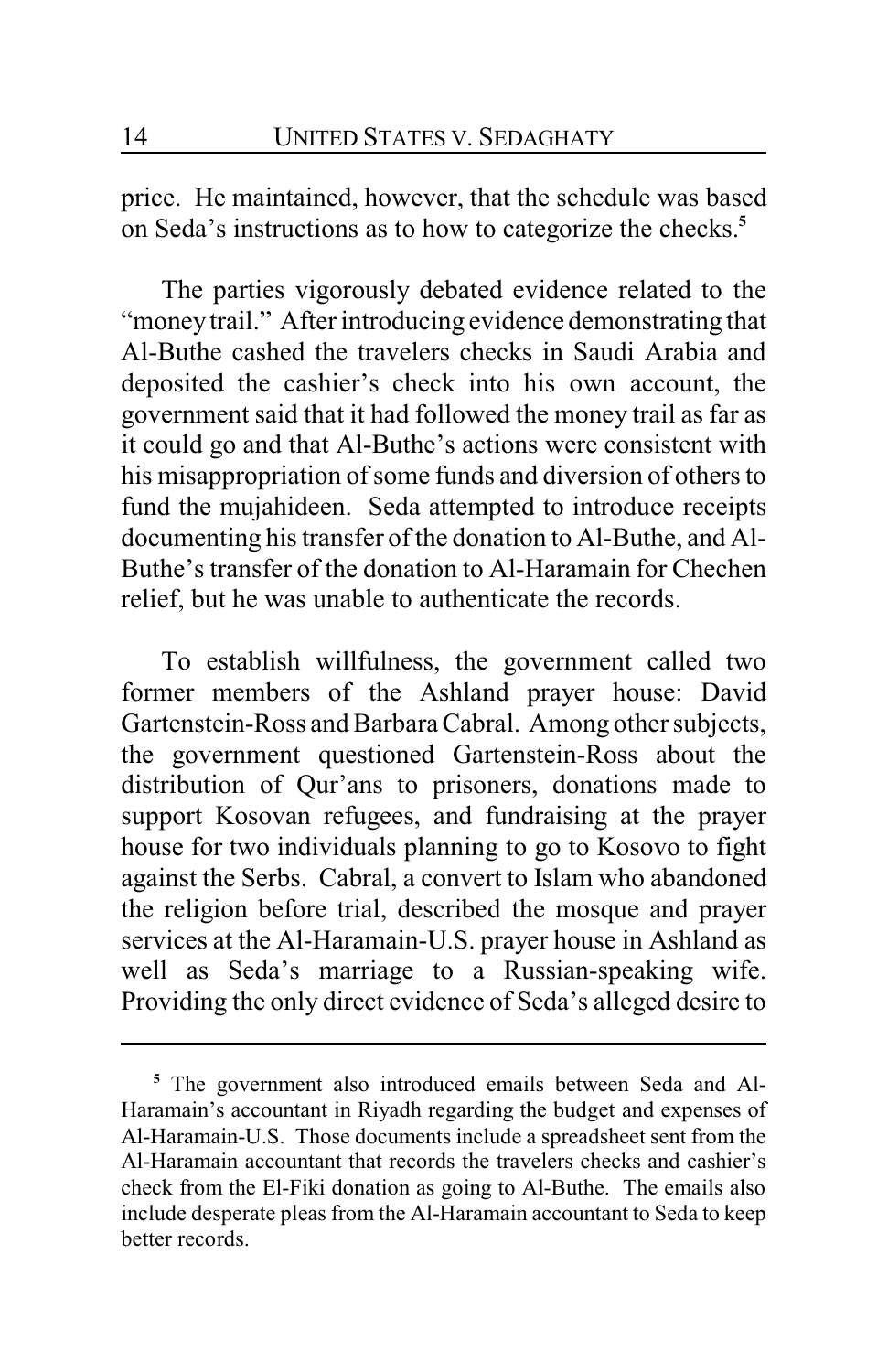fund the Chechen mujahideen, Cabral testified that Seda solicited funds for the mujahideen in Chechnya after Cabral and others from Oregon joined Seda in a pilgrimage to Mecca sponsored by Al-Haramain.

In addition to the witnesses from the prayer house, the government introduced a number of exhibits seized in the search, including videos related to the Chechen mujahideen, religious edicts regarding support for the Chechen mujahideen, plus emails Seda received and websites Seda visited about Chechnya. The government also introduced an email from Seda to Al-Buthe titled "What support?" that reproduced an excerpt of a published interview with Chechen mujahideen leader Ul-Khattab stating:

> I'm sorry to say there is not a single Islamic charity organization active inside Chechnya at present. Only the Red Cross is present in Chechen towns and cities. Therefore, we advise the Muslims in the Muslim countries to take a sincere stand with the Mujahideen in the land of the Caucasus.

The government also relied extensively on the testimony of its expert, Evan Kohlmann, who drewconnections between Al-Haramain officials and figures such as Ul-Khattab and Osama Bin-Laden. Kohlmann, who had no direct knowledge of the facts of the case, testified, among other things, that the former director of the Saudi Joint Relief Committee through which Al-Haramain provided relief in Chechnya, had been an "old friend" of Bin-Laden's in the 1980s.

At trial, the government frequently referred to a large (3 foot by 4 foot) chart with photographs of Seda and his co-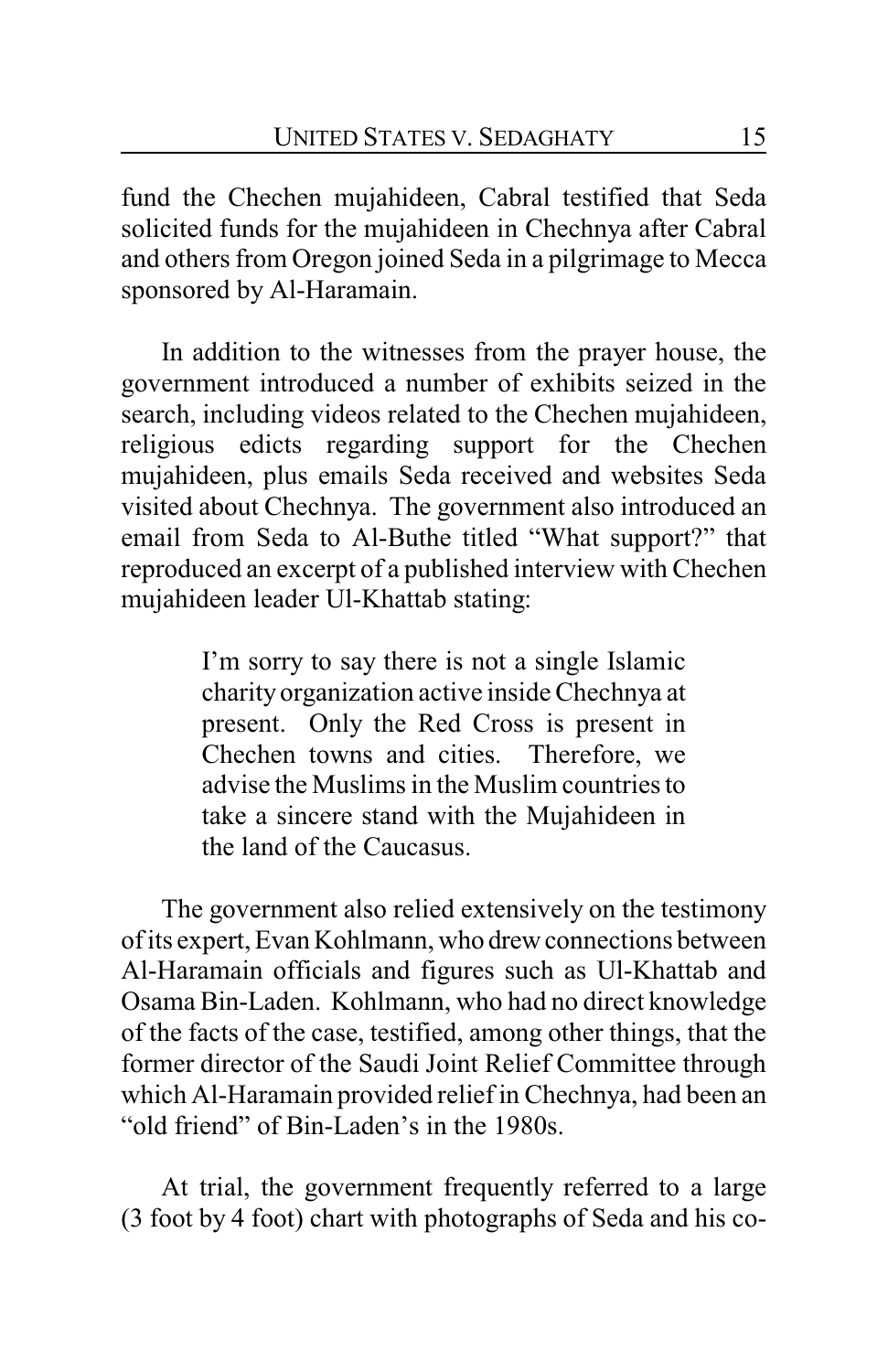defendant Al-Buthe, along with a photograph of an Al-Haramain officer in Riyadh who sent out frequent emails about Chechnya, a shadowed cutout of a figure representing Al-Haramain's accountant in Riyadh, and a photograph of the armed mujahideen leader Ul-Khattab, whom Seda did not know and whom Kohlmann had connected to Bin-Laden. The jury also watched a violent video provided by Kohlmann of a training camp for the Chechen mujahideen, which was introduced on the ground that the existence of a still image from the video on Al-Haramain-U.S.'s computers "tended to make it more likely that [Seda] intended that the El-Fiki money end up in the hands of the Chechen mujahideen."

During trial, the government referenced Bin-Laden on five different occasions, including at closing, where the prosecution referred to the director of the Saudi Joint Relief Committee as Bin-Laden's "best friend." The prosecution's arguments repeatedly emphasized the concept of jihad, referring to it thirty-two times over the course of the six-day trial.

The government highlighted Seda's religious activities with Al-Haramain-U.S., including the distribution to prisoners of an edition of the Qur'an (entitled the "Noble Qur'an") supplied by Al-Haramain that contained an appendix called "A Call to Jihad." The prosecution stated at closing:

> The Noble Qur'an is the defendant, after he started working for al-Haramain, sending to U.S. prisons around this country, in the thousands, 10 to 15,000 prisoners, violent people serving time, getting junk like this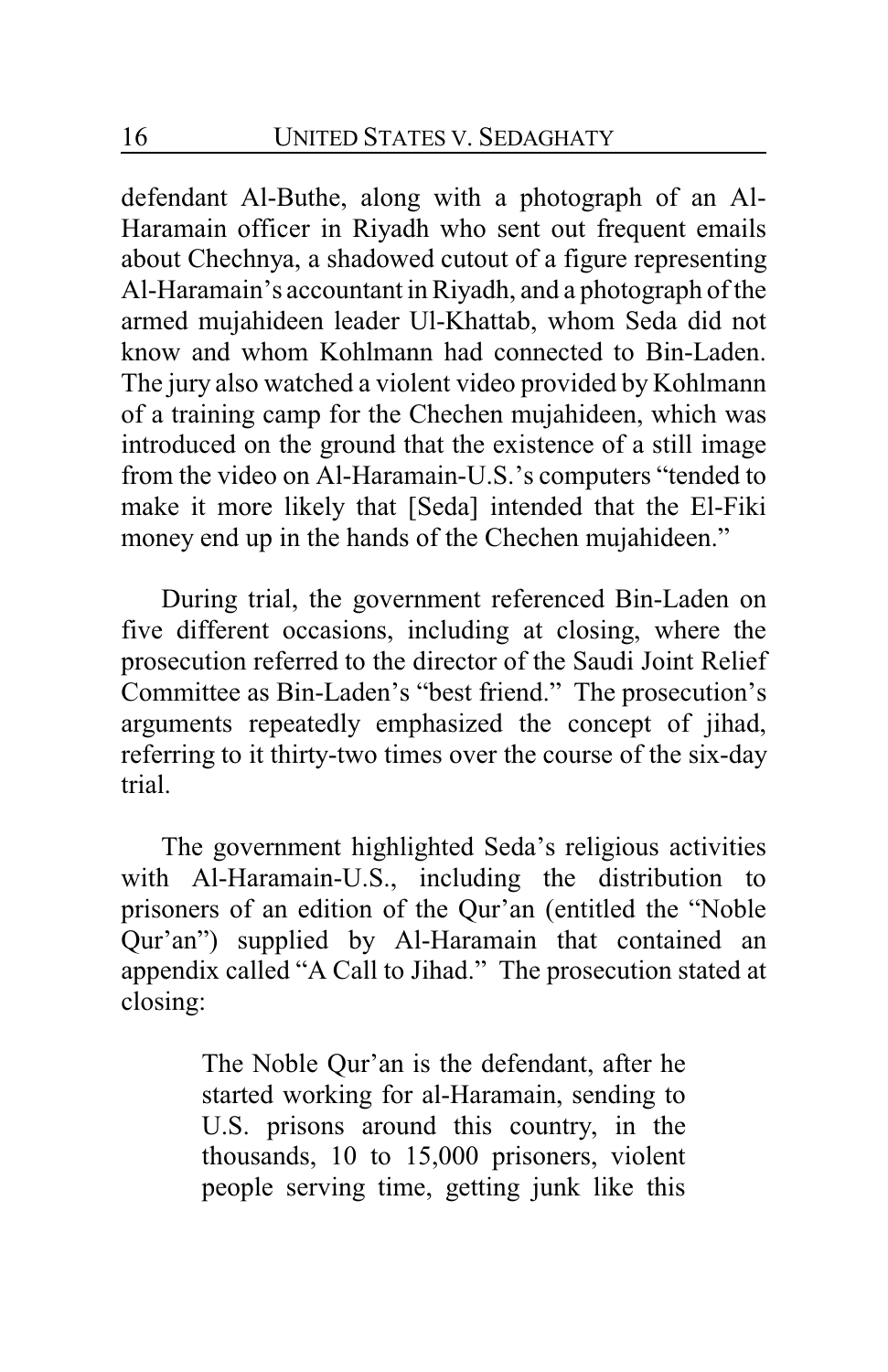from al-Haramain saying jihad is an obligation for Muslims.

After offering this statement, the prosecutor threw or tossed the Qur'an onto a courtroom table in front of the jurors. The government did not mention that Seda worked successfullyto have Al-Haramain publish for distribution a new edition of the Noble Qur'an without the inflammatory appendix that the government referenced. The defense made no objection at the time, but now cites the prosecutor's statement as an example of the government's inflammatory rhetoric.

The prosecution also insinuated a connection between Seda and violent jihad:

> It [i.e., sending Qur'ans to U.S. prisoners] was a huge project sponsored by al-Haramain Saudi Arabia with their Wahhabi, violent jihad propaganda. They get a foothold in the United States. Pete Seda becomes their man. And out goes this hateful, crazy jihad stuff into prisons.

Seda's witnesses testified, among other things, to Al-Haramain-U.S.'s role as a charity, Seda's good character, and his moderate political and religious beliefs. A former Congregational Church pastor in Ashland related Seda's active participation in Ashland's interfaith and peace communities over the twenty years she was a pastor and his role speaking out at a rally against homophobic violence after the murder of a lesbian couple in Ashland in the 1990s. A local rabbi testified about how Seda in the late 1980s began coming to his synagogue to learn about Judaism, how Seda welcomed students from the synagogue's Hebrew school to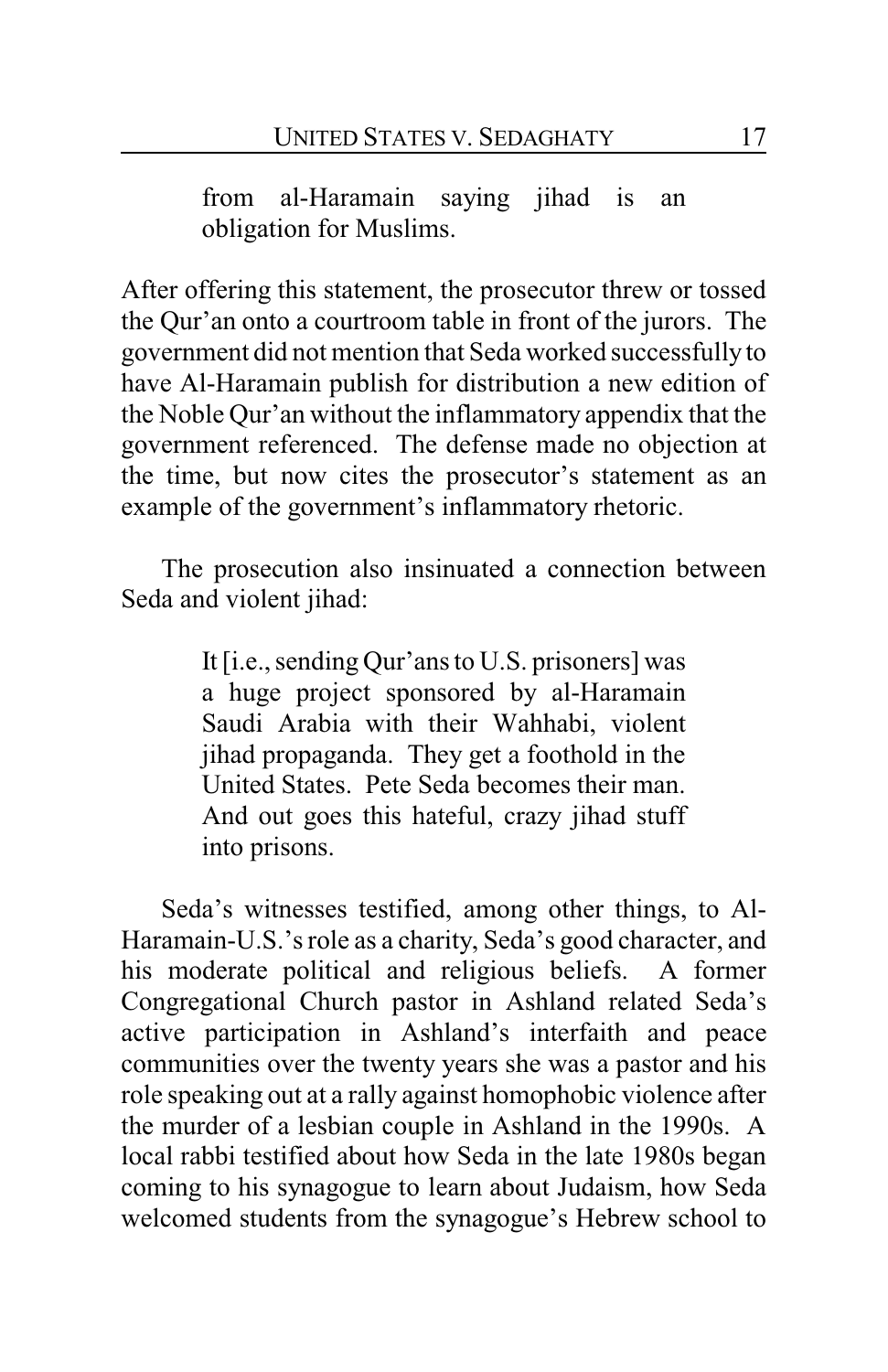the Ashland prayer house, and how Seda met with the Israeli Consul General in 2002 in an effort to gather support for a charitable relief effort that could bring together Israelis and Palestinians.

The jury convicted Seda of conspiracy to defraud the United States and filing a false return on behalf of a tax exempt organization. He was sentenced to thirty-three months' imprisonment, three years of supervised release, and restitution to the Department of the Treasury of \$80,980.

After trial but before sentencing, the government produced reports and notes for twelve previously undisclosed interviews the FBI conducted with government witness Barbara Cabral and her husband Richard Cabral. Among other things, the notes and reports revealed to the defense for the first time that the FBI had paid Richard Cabral \$14,500 over the course of the investigation, that at least one of those payments was made in the presence of Barbara Cabral, and that the FBI had made an offer of payment to Barbara Cabral before trial.

Seda filed two separate motions for a new trial: the first motion focused on what he characterized as the prosecution's appeal to prejudice and the second motion, which alternatively sought dismissal of the charges, related to the *Brady* violation. The district court denied both motions.**<sup>6</sup>**

**<sup>6</sup>** The dissent takes issue with our recitation of the background information. This purported debate over a standard of review is a distraction. If there were a challenge to the sufficiency of the evidence, we would review that challenge drawing all inferences in favor of the prosecution. *Jackson v. Virginia*, 443 U.S. 307, 318-19 (1979); *United States v. Alvarez–Valenzuela*, 231 F.3d 1198, 1201–02 (9th Cir. 2000). But the jury's verdict based on the evidence before it is not at issue. What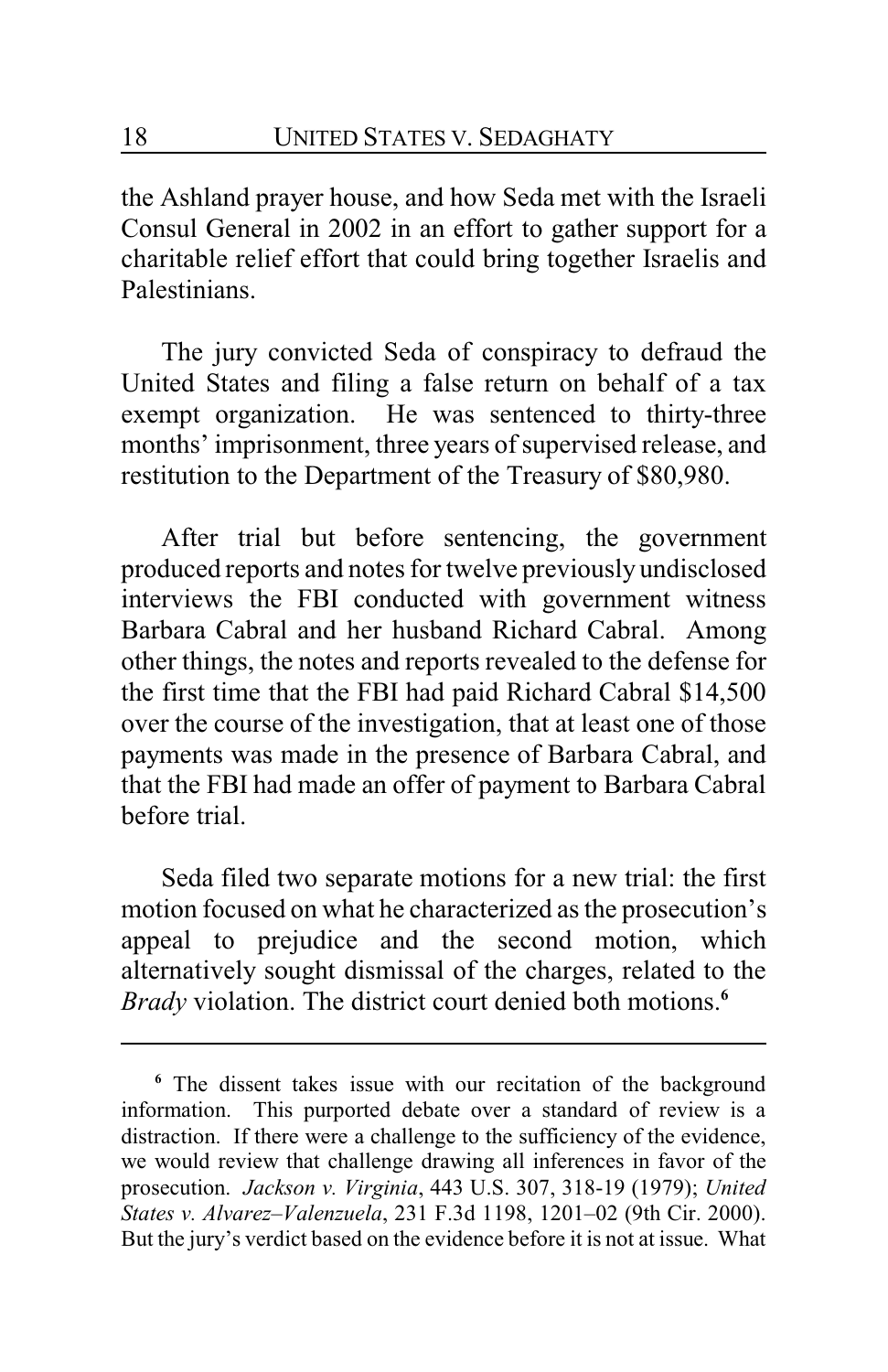#### **ANALYSIS**

#### **I. THE** *BRADY* **CLAIM**

As the district court found, "the only direct evidence about [Seda's] desire to fund the mujahideen," came from Barbara Cabral, a witness who the prosecution showcased as critical. Despite a defense request, the government withheld material, significant, and non-cumulative impeachment evidence about Cabral, including government payments and interview notes. This *Brady* violation therefore merits a new trial.

FBI Special Agents contacted Cabral and her husband Richard Cabral, members of the Ashland prayer house, shortly after September 11, 2001. The agents "opened" Cabral as a cooperating witness in 2004 but closed her file in 2006 after deciding that Richard was more likely to be a trial witness. The FBI re-opened Cabral as a witness in 2008 after Richard passed away. The FBI interviewed the Cabrals either individually or together twenty times between 2003 and 2010, paid Richard \$14,500, and offered Barbara additional financial assistance with medical bills after Richard's death. An FBI Special Agent told Cabral that he would seek authorization to pay her \$7,500. Before trial, the district court ordered the government to produce exculpatory materials, materials for impeaching potential witnesses, and agent notes. The government, however, disclosed reports for only eight of the twenty interviews and revealed nothing about payments to either spouse.

*is* at issue is whether the appropriate evidence was actually before the jury. We review each of Seda's claims regarding these procedural errors according to the appropriate standard.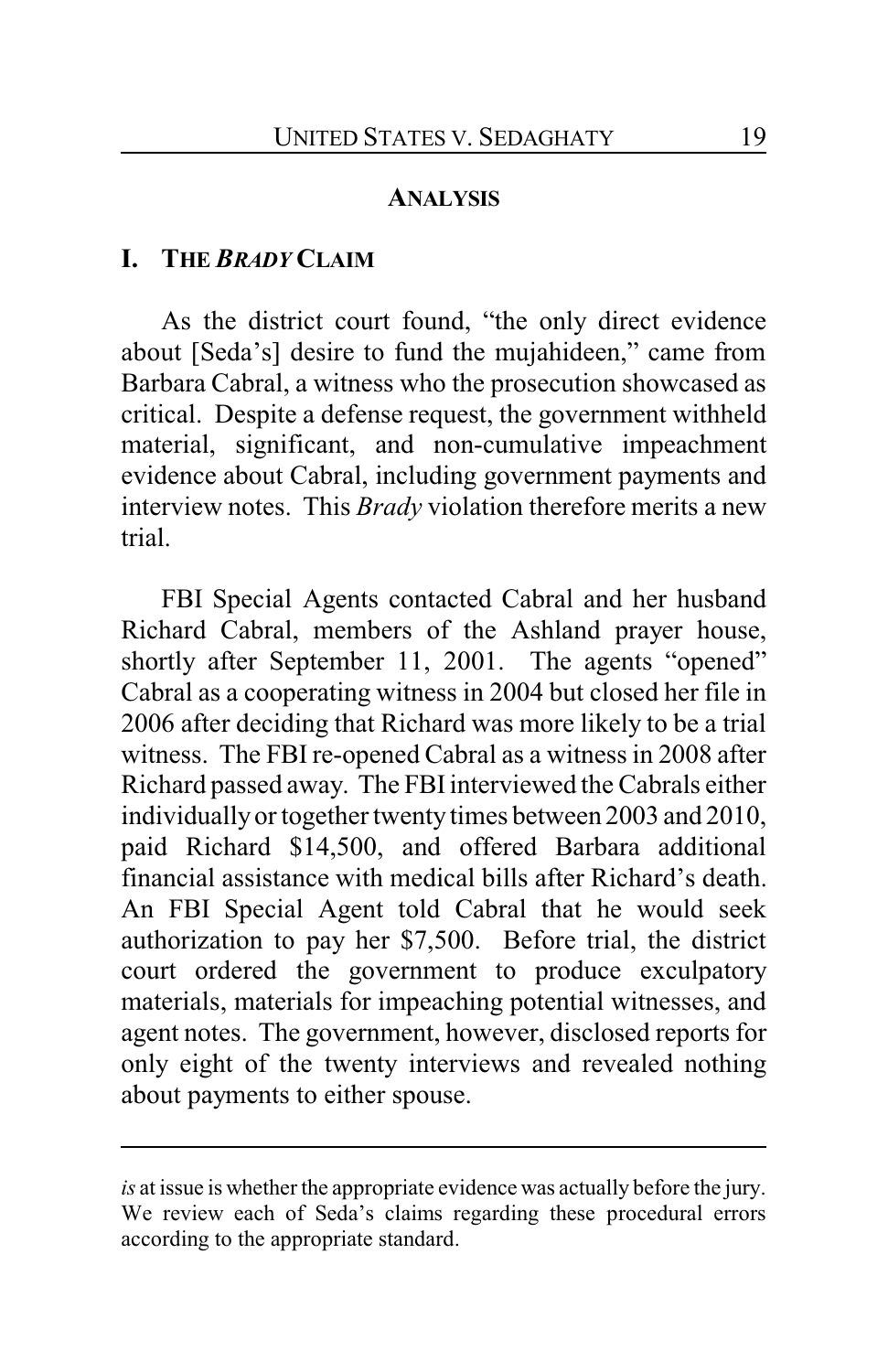Cabral's testimony was the only evidence directly linking Seda to an effort to fund the Chechen mujahideen. Cabral testified that after a Hajj—a pilgrimage to Mecca—that she made with Richard, Seda, and others, Seda asked the group to return to him unused money received from Al-Haramain Saudi Arabia's sponsorship of their Hajj. Cabral quoted Seda as saying the money "would . . . help send blankets and food and help the mujahideen in Chechnya."

After trial, but before sentencing, the government disclosed that it had failed to produce in discovery a significant amount of evidence relating to Cabral. The withheld material documented the previously undisclosed \$14,500 in FBI payments to Richard (including a payment for \$5,000 made in Barbara's presence) and a separate offer of payment to Barbara Cabral shortly before trial when she was experiencing financial difficulty. **<sup>7</sup>** The materials additionally included a number of undisclosed reports, draft reports, and notes of multiple interviews with both Cabrals as well as handwritten notes of interviews with Barbara Cabral. The government acknowledged that one of the case agents, a member of the prosecution team, knew all of the relevant details of the suppressed material prior to trial. Seda moved for a new trial.

The district court made several findings with regard to Seda's *Brady* claims. First, the district court found that the withheld information was favorable to Seda because it was

**<sup>7</sup>** One FBI summary of a post-trial interview of Cabral reported her belief that these payments were for the assistance of both Cabrals: "Cabral has always felt the money Richard received from [the FBI] satisfied any monetary consideration that might have been due for her and Richard's help.  $\ldots$ ."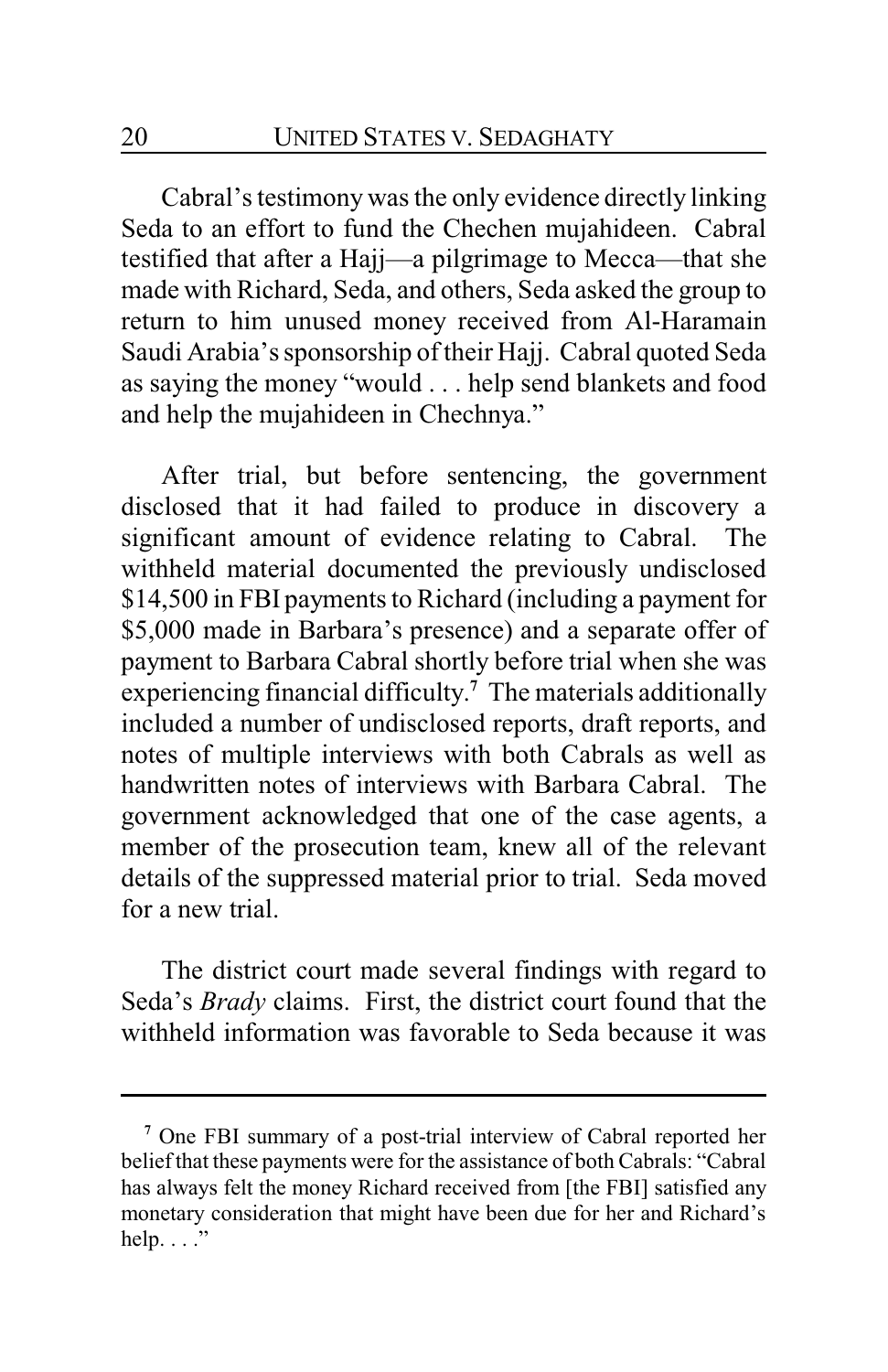impeachment evidence. Second, the district court found that the information was in the government's possession and was withheld by the government. Accordingly, the district concluded that the failure to disclose the information was a discovery violation.

Although the court recognized that "[t]here was some significance to the terrorist issue [i.e., soliciting funds for the mujahideen] because the government ostensibly wanted to establish a reason for the tax fraud," it nevertheless determined that Cabral's testimony was not material to the conviction because "it did not matter where the money fraudulently reported on the tax return actually went and because of other significant evidence regarding willfulness." The court opined that "the government made great significance of the terrorist aspect of the case and presented a great deal of evidence and argument about the mujahideen in Chechnya" but felt that this argument "was collateral to the charges" because Wilcox was the government's key witness. Even though the district court denied Seda's motion for a new trial, it determined that Cabral's testimony was material to the terrorism sentencing enhancement sought by the government because "this was really the only direct evidence about defendant's desire to fund the mujahideen."**<sup>8</sup>**

The *Brady* standard is familiar: "the suppression by the prosecution of evidence favorable to an accused upon request violates due process where the evidence is material either to guilt or to punishment, irrespective of the good faith or bad

**<sup>8</sup>** The district court ultimately did not apply the sentencing enhancement, concluding that "there has been a failure to prove the terrorist enhancement . . . [a] failure to prove a link between the defendant and the money being used for terrorist activities."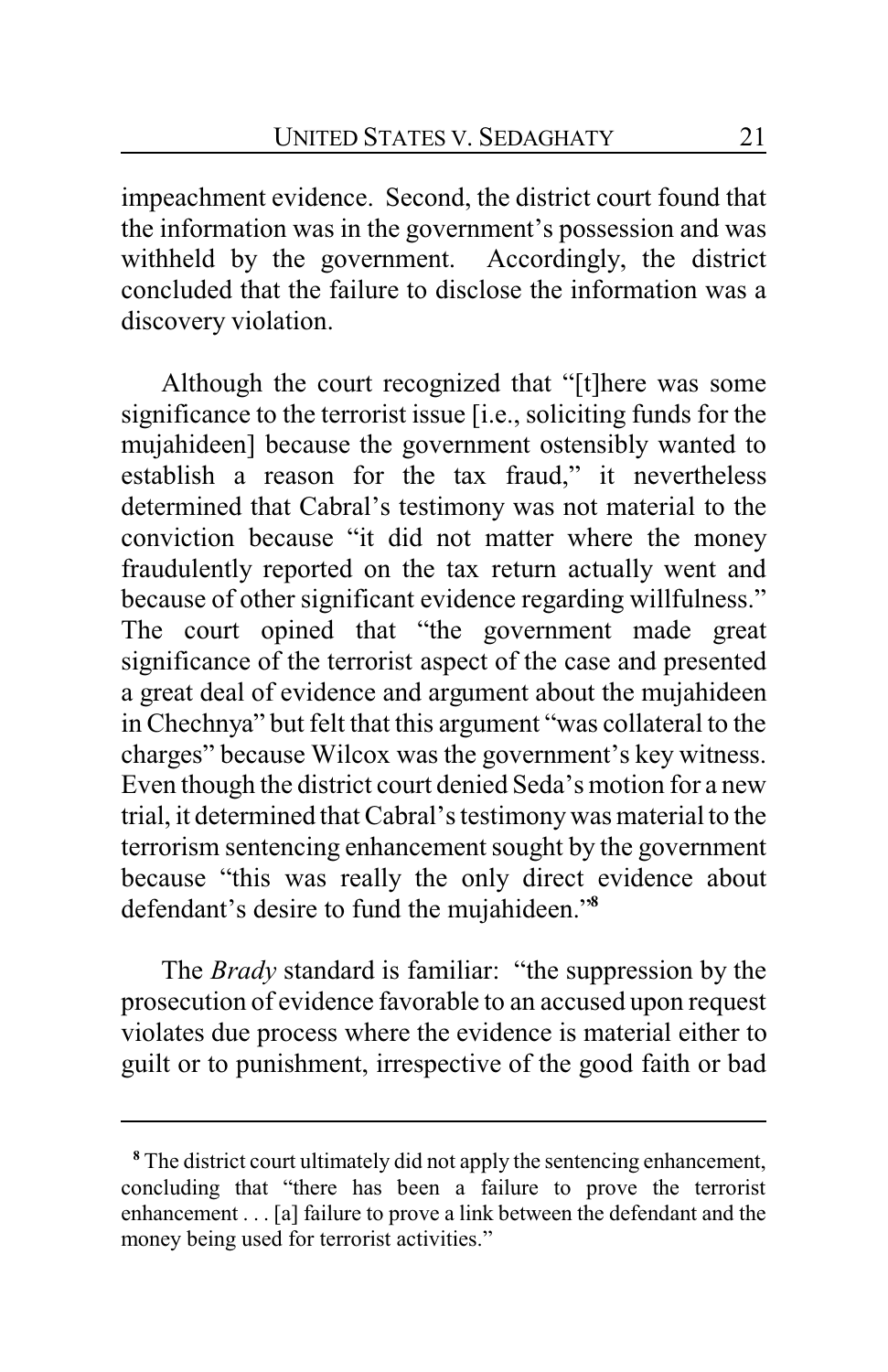faith of the prosecution." *Brady*, 373 U.S. at 87. The Supreme Court emphasized that "[s]ociety wins not only when the guilty are convicted but when criminal trials are fair; our system of the administration of justice suffers when any accused is treated unfairly." *Id.*

To establish a *Brady* violation, a defendant must show that: (1) the evidence at issue is favorable to the accused, either because it is exculpatory or because it is impeaching; (2) the evidence was suppressed by the government, regardless of whether the suppression was willful or inadvertent; and (3) the evidence is material to the guilt or innocence of the defendant. *See Brady*, 373 U.S. at 87; *see also United States v. Jernigan*, 429 F.3d 1050, 1053 (9th Cir. 2007) (en banc). Although there is no convincing evidence of bad faith on the part of the prosecution, the government concedes, as the district court found, that the withheld information is favorable to Seda and that it should have been turned over before trial. Our *Brady* analysis therefore hinges on materiality.

We review de novo a district court's denial of a new trial motion based on a *Brady* violation. *See United States v. Pelisamen*, 641 F.3d 399, 408 (9th Cir. 2011)*.* Likewise, "the question of 'materiality[]' is a legal matter that we review de novo." *United States v. Price*, 566 F.3d 900, 907 n.6 (9th Cir. 2009); *see also United States v. Oruche*, 484 F.3d 590, 595-96 (D.C. Cir. 2007) ("[O]nce the existence and content of undisclosed evidence has been established, the assessment of the materiality of this evidence under *Brady* is a question of law."). We see no error in the district court's underlying factual findings and, in any event, the level of deference accorded to those findings is not dispositive here.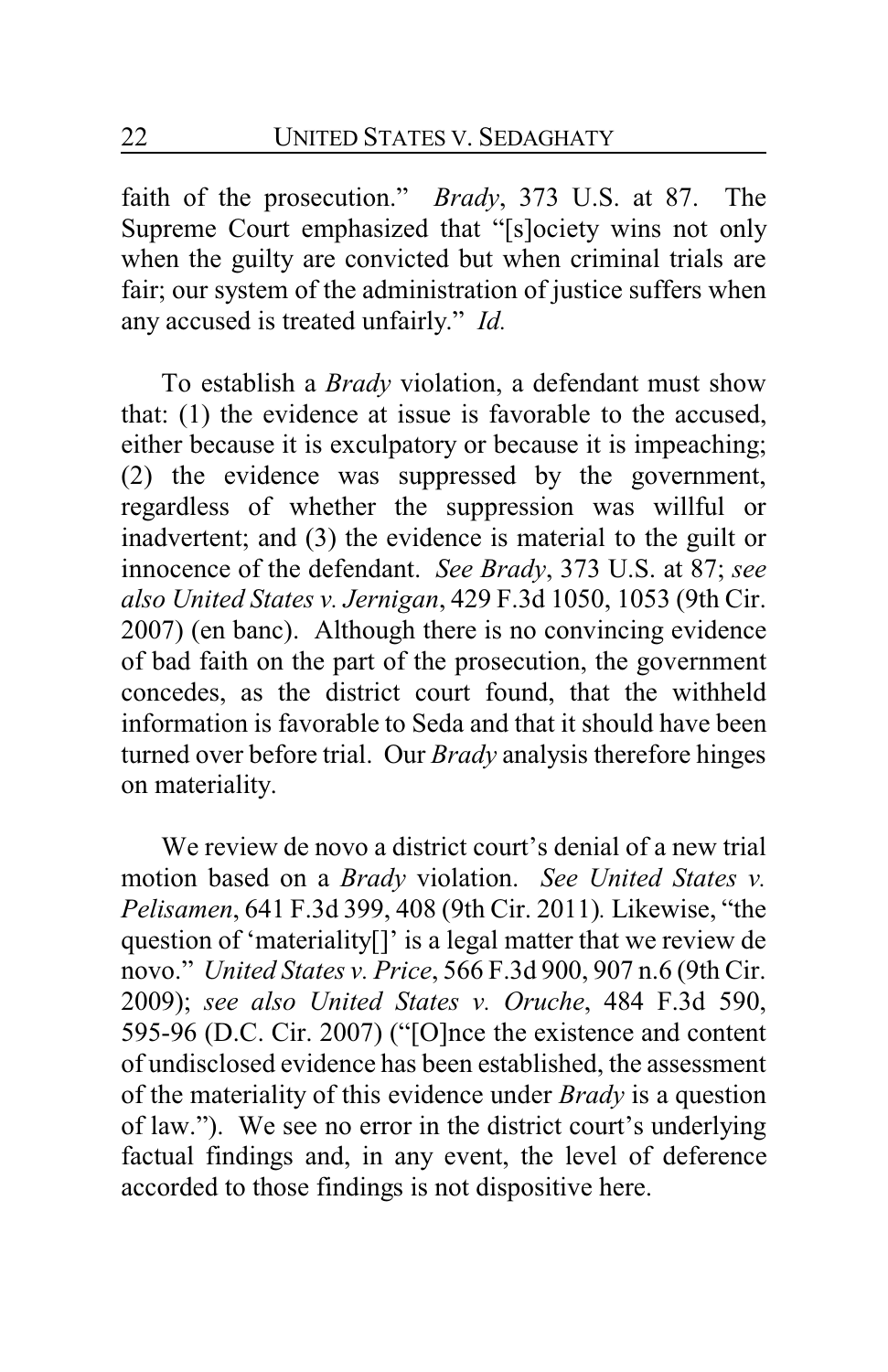In evaluating materiality, we focus on whether the withholding of the evidence undermines our trust in the fairness of the trial and the resulting verdict. The touchstone is the "reasonable probability" of a different result, that is, "not whether the defendant would more likely than not have received a different verdict with the evidence, but whether in its absence he received a fair trial, understood as a trial resulting in a verdict worthy of confidence." *Kyles v. Whitley*, 514 U.S. 419, 434 (1995) (citation omitted).

As the Supreme Court has explained, the test of materiality "is not a sufficiency of evidence test. A defendant need not demonstrate that after discounting the inculpatory evidence in light of the undisclosed evidence, there would not have been enough left to convict." *Id.* at 434–35. "Consistent with 'our overriding concern with the justice of the finding of guilt,' *United States v. Agurs*, 427 U.S. at 112, a constitutional error occurs, and the conviction must be reversed, only if the evidence is material in the sense that its suppression undermines confidence in the outcome of the trial." *United States v. Bagley*, 473 U.S. 667, 678 (1985). Materiality is defined "in terms of suppressed evidence considered collectively, not item by item." *Kyles*, 514 U.S. at 436.

Here, we zero in on whether the suppressed materials could have provided an effective means of impeachment. This is not a case where the impeachment evidence would have been cumulative or marginal. Rather, as to Cabral, the defense was empty handed at trial precisely because the government did not disclose a substantial amount of relevant information. *See Gonzalez v. Wong*, 667 F.3d 965, 982 (9th Cir. 2011) ("Where the withheld evidence opens up new avenues for impeachment, [even if significant impeachment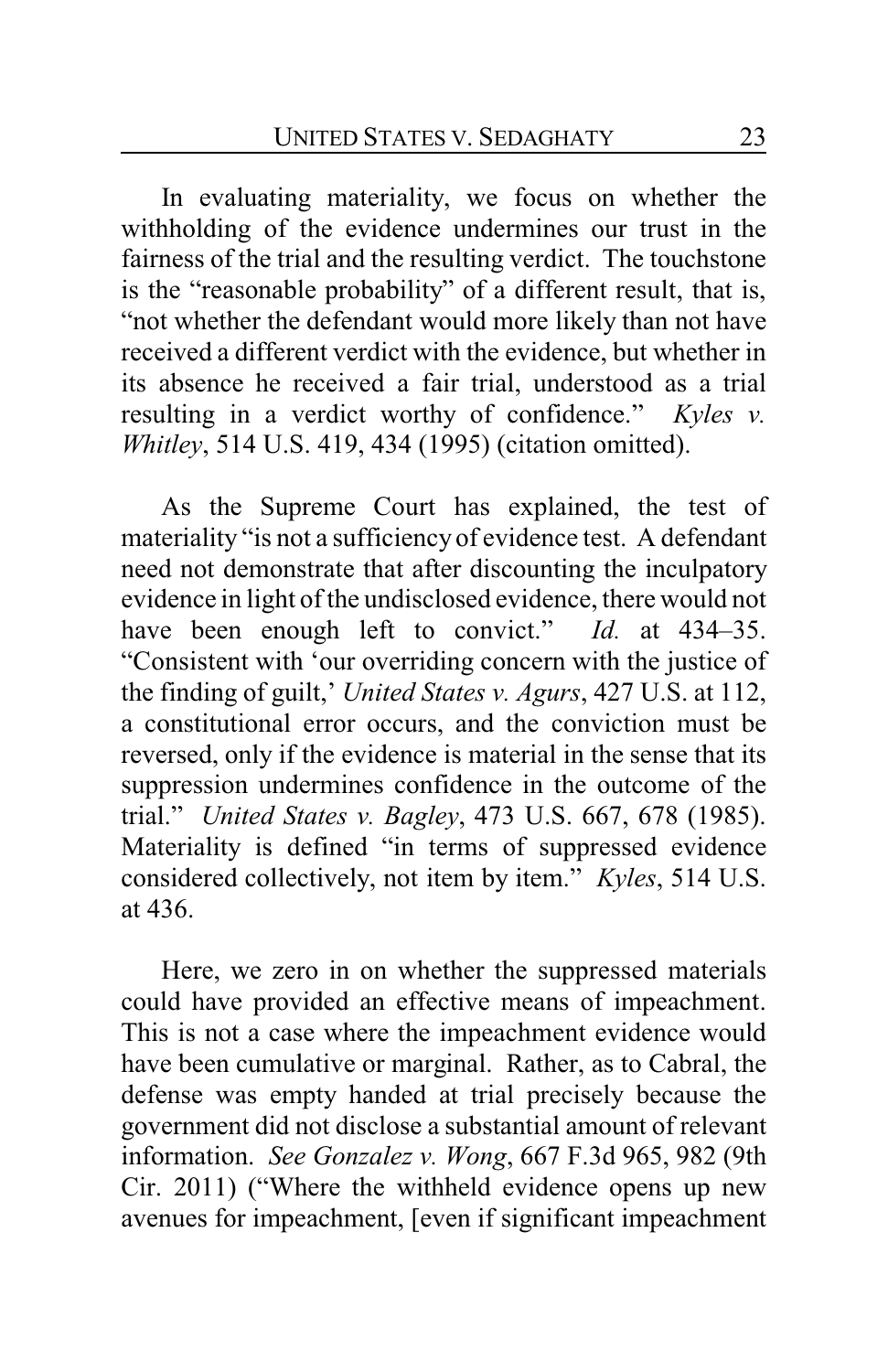evidence was already introduced] it can be argued that it is still material."). Seda consistently denied that he solicited funds for mujahideen after the Hajj, and before trial, Seda moved to exclude Cabral's testimony. Seda's counsel highlighted that "those facts [concerning the request for funds after the Hajj] are contested. We do not believe that that occurred." In response, the government argued strenuously for admission of Cabral's testimony, which it characterized as "critical state of mind, and motive, opportunity evidence." The district court ultimately admitted the testimony, concluding that it was evidence of "motive, opportunity, intent, knowledge, and absence of mistake."

At trial, Cabral presented as a straightforward citizen witness; she had no tawdry or unsavory past and no apparent reason to shade the truth. Of modest means, she worked at J.C. Penney's as a master stylist; her visually impaired husband of thirty-five years had passed away two years before trial. At times relevant to the case, she attended services at the Ashland prayer house, but before trial renounced the Muslim faith. However, because of the suppression, Seda's counsel had virtually no material with which to question her neutrality.

The records of the FBI's payments provide significant impeachment evidence that would have shaded the jurors' perceptions of Cabral's credibility. Although Cabral testified about Seda's motive, Cabral's motive for testifying was left untouched. Payments to a government witness are no small thing. *See Singh v. Prunty*, 142 F.3d 1157, 1162 (9th Cir. 1998) (reversing conviction because of *Brady* violation where key witness received undisclosed "substantial benefits in exchange for his testimony," because "disclosure of an agreement to provide . . . benefits, as well as evidence of the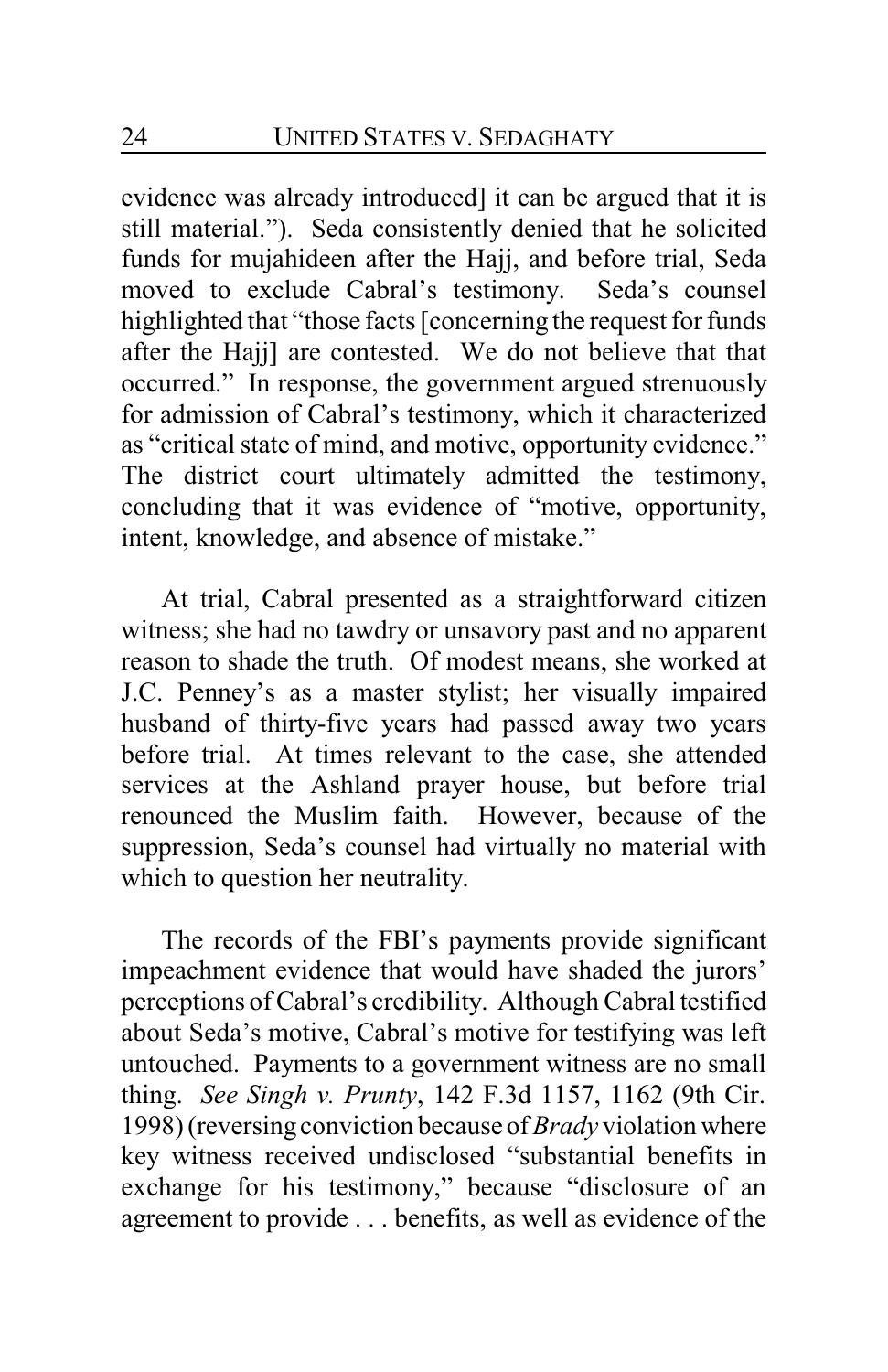benefits themselves, could have . . . substantially impeached [the witness's] credibility").

Withheld notes also revealed that Cabral told the case agent that she had been experiencing serious medical issues that left her with several thousand dollars of out-of-pocket medical expenses. The agent responded to this by indicating that the FBI might be able to help her out financially after trial. Although Cabral later said that she did not recall the offer, her relatively modest position and unpaid medical bills would have supported an inference that the FBI payments, together with the offer of possible future payment, were a substantial influence on Cabral's testimony. This inference is particularly strong because of the uncertain nature of the promise. *See Sivak v. Hardison*, 658 F.3d 898, 916 (9th Cir. 2011) ("[W]itnesses have greater incentives to lie if the potential benefits are 'not guaranteed through a promise or binding contract.'") (quoting *Bagley*, 473 U.S. at 683); *Bagley v. Lumpkin*, 798 F.2d 1297, 1302 (9th Cir. 1986) ("The more uncertain the agreement, the greater the incentive to make the testimony pleasing to the promisor.") (citation omitted).

The payments and notes also would have provided an opening for the defense to highlight significant inconsistencies in the couple's stories. For instance, Richard at different times told the case agents that Seda had identified the intended recipients of the funds collected simply as "the people of Chechnya" and "Chechen refugees," without reference to the mujahideen. The notes also revealed that Cabral erroneously informed the FBI that Seda traveled to Saudi Arabia for a Hajj in 2000. Draft interview summaries revealed additional inconsistencies. For example, one draft summary of an interview with Richard contained the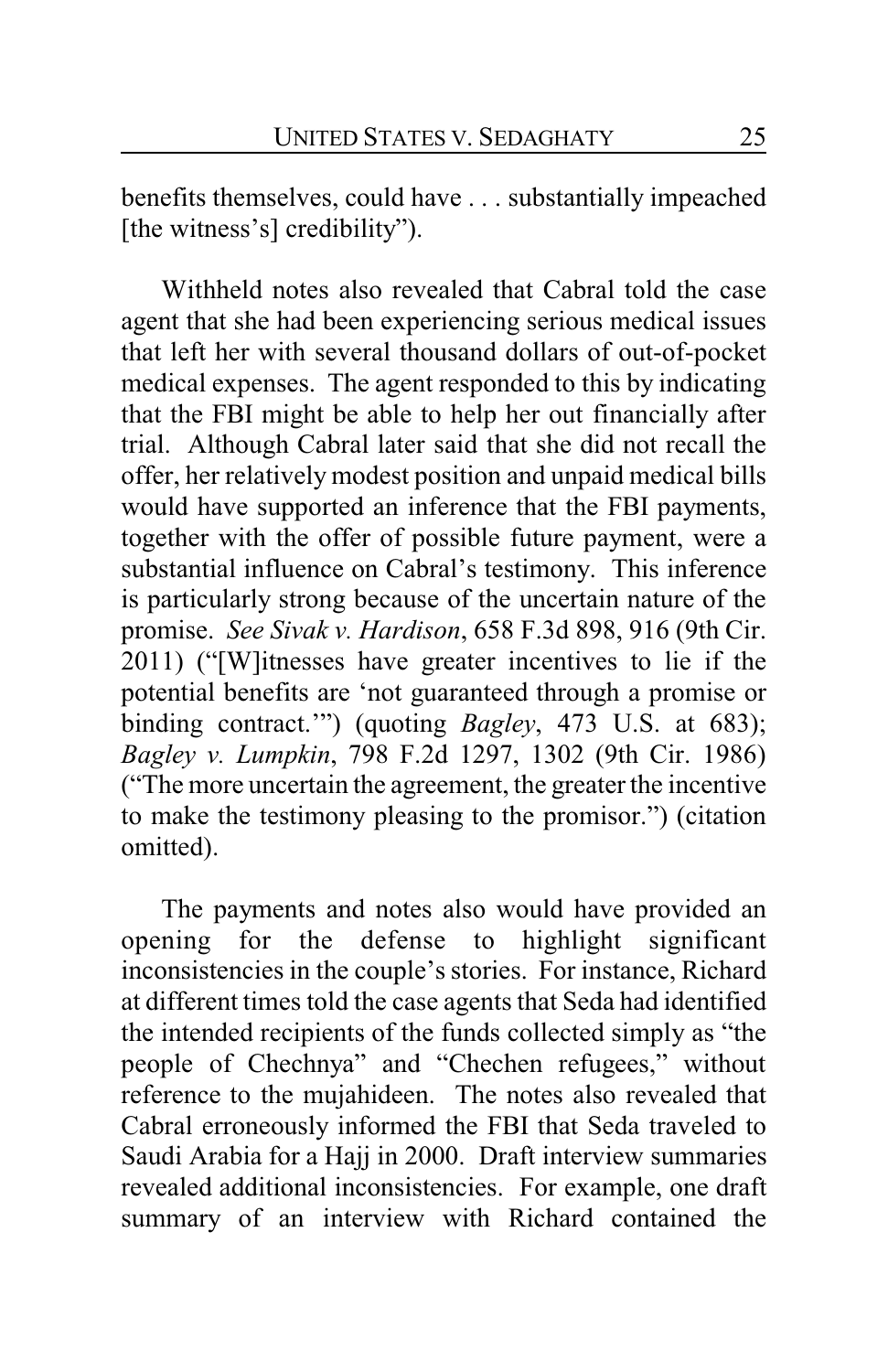statement that "[Richard] Cabral did not recall Sedaghaty discussing the topic of Kosovo or supporting mujahedin there" while another draft of the summary excluded that same statement. Another early draft revealed a conflict about the amount of the supposed payments that were collected at the end of the Hajj.

Without the suppressed materials, Seda's counsel was severely limited on cross examination, unable to explore, let alone establish, grounds for Cabral's possible bias. *See United States v. Schoneberg*, 396 F.3d 1036, 1042 (9th Cir. 2005) (recognizing that the defense must be given the opportunity to cross-examine a witness and explore any motive to falsely testify in order to assist government). Taken together with the substantive issues described above, the undisclosed material would have allowed the defense to paint a picture of, at best, a witness whose shaky recollection was influenced by her gratitude to the FBI for its financial assistance; at worst, a witness making up a story to obtain money for medical bills, with the FBI revising its materials to match her anticipated testimony. Either story could have had a substantial impact on the jury.

This conclusion is buttressed by Supreme Court precedent highlighting the importance of witness credibility: "The jury's estimate of the truthfulness and reliability of a given witness may well be determinative of guilt or innocence, and it is upon such subtle factors as the possible interest of the witness in testifying falsely that a defendant's life or liberty may depend." *Napue v. Illinois*, 360 U.S. 264, 269 (1959). "[T]he exposure of a witness' motivation in testifying is a proper and important function of the constitutionally protected right of cross-examination." *Davis v. Alaska*, 415 U.S. 308, 316–17 (1974) (citation omitted). Where, as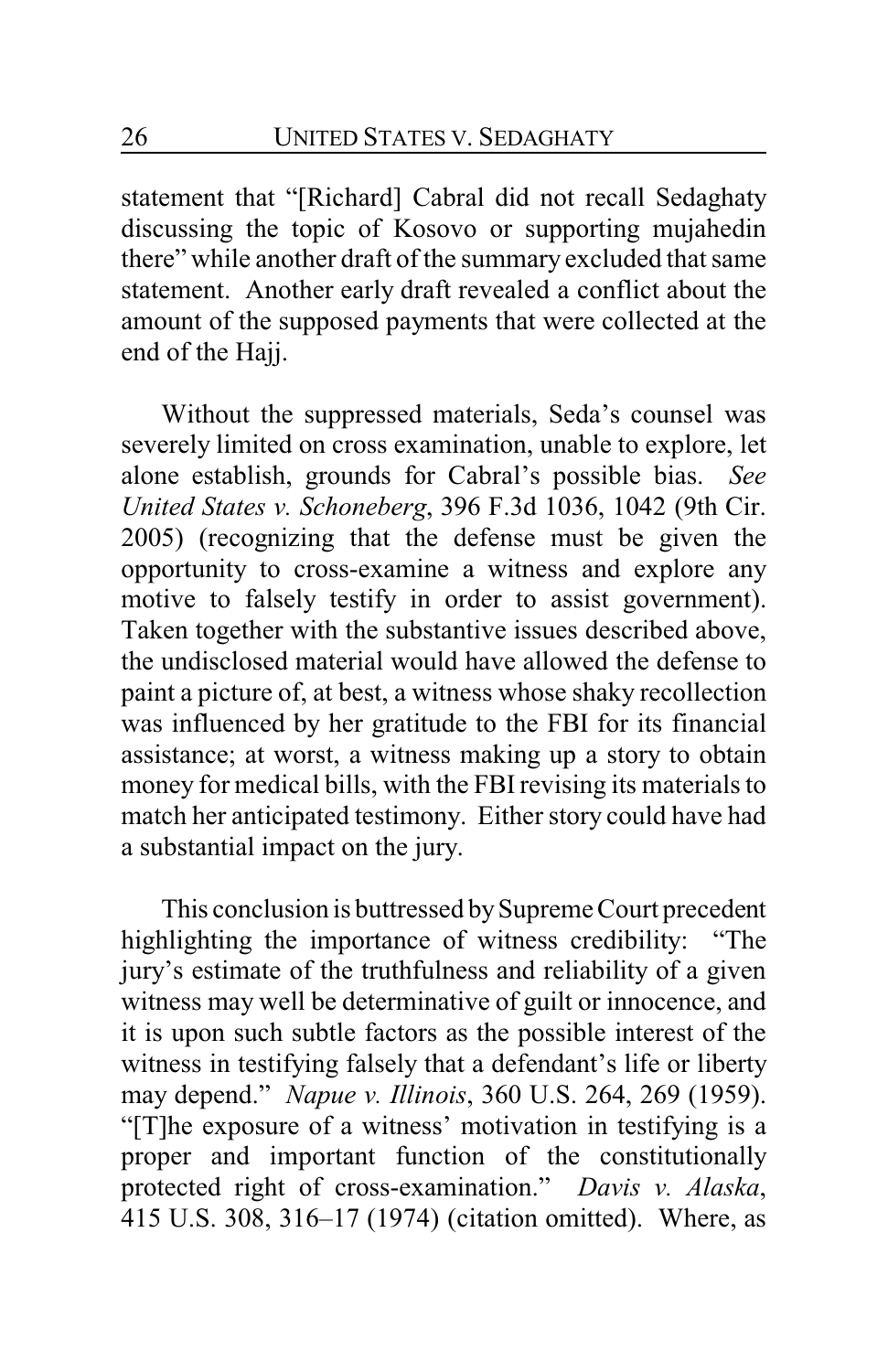here, important additional grounds for impeachment have been suppressed, we have held that it "would have added an entirely new dimension to the jury's assessment of [the witness]" such that "'there is a reasonable probability that the withheld evidence would have altered at least one juror's assessment [of the evidence]'" *United States v. Kohring*, 637 F.3d 895, 905–06 (9th Cir. 2011) (quoting *Price*, 566 F.3d at 914). Such is the case here.

Although proof of the precise destination of the funds was not essential to the conviction, proof of willful misreporting beyond a reasonable doubt was required. The government's briefing before the district court confirms that "the main issue for the jury was whether the defendant acted willfully in 2000 and 2001 to cover up the true nature of the El Fiki transaction and his [Seda's] knowledge of the intended use of that money by Al Haramain to fund the mujahideen in Chechnya." Cabral's testimony provided the only direct evidence that Seda intended to conceal the transactions and her testimony was therefore crucial to the question of willfulness. The government's other evidence of motive was circumstantial. We emphasize the district court's view: "this was really the only direct evidence about defendant's desire to fund the mujahideen."

"Impeachment evidence is especially likely to be material when it impugns the testimony of a witness who," like Barbara Cabral here, "is critical to the prosecution's case." *Silva v. Brown*, 416 F.3d 980, 987 (9th Cir. 2005). It is ironic that when arguing that Cabral should be allowed to testify, the government deemed her "critical" but, in its appeal brief, portrayed her as a "minor witness." The government's attempt to minimize her role because her time on the witness stand was comparatively brief is not persuasive. In fact, the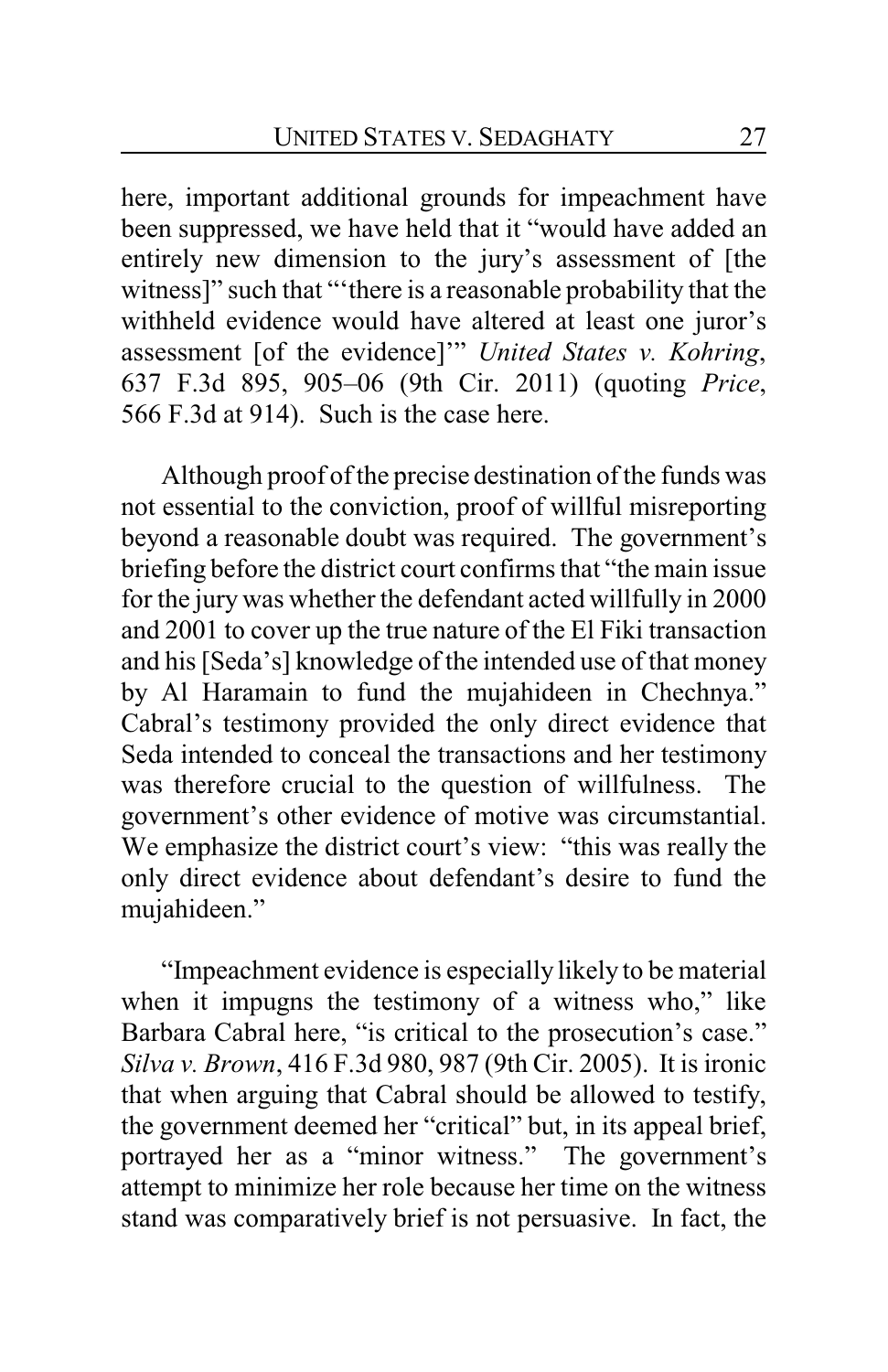opposite is true: given the limited scope of her testimony, the only reason to call Barbara Cabral was because her testimony was critical to the crucial point of wilfullness. *See Weiler v. United States*, 323 U.S. 606, 608 (1945) ("The touchstone is always credibility; the ultimate measure of testimonial worth is quality and not quantity.").

Cabral's importance is confirmed by her starring role in the government's closing argument, where the prosecution referred to her testimony four separate times. Discussing jihad and questioning Al-Haramain-U.S.'s status as a charity, the government stated: "Barbara Cabral . . . testified . . . that the defendant went to her and said, 'can we get that money for the mujahideen in Chechnya?'" Addressing the key issue of willfulness, the prosecution turned again to Cabral's testimony: "The willfulness is represented by . . . after the Hajj with Cabral, direct funding [of mujahideen]." The defense also saw Cabral's testimony as sufficiently damaging to raise in its closing argument. Counsel stated: "Was there any call for money to mujahideen after the Hajj? I submit not. I don't think that that is reliable. Bottom line is it is contrary to everything else you know about Pete Seda."

There is also evidence that Cabral's testimony in fact had a significant impact on the jury. Cabral was a particularly sympathetic witness, as a local resident who had converted to Islam when she joined the prayer house Seda led and then later left the faith. The government's other witnesses were either significantly less sympathetic, had no direct knowledge of Seda, or were shown by the defense to have possible bias or ulterior motives. Cabral appeared to be the government's only disinterested witness who was actually close to Seda, and she testified in a terrorism-tinged prosecution about an effort to help Muslim guerilla combatants. Notably, as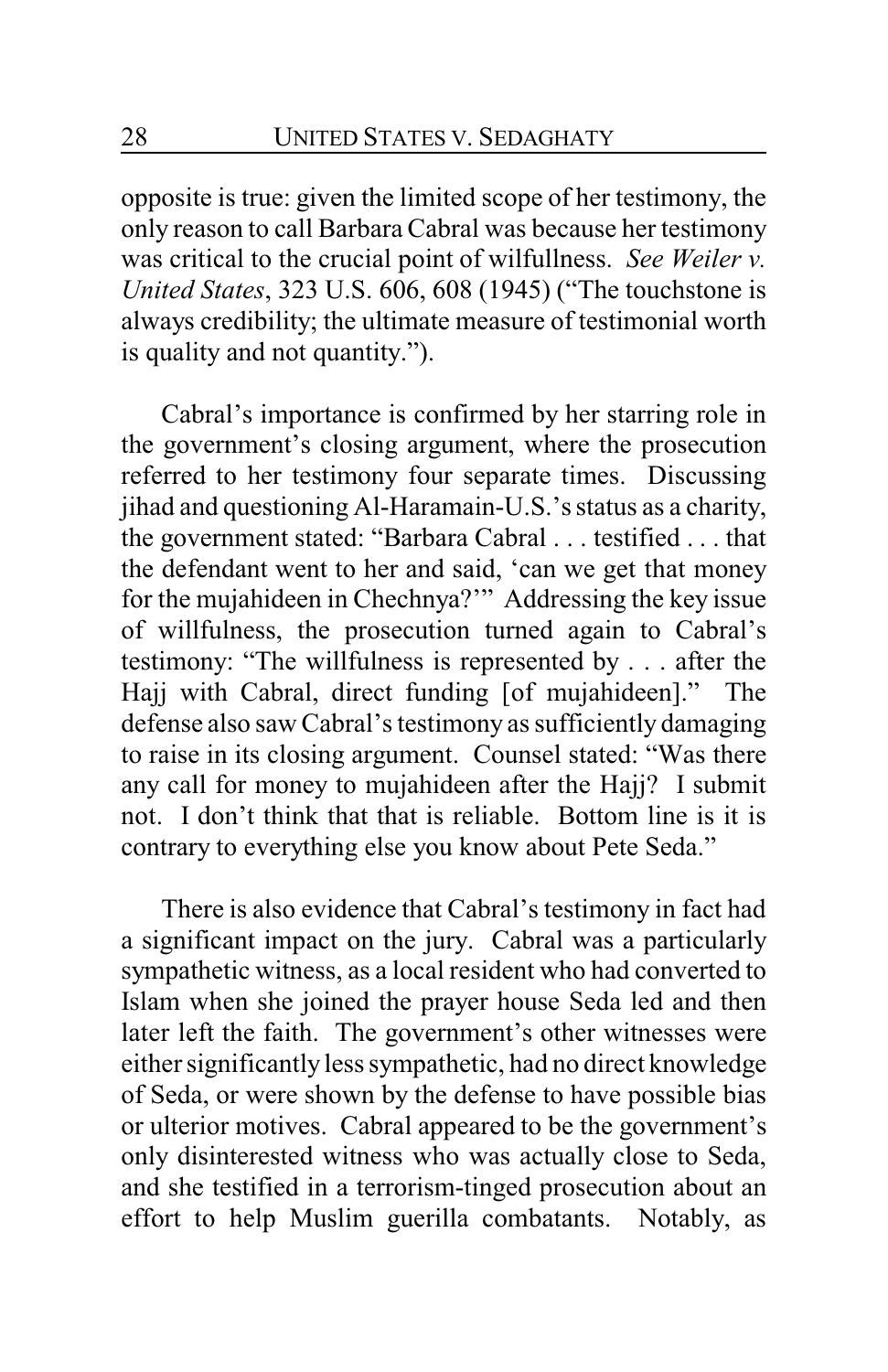Cabral was leaving the witness stand after completing her testimony, one of the jurors whispered a compliment to her on her testimony. The juror was excused, but the fact that the juror complimented Cabral's testimony underscores her impact as a witness.

The prosecution's earlier description of Cabral's testimony as "critical" only confirms this conclusion. *Kyles,* 514 U.S. at 444 ("The likely damage [of suppressed evidence] is best understood by taking the word of the prosecutor . . . ."). Viewing the suppressed evidence holistically in light of the other evidence, the withheld evidence "undermines confidence in the outcome of the trial." *Bagley*, 473 U.S. at 678. We conclude that Cabral's testimony was important enough that a changed perception of her credibility creates a reasonable probability of a different verdict. *See United States v. Shaffer*, 789 F.2d 682, 688-89 (9th Cir. 1986) (noting that where a witness's testimony "was critical to . . . conviction, the jury's assessment of . . . credibility was crucial to the outcome of the trial."). In light of the "importance of allowing a full and fair cross-examination of government witnesses whose testimony is important to the outcome of the case," Seda has established a *Brady* violation that merits a new trial. *United States v. Brooke*, 4 F.3d 1480, 1489 (9th Cir. 1993).

# **II. CIPA CLAIMS**

Although this is a tax fraud case, the prosecution discovered that the government possessed some relevant classified information, which was handled under CIPA procedures. Those procedures endeavor to harmonize a defendant's right to a fair trial with the government's right to protect classified information. *See United States v. Abu-*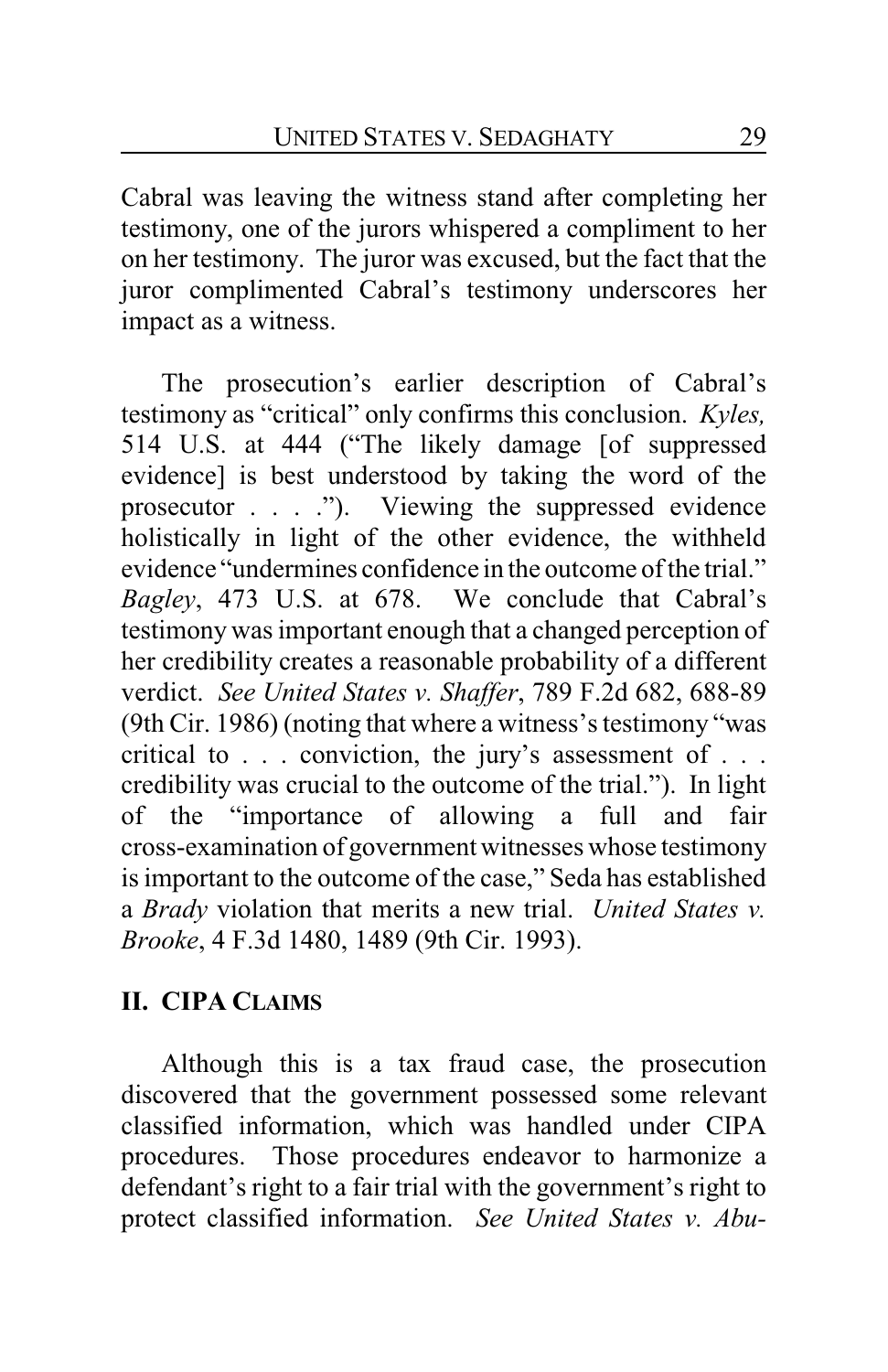*Jihaad*, 630 F.3d 102, 140 (2d Cir. 2010). While the government must safeguard classified information in the interest of national security, "courts must not be remiss in protecting a defendant's right to a full and meaningful presentation of his claim to innocence." *United States v. Fernandez*, 913 F.2d 148, 154 (4th Cir. 1990).

The government filed six motions seeking protection for classified materials, all of which were granted by the district court. Seda challenges the court's handling of these classified matters, including its approval of an unclassified summary, the use of ex parte proceedings, and the restriction on defense counsel's use of classified material that the defense had placed in safekeeping.

#### **A. CIPA PROVISIONS**

Congress enacted CIPA in 1980 "to help ensure that the intelligence agencies are subject to the rule of law and to help strengthen the enforcement of laws designed to protect both national security and civil liberties." S. Rep. No. 96-823, at 3 (1980), *reprinted in* 1980 U.S.C.C.A.N. 4294, 4296. CIPA does not expand or restrict established principles of discovery and does not have a substantive impact on the admissibility of probative evidence. *United States v. Johnson*, 139 F.3d 1359, 1365 (11th Cir. 1998); S. Rep. No. 96-823 at 8, *reprinted in* 1980 U.S.C.C.A.N. at 4301–03. Instead, CIPA "establishes procedures for handling classified information in criminal cases," *United States v. Aref*, 533 F.3d 72, 78 (2d Cir. 2008), so that district courts may rule "on questions of admissibility involving classified information before introduction of the evidence in open court," *United States v. Sarkissian*, 841 F.2d 959, 965 (9th Cir. 1988) (citation omitted). Two sections of CIPA are relevant here: § 4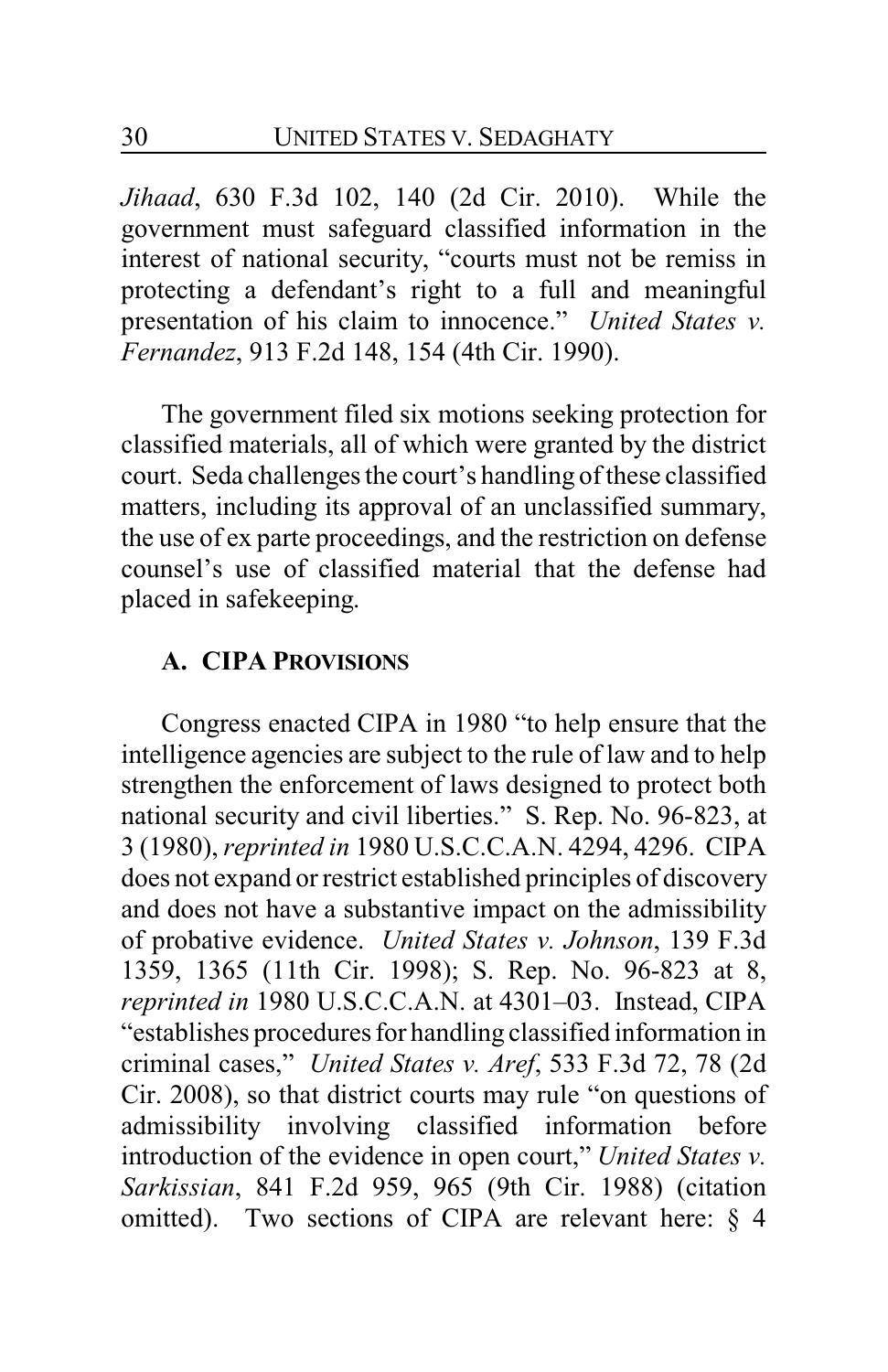governs the pretrial discovery of classified information by defendants, and § 6 sets out procedures to safeguard classified information, both before and during trial.

CIPA  $\S$  4 was intended "to clarify the court's powers" under Fed. R. Crim. P.  $16(d)(1)$  to deny or restrict discovery in order to protect national security."**<sup>9</sup>** *Sarkissian*, 841 F.2d at 965; S. Rep. No. 96-823 at 6, *reprinted in* 1980 U.S.C.C.A.N. at 4299. Section 4 provides that:

> [t]he court, upon a sufficient showing, may authorize the United States to delete specified items of classified information from documents to be made available to the defendant through discovery under the Federal Rules of Criminal Procedure, to substitute a summary of the information for such classified documents, or to substitute a statement admitting relevant facts that the classified information would tend to prove.

18 U.S.C. app. 3 § 4.

<sup>9</sup> Federal Rule of Criminal Procedure 16(d)(1) provides that:

At any time the court may, for good cause, deny, restrict, or defer discovery or inspection, or grant other appropriate relief. The court may permit a party to show good cause by a written statement that the court will inspect ex parte. If relief is granted, the court must preserve the entire text of the party's statement under seal.

Fed. R. Crim. P. 16(d)(1).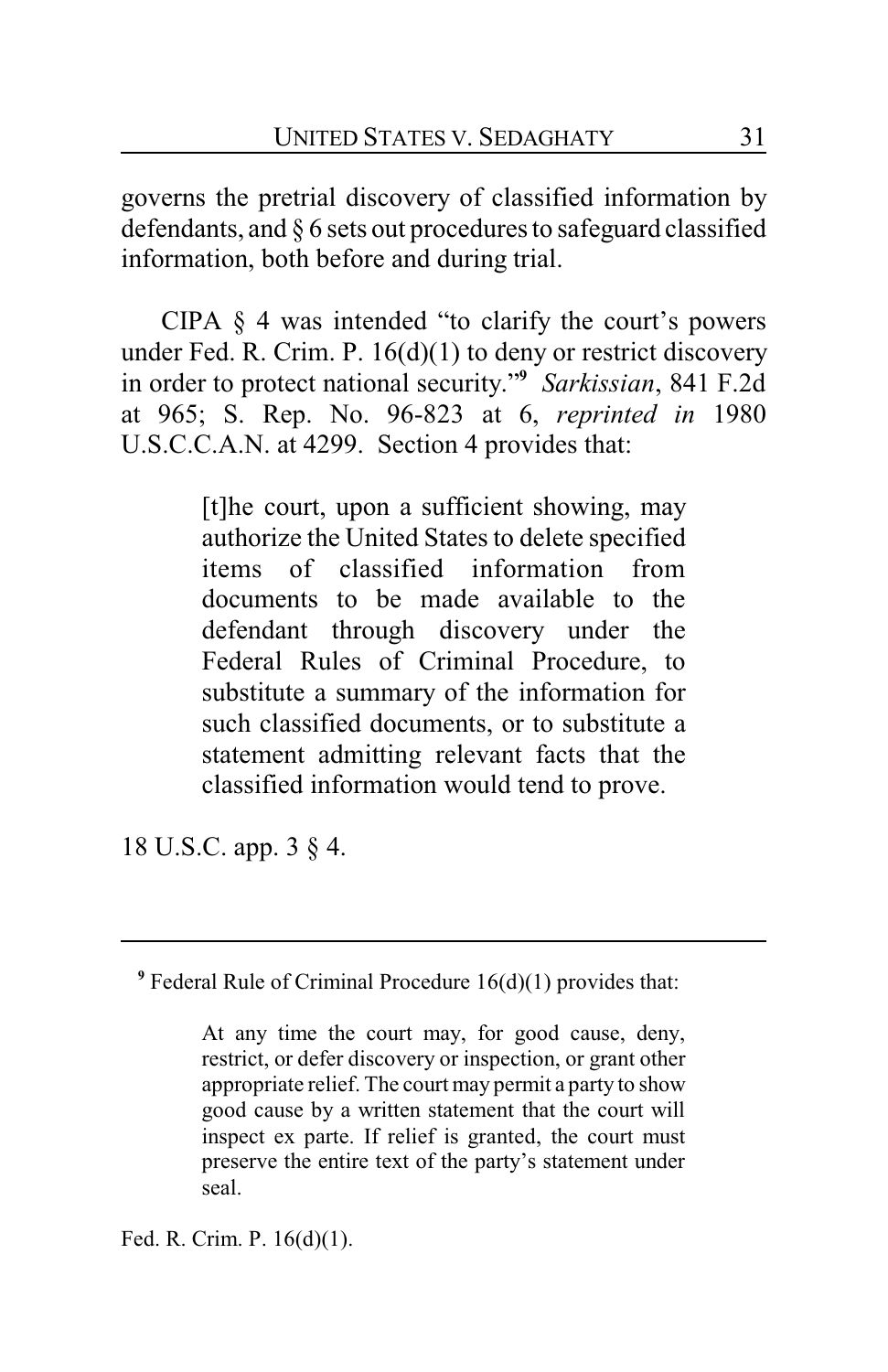When considering a motion to withhold classified information from discovery, a district court must first determine whether, pursuant to the Federal Rules of Criminal Procedure, statute, or the common law, the information at issue is discoverable at all. *United States v. Rewald*, 889 F.2d 836, 847–48 (9th Cir. 1989). If the material at issue is discoverable, the court must next determine whether the government has made a formal claim of the state secrets privilege, "'lodged by the head of the department which has actual control over the matter, after actual personal consideration by that officer.'" *United States v. Klimavicius-Viloria*, 144 F.3d 1249, 1261 (9th Cir. 1998) (quoting *United States v. Reynolds*, 345 U.S. 1, 7–8 (1953)). Once a court concludes that the material is discoverable and that the state secrets privilege applies, then the court must determine whether the evidence is "relevant and helpful to the defense of an accused." *Roviaro v. United States*, 353 U.S. 53, 60–61 (1957); *United States v. Gurolla*, 333 F.3d 944, 951 (9th Cir. 2003). If the information meets the "relevant and helpful" test, CIPA § 4 empowers the court to determine the terms of discovery, if any. 18 U.S.C. app.  $3 \S 4$ .

CIPA § 6, which applies to both pre-trial and trial proceedings, guides the procedures for making "determinations concerning the use, relevance, or admissibility of classified information. . . ." 18 U.S.C. app.  $3 \S 6(a)$ . Specifically, CIPA  $\S 6(c)(1)$  deals with substitutions and provides that a court may authorize a substitution for classified material in the form of a statement or summary "if it finds that the statement or summary will provide the defendant with substantially the same ability to make his defense as would disclosure of the specific classified information." 18 U.S.C. app. 3  $\S$  6(c)(1). This requirement arises out of the Constitution's guarantee that all criminal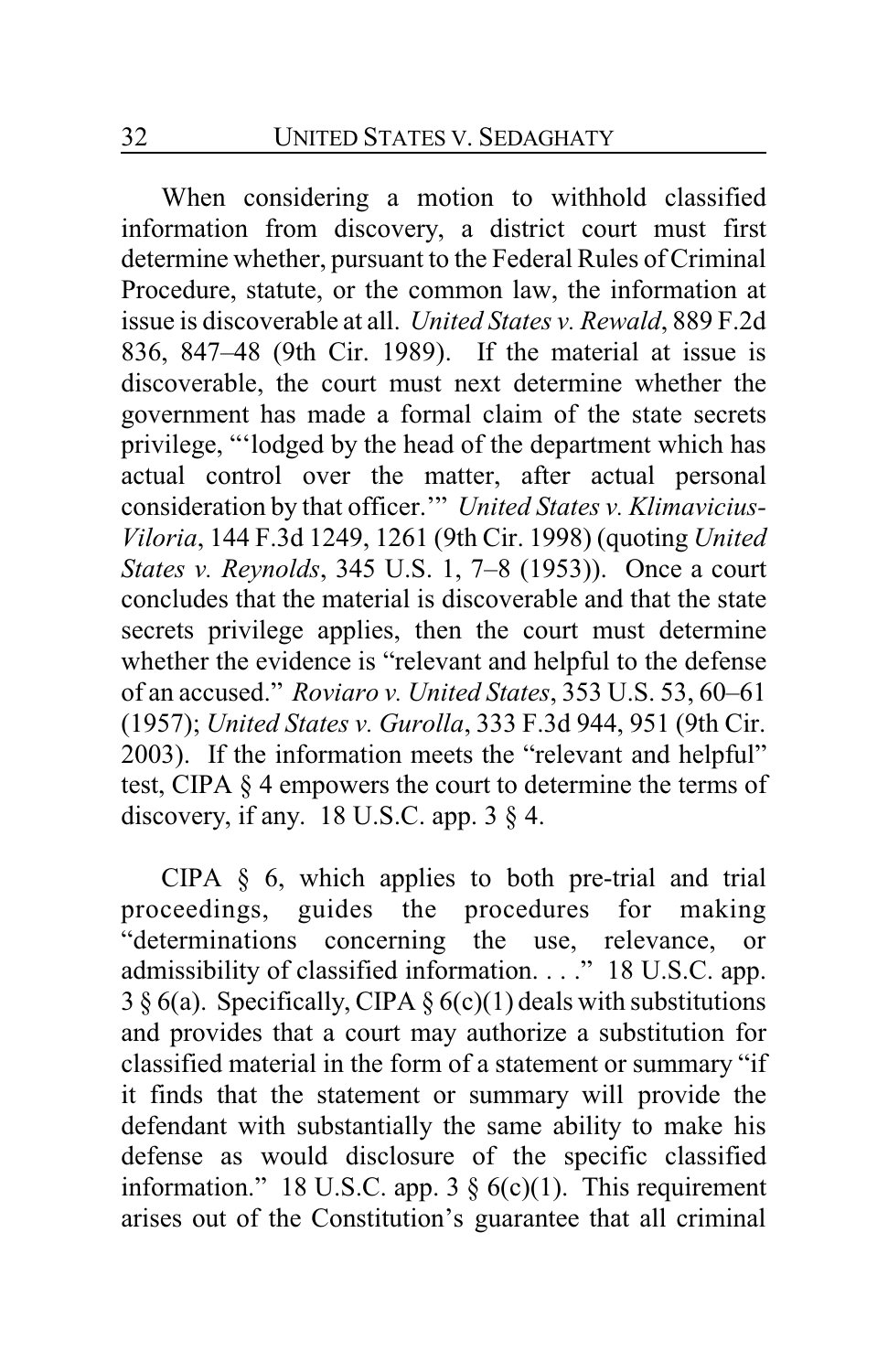defendants must have "'a meaningful opportunity to present a complete defense.'" *Holmes v. South Carolina*, 547 U.S. 319, 324 (2006) (quoting *Crane v. Kentucky*, 476 U.S. 683, 690 (1986)). Indeed, the "need to develop all relevant facts in the adversary system is both fundamental and comprehensive." *United States v. Nixon*, 418 U.S. 683, 709 (1974).

The substitution need not be of "precise, concrete equivalence," and the "fact that insignificant tactical advantages could accrue to the defendant by the use of the specified classified information should not preclude the court from ordering alternative disclosure." H.R. Rep. No. 96-1436, at 12-13 (1980) (Conf. Rep.), *reprinted in* 1980 U.S.C.C.A.N. at 4310–11. Nevertheless, the fundamental purpose of a substitution under CIPA is "to place the defendant, as nearly as possible, in the position he would be in if the classified information . . . were available to him." *United States v. Moussaoui*, 382 F.3d 453, 477 (4th Cir. 2004); *see also United States v. Rezaq*, 134 F.3d 1121, 1143 (D.C. Cir. 1998) (approving substitutions where "[n]o information was omitted from [them] that might have been helpful to [the] defense, and the discoverable documents had no unclassified features that might have been disclosed").

# **B. THE SUBSTITUTION**

The government acknowledged in advance of trial that it had classified information that was helpful to Seda's defense. The government proposed, and the court authorized, the following unclassified summary of classified material responsive to Seda's discovery requests: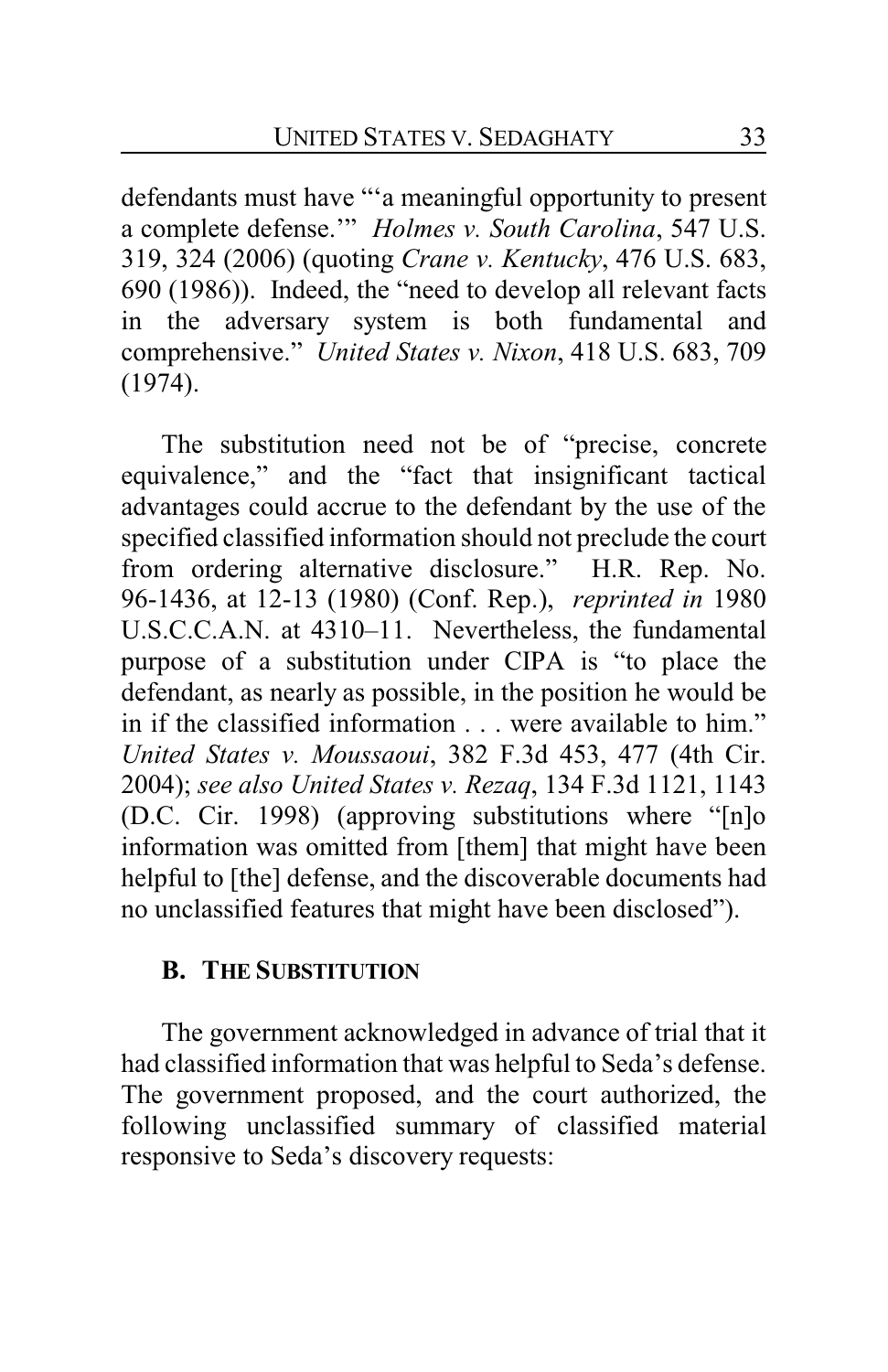The U.S. Government obtained information that Sami 'Abd Al 'Aziz Al-Sanad worked during 2000 and 2001 for the Al-Haramain organization and was responsible for providing currency supplied by Al-Haramain, including the currency obtained by codefendant Soliman Al-Buthe from Al-Haramain USA, to a representative of Muhammad Al-Sayf, aka Abu Umar, to be smuggled into Chechnya. Al-Sanad has claimed that the monies he provided to Al-Sayf's representative were destined for needy Chechen families.

Seda objected to the substitution and asked either for "an uneditorialized summary" or for the production of the underlying material. After careful review of the materials at issue, we conclude that the substitution's language unfairly colored presentation of the information and, even more problematic, that the substitution omitted facts helpful to Seda's defense. Further detail and analysis of the substitution is contained in the classified opinion with respect to the substitution. The substitution is statutorily inadequate because it does not provide Seda with "substantially the same ability to make his defense as would disclosure of the specific classified information." 18 U.S.C. app.  $3 \S (c)(1)$ .

The brief summary contains both inculpatory and exculpatory information. On the one hand, it supports the government's theory that the El-Fiki donation went to fund the mujahideen in Chechnya because it indicates that Al-Sanad gave the money to a representative of Al-Sayf, who the government established at trial was a religious leader associated with the Chechen mujahideen at the time. On the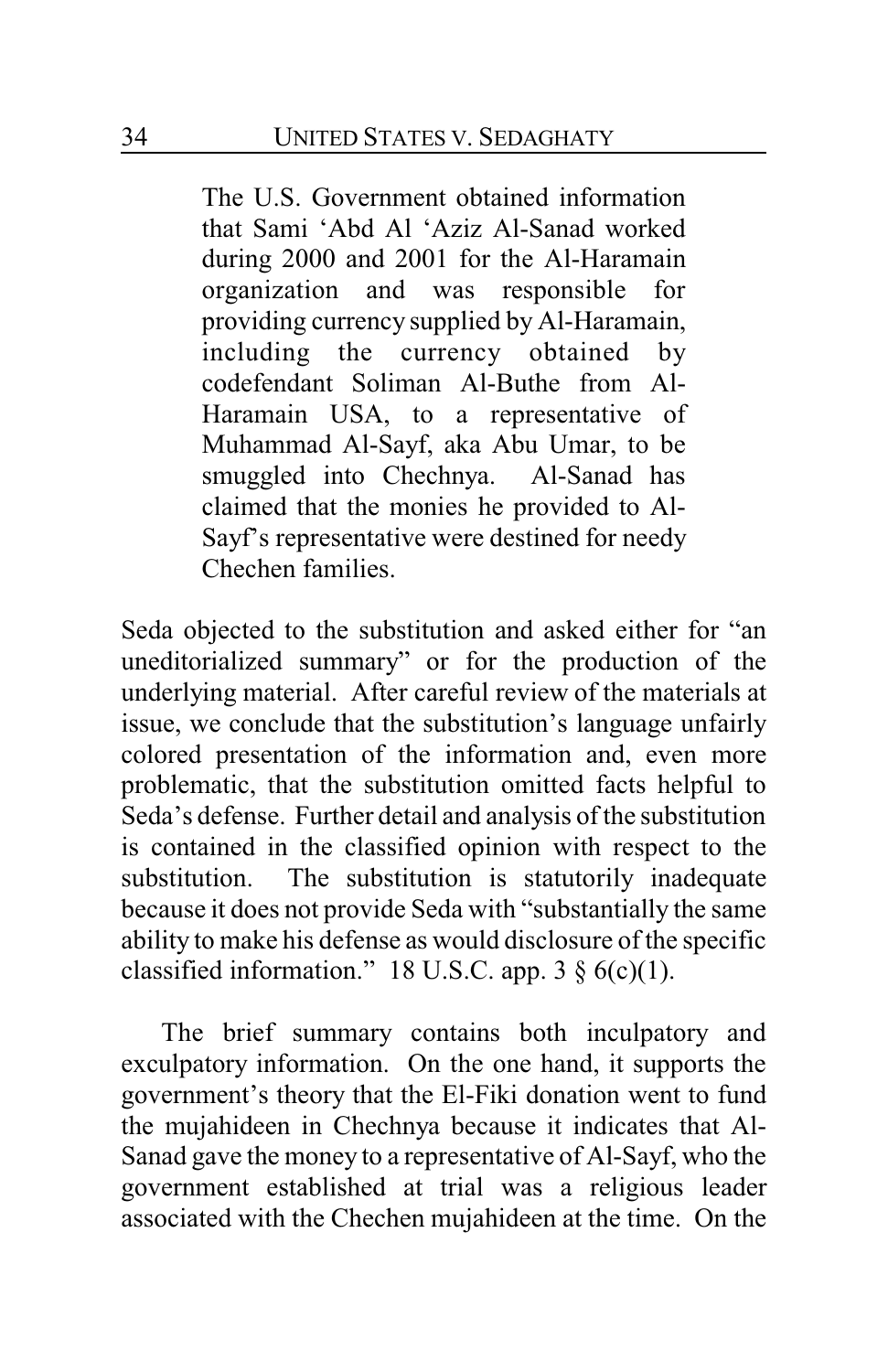other hand, it supports Seda's claim that, as far as he knew, the donation was to be used to fund humanitarian relief.

The wording of the summary bolsters the inculpatory section while discrediting the exculpatory section. For example, the first sentence presents Al-Sanad's transfer of the El-Fiki donation to Al-Sayf's representative as a fact about which the government has "obtained information." The second sentence, by contrast, embeds skepticism into Al-Sanad's exculpatory statement about the destination and use of the funds, dismissing it as something Al-Sanad "has claimed." This is but one example of the neutrality deficiencies in the statement. It is no surprise that Seda ultimately chose not to use the substitution at trial.

Because the underlying documents are classified, we are constrained in our comments about the summary. But it is a fundamental principle underlying CIPA that the summary should be evenhanded, worded in a neutral fashion and not tilted or shaded to the government's advantage. *See* S. Rep. No. 96-823 at 9 (1980), *reprinted in* 1980 U.S.C.C.A.N. at 4302-03 (stating that the "judge should ensure that a substitution . . . is crafted so that the Government obtains no unfair advantage in the trial").

In isolation, the characterization of the evidence may not be a sufficient basis to reject the substitution. More troubling, however, is the exclusion from the summary of further information that is helpful to Seda's defense. The classified nature of the material highlights the awkward nature of our review: Seda is forced to argue for the relevance of the material without actually knowing what the classified record contains, while we know what it contains but are unable to describe it on the public record. *See United States*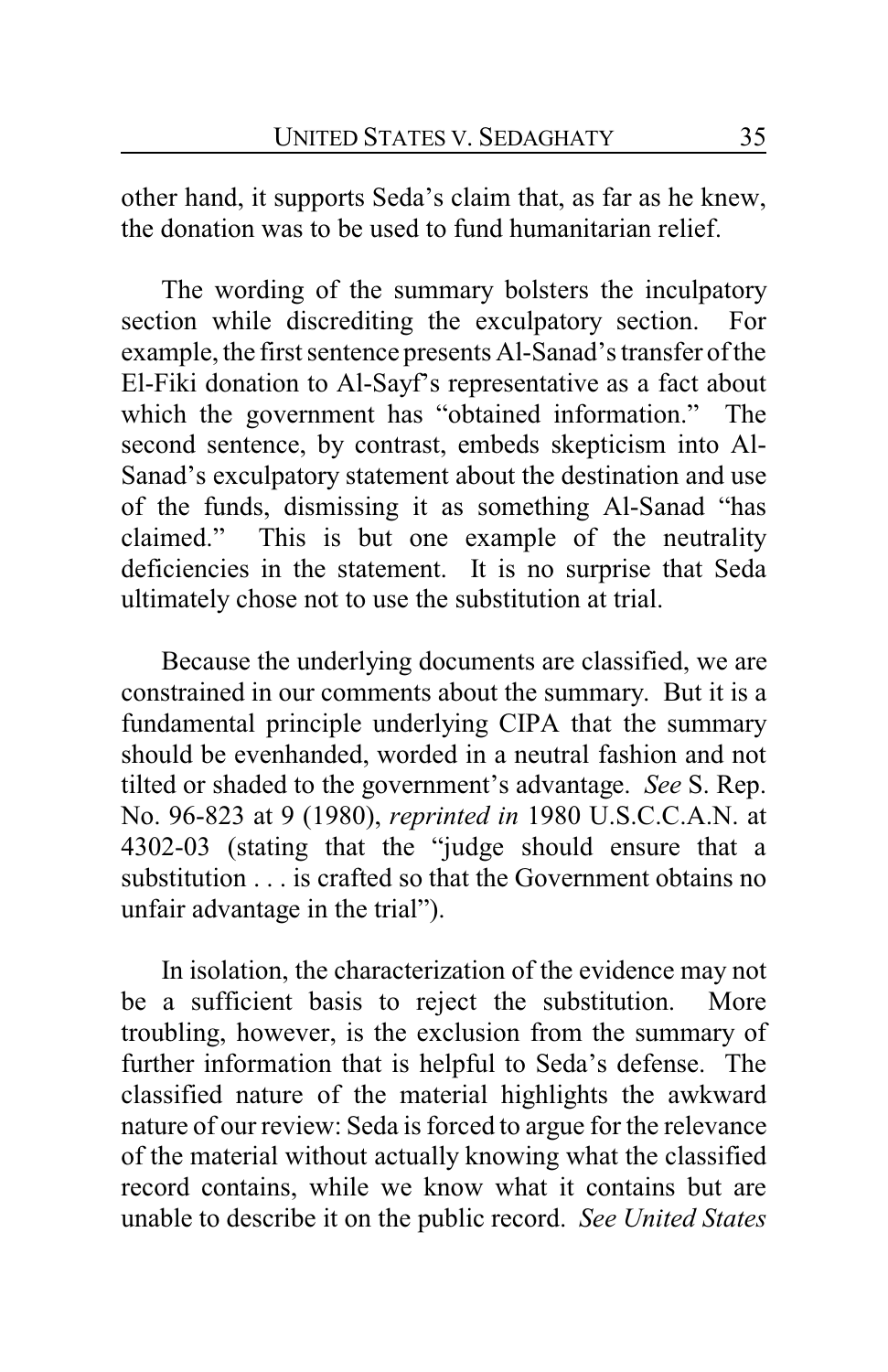*v. Amawi*, 695 F.3d 457, 471 (6th Cir. 2012) (without the benefit of "the adversarial process, we must place ourselves in the shoes of defense counsel, the very ones that cannot see the classified record, and act with a view to their interests") (citation omitted).**<sup>10</sup>** We can say, however, that the summary excludes exculpatory information and fails to provide crucial context for certain information that it does convey.

Although there is no indication of bad faith, the government appears to have looked with tunnel vision at limited issues that it believed were relevant. Even granting the district court wide latitude in its evidentiary decisionmaking, as we must, we conclude that the summary is inadequate not only because of its slanted wording but more fundamentally because it is incomplete. *United States v. Clegg ("Clegg I")*, 740 F.2d 16, 18 (9th Cir. 1984) (upholding rejection of a substitution where the classified documents "are relevant to the development of a possible defense" and the "government's proposed summaries of the materials are inadequate"). It would be illogical to conclude that a substitution that excludes non-cumulative exculpatory information could "provide the defendant with substantially the same ability to make his defense as would disclosure of the specific classified information" as required by CIPA  $\S$  6. 18 U.S.C. app. 3 § 6(c)(1); *see also Moussaoui*, 382 F.3d at 478–79 (rejecting proposed substitutions that failed to include exculpatory information); *Fernandez*, 913 F.2d at 158 (upholding rejection of proposed substitutions because the "substitutions would have required the jury to judge [the defendant's] role . . . , and thus the truth of his statements about it, in a contextual vacuum").

**<sup>10</sup>** The defense did file an ex parte submission outlining its theory of the defense to aid the court in its review of the classified material.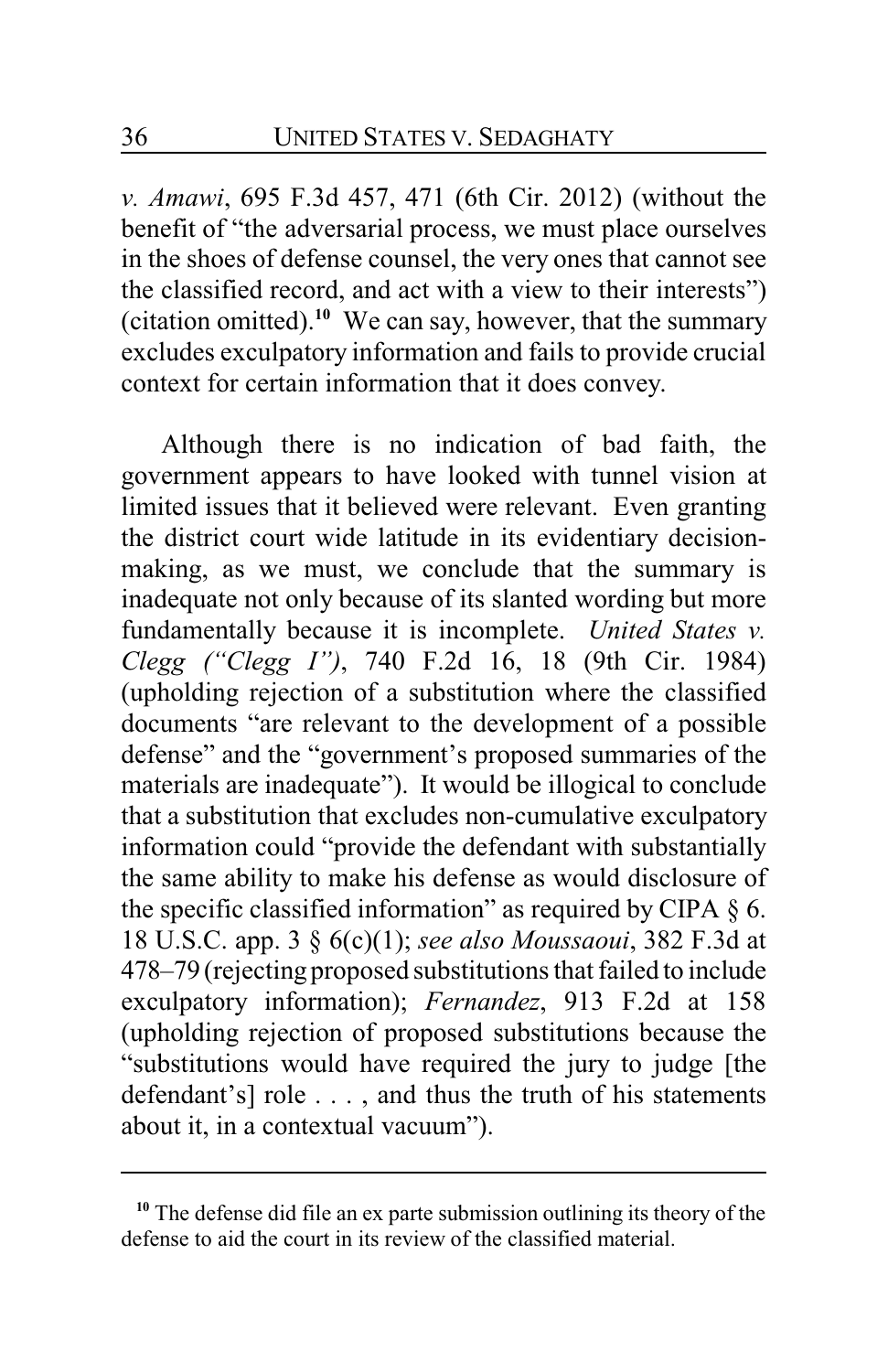The dissent attempts to minimize the importance of the substitution by taking the position that the evidence would be inadmissible hearsay and that Seda waived his objection to the substitution. The dissent overlooks the most important fact about the substitution's admissibility—the government agreed to stipulate to its admission at trial. The government did not argue that the substitution was hearsay or otherwise inadmissible. Rather, recognizing that it was in a difficult position with respect to the possession of exculpatory information and Seda's right to a fair trial, the government made the calculated move to agree to stipulate to the admission of the substitution as a trial exhibit. Not surprisingly, in the face of a slanted and unhelpful summary, Seda's counsel ultimately withdrew the substitution as a stipulated exhibit just before trial. But defense counsel ought not be put in a Catch-22 situation whereby it has to accept the government's deficient summary or none at all.

The dissent also manufactures an argument not presented by the government—that Seda waived his objections to the substitution.**<sup>11</sup>** On August 20, 2010, Seda filed objections to the summary substitution and moved for "an uneditorialized summary." Without being able to access any of the underlying documents, Seda objected that the summary omitted relevant and helpful information about the individual to whom Al-Sanad transferred the funds. He also objected to the fact that the summary included language that questioned Al-Sanad's veracity and argued that the defense should be entitled to offer the exculpatory statements actually provided by Al-Sanad. Alternatively, Seda moved for access to more complete unclassified versions of the underlying materials on

<sup>&</sup>lt;sup>11</sup> The government simply replied to Seda's objections on the merits.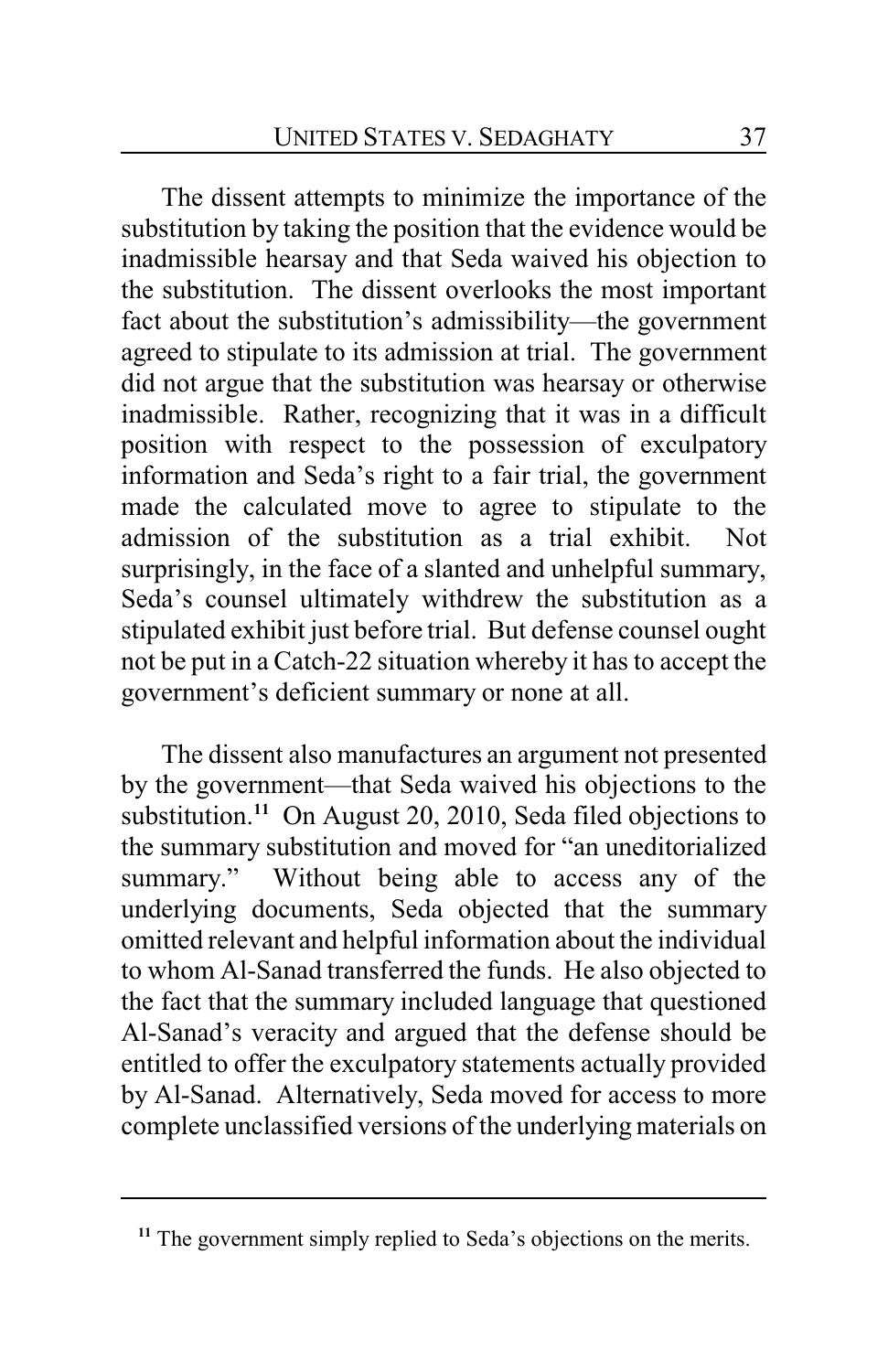which the summary was presumably based. Seda never withdrew or waived this objection.

At a hearing the week before trial, the defense reiterated its objections to the summary substitution. The government replied that it would stipulate to the admission of the summary, but would not revise or alter it, saying, "we think it's either all or nothing." In response, the court said only, "Okay," and moved on to another topic. Later in that same hearing, as the judge was making final rulings on the exhibits, the government reiterated its position with regard to the summary and stated that the only decision was whether the defense wanted to accept the summary in its current form or not. The defense responded, "At this time, Your Honor, we would not be offering it. *We've pointed out what we believe needs to be done*." (emphasis added). The defense withdrew the exhibit in that form, at that time, but explicitly referenced and reiterated its objection. Seda did not withdraw or waive his objection to the court's approval of the government's summary substitution. Nor could Seda's counsel have been expected to offer an intelligent substitution or alternative language, since he did not have access to the underlying classified documents. Having been unsuccessful at challenging the substitution before trial, Seda's recourse is in this appeal.

We are fully cognizant of the delicate task entrusted to the district court in matters involving classified information. To that end, CIPA lays out a defined process for substitutions such that, when classified information is relevant and helpful to his defense, the defendant should be placed, "as nearly as possible, in the position he would be in if the classified information were available to him." *Moussaoui*, 382 F.3d at 477; *see also*, 18 U.S.C. app. 3 § 6(c)(1). In the end, the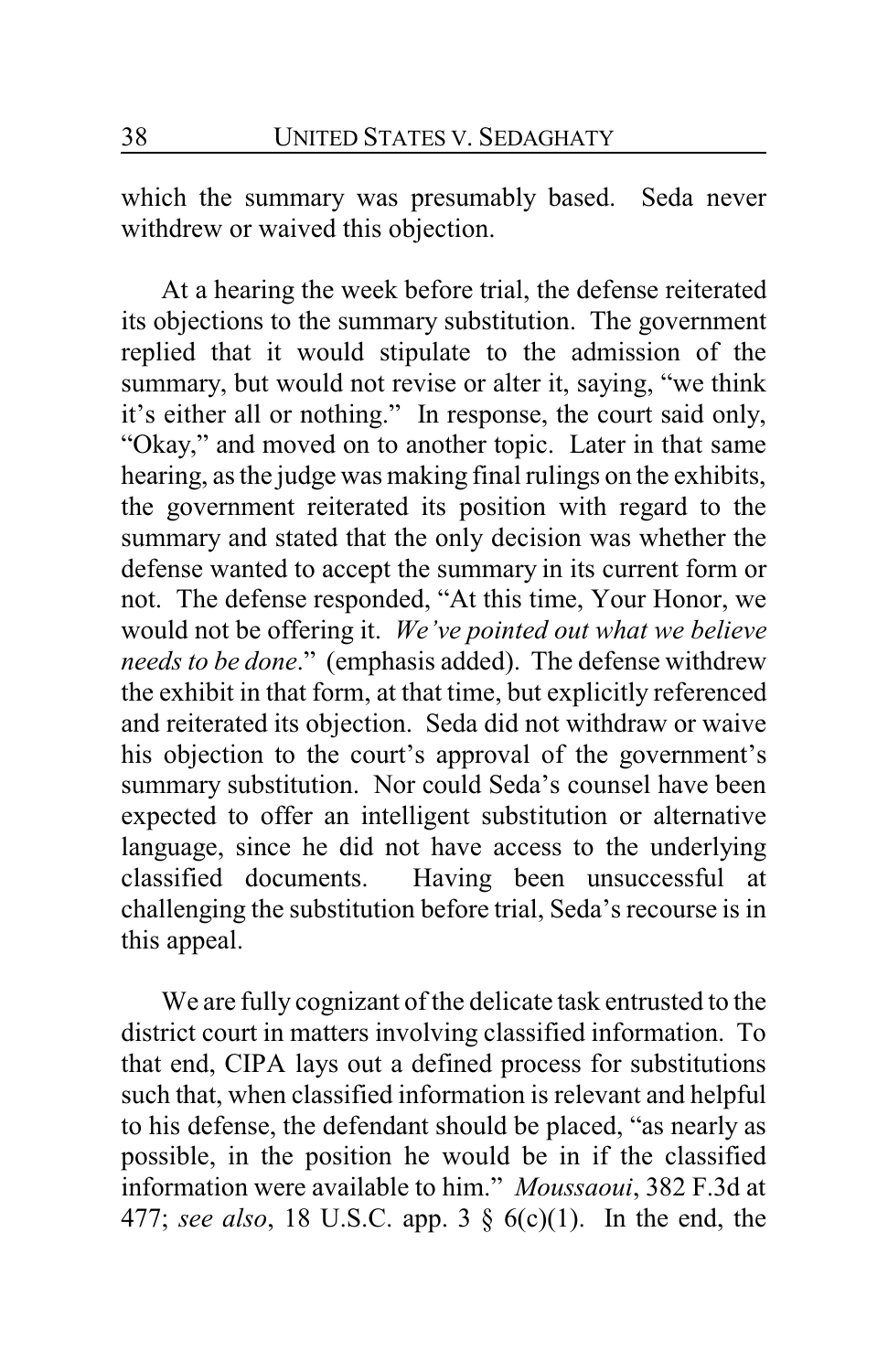inadequate substitution interfered with Seda's ability to present a complete defense. Although the government argues that substitution was sufficient, it does not make any argument that the facts omitted are harmless. *See United States v. Boulware*, 384 F.3d 794, 898 (9th Cir. 2004).

### **C. OTHER CIPA CLAIMS**

Seda raises four other claims related to CIPA: the ex parte nature of many of the CIPA proceedings; the potential withholding of additional classified information that is relevant and helpful to the defense; the exclusion of a classified document in his counsel's possession; and the claim that classified evidence reveals the search warrant was prompted by prior illegal surveillance.

### **1. Ex Parte Proceedings**

Seda's broadside challenge to the in camera and ex parte proceedings is a battle already lost in the federal courts.**<sup>12</sup>** Long ago we underscored that "[e]x parte hearings are generally disfavored," but held that "[i]n a case involving classified documents, however, *ex parte*, *in camera* hearings in which government counsel participates to the exclusion of defense counsel are part of the process that the district court may use in order to decide the relevancy of the information." *Klimavicius-Viloria*, 144 F.3d at 1261.

**<sup>12</sup>** Seda moved to strike the classified, ex parte appellate briefs and excerpts of record filed by the government or, in the alternative, to request access for his security-cleared counsel and expert to the documents. We denied the motion for the same reasons discussed below with regard to the requirements of CIPA. We reviewed the classified briefs and excerpts of record from both parties.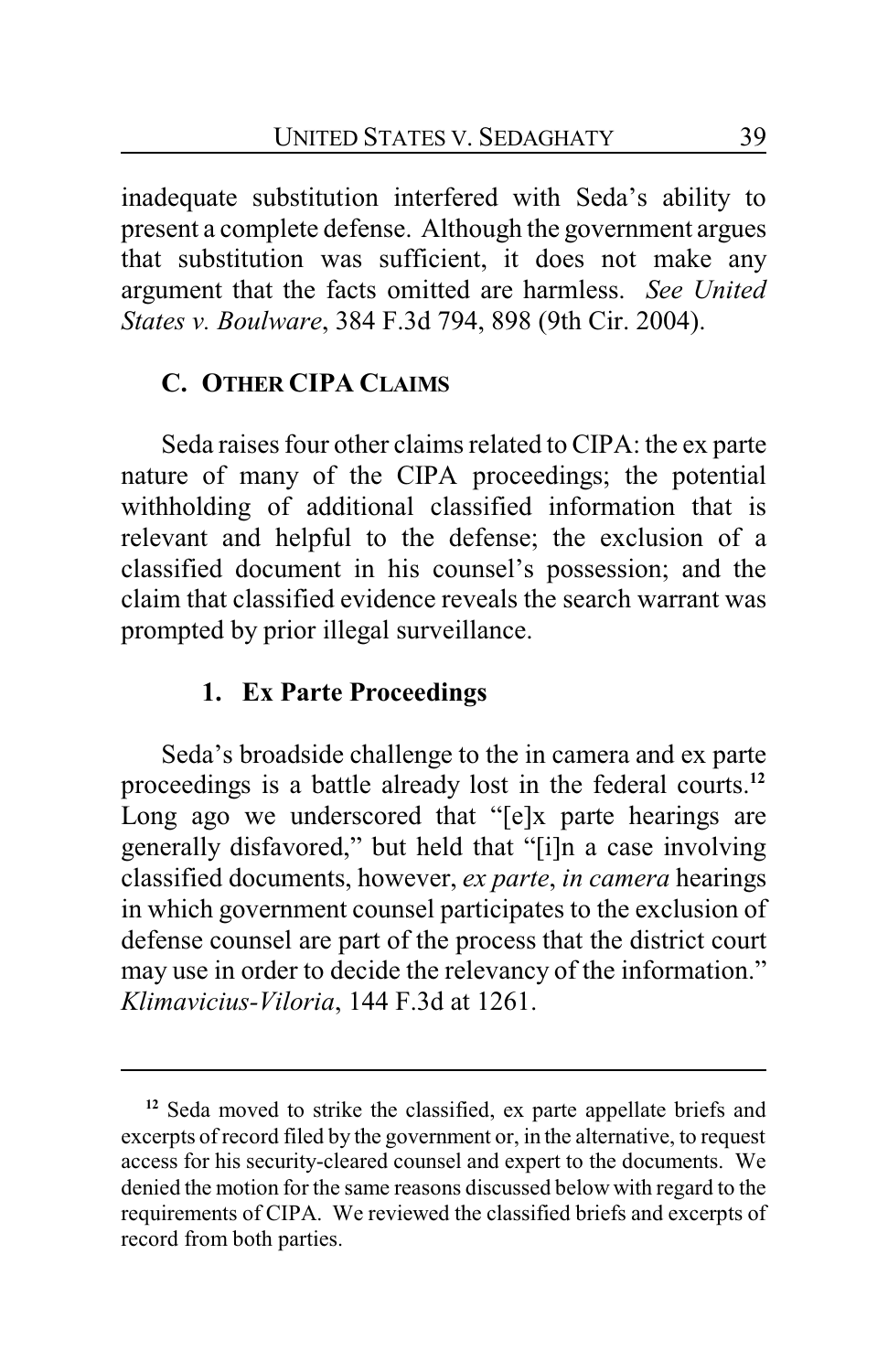Seda especially protests three occasions during trial in which the court held closed hearings with cleared counsel for both parties and then excused defense counsel and met ex parte with the prosecutors.**<sup>13</sup>** These brief ex parte hearings, which directly followed the hearings with defense counsel, were held at the court's request to clarify issues related to the court's prior CIPA rulings. CIPA does not limit the court's discretion to hold an ex parte conference if it is required by some overriding necessity such as the necessity to protect sensitive information related to national security, as it was here. *See United States v. Thompson*, 827 F.2d 1254, 1258 (9th Cir. 1987) (recognizing that "situations where the court acts with the benefit of only one side's presentation are uneasy compromises with some overriding necessity, such as the need to act quickly or to keep sensitive information from the opposing party").

Apart from his general objections to the ex parte proceedings, Seda claims that he should have received more fulsome notice of the subject of the filings and that his security-cleared counsel should have had access to the classified documents in discovery. The government filed six notices informing Seda that it had filed in camera, ex parte submissions to the court. All of these notices apprised Seda that the submissions were filed pursuant to CIPA  $\S$  4, thus notifying him that the government requested authorization from the court to withhold items from discovery that were not relevant and helpful to Seda's defense.

<sup>&</sup>lt;sup>13</sup> For whatever reason, the docket sheet does not reflect these closed hearings. The hearings should have been docketed but the failure to do so is harmless in light of defense counsel's knowledge of the hearings and the fact that the transcripts are available for appellate review.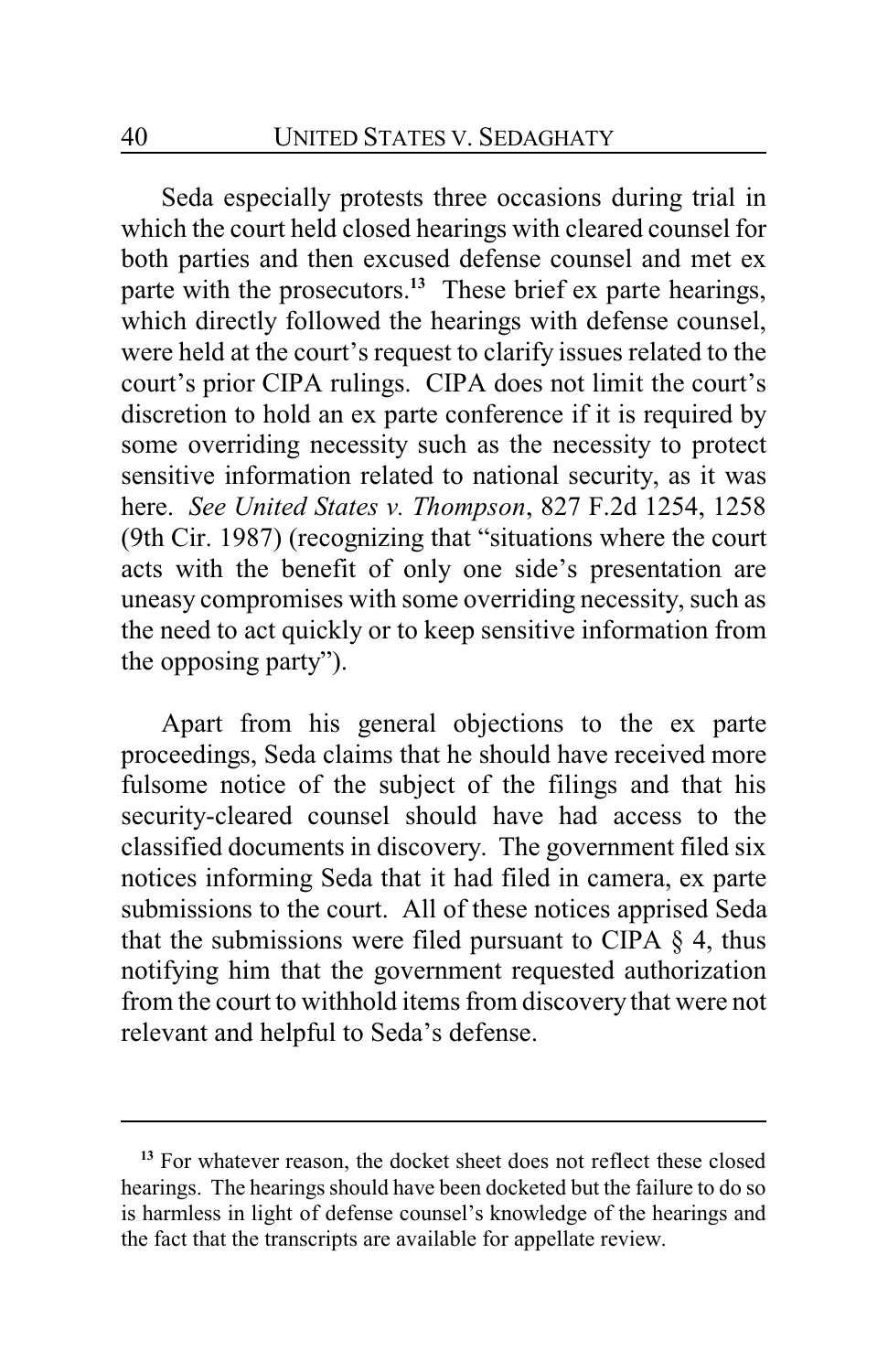Seda is of the view that the failure of the notices to describe in unclassified terms the nature of what had been provided to the court makes the filings inadequate. Both Federal Rule of Criminal Procedure  $16(d)(1)$  and § 4 of CIPA, however, explicitly provide for ex parte filings and do not require that detailed notice of the content of the filing be provided. Fed. R. Crim. P. 16(d)(1) ("The court may permit a party to show good cause by a written statement that the court will inspect ex parte."); 18 U.S.C. app. 3 § 4 ("The court may permit the United States to make a request for such authorization in the form of a written statement to be inspected by the court alone."). The notices complied with CIPA and were constitutionally adequate—Seda has no due process right to receive a description of materials in the government's possession that are not discoverable.**<sup>14</sup>** *See United States v. Mejia*, 448 F.3d 436, 458 (D.C. Cir. 2006) (noting that, in the context of CIPA, as in other discovery in criminal cases, the defendant is "'not entitled to access to any of the evidence reviewed by the court . . . to assist in his argument' that it should be disclosed") (citation omitted). Similarly, the simple fact that defense counsel held security clearances does not mean that the attorneys were entitled to access the government's classified filings. *See United States v. El-Mezain*, 664 F.3d 467, 568 (5th Cir. 2011) (approving, in the context of the Foreign Intelligence Surveillance Act, denial of discovery to cleared defense counsel because of the government's substantial interest in maintaining secrecy).

**<sup>14</sup>** For the limited material that was discoverable, CIPA § 4 allows the government to either turn over the original material or create an adequate substitution. 18 U.S.C. app. 3  $\S$  4. An adequate substitution obviates the need for counsel to access the underlying classified material itself (although the government may share it with security-cleared defense counsel to craft an appropriate substitution if the nature and classification of the material permits and the government so chooses).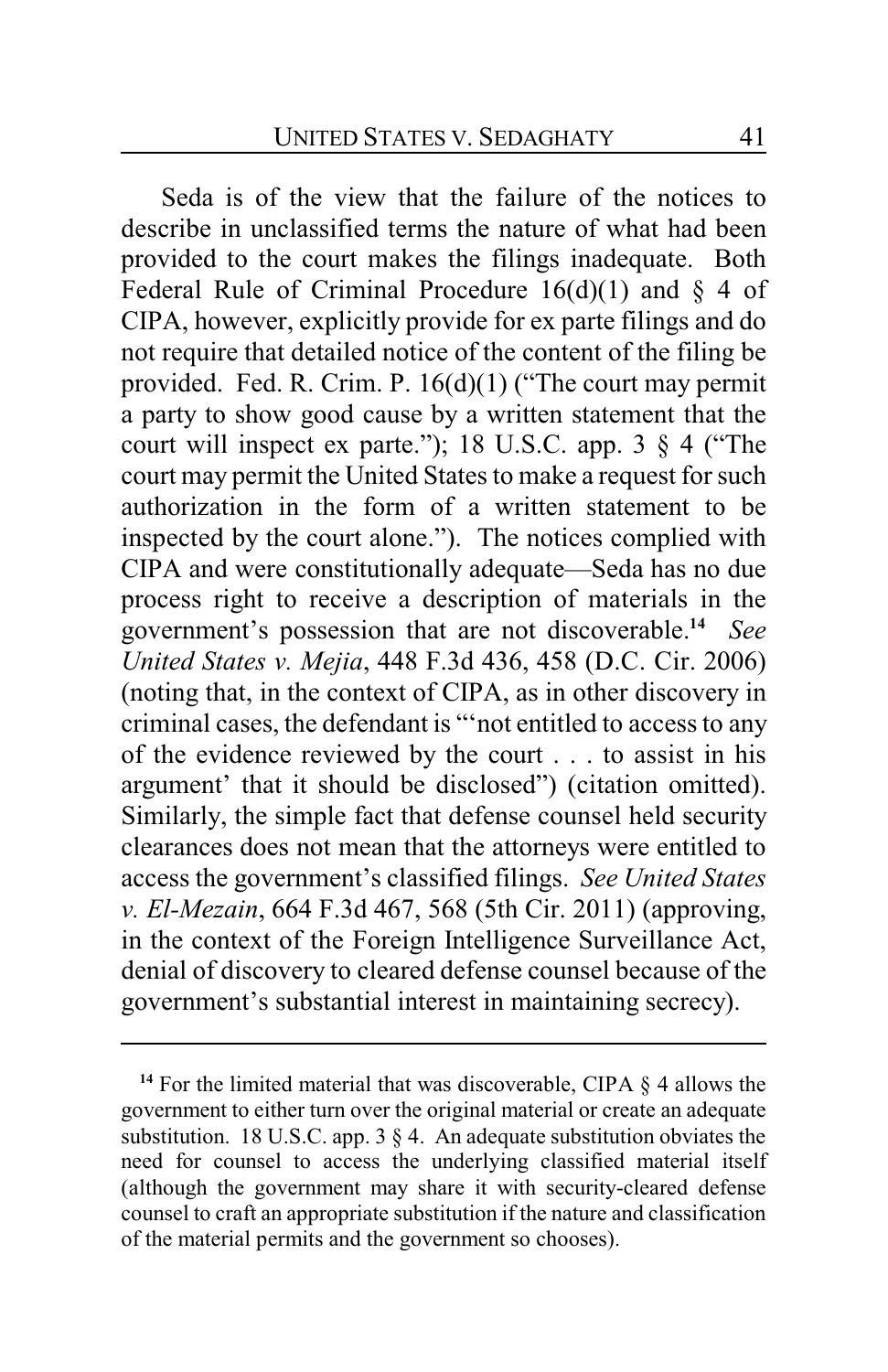In sum, the ex parte proceedings were authorized by CIPA, Federal Rule of Criminal Procedure 16(d)(1), and the compelling justification and overriding necessity required by common law. The proceedings did not violate Seda's rights. Our careful review of the classified record confirms that all of the classified filings and transcripts of all of the hearings, including the classified ex parte hearings, have been preserved and made available to us on appeal. The district judge, now retired, was meticulous in his review of the classified material.

#### **2. Relevant and Helpful Information**

The district court did not improperly withhold relevant and helpful information from discovery under CIPA § 4 or Federal Rule of Criminal Procedure 16(d)(1). *See Gurolla*, 333 F.3d at 951. We have reviewed the government's classified submissions in their entirety. The bulk of the information the government sought to withhold was not discoverable. Apart from the classified material underlying the inadequate substitution discussed above, those few items that were discoverable were not relevant and helpful to the defense. The defense provided an analysis by Colonel Lang, former head of Human Intelligence for the Department of Defense. Although we credit Colonel Lang's experience and expertise, hisspeculation concerning the documents (to which he did not have access) is just that.

### **3. Classified Material in Seda's Possession**

Before trial, Seda's counsel came into possession of a classified document. Counsel took appropriate steps to safeguard access and negotiated an agreement to turn the material over to a Classified Information Security Officer for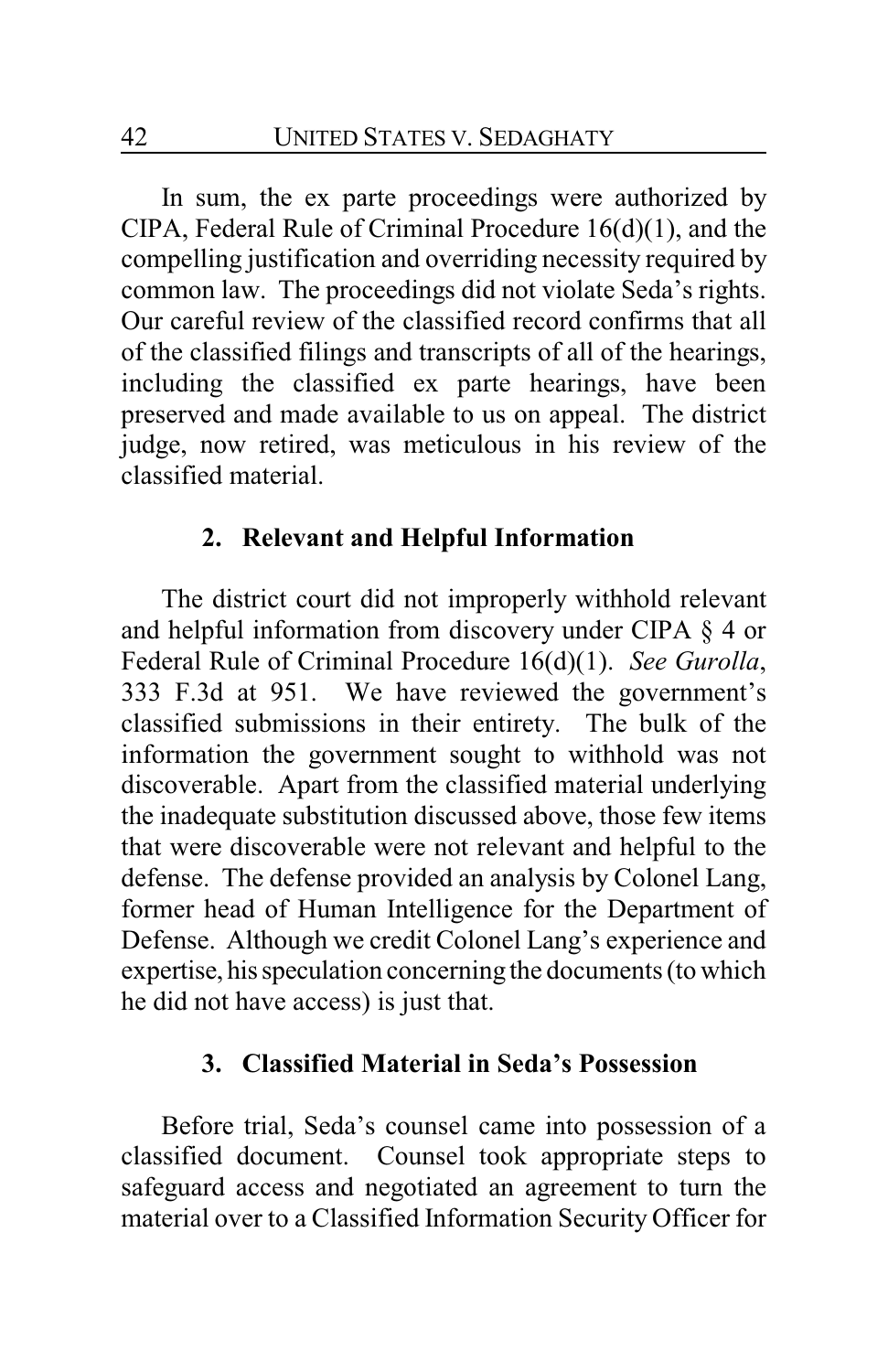placement in a secure facility in Washington, D.C. After the district court issued what Seda terms a "gag order" prohibiting counsel from referencing or disclosing the document—Seda sought reconsideration of that order six times. Seda's counsel also gave notice under CIPA § 5 of its intent to use the classified information at trial. The district court reviewed the material in camera, determined that the material was not relevant to the charges, and denied reconsideration of the protective order.**<sup>15</sup>** Upon reviewing the document and the district court's in camera determinations with a fresh eye, we affirm the district court's determination and conclude that there was no violation of CIPA §§ 5–6. *See Rewald*, 889 F.2d at 847–48 ("[W]e decline [the defendant's] invitation to undertake an all-encompassing analysis of this issue, and simply confine our review to the relevancy and admissibility of the classified materials. . . .").

The district court's limited protective order did not violate Seda's right to counsel or his right to present a defense. *See Moussaoui*, 591 F.3d at 289 ("The right to communicate with counsel at any point in the proceedings is not absolute."). The order was justified by compelling national security concerns and the restrictions were limited to a single document that was not relevant to the charges. *See Morgan v. Bennett*, 204 F.3d 360, 367 (2d Cir. 2000) ("[T]he court should not, absent an important need to protect a

**<sup>15</sup>** Seda also raises a concern that government attorneys or agents participated in the district court's review of the material that was placed in the secure facility. The records and representations of the Classified Information Security Officers entrusted with the material reflect that no one has accessed the documents except the court and the Classified Information Security Officer on one occasion, and the defense counsel together with the Classified Information Security Officer, on another occasion.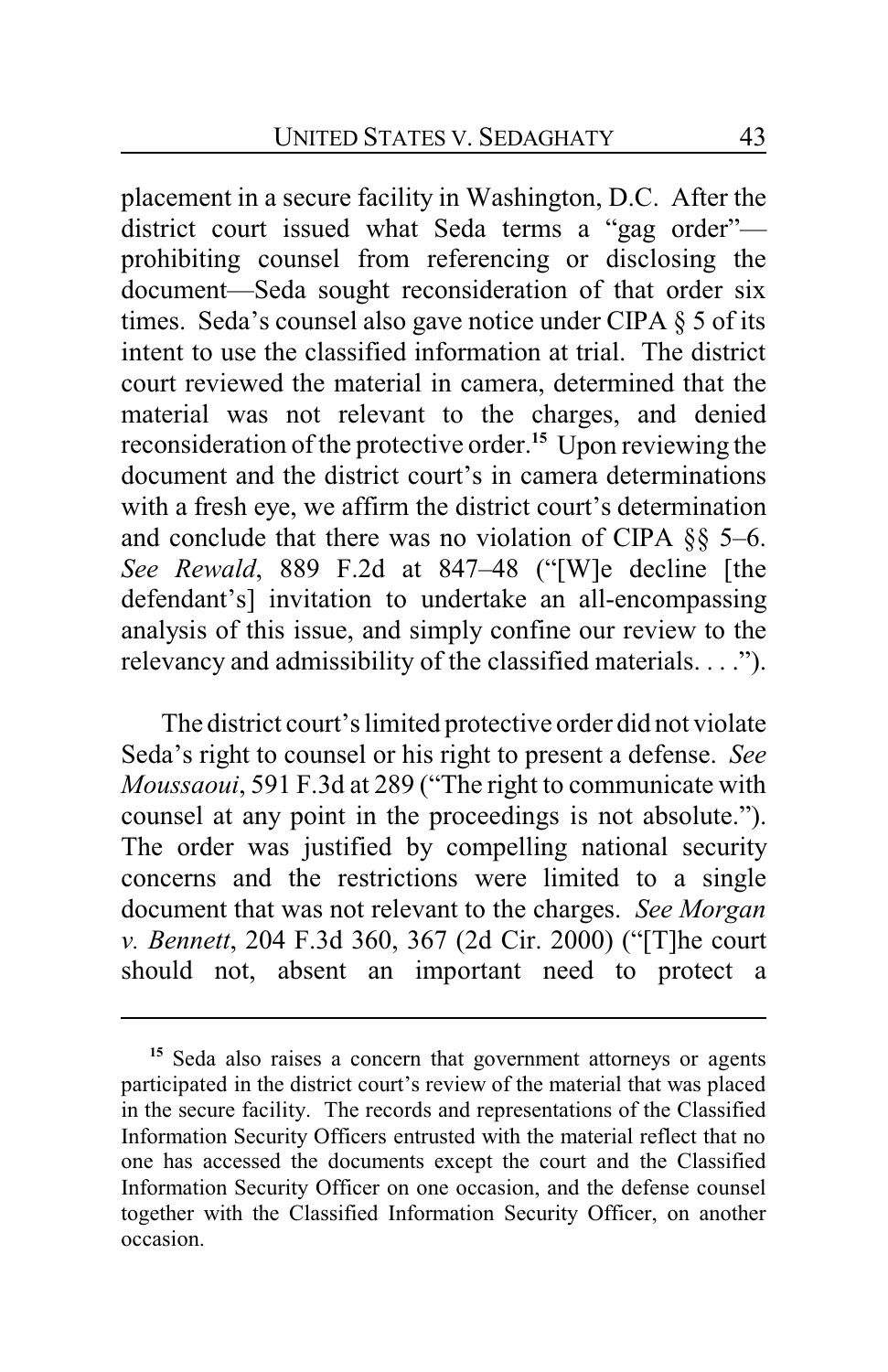countervailing interest, restrict the defendant's ability to consult with his attorney, but . . . when such a need is present and is difficult to fulfill in other ways, a carefully tailored, limited restriction on the defendant's right to consult counsel is permissible.").

# **4. Fruits of Unlawful Surveillance**

Seda speculates that the classified materials contain evidence of prior unlawful surveillance that led to the search warrant application. The record does not support a claim of taint. *See Murray v. United States*, 487 U.S. 533, 542 (1988). The affidavit attached to the warrant detailed the investigation that established probable cause for the search. The investigative interviews, grand jury subpoenas, and other lawful investigative techniques that made up that investigation were the legitimate basis for the decision to seek the warrant.

### **III. SEIZURE BEYOND THE SEARCH WARRANT**

Government agents searched Seda's home in 2004 pursuant to a valid search warrant authorizing the seizure of a limited set of documents: financial records and communications related to the preparation of the 2000 tax return. The government emerged from the search, however, with much more: news articles, records of visits to various websites about Chechnya, photographs of Chechen war scenes, and other documents that were introduced at trial as evidence of Seda's desire to fund the Chechen mujahideen.

The Fourth Amendment famously protects the "right of the people to be secure in their persons, houses, papers, and effects, against unreasonable searches and seizures. . . ." U.S.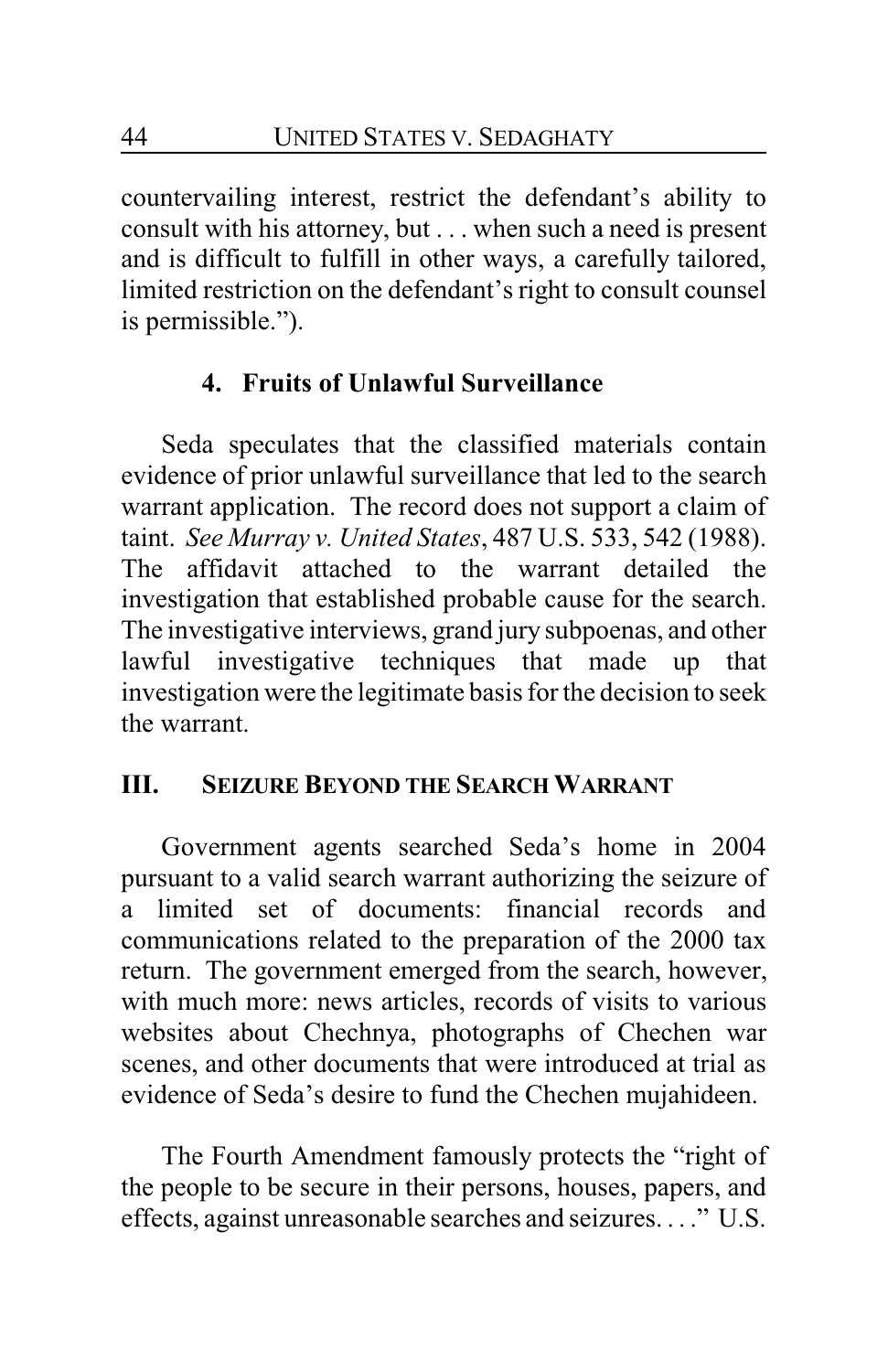Const. amend. IV. To effectuate this right, it provides that "no Warrants shall issue, but upon probable cause, supported by Oath or affirmation, and particularly describing the place to be searched, and the persons or things to be seized." *Id.* The question we consider de novo is whether the search was unreasonable because agents relied on the affidavit in support of the warrant to expand the authorized scope of items detailed in the warrant itself. *See United States v. Hurd*, 499 F.3d 963, 965 (9th Cir. 2007) (considering whether a search is within the scope of a warrant is a question of law reviewed de novo).

The search warrant incorporated two attachments (A and B) and an affidavit supporting probable cause for the search. *See United States v. SDI Future Health, Inc.*, 568 F.3d 684, 699–701 (9th Cir. 2009) ("A warrant expressly incorporates an affidavit when it uses 'suitable words of reference.'") (quoting *United States v. Towne*, 997 F.2d 537, 545 (9th Cir.1993)). The affidavit described Al-Haramain-U.S. and its structure, detailed facts about the El-Fiki donation, Al-Haramain-U.S.'s purchase of the Ashland and Springfield prayer houses, and inconsistencies on the 2000 tax return. The affidavit also included background information from news articles about the conflict in Chechnya, investigations into connections between several Al-Haramain branches and the funding of terrorism, and statements of Al-Haramain's former director about funding for the Chechen mujahideen.

Attachment A described the location of Seda's home (also Al-Haramain-U.S. headquarters). Attachment B listed five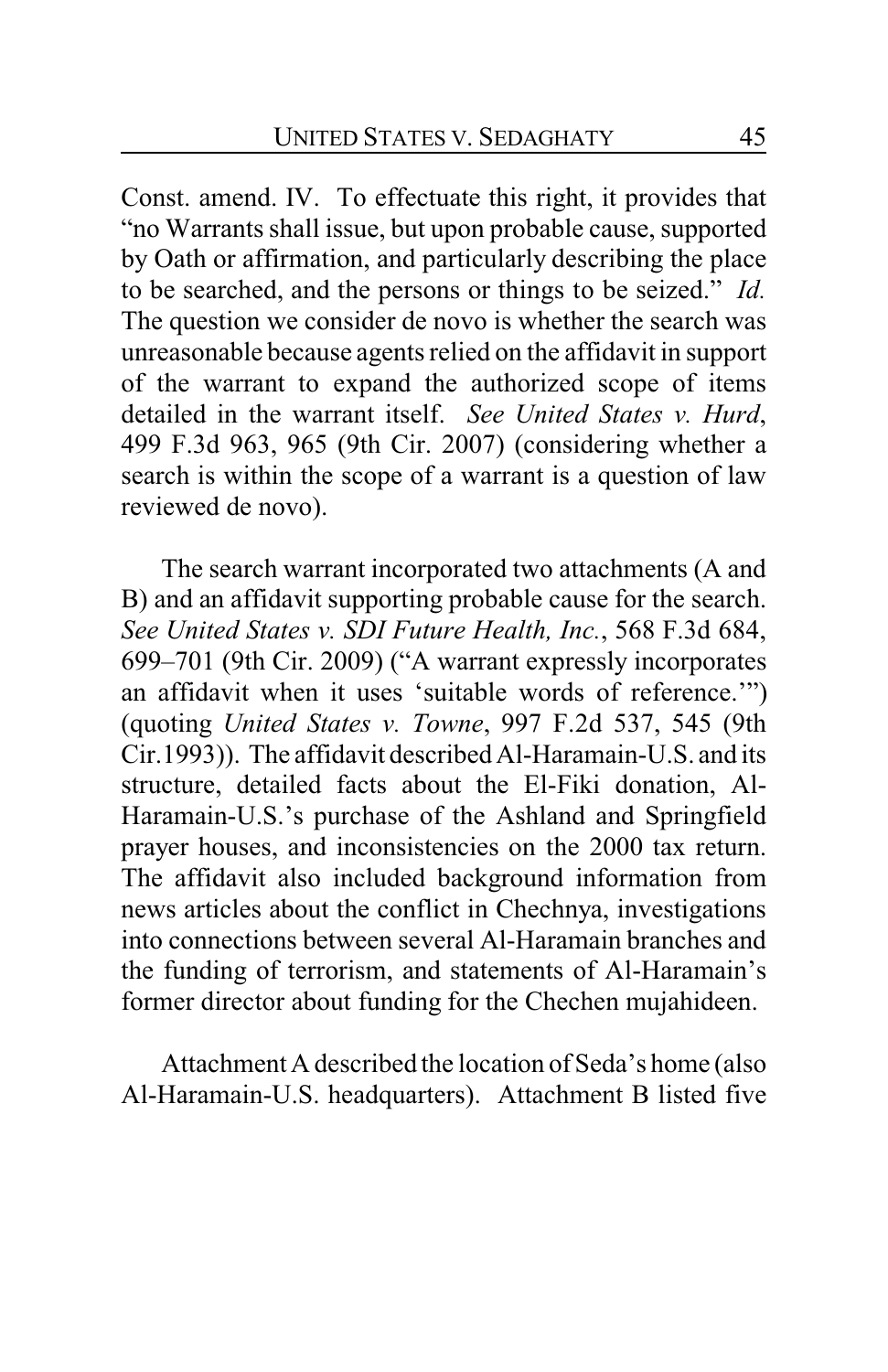individuals and five entities associated with the violations and it detailed the items to be seized:**<sup>16</sup>**

#### *Evidence Relating to the Tax Violation*

Evidence concerning the subscription to a false Form 990 Tax Return, in violation of Title 26, United States Code, Section 7206(1), as described in the attached affidavit, for the year 2000, *limited to the following*:

Records and communications, including electronic records and communications involving the individuals or entities above, pertaining to the preparation of an IRS Form 990 for the year 2000;

Records relating to bank accounts, bank transactions, bank records, safe deposit records, asset purchases or sales, other financial transactions, and donor and donee lists, involving the year 2000 which relate to the individuals or entities above; and

**<sup>16</sup>** The five individuals listed were: Pirouz Sedaghaty, Soliman Al-Buthe, Aqeel Al-Aqeel, Mansour Al-Kadi, Mahmoud Talaat El-Fiki. The five entities listed were: Al Haramain; Al Haramain Foundation; Al Haramain Islamic Foundation, Inc.; Al Haramain Headquarters aka Al Haramain Riyadh.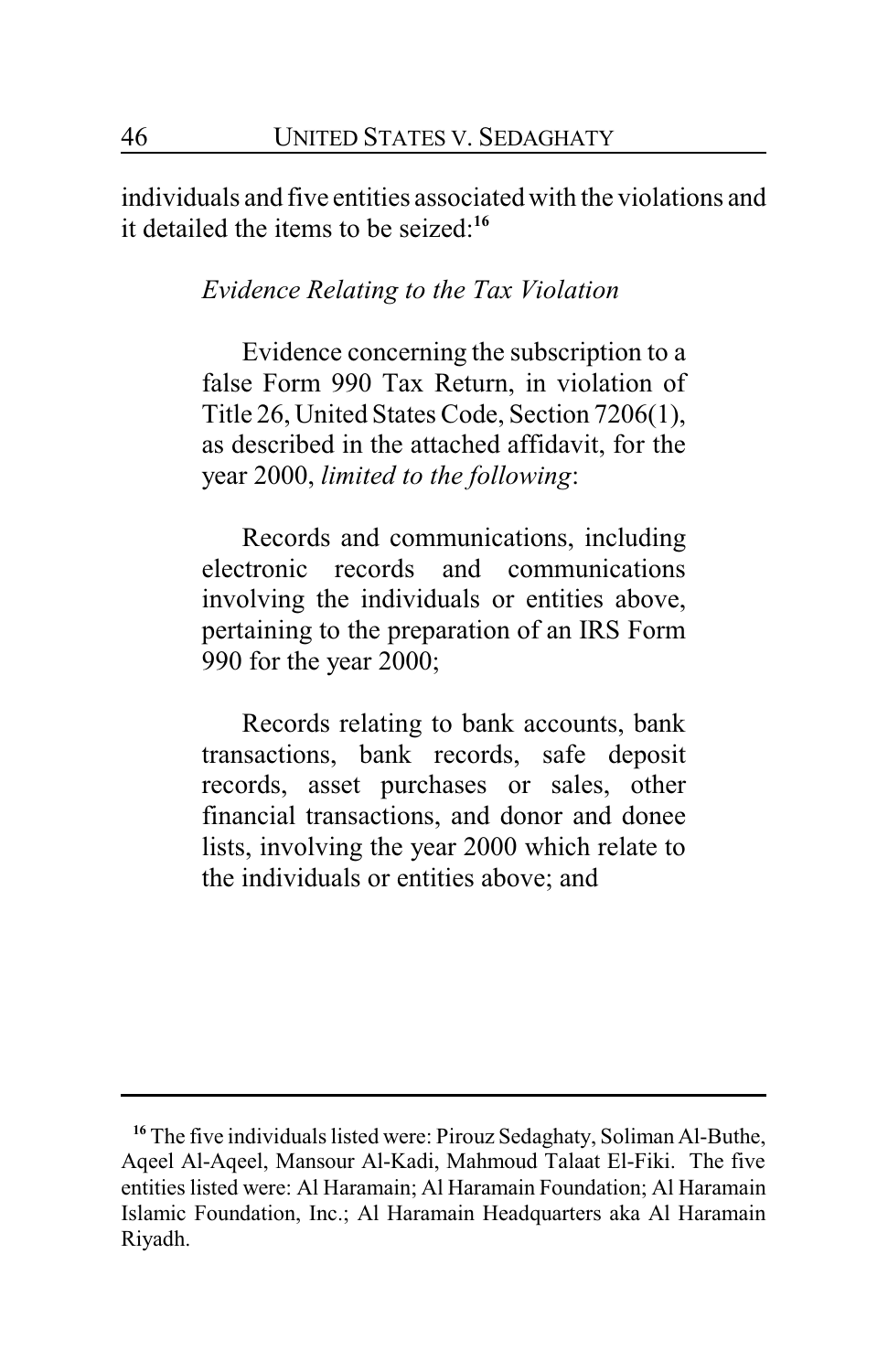Records relating to credit card accounts, records, and transactions involving the year 2000, which relate to the individuals or entities above.

(emphasis added)**<sup>17</sup>**

The warrant contained similar language for the currency reporting (CMIR) violation, expressly limiting the evidence seizure to "records of financial transactions and communications" between October 1997 and February 2003 pertaining to the same named individuals and entities. Neither Attachment A nor B referenced Chechnya or the mujahideen.

Attachment B also permitted the government to review computer equipment to determine whether it would be practical to search or copy it on site and, if not, allowed the government to remove the computers in order to "extract and seize any data that falls within the list of items to be seized" described above. Attachment B required the government to return any data outside of that list within sixty days.

Agents removed nine computers from the house, and computer forensic experts used an evolving list of search terms to comb through the computers for useful materials. In addition to financial records and communications describing the preparation of the tax return, the agents seized hundreds of other items, including internal Al-Haramain-U.S. organizational documents, news articles, records of internet

<sup>&</sup>lt;sup>17</sup> The dissent selectively quotes from the warrant to support its broad reading. In fact, the plain language of the warrant explicitly limits the items to be seized more narrowly.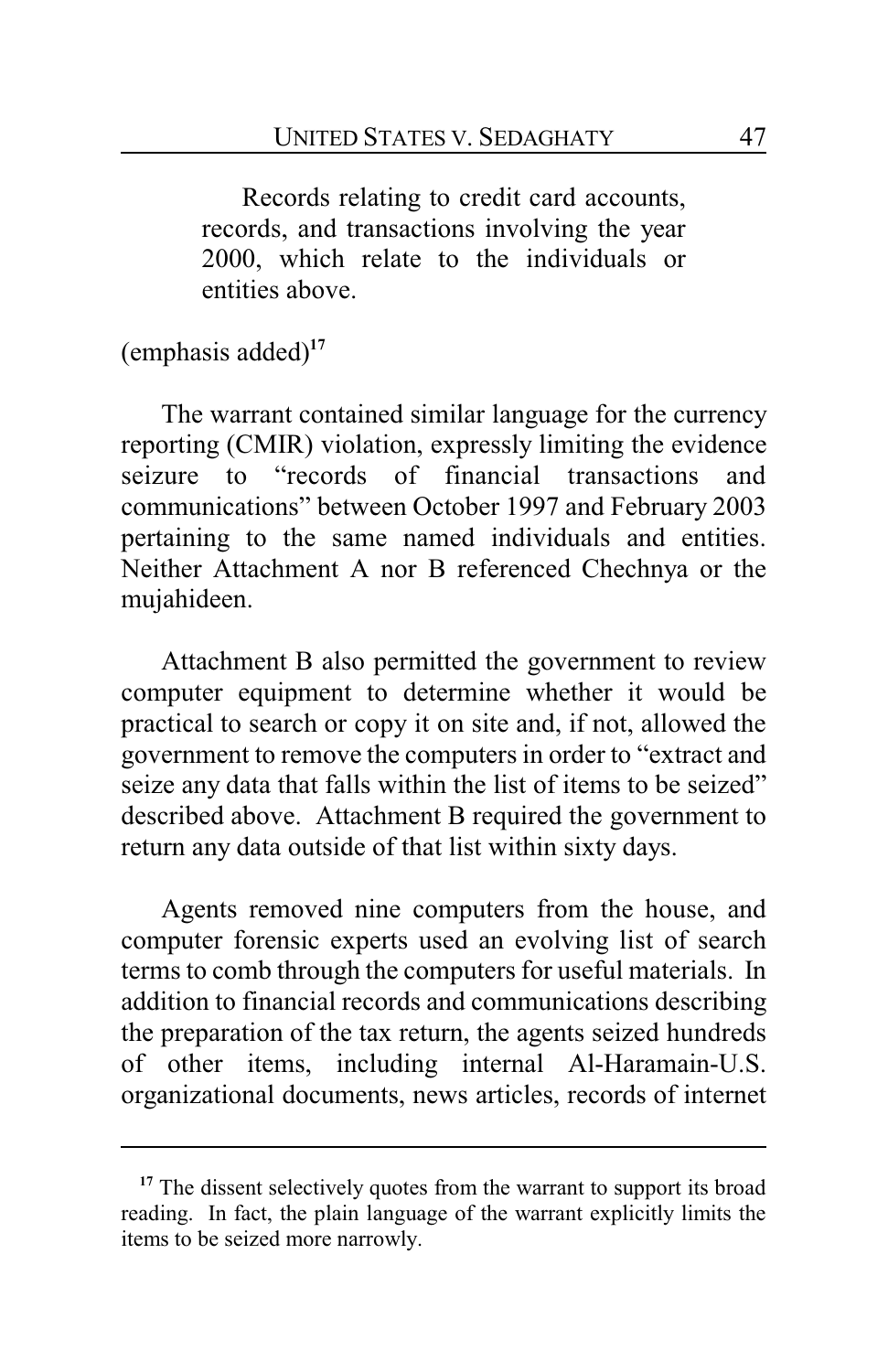access to various websites about Chechnya, webpages sent to Al-Haramain-U.S. by various listservs, photographs of Chechen war scenes, and articles about Seda's civic life. Seda moved to stop the searches of electronic media and to suppress the evidence that was beyond the scope of the warrant.**<sup>18</sup>**

The district court denied Seda's motion, reasoning that the "crimes charged require proof of intent and thus records beyond simple financial records were appropriately seized, such as evidence of support of the efforts of the Chechnyan mujahideen." The district court cited *SDI Future Health*, 568 F.3d at 699, for the proposition that an affidavit incorporated in the warrant is "potentially curative of any defects<sup>"</sup>

Without doubt, the warrant references the affidavit, but the question is to what effect. The plain meaning of the text provides the answer: the warrant seeks "evidence concerning the" tax and currency reporting violations "described in the attached affidavit." The affidavit describes in separate sections both the willful filing of a false return and the CMIR violations, along with the requirements for each and evidence supporting probable cause for the search. Adopting the commonsense reading that the affidavit was incorporated for the specific purpose of describing the offenses and establishing probable cause does not require a hyper-technical parsing of the language.

**<sup>18</sup>** Seda consistently argued that the seizure was unlawful because it exceeded the scope of the warrant. At oral argument, Seda's counsel argued that the seizure exceeded the warrant's scope even if the affidavit was incorporated into the warrant.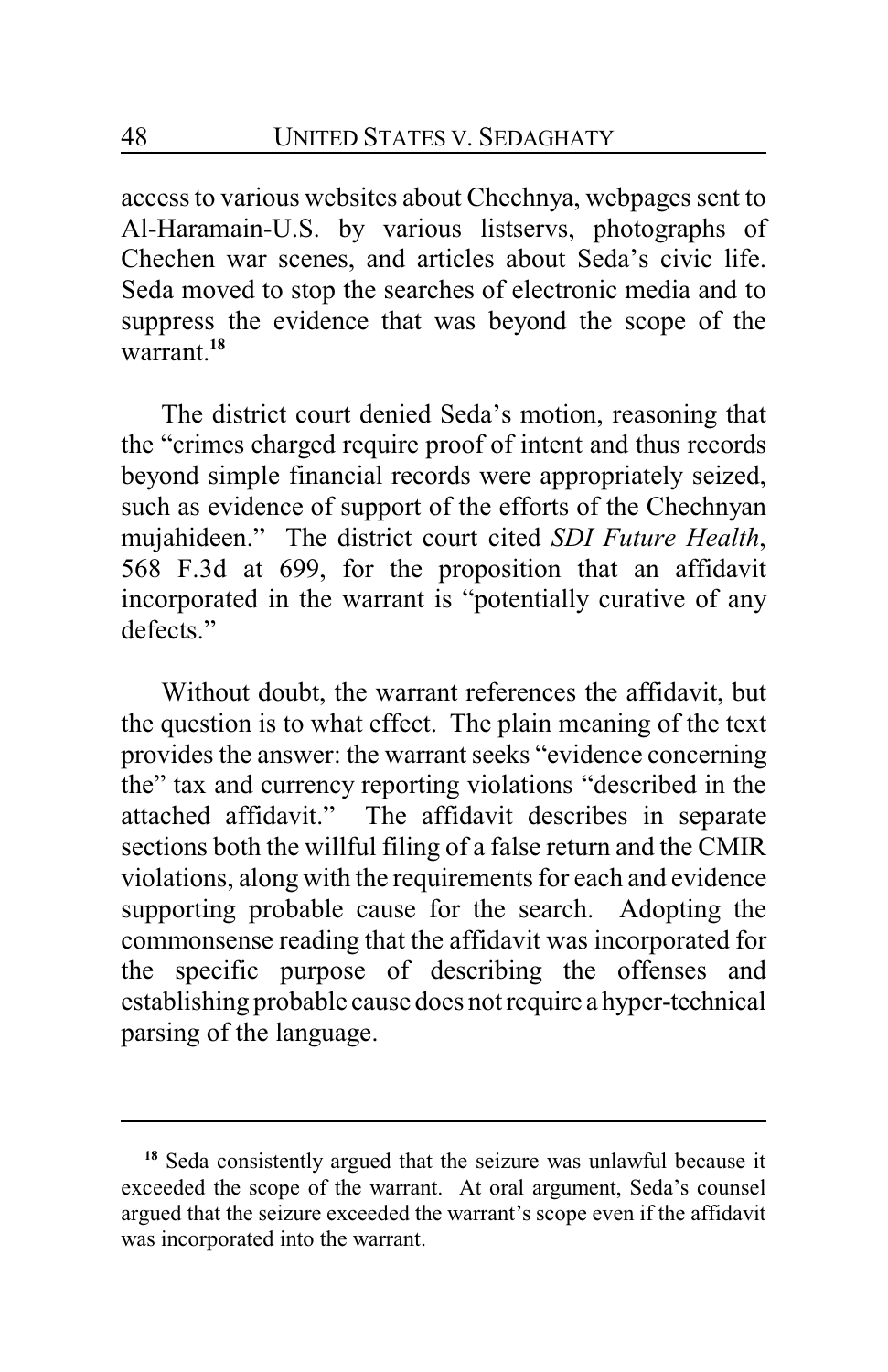The plain text of the warrant likewise clearly delineates what is to be seized. Under the heading "ITEMS TO BE SEIZED," Attachment B states that "[e]vidence concerning the" tax violation is "limited to the following," and then discusses tax documents, financial records, and associated communications "pertaining to the preparation of an IRS Form 990 for the year 2000." "Evidence concerning the" CMIR charge is similarly limited to records of financial transactions and associated communications between the listed individuals from 1997 to 2003. The only reference in the affidavit to the evidence sought is the concluding request for authorization to search "for the evidence listed in Attachment B and to seize the same." Therefore, there is no reason to read the affidavit as defining the scope of the items to be seized. Instead, that list is contained in Attachment B to the warrant.**<sup>19</sup>**

Even if the affidavit is understood to describe evidence "relevant" to the violations, that does not authorize the far flung scope of the agents' search. Relevance, of course, is not the standard; the language of the warrant controls. *United States v. Tamura*, 694 F.2d 591, 595 (9th Cir. 1982) ("As a

<sup>&</sup>lt;sup>19</sup> The affidavit, in fact, is consistent with a limited authorization focusing on financial records and communications pertaining to the 2000 tax return and the CMIR: in describing documents likely to be found at Al-Haramain-U.S.'s Ashland office in order to establish probable cause for the search, it lists "financial records" such as "correspondence, receipts, negotiated instruments, contracts, bank statements and other records," plus documentation concerning "income, expenses, asset purchases, communications with tax preparers and other officers." The affidavit specifically references an interest in "transaction details from the organization's Quickbooks program for the 1999 and 2000 years." The magistrate judge could not have known from the affidavit that the agents instead intended to seize records of Seda's internet browsing of religious websites or his correspondence with friends and co-workers.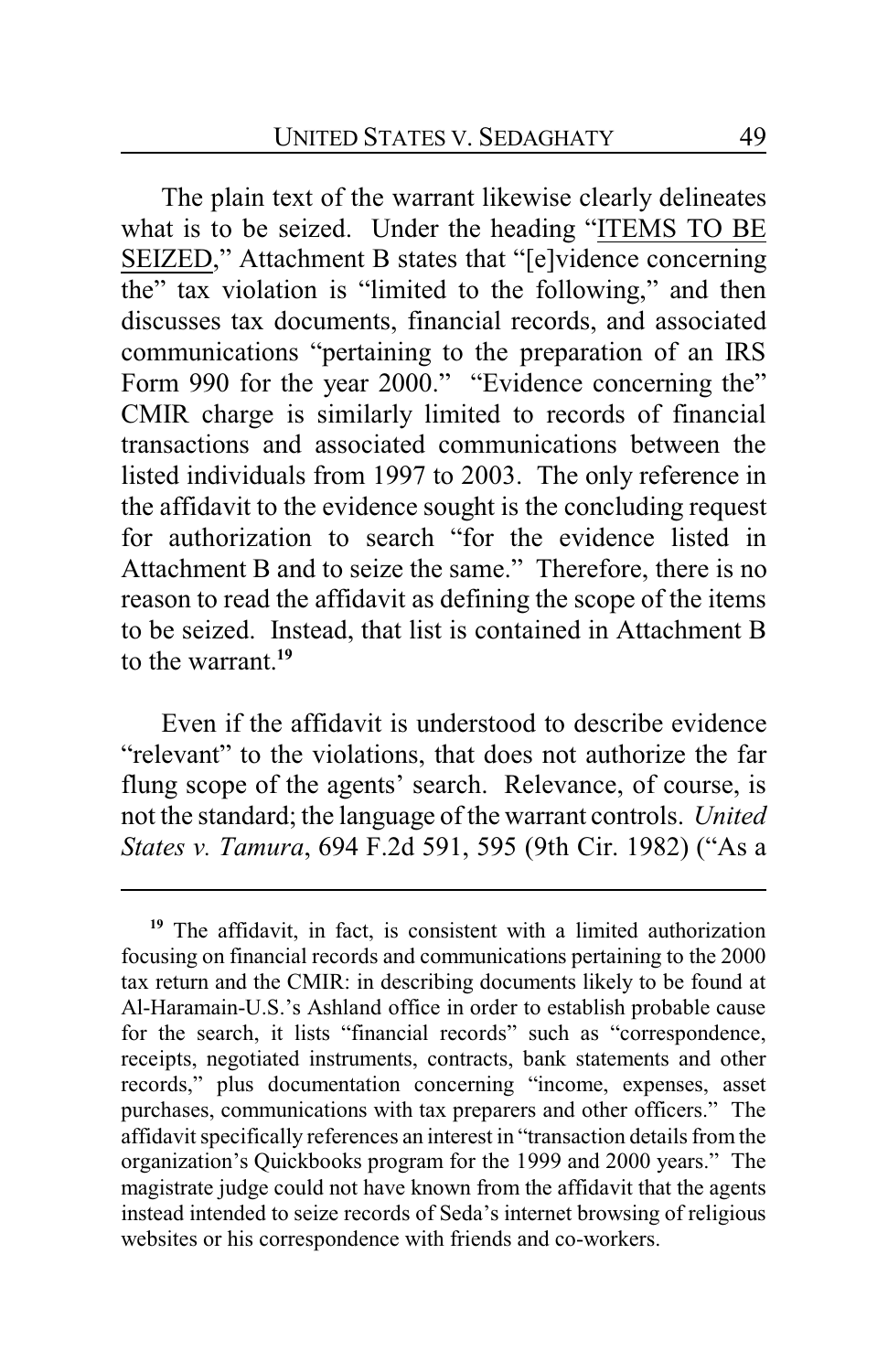general rule, in searches made pursuant to warrants only the specifically enumerated items may be seized.") (citation omitted). The warrant was expressly limited in scope and did not include items such as the records of visits to websites about Chechnya, the communications unrelated to the preparation of the tax return with individuals never named or referenced in the affidavit, or the general background information about the Chechen mujahideen that were seized. The dissent suggests that all of this evidence is necessary to establish the required *mens rea*. But it is not authorized by the warrant. Upon failing to find evidence of willfulness in the records pertaining to the preparation of the tax return that were authorized to be seized, the government should not be able to comb through Seda's computers plucking out new forms of evidence that the investigating agents have decided may be useful, at least not without obtaining a new warrant. *See United States v. Heldt*, 668 F.2d 1238, 1266 (D.C. Cir. 1981) ("[T]he particularity requirement of the fourth amendment prevents the seizure of one thing under a warrant describing another. As to what is to be taken, nothing is left to the discretion of the officer executing the warrant.") (internal quotation marks and citation omitted). In light of the specific limitations of the warrant, it is difficult to embrace the government's justification that the search terms "bore a logical connection to the affidavit" and that all of the materials seized "were relevant given the nature of the charges."

To adopt the government's approach would permit a kitchen sink probable cause affidavit to overrule the express scope limitations of the warrant itself. The issue here is not whether the warrant incorporated the affidavit. That is not in doubt—instead the issue is the scope of the reference. May a broad ranging probable cause affidavit serve to expand the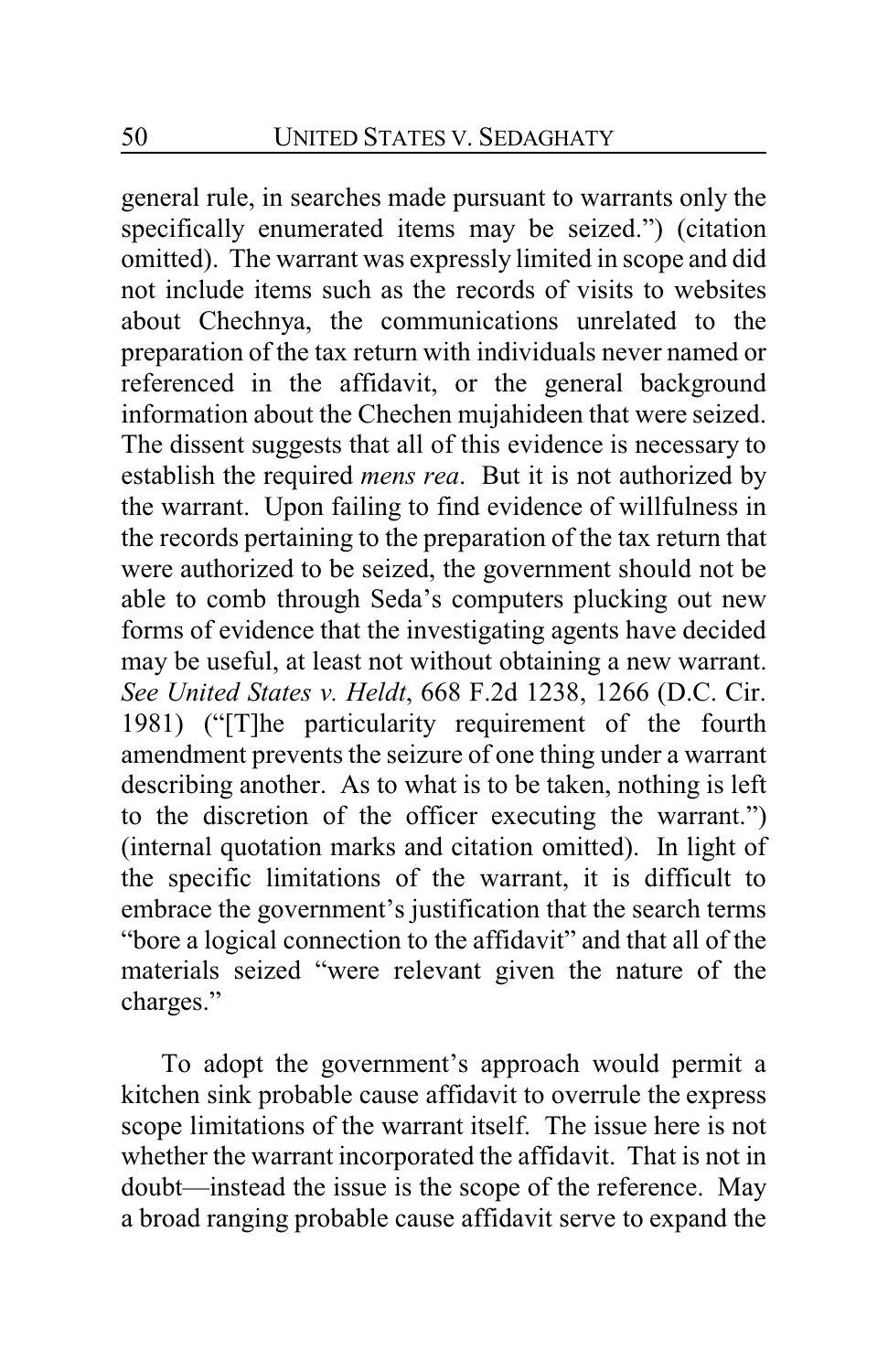express limitations imposed by a magistrate in issuing the warrant itself? We believe the answer is no. The affidavit as a whole cannot trump a limited warrant.

Our cases have not dealt with this situation directly. Rather, we have considered cases in which an affidavit could cure a defective warrant. That circumstance has arisen when there is a clerical error or when the warrant is overbroad but could be cured by a particularized affidavit. *Towne*, 997 F.2d at 544 (affirming the "well-settled principle that a warrant's overbreadth can be cured by an accompanying affidavit that more particularly describes the items to be seized") (citation omitted); *United States v. Bowler*, 561 F.2d 1323, 1326 (9th Cir. 1977) (holding that the presence of the correct address in the sworn affidavit could correct a typographical error in the warrant).Here, however, there is no error in the warrant for the affidavit to cure. The error is with the seizure, which exceeded the warrant's scope. *See United States v. Angelos*, 433 F.3d 738, 746 (10th Cir. 2006) (noting that "it is apparent that the problem lies in the execution, and not the constitutionality, of the search warrant"). We have never held that an affidavit could expand the scope of a legitimate warrant beyond its express limitations nor do we do so here.

Our approach resonates with the D.C. Circuit's treatment of a warrant in *United States v. Kaye*, 432 F.2d 647, 649 (1970): "It is the description in the search warrant, not the language of the affidavit, which determines the place to be searched." The same principle—that it is the warrant and not the affidavit that controls—applies equally to the items to be seized. The court in *Kaye* explicitly rejected the argument that "the scope of the search warrant was determined or broadened by the . . . supporting affidavit." *Id.; see also Angelos*, 433 F.3d at 746 (concluding that a search congruent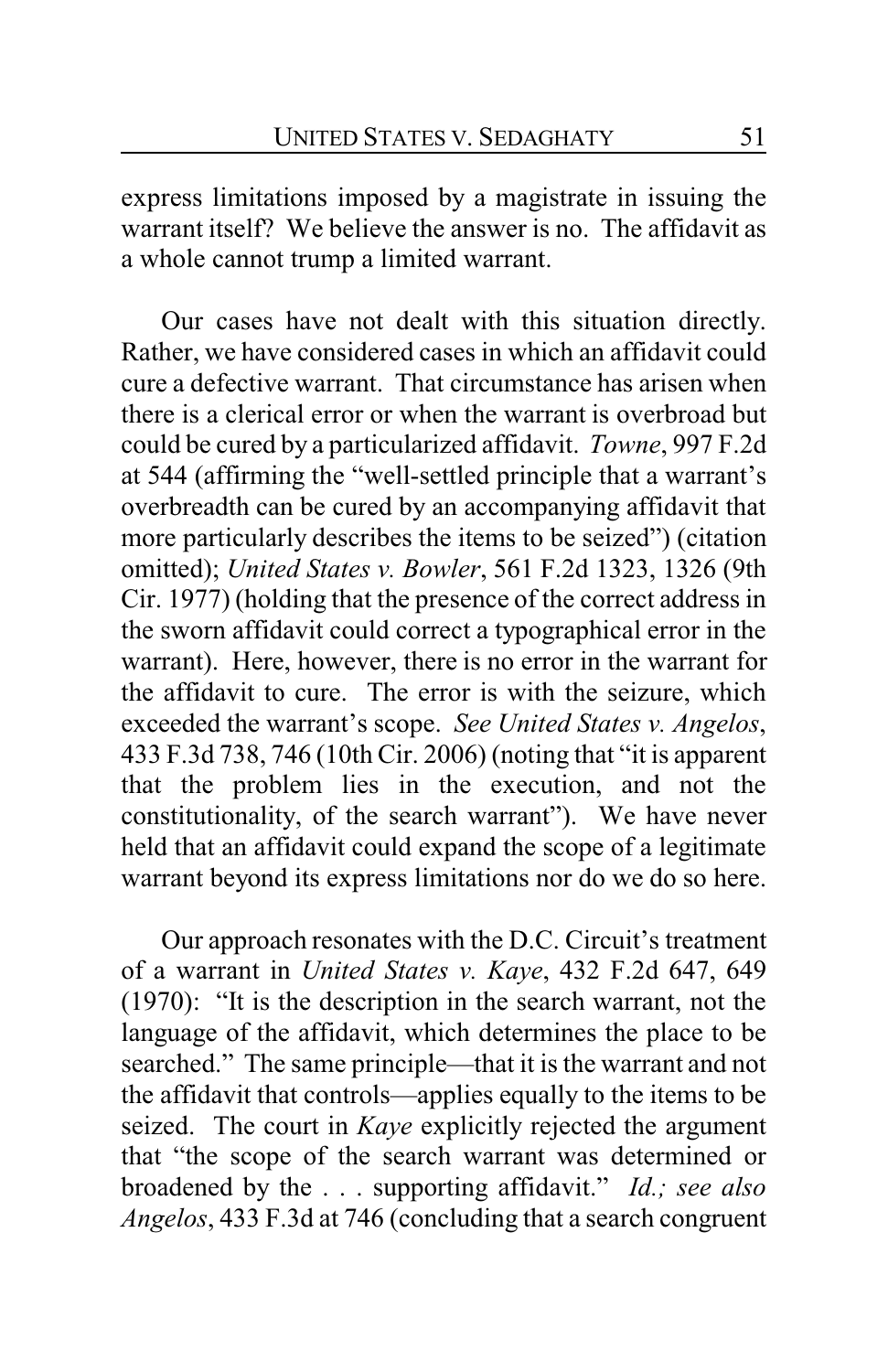with the affidavit but beyond the explicit terms of the warrant exceeded the warrant's scope).

This approach is also supported by the Third Circuit's decision in *Doe v. Groody*, 361 F.3d 232, 240 (3d Cir. 2004). Although the affidavit in *Groody* was not incorporated into the warrant, the court reasoned more generally that while an affidavit can be used to cure an otherwise overbroad warrant by narrowing its scope, an affidavit cannot be relied upon to authorize a search beyond the scope of a judicially authorized warrant. *Id.* at 241. ("Bluntly, it is one thing if officers use *less* than the authority erroneously granted by a judge [by relying on an affidavit to narrow the warrant]. It is quite another if officers go *beyond* the authority granted by the judge.") (emphasis added). Indeed, "the warrant provides the license to search, not the affidavit." *Id.*

The supervising agent here may well have believed that the affidavit took precedence over the warrant, but the subjective state of mind of the officer executing the warrant is not material to our initial inquiry. *United States v. Ewain*, 88 F.3d 689, 694 (9th Cir. 1996) ("A policeman's pure heart does not entitle him to exceed the scope of a search warrant  $\dots$  ."). Any other conclusion would elevate the author of the incorporated probable cause affidavit over the judge issuing the warrant. *Cf. Johnson v. United States*, 333 U.S. 10, 13–14 (1948) (noting that the Fourth Amendment requires that anyinferences from the evidence be "drawn by a neutral and detached magistrate instead of being judged by the officer engaged in the often competitive enterprise of ferreting out crime").

The district court determined that the "fact that a further warrant was requested when information possibly relating to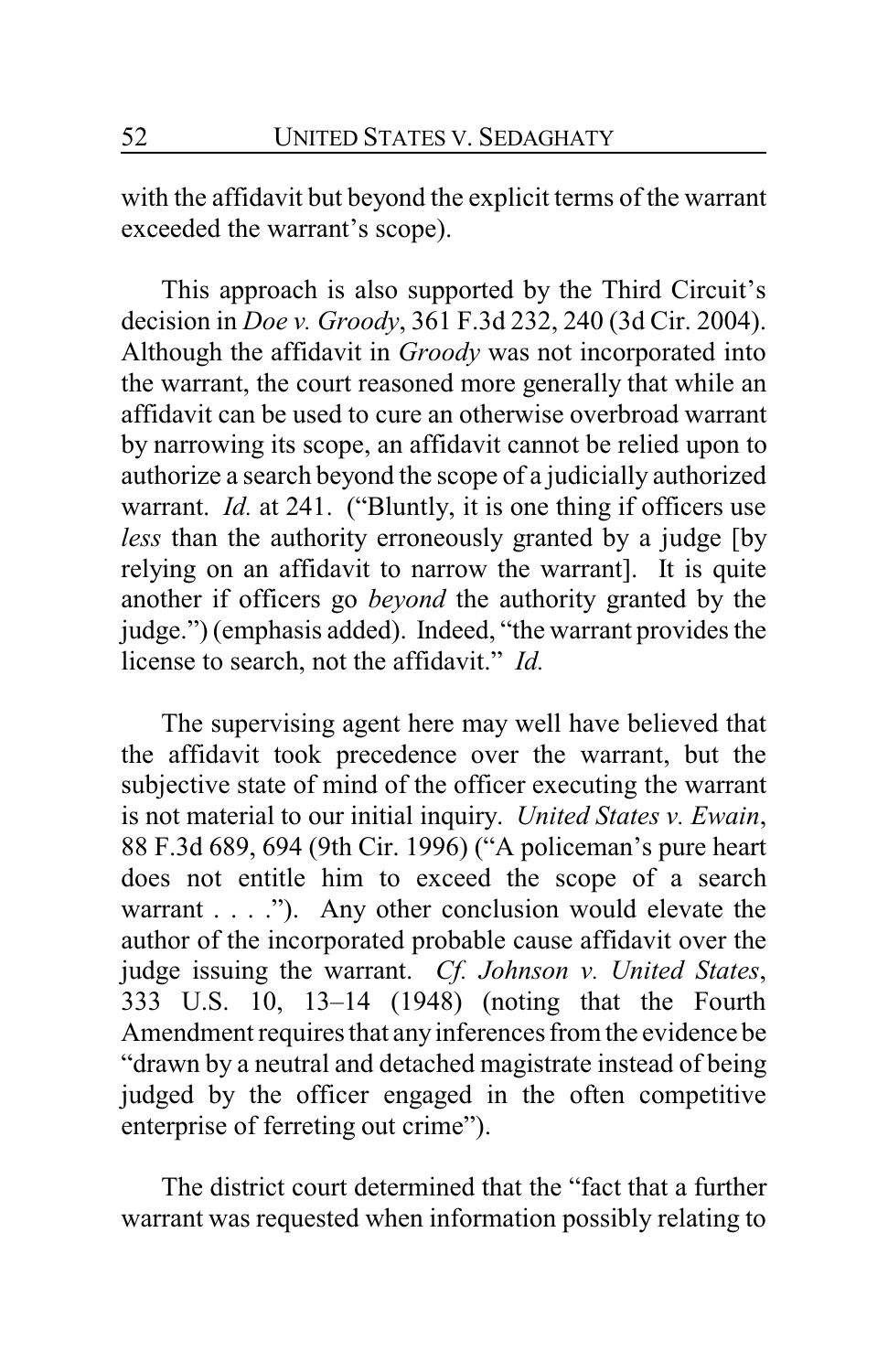a separate crime was discovered belies the allegations that the search was a general fishing expedition." That may be. But the fact that the government sought a separate warrant for *some* materials outside the scope of the warrant does not somehow countenance the seizure of other materials outside its scope. *Cf. United States v. Crozier*, 777 F.2d 1376, 1381 (9th Cir. 1985) ("A search must be limited to the terms of the warrant."). To the extent the agents wanted to seize relevant information beyond the scope of the warrant, they should have sought a further warrant.

The Supreme Court has emphasized that "there are grave dangers inherent in executing a warrant authorizing a search and seizure of a person's papers" as opposed to physical objects, and that given the danger of coming across papers that are not authorized to be seized, "responsible officials, including judicial officials, must take care to assure that [searches] are conducted in a manner that minimizes unwarranted intrusions upon privacy." *Andresen v. Maryland*, 427 U.S. 463, 482 n.11 (1976). The search warrant here was properly issued and clearly stated the locations to be searched and the items that could be seized. The government agents responsible did not minimize intrusions on privacy, however, but instead seized papers and records beyond those the warrant authorized. *See United States v. Rettig*, 589 F.2d 418, 423 (9th Cir. 1978) (concluding that although the warrant was sufficiently particular, the executing "agents did not confine their search in good faith to the objects of the warrant, and that while purporting to execute it, they substantially exceeded any reasonable interpretation of its provisions" ). Unlike cases where the magistrate judge erred in filling out the warrant but the government reasonably relied on the judge's approval, here the magistrate judge properly authorized the warrant but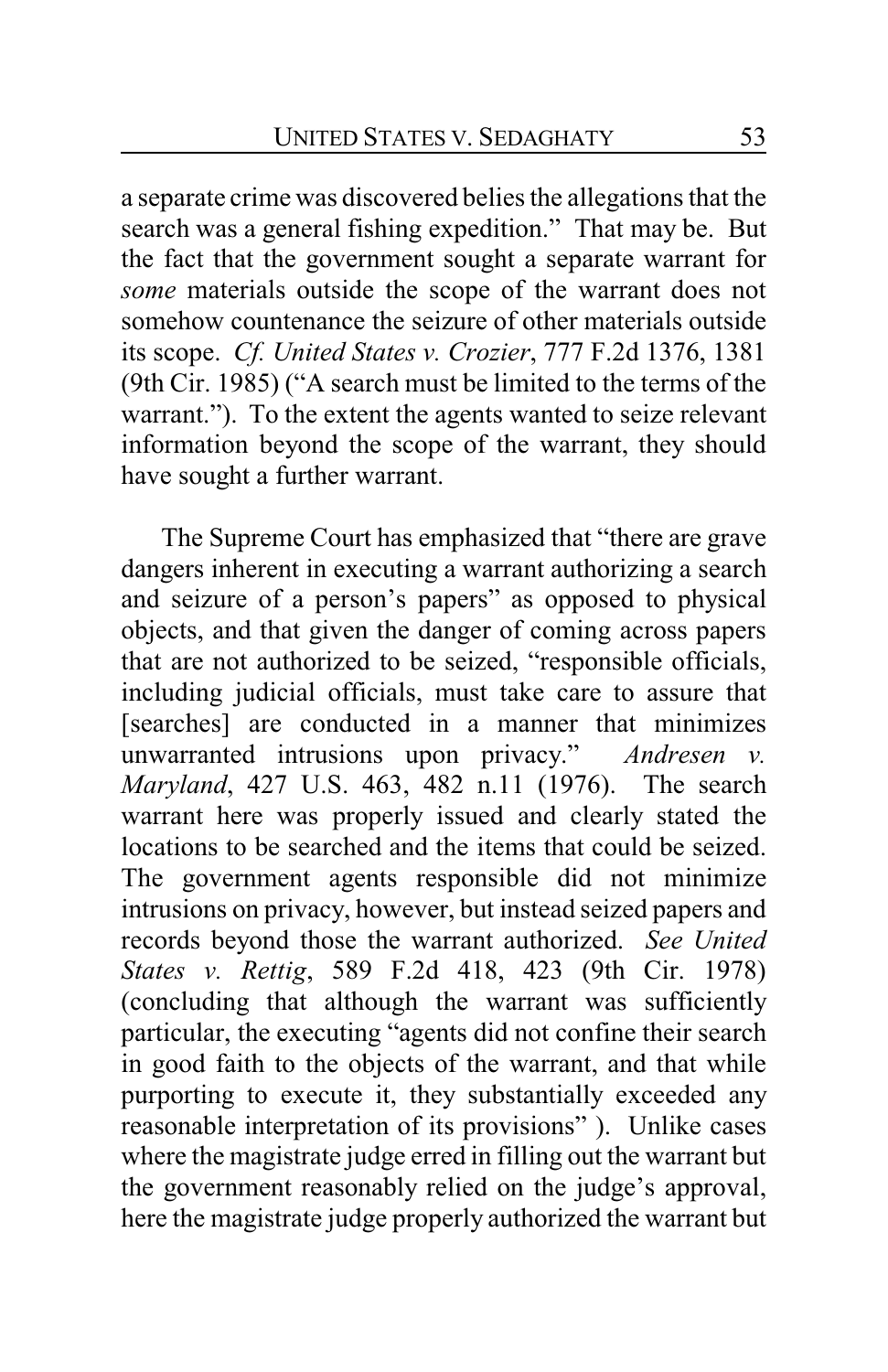the agents did not follow it. *See Hurd*, 499 F.3d at 969 (holding that officers reasonablyrelied on the warrant, though judge inadvertently failed to initial the appropriate line); *United States v. Hitchcock*, 286 F.3d 1064 (9th Cir. 2002) (determining that magistrate's error in post-dating one line of the warrant did not require suppression of the evidence seized).

The government's seizure of items beyond the terms of the warrant violated the Fourth Amendment. In the absence of "flagrant disregard for the terms of the warrant," a district court need not "suppress all of the evidence, including evidence that was not tainted by the violation." *United States v. Chen*, 979 F.2d 714, 717 (9th Cir. 1992) (internal quotation marks omitted). "Th[e] extraordinary remedy [of suppressing evidence seized within the scope of the warrant] should be used only when the violations of the warrant's requirements are so extreme that the search is essentially transformed into an impermissible general search." *Id.*

Because the record does not reflect a flagrant general search, we reject Seda's contention that the violation requires suppression of *all* of the evidence seized. However, the exclusionary rule generally bars admission of the evidence seized that was beyond the scope of the warrant. *See United States v. Payton*, 573 F.3d 859, 864 (9th Cir. 2009) (reversing conviction where "search of [defendant's] computer without explicit authorization in the warrant exceeded the scope of that warrant"). The illegal seizure of this evidence was not without consequence, as much of the illegally seized evidence was admitted to bolster the government's theory that Seda sympathized with and sought to aid the mujahideen. *Cf. Tamura*, 694 F.2d at 597 (declining to order a new trial where, despite unlawful seizure of items outside the scope of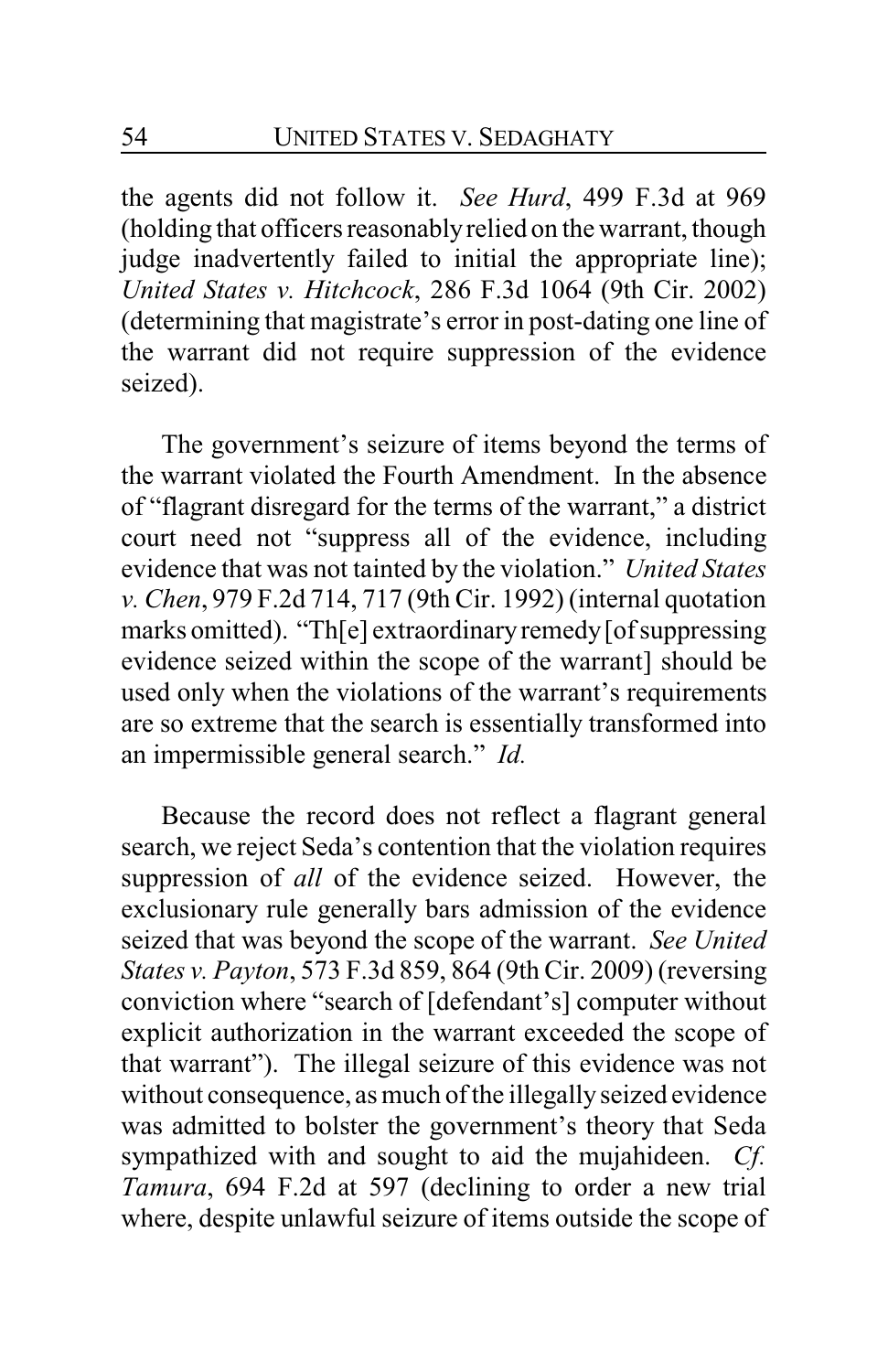the warrant, "[a]ll of the documents introduced at trial were seized and retained lawfully because described in and therefore taken pursuant to the valid search warrant").

The district court erroneously concluded that the items seized were within the scope of the warrant, and thus did not consider the applicability of the exclusionary rule. Nor did the parties brief this issue on appeal. For this reason, we part company with the dissent and conclude that it is not appropriate for us to make the initial determination of good faith on appeal. On remand, the district court should determine in the first instance which specific items seized can be understood to be "records or communications pertaining to the preparation of an IRS Form 990 for the year 2000" or otherwise authorized by Attachment B and whether the seizure of items beyond that scope implicates the principles of *United States v. Leon*, 468 U.S. 897 (1984), and *Herring v. United States*, 555 U.S. 135, 140–48 (2009).

# **IV. OTHER CLAIMS**

### **A. EVIDENTIARY ISSUES**

# **1. Receipts**

In 2004, Seda turned over a number of records to the government, including four receipts. Seda claimed that two of those receipts recorded his transfer of the El-Fiki donation to Al-Buthe (termed AHIF-2 and AHIF-3) and the other two receipts recorded Al-Buthe's transfer of the donation to Al-Haramain in Riyadh (rejected defense exhibits 704 and 705). Seda was unable to authenticate any of these four exhibits.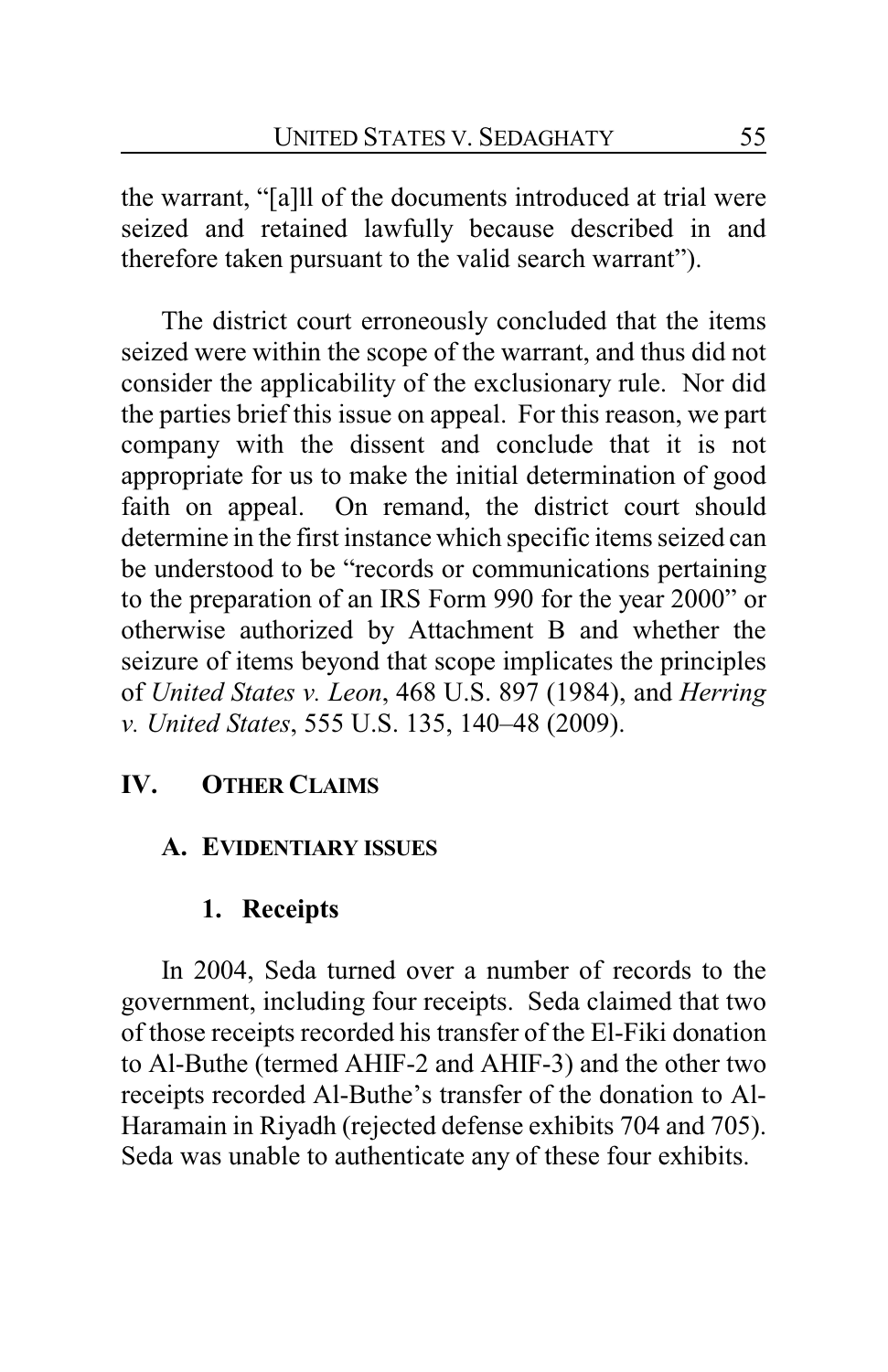The district court properly excluded exhibits 704 and 705 because they were unauthenticated. Fed. R. Evid. 901; *Orr v. Bank of America, NT & SA*, 285 F.3d 764, 773 (9th Cir. 2002) ("[a]uthentication is a condition precedent to admissibility") (internal quotation marks and citation omitted). At trial, the government introduced the other receipts—AHIF-2 and AHIF-3—through multiple witnesses, not for their substance, but so it could argue the receipts were fabricated. The district court's admission of these exhibits "not for their truth" but to corroborate the fabrication theory, was not an abuse of discretion nor did it deprive Seda of a fair trial. The hearsay rule does not apply to evidence offered "to establish a foundation for later showing, through other admissible evidence, that it was false." *See United States v. Knigge*, 832 F.2d 1100, 1108 (9th Cir. 1988) (quoting *Anderson v. United States*, 417 U.S. 211, 220 (1974)). Contrary to Seda's assertion, the limited admission of these receipts did not preclude him from arguing his theory to the jury.

### **2. Distortion of the Fact-Finding Process**

Seda claims that he suffered from an uneven playing field because the government used its resources to obtain foreign evidence that was inculpatory but failed to assist him in obtaining exculpatory evidence, specifically bank records from Saudi Arabia and depositions from Egypt. The net result was, according to Seda, a distortion of the evidence. Seda analogizes his case to *United States v. Westerdahl*, 945 F.2d 1083, 1086 (9th Cir. 1991), in which we held that even though a defendant may not compel the government to offer use immunity to a witness, intentional distortion of the fact-finding process by denying immunity may constitute prosecutorial misconduct. *See also United States v. Straub*,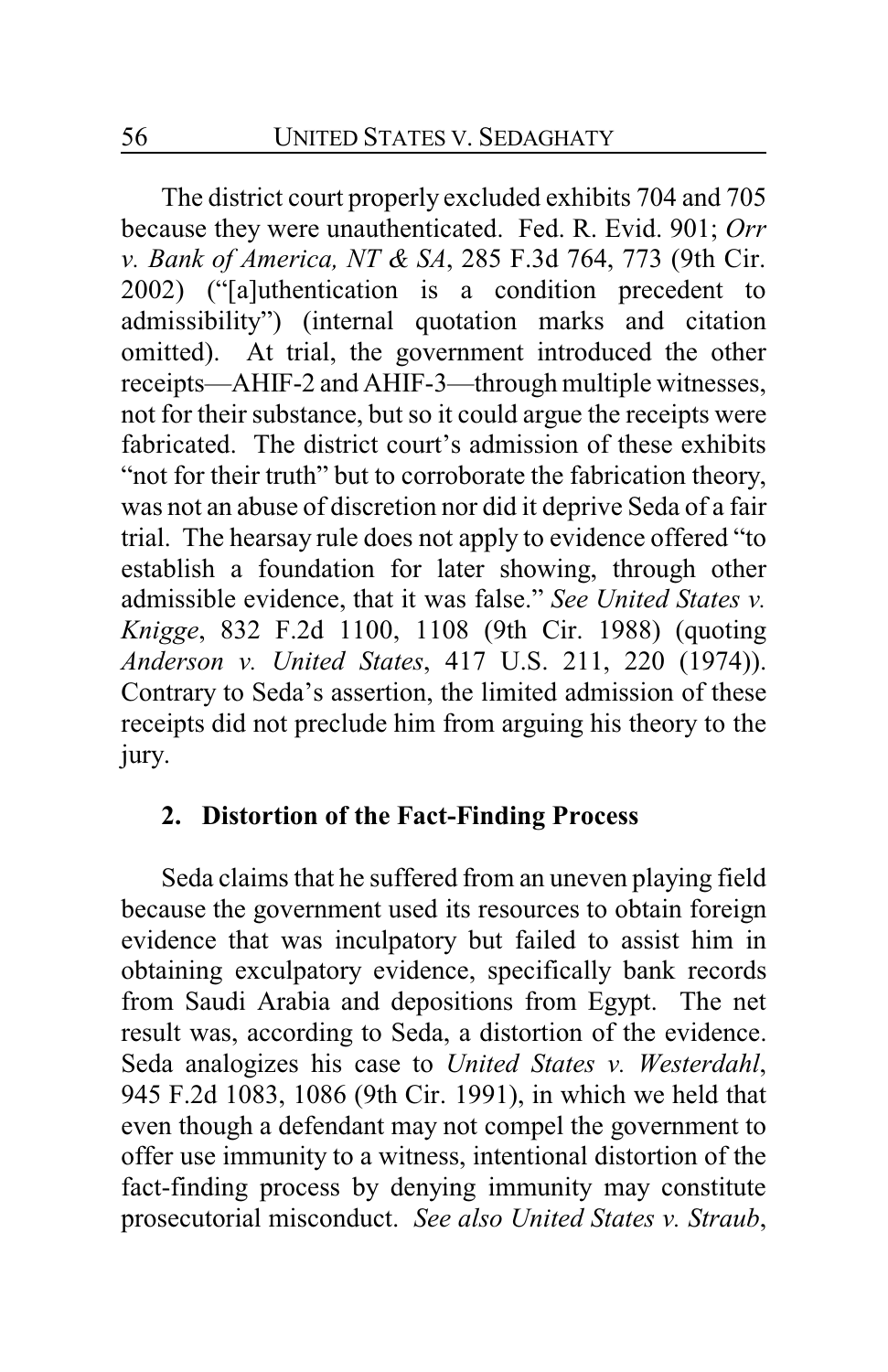538 F.3d 1147, 1160 (9th Cir. 2008) ("Even where the government has not denied a defense witness immunity for the very purpose of distorting the fact-finding process, the government may have stacked the deck against the defendant in a way that has severely distorted the fact-finding process at trial."). Not only does the record not support the argument, Seda also misunderstands the role of the court vis-a-vis the discovery he seeks.

This case involved substantial evidence from abroad, which presented obstacles for both parties. Nevertheless, both parties conducted investigations overseas and were able to obtain some evidence from foreign countries. For example, Seda sent an investigator to Egypt and Saudi Arabia to interview witnesses, including Seda's codefendant Al-Buthe. Seda located a potential witness in China, and the court granted Seda's motion to allow testimony by videoconference. The government sent agents to observe an interview by Egyptian authorities with El-Fiki. The government also sought records pursuant to international treaties and through its powers to subpoena documents from financial institutions. *See* 31 U.S.C. § 5318. Some of these efforts were successful, while others were not. Although both sides faced obstacles in obtaining evidence from abroad, there was no "stacked deck."

To assist in obtaining evidence from Egypt, Seda asked the court to order the government to use a Mutual Legal Assistance Treaty ("MLAT") between the United States and Egypt on his behalf. The express terms of the MLAT preclude Seda's reliance on it as a source of discovery: "[T]he provisions of this Treaty shall not give rise to a right on the part of any private person to obtain . . . any evidence...." Treaty Between the Government of the United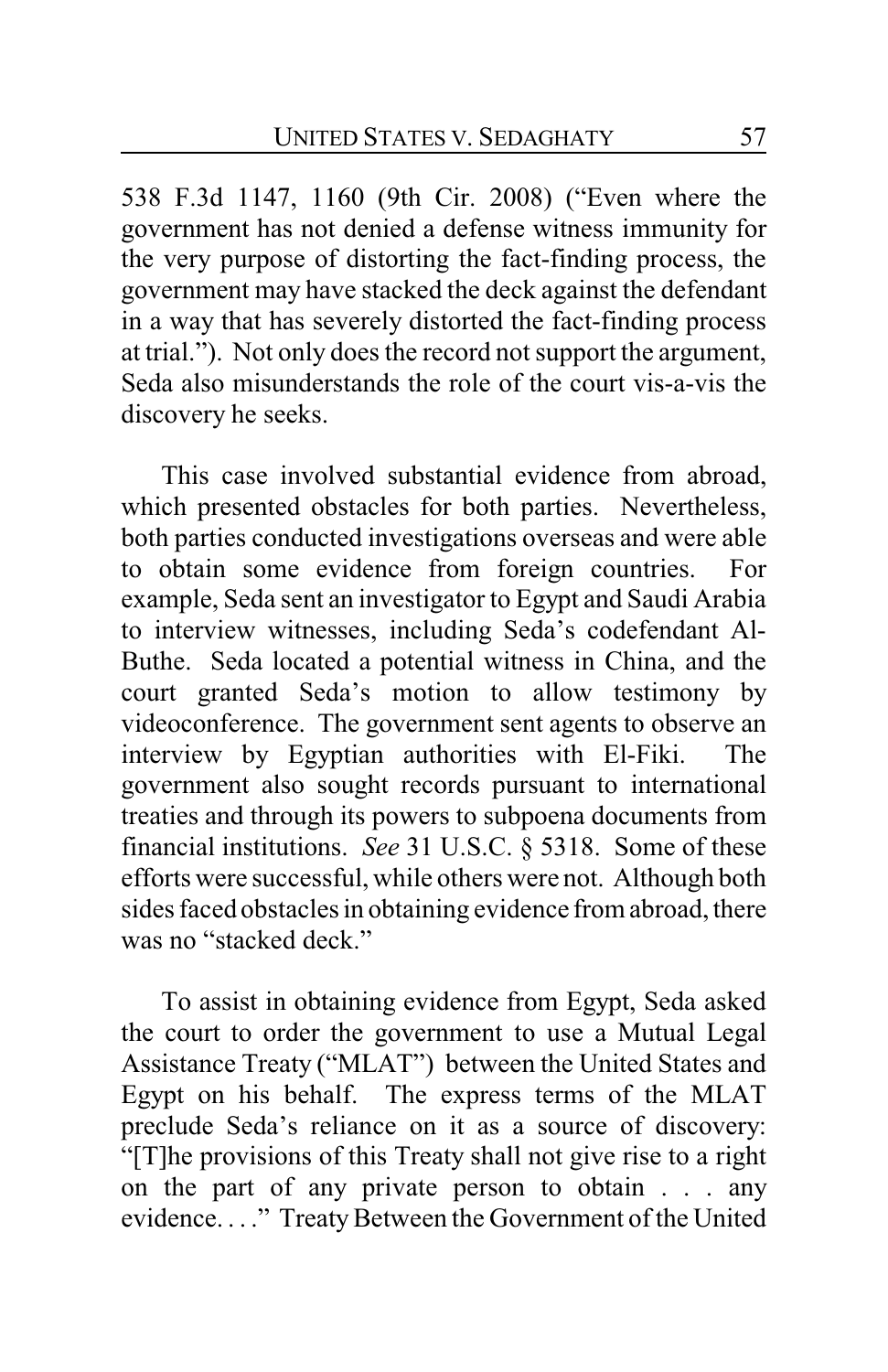States of America and the Arab Republic of Egypt on Mutual Legal Assistance in Criminal Matters, U.S.-Egypt, art. 1(4), May 3, 1998, T.I.A.S. No. 12948; *see also Medellin v. Texas*, 552 U.S. 491, 506 n.3 (2008) (describing the "background presumption . . . that '[i]nternational agreements, even those directly benefiting private persons, generally do not create private rights or provide for a private cause of action in domestic courts'" (quoting Restatement (Third) of Foreign Relations Law of the United States § 907, Comment a, p. 395  $(1986)$ ).

Not only does Seda's claim fail under the express terms of the treaty, the district court had no authority to order the Executive Branch to invoke the treaty process to obtain evidence abroad for a private citizen. *See United States v. Rosen*, 240 F.R.D. 204, 213–14 (E.D. Va. 2007) (explaining that "the right to compulsory process extends only as far as a court's own process powers, and cannot be stretched to include compelling the invocation of treaty process powers available only to the Executive Branch"). Seda's *Westerdahl* analogy, which relates to immunity in the domestic context, does not extend to the world of international treaties. Our review of the complete record also reveals that the government's discovery conduct did not distort the factfinding process.

Seda's *Westerdahl* analogy also fails with regard to the letters rogatory. The government's position on Seda's motions for letters rogatory could hardly skew the discovery process because the decision to issue a letter rogatory rests squarely within the discretion of the court, not the government. *See United States v. Staples*, 256 F.2d 290, 292 (9th Cir. 1958). Upon Seda's request, the district court issued a letter rogatory asking the government of Saudi Arabia to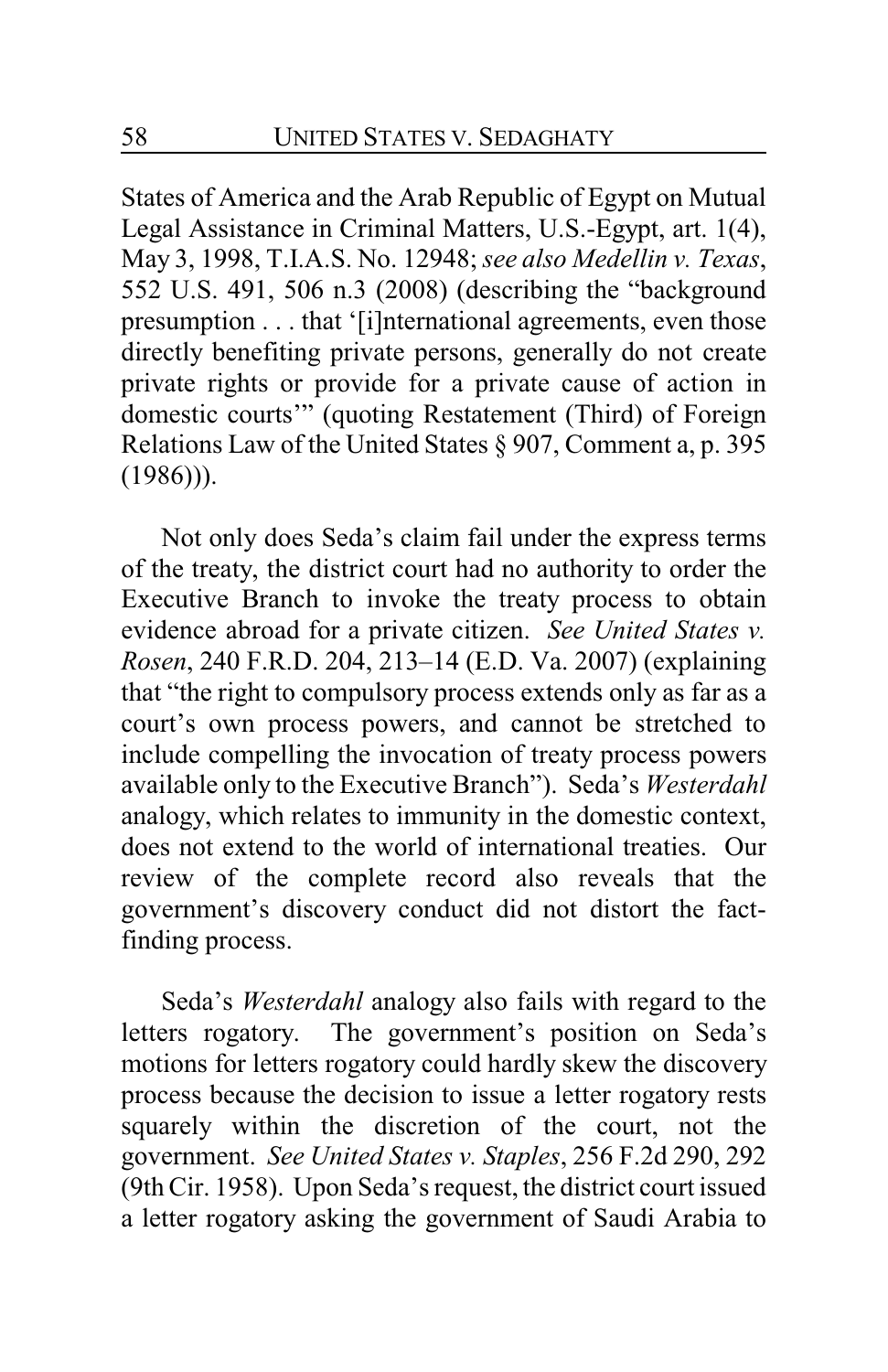assist in obtaining a deposition from Al-Sanad or facilitating his voluntary testimony at trial. The court received no response. The court declined to issue letters rogatory to Egypt with respect to El-Fiki, his son, and his employee because the potential testimony was not material. *See United States v. Liner*, 435 F.3d 920, 924 (8th Cir. 2006) (explaining that in a criminal case, "the moving party must show the witness's unavailability and the materiality of the witness's testimony"). El-Fiki and the associated witnesses in Egypt did not know Seda, did not communicate with Seda, and had no knowledge of either Seda's intent with regard to the tax return or the ultimate disposition of the donation. The court did not abuse its discretion in concluding that El-Fiki's intent regarding use of the money was not probative of Seda's own state of mind and thus was neither material nor necessary to ensure a fair trial.

#### **B. APPEALS TO FEAR**

Seda argues that the government appealed to religious prejudices and guilt by association and thus deprived him of a fair trial, especially in light of the exclusion of some of his rebuttal evidence. *See United States v. Waters*, 627 F.3d 345, 354–56 (9th Cir. 2010). Because this case is being sent back for a new trial, we need not reach this issue. It suffices to say that the charge here relates to a false tax return filed on behalf of a tax-exempt organization, and does not allege material support to terrorism. We are confident that the district court will recognize the fine line separating necessary and probative evidence of willful falsity from evidence that would cast Seda in the role of a terrorist based on appeals to fear and guilt by association and thereby unduly prejudice the proceedings. *United States v. Elfgeeh*, 515 F.3d 100, 127 (2d Cir. 2008) (recognizing that "evidence linking a defendant to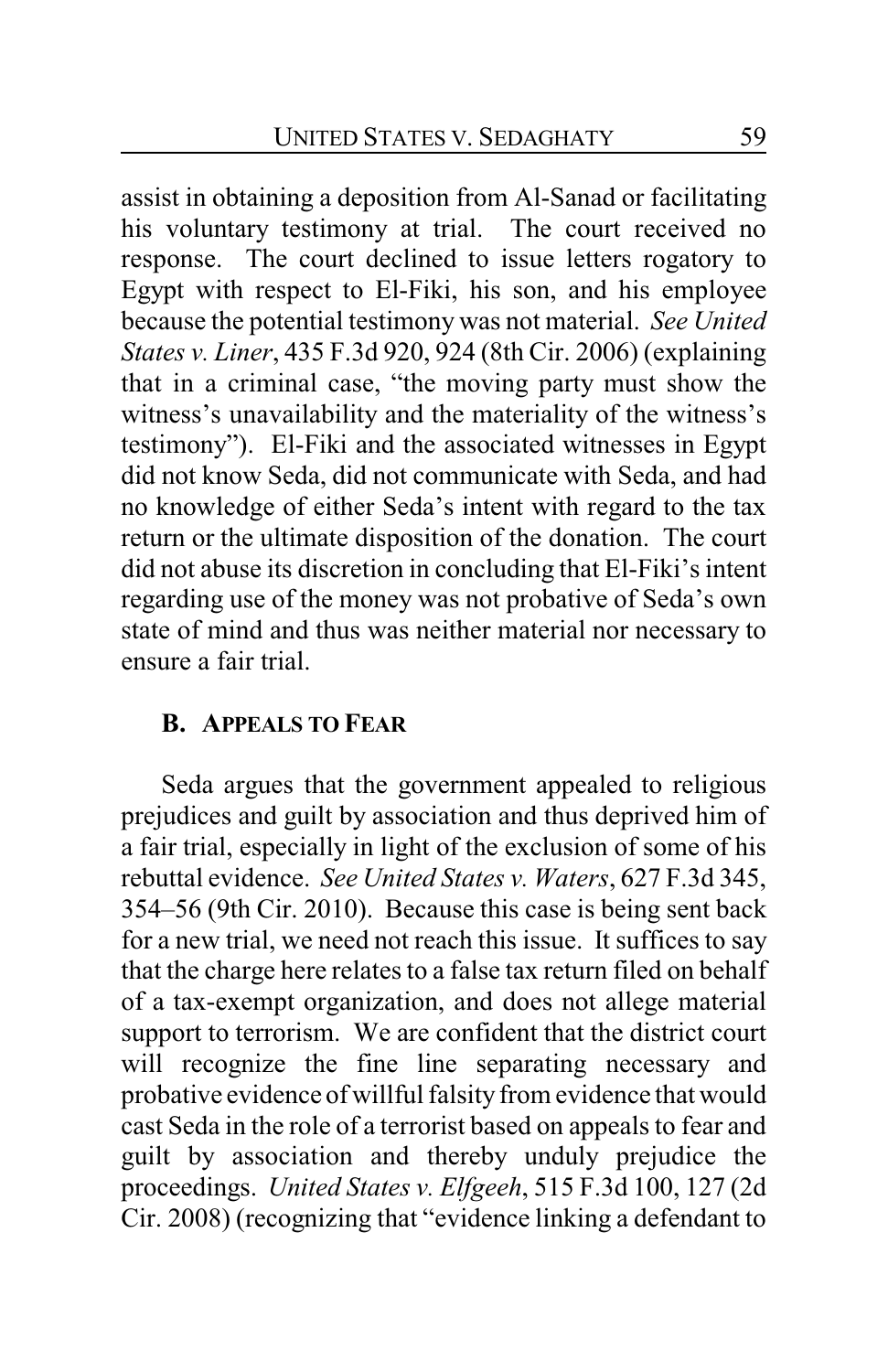terrorism in a trial in which he is not charged with terrorism is likely to cause undue prejudice").

# **AFFIRMED IN PART, REVERSED IN PART, AND REMANDED FOR A NEW TRIAL.**

TALLMAN, Circuit Judge, concurring in part and dissenting in part:

This is a tax fraud case arising from a false declaration on a charitable organization's tax return claiming a donation was used to purchase a mosque in Missouri when it was actually sent to terrorists in Chechnya. The conviction and sentence imposed on Pirouz Sedaghaty, also known as Pete Seda, should be affirmed. To the extent my colleagues wish to reverse the district court's rulings and remand this case for a new trial, I respectfully dissent.**<sup>1</sup>**

Overall, the majority's opinion fails to take into account the exemplary manner in which a seasoned trial judge handled this case to ensure that the defendant received a fair trial, despite its substantive and logistical challenges. There are several critical flaws in the majority's analysis. First, and in contravention of the deference we owe the jury's verdict, the opinion's recitation of the facts is inappropriately written from the perspective of the defense theory of the case. Second, the majority unduly constricts the text of the search

**<sup>1</sup>** Readers of this opinion should be cautioned that to completely understand my analysis requires the necessary security clearance to review the classified portion of this dissent, contemporaneously filed under seal in the custody of the Classified Information Security Officer.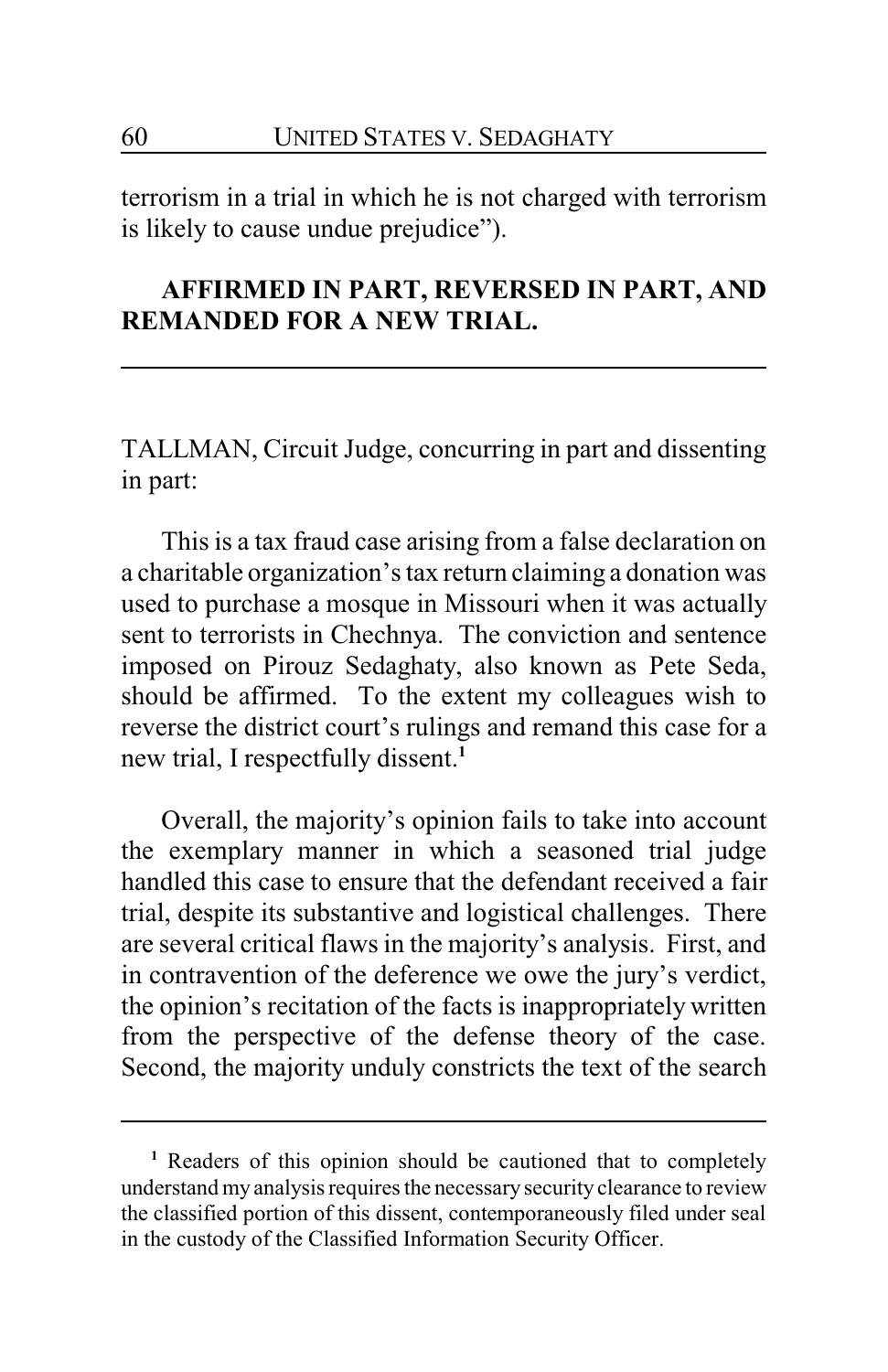warrant and disregards the underlying reason for the very existence of the exclusionary rule in declaring the search unlawful. Third, the opinion disregards District Judge Michael Hogan's express factual findings and his rulings on the potential impact of challenged witness testimony following an evidentiary hearing. And, fourth, the opinion discounts the extraordinary efforts by the Department of Justice to abide by its criminal discovery obligations and the district court's extensive oversight of those efforts in dealing with the extremely sensitive national security concerns that underpin the investigation and prosecution of this case.

I

Contrary to the approach taken by the majority in its factual recitation, in a case involving a criminal conviction, "all reasonable inferences are to be drawn in favor of the government, and any conflicts in the evidence are to be resolved in favor of the jury's verdict." *United States v. Alvarez-Valenzuela,* 231 F.3d 1198, 1201–02 (9th Cir. 2000). Furthermore, "[t]he evidence is to be considered in the light most favorable to the government to determine whether any rational trier of fact could have found the essential elements of the crime beyond a reasonable doubt." *Id.* at 1201. The jury convicted Seda after an eight-day trial and the majority opinion has failed to faithfully apply this legal principle of deference to the jury's resolution of contested facts on appellate review. The rule respecting the jury's fact-finding is not confined to sufficiency of the evidence challenges as posited by the majority. *United States v. Kim*, 25 F.3d 1426,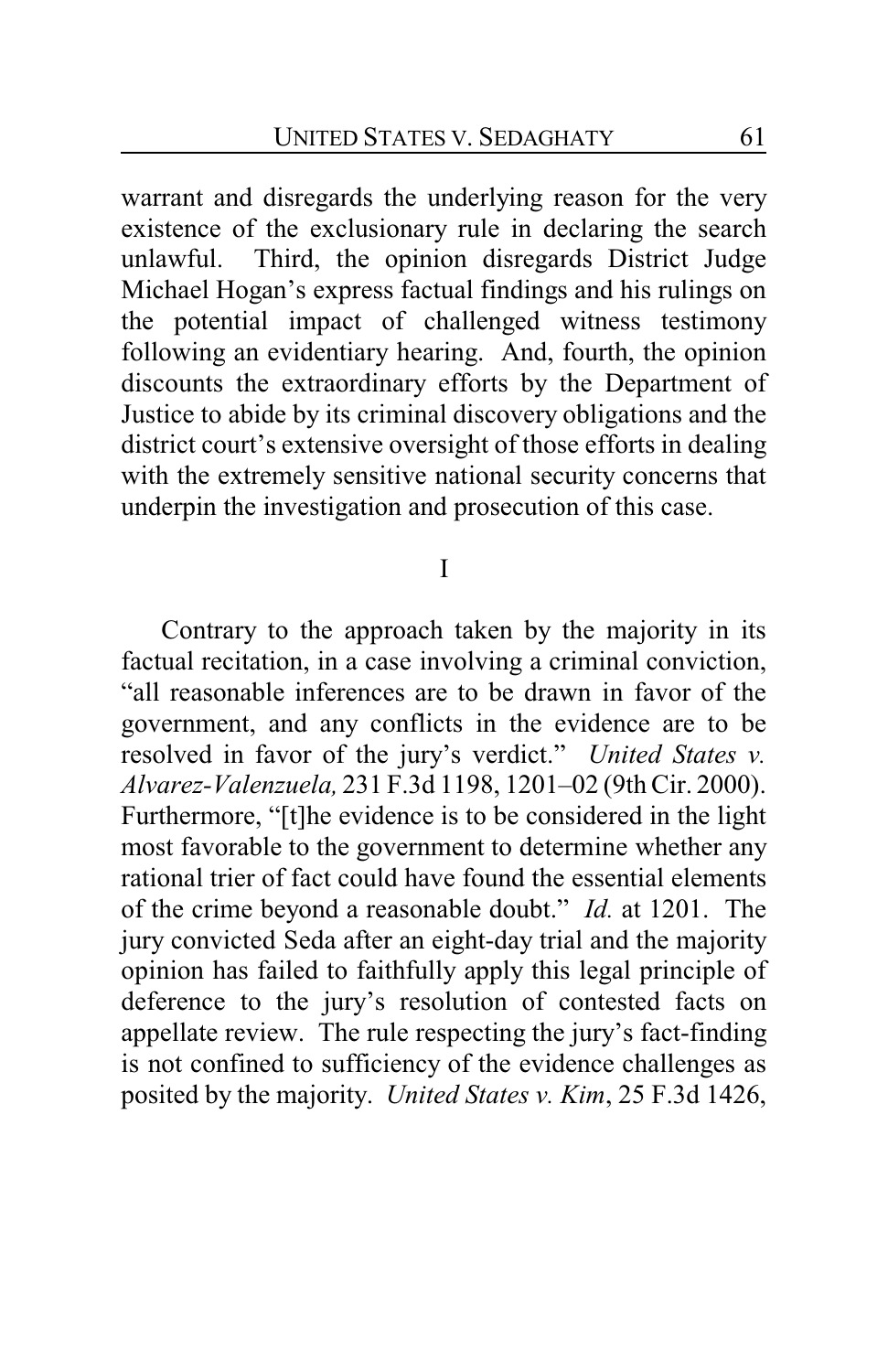1432 (9th Cir. 1994) ("[O]n appeal we review the factual record in the light most favorable to the verdict.").**<sup>2</sup>**

A prime example of the majority's slant in favor of the defense is its dismissive discussion of the government's key evidence of Seda's willfulness in structuring the funds transfer to hide its intended purpose.**<sup>3</sup>** The defendants' decision to structure the transaction in the form of traveler's checks to move the money from Oregon to Chechnya makes no sense if their intentions were benign and there was nothing to conceal. Once the Al-Haramain Islamic Foundation, Inc. branch office based in Ashland, Oregon (Al-Haramain-US) received the \$150,000 deposit wired from London by the Egyptian donor, Dr. Mahmoud Talaat Hasan El-Fiki, defendants could have easily and quicklywire-transferred the funds to Al-Haramain Islamic Foundation, Inc.'s main office in Saudi Arabia (Al-Haramain) through international correspondent banks at a cost of about \$15.

**<sup>2</sup>** The majority implies that our court must only view the facts in the light most favorable to the jury verdict when the defendant has challenged the sufficiency of the evidence. This is not only wrong, *see SEC v. Jasper*, 678 F.3d 1116, 1120 (9th Cir. 2012) (stating that "[w]e relate the facts here in the way most favorable to the jury verdict" even though sufficiency of the evidence was not raised on appeal), but it defies logic. When a jury reaches a verdict on any issue, we must respect the facts the jury necessarily found to reach that verdict. That prerogative is even stronger when, as here, the defendant acknowledged that the evidence supports the verdict by opting not to challenge the evidence's sufficiency.

**<sup>3</sup>** The charge that Seda was ultimately convicted of, filing a fraudulent tax return under 26 U.S.C. § 7206, requires that a violator "*willfully* makes and subscribes any return, statement or other document . . . not believe[d] to be true and correct as to every matter." (emphasis added).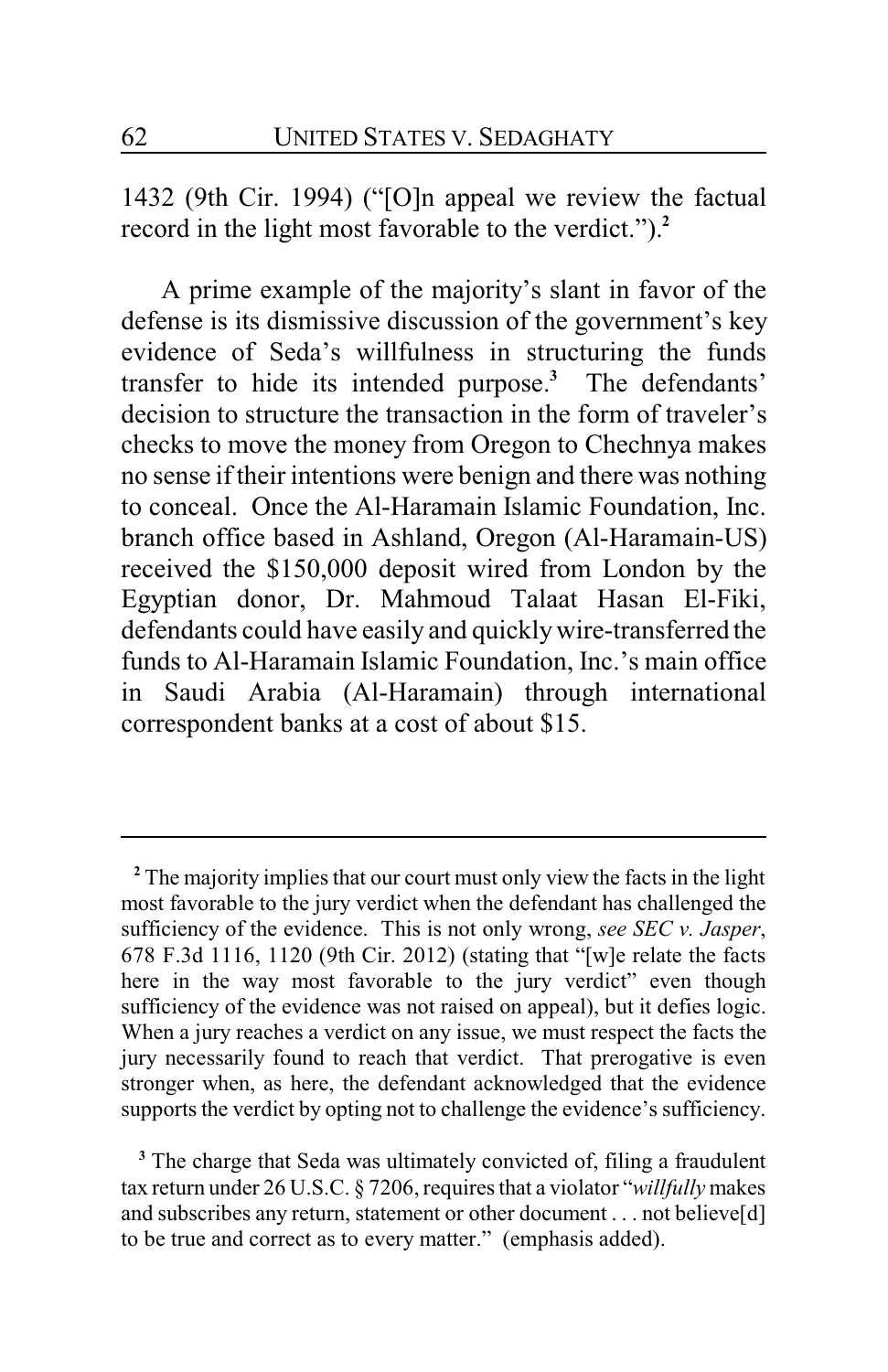Instead, the defendants spent \$1,300 in service charges to divide \$130,000 into \$1,000-denominationAmerican Express traveler's checks that are extremely difficult to trace once cashed. To further obscure their plan they withdrew another \$21,000 as a cashier's check made payable to co-defendant, Soliman Al-Buthe, personally. Evidence showed he later deposited it in his personal bank account in Riyadh, Saudi Arabia. A reasonable jury could have concluded on this evidence that this was Al-Buthe's "cut" for serving as the courier.

Al-Haramain advertised more than a dozen bank accounts to collect donations, maintained a global presence in at least 50 countries, and operated with an annual budget of \$30–\$80 million for its charitable work. One would expect an organization of this size to keep automated banking records tracking its donations. Yet, when pressed during the investigation for documentation of the \$150,000 transaction, Al-Haramain could only present through legal counsel two purported "receipts" with hand-written differing amounts for the same transaction. The government convincingly argued these documents were phony, and the district court properly admitted them only for the limited purpose of impeachment. The jury very well could have believed from the evidence presented that the transaction was structured in this manner so that the traveler's checks could be easily converted into untraceable cash in the Middle East with Al-Buthe taking his \$21,000 for personal or nefarious use.

In addition to this evidence, the jury heard evidence of other related suspicious behavior by Seda and his confederates. Most significantly, there was the deceitful manner in which Seda hid the actual use of the \$150,000 "donation" from his Oregon accountant, Tom Wilcox, by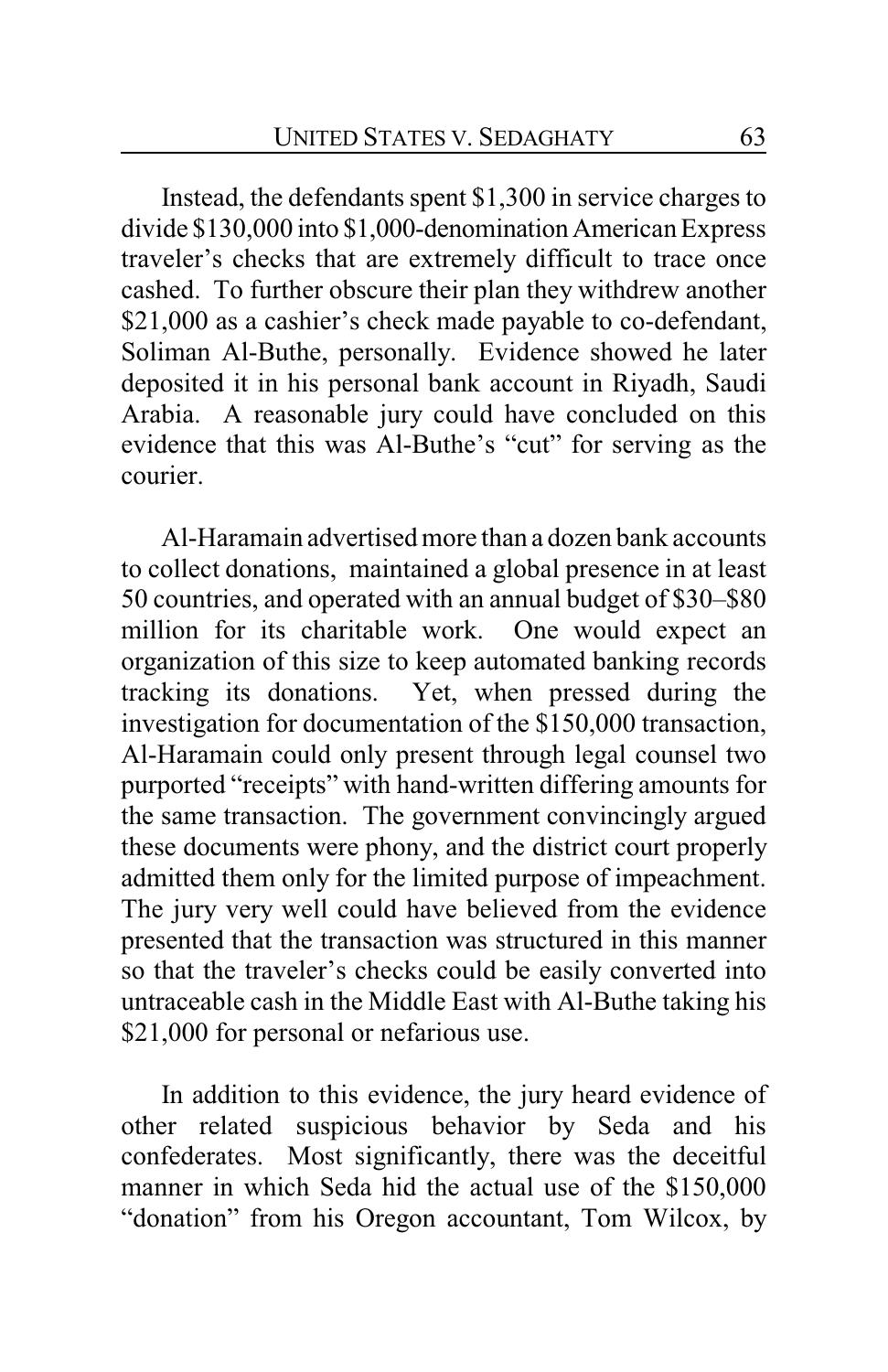falsely claiming it was kept in the United States and included in the \$462,000 price of the Springfield, Missouri, mosque purchased to expand Al-Haramain-US operations. Then there is the fact that Al-Buthe properly declared the transport of negotiable instruments on nine other occasions, totaling \$777,845, over a two-and-a-half-year period prior to the events in question. He filed a Currency and Monetary Instrument Report each time he traveled, but significantly did not do so when he carried the \$151,000 in negotiable instruments from Oregon to Saudi Arabia.

The jury obviously thought the entire handling of the money reeked of criminal intent, as evidenced by its verdict. The complexity of the structured transactions was powerful evidence of Seda's willfulness to hide the true use of the money from the Internal Revenue Service (IRS) when he subscribed the false non-profit tax return. Despite this laundry list of nefarious behavior, the majority fails to recognize the cumulative effect of this important evidence, which ultimately resulted in the jury's verdict.

Aside from the financial disparities, there was other evidence introduced at trial to show Seda's intent to lie on the tax form and hide the real purpose to which the funds were put. An incriminating email was found during the search of Seda's residence in which Seda was communicating directly with Al-Haramain in Saudi Arabia following receipt of a battlefield report on activities in Chechnya. On January 22, 2000, just a month before the El-Fiki donation, the defendant copied into an email to co-defendant Al-Buthe a portion of a statement byChechen commander of the Islamic Army of the Caucasus, Ibn Ul-Khattab, complaining that Islamic charities were not providing support to the mujahideen. The email contained the subject line "What Support?" Only a month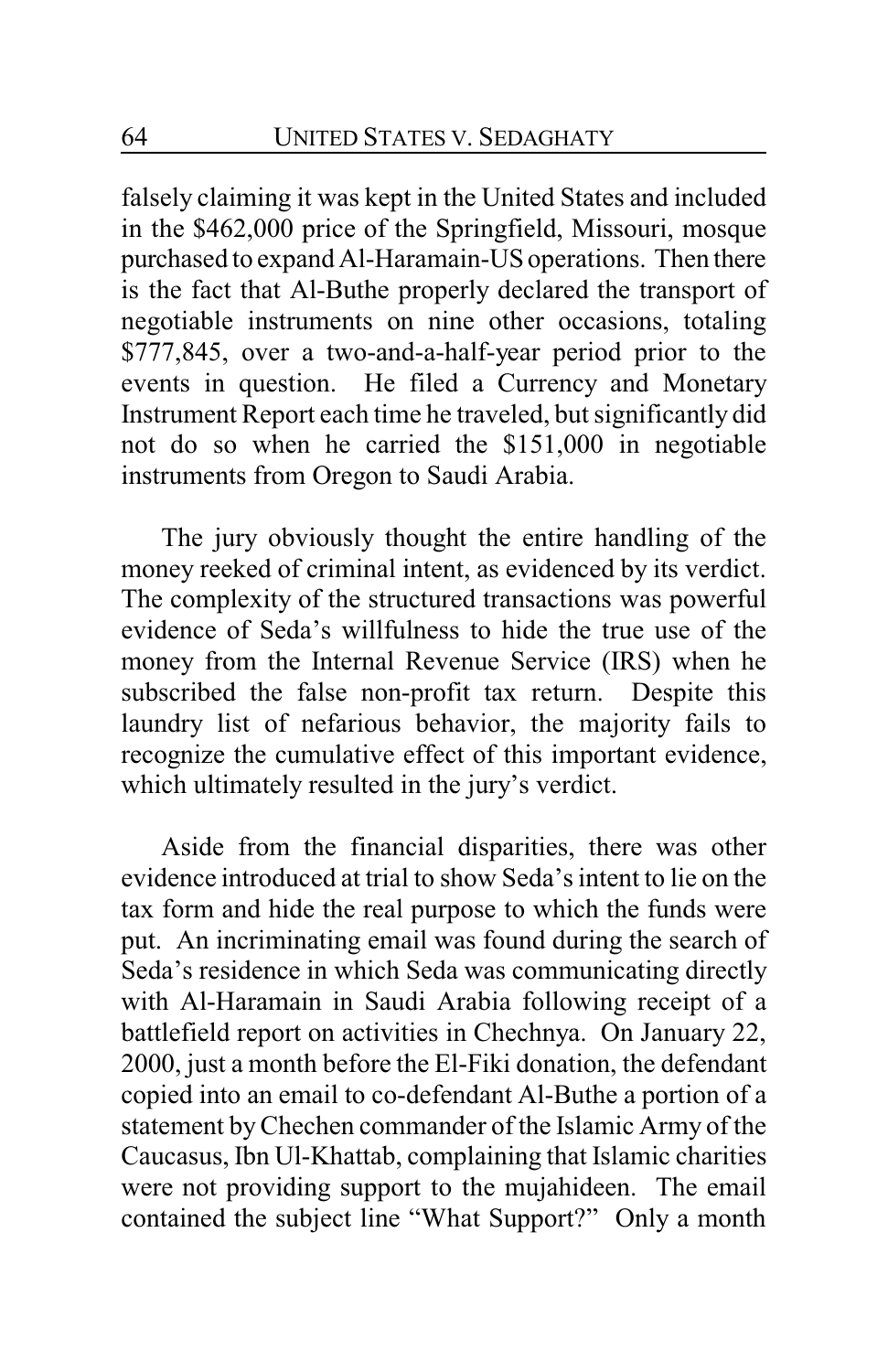later Seda received the \$150,000 from El-Fiki with a notation of "Use Zakat in order to participate in your noble support to our muslim Brothers in Chechnia."**<sup>4</sup>**

The jury also heard testimony from government expert witness Evan Kohlmann, who described the role of Al-Haramain in the Chechen conflict and its funding of terrorist activity under the guise of charitable donations. The "normal" process he described was that a "foreign national, in other words, a non[-]Chechen national, would travel with a suitcase of between [\$]100 and \$500,000, would bring it to a country nearby to Chechnya," and "[f]rom there the money would be couriered across the border into the Caucasus in Chechnya and be distributed to help support the mujahideen in the field." The Al-Haramain website also included an original copy of a fatwa**<sup>5</sup>** by Sheikh Abdallah Bin Jibrin, a senior influential cleric. It called for Muslims to "[s]upply [the mujahideen] with weapons and material support which they would utilize to struggle and fight those who fight them." Muslims were obligated to "[s]upport [the Mujahideen] financially as they [we]re in dire need for food and clothing."

It is not hard to see why the jury found that Seda willfully failed to disclose to the IRS the true activities of his

**<sup>4</sup>** Zakat is one of the pillars of Islam and is the giving of obligatory alms or charity, similar to a tithe. "Zakat means to provide charity to suffering Muslims," which some interpret to include "distribut[ion] to Muslim fighters who are fighting a larger opponent," like the Chechen mujahideen at war with the Russian army.

**<sup>5</sup>** A fatwa issued by a cleric "is the equivalent of a ruling on a particular issue regarding Islam or Muslims, and it is incumbent upon anyone who follows the person issuing the fatwa to follow the advice given."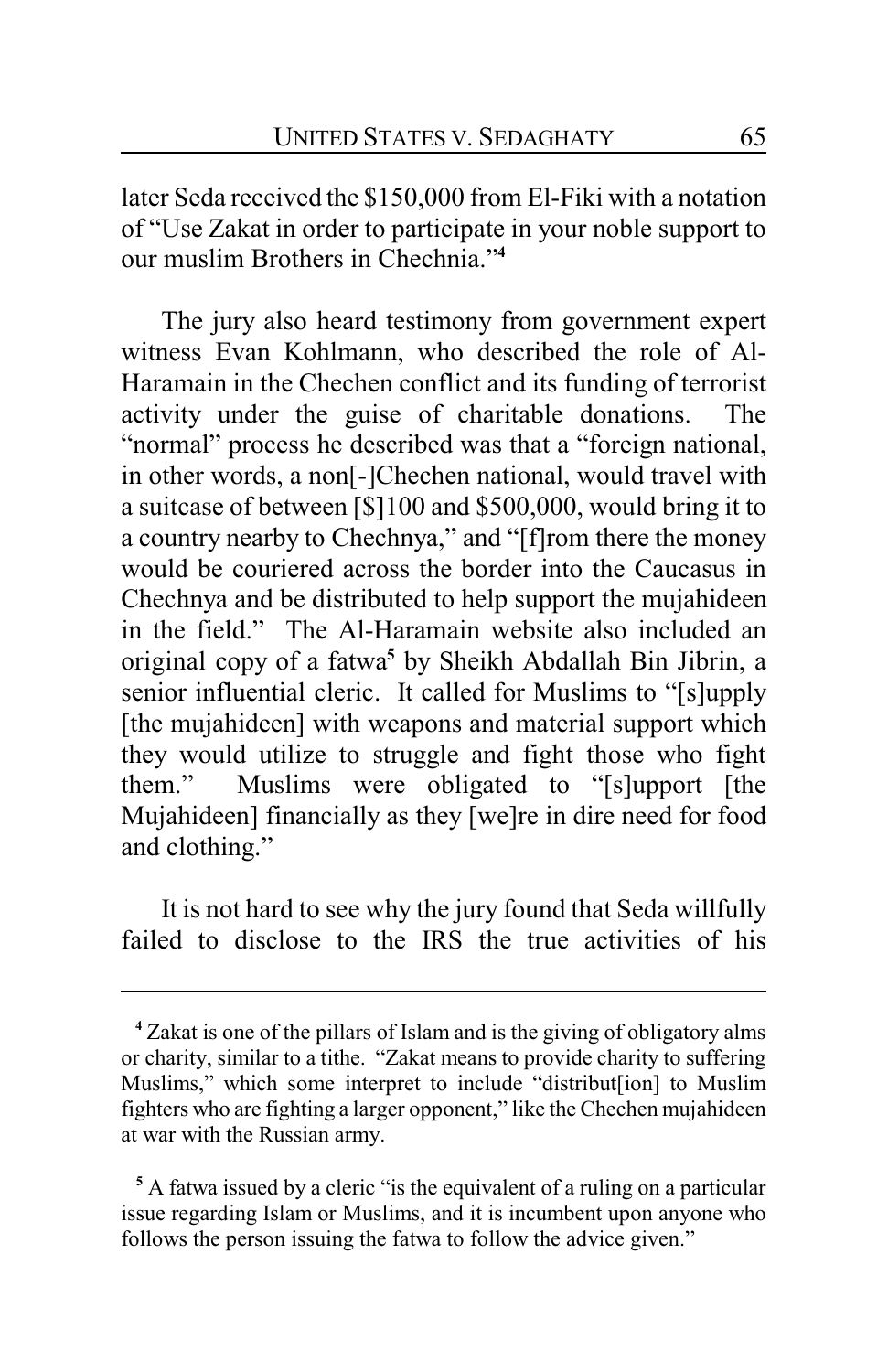§ 501(c)(3) charitable organization when he signed the informational Form 990 tax return. The defendants' activities and the circumstantial evidence surrounding them mirrored the *modus operandi* employed by those who smuggled money to Chechnya, as called upon by the fatwa announced publicly on Al-Haramain's own website. Coupled with incriminating computer evidence recovered by forensic examiners from his deleted hard drives, the jury could reasonably infer that Seda was well aware of the intended recipient's use for any donations from Al-Haramain-US.

#### II

The incriminating evidence seized from Seda's Ashland prayer house properly fell within the scope of the search warrant. On behalf of the defense, the majority opinion manufactures its argument to limit the scope of the search. We agree that Seda's steadfast argument advanced in his briefs—that the affidavit was not incorporated—is untenable. However, the majority's newly created argument invalidating the search is also flawed. First, it refuses to acknowledge that when properly read as a whole the warrant's language allowed for the collection of the records seized. And, second, even if the agents exceeded the intended scope of the search warrant, the exclusionary rule should not bar the use of the collected evidence based on the good faith exception.

#### A

The search warrant described the "ITEMS TO BE SEIZED" as all "[r]ecords and communications" to include all "[e]vidence concerning the subscription to a false Form 990 Tax Return, in violation of 26 U.S.C. § 7206(1), *as described in the attached affidavit*, for the year 2000."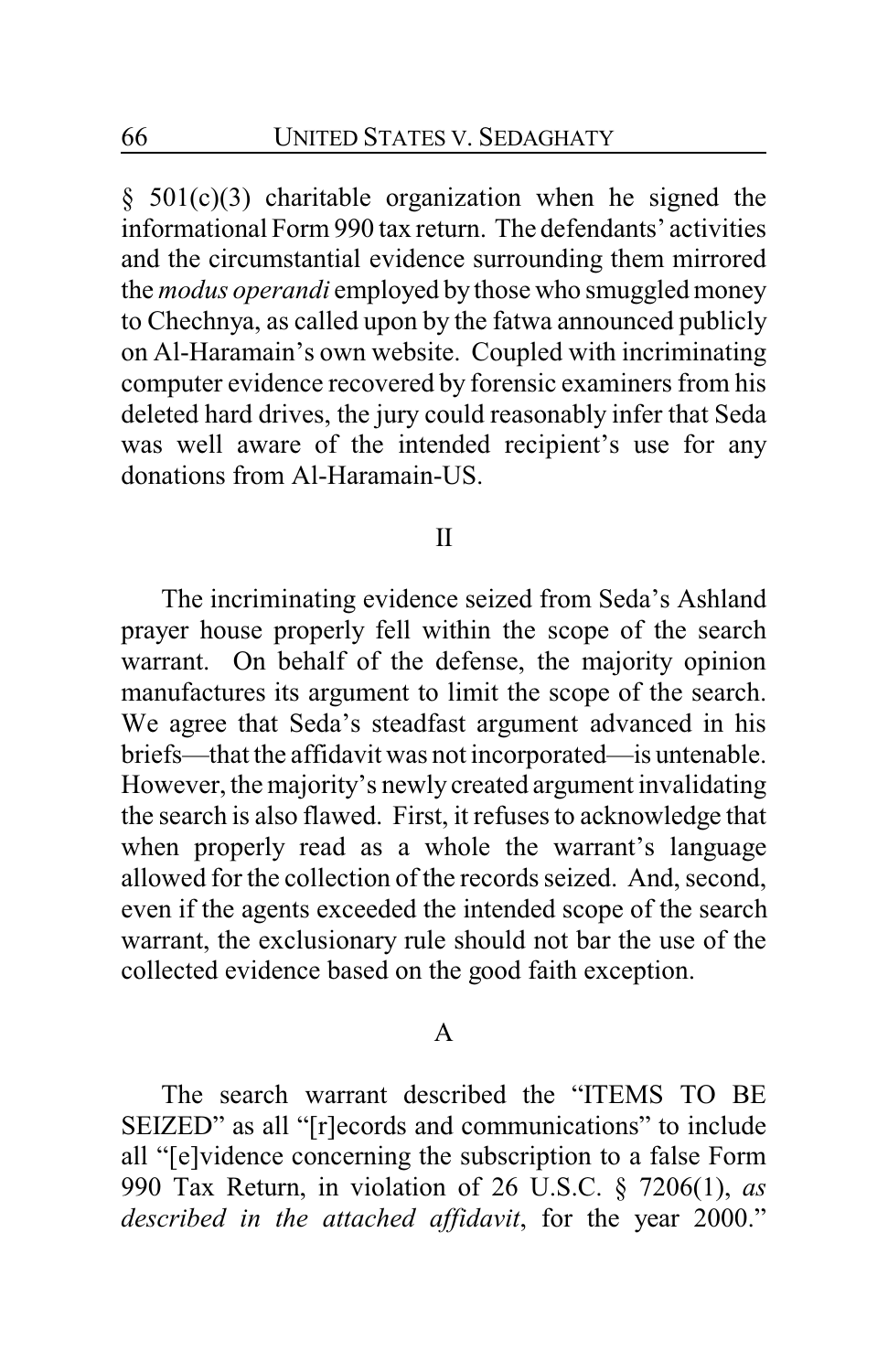(emphasis added). Records and communications were defined as "electronic records and communications involving the individuals or entities" associated with the violations. The subjects of the search warrant included the two defendants, two other known Al-Haramain officials, the donor of the money ultimately delivered to the Chechen mujahideen, as well as five related Al-Haramain entities. Furthermore, the search warrant defined a careful procedure to search computers for all "records stored or modified in any form." If during the search the law enforcement computer personnel determined it was not practical to complete the search of the computers on-site, then the computers could be "seized and transported to an appropriate law enforcement [forensic] laboratory for review."

The difference in the way the majority approaches the search warrant inquiry reflects a fundamental difference in our views of how searching agents are guided by the court's authorization of items to be seized in light of the more detailed statements in the incorporated (and physically present) affidavit of facts establishing probable cause for its issuance. The majority focuses upon the words "limited to the following" while ignoring the 33 pages of detail outlining the multi-year joint FBI/IRS/ICE investigation "as described in the attached affidavit" incorporated by reference.

"The complexity of an illegal scheme may not be used as a shield to avoid detection when the State has demonstrated probable cause to believe that a crime has been committed and probable cause to believe that evidence of this crime is in the suspect's possession." *Andreson v. Maryland*, 427 U.S. 463, 480 n.10 (1976). A search warrant may include a class of generic items or goods to be searched, as it did here, "if there are objective, articulated standards for the executing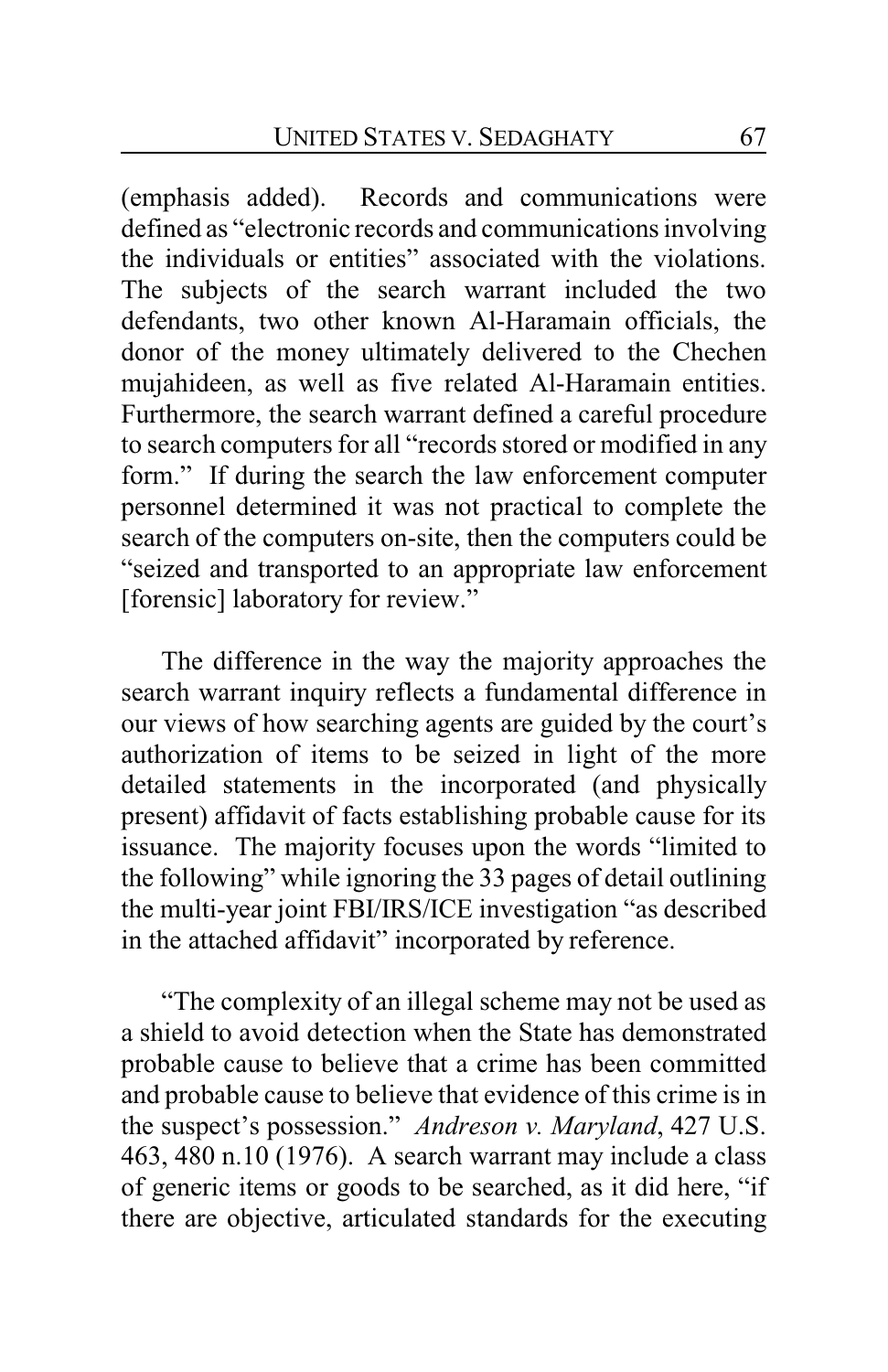officers to distinguish between propertylegallypossessed and that which is not." *United States v. Hilyard*, 677 F.2d 1336, 1340 (9th Cir. 1982). "The standards may be contained in the search warrant or . . . in the accompanying affidavit" if properly incorporated. *Id*.

Seda does not challenge the sufficiency of the showing of probable cause to support issuance of the warrant. And once armed with the court's authority to search the Ashland premises utilized by the subjects of the investigation, agents were certainly entitled to seize items of obvious evidentiary significance to that investigation as detailed in the accompanying statement of probable cause. In short, there is no requirement in law that limits items to be seized solely to those expressly listed in the search warrant. The overarching Fourth Amendment principle is, as set forth in this dissent, one of "reasonableness" under the totality of the circumstances. *See United States v. Villamonte-Marquez*, 462 U.S. 579, 588 (1983).

1

To determine whether the seized items fell within the scope of the search warrant, it is important to consider the *mens rea* the government is required to prove beyond a reasonable doubt in this type of case. The statutory language of 26 U.S.C. § 7206 requires that a person *willfully* completes and signs a tax return that the person "does not believe to be true and correct as to every matter." In order to establish the *mens rea* that Seda "willfully" filed a false tax return, the government needed to explain the context in which he directed his accountant to prepare the 2000 tax return for his organization. The government knew when requesting the search warrant that gathering evidence to show why Seda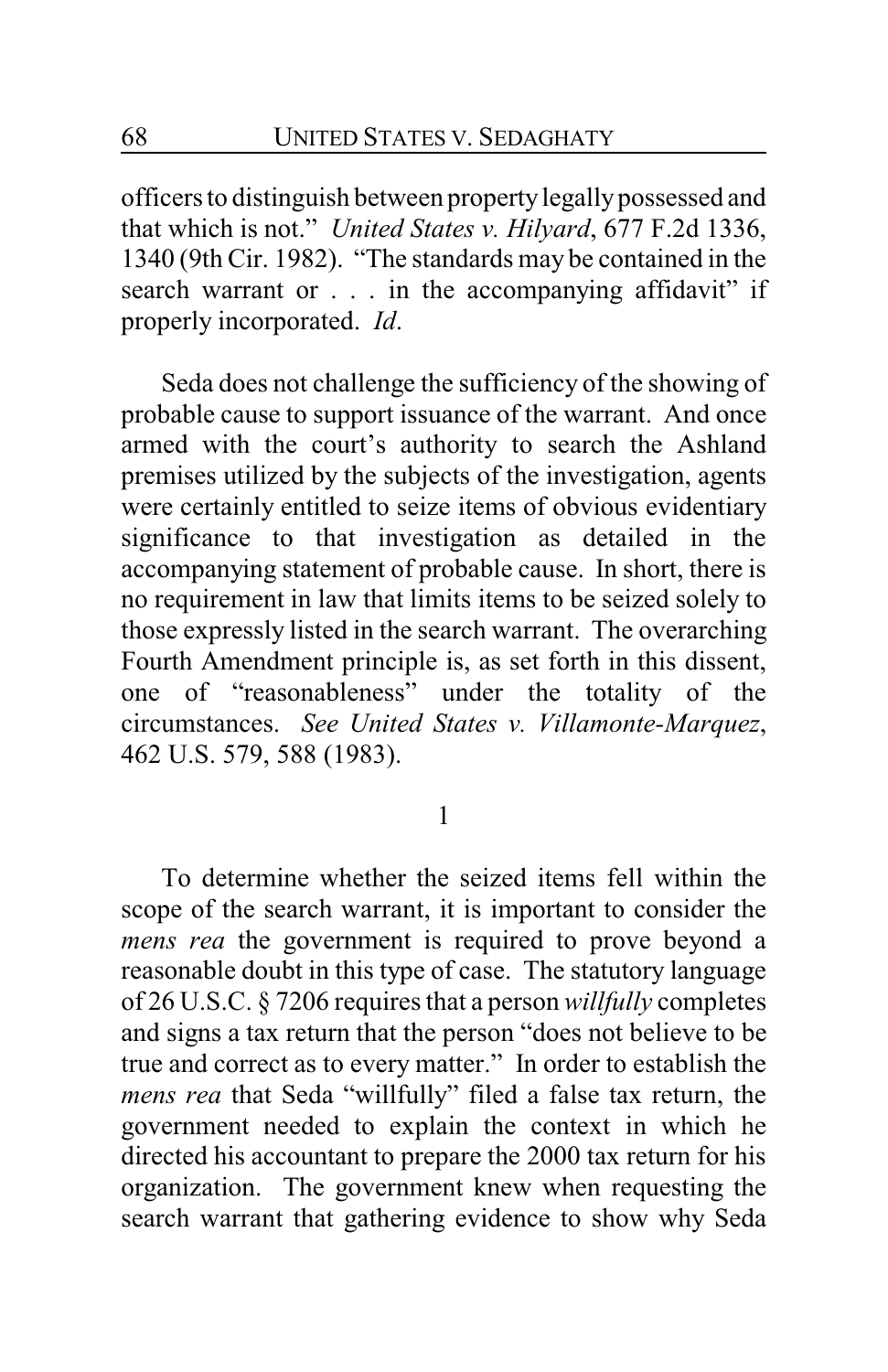wanted to hide the true use of the donation was an important element of their case. Why else would Seda and his confederates have structured their transactions in such deceitful ways?

To that end, the search warrant incorporated by reference and the magistrate reviewed an affidavit with background materials describing the probable cause related to the El-Fiki payment to Al-Haramain in support of the armed conflict in Chechnya. The affidavit includes more than five pages of sworn testimony by the case agent**<sup>6</sup>** specifically attesting to the connections between Seda, Al-Haramain, the Chechen conflict, donations, and mujahideen military forces. The materials collected by the government were relevant to these topics and helped establish the necessary *mens rea* for conviction. Although the majority argues that no "hypertechnical parsing of the language" of the search warrant affidavit is required, to interpret it as my colleagues suggest renders a large portion of the affidavit superfluous.

As suspected and later confirmed by the excessive quantity of materials found in his possession, Seda had an obsessive interest in Chechnya and the armed forces involved in the conflict. The seized materials supported the government's contention that Seda's zealous interest rose to a level that compelled him to send money to aid the struggle, which then drove him to falsify the non-profit tax return to cover up his support. The majority's benevolent characterization of the evidence as "Seda's internet browsing of religious web sites" or "correspondence with friends and co-workers," overlooks the fact that these web sites and

**<sup>6</sup>** The IRS case agent in charge of the Seda investigation was IRS Special Agent Colleen Anderson.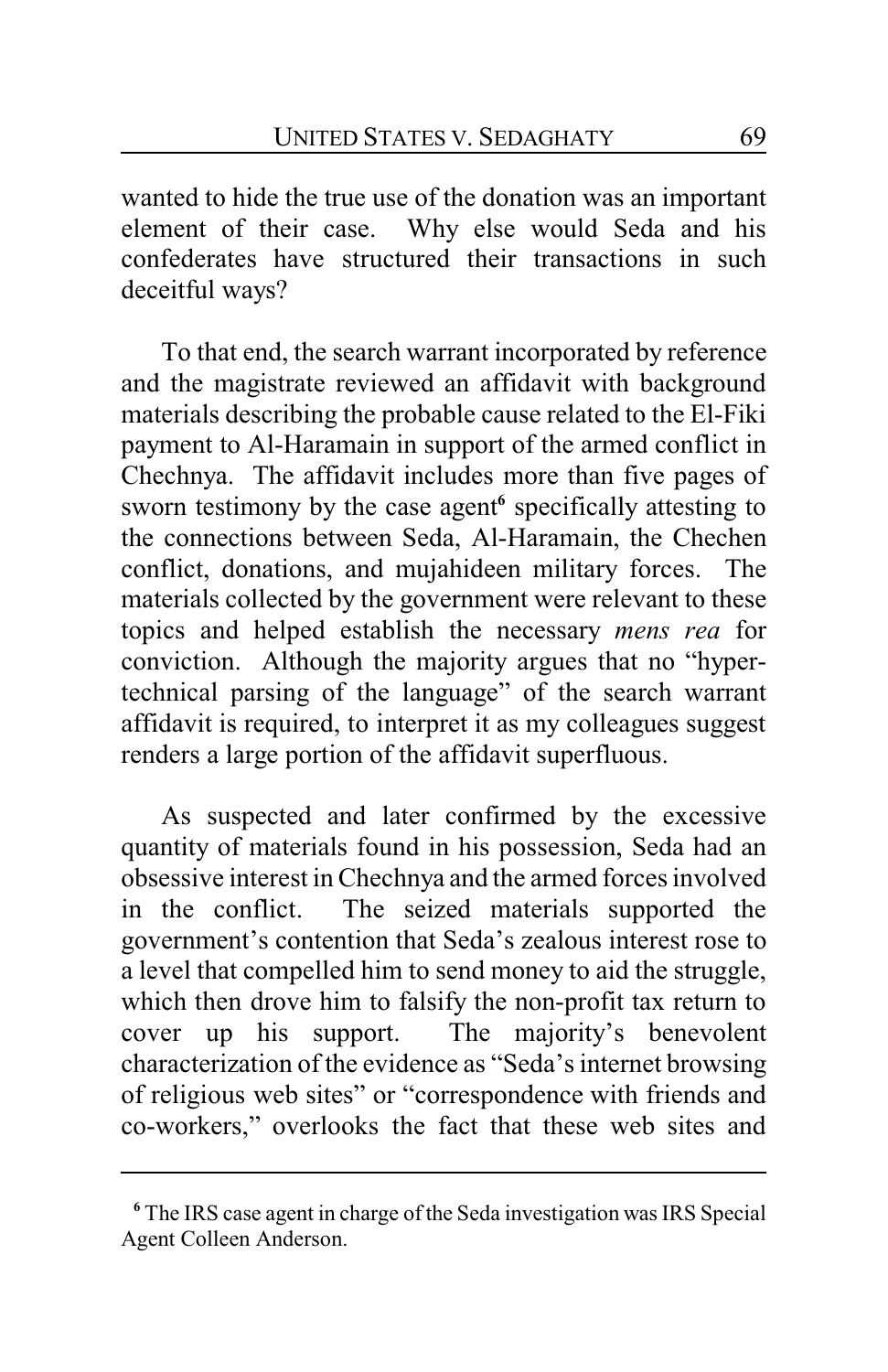listserv emails encouraged a call to arms and corroborated the description of Al-Haramain and its terrorist activities in the affidavit. Judge Hogan'sfactual determinations regarding the express terms of the search warrant and incorporated affidavit were not clearly erroneous. *United States v. Giberson*, 527 F.3d 882, 886 (9th Cir. 2008) ("We review . . . the district court's underlying factual findings for clear error.").

The majority's concern regarding the scope of the search is unfounded, and even my colleagues agree that the warrant actually incorporated the case agent's sworn affidavit. We have held that:

> [t]he warrant requirement is a means of preventing arbitrary and unreasonable invasions of privacy; the search warrant itself is the tangible evidence that precautions have been taken to ensure that no such invasion has occurred. When the officer who requests authorization for the search, the magistrate who grants such authorization, and the officers who execute the search expressly rely upon a given set of papers containing a given series of words, they identify *that* set of papers and *that* series of words as the proof that proper precautions were taken to prevent an unreasonably invasive search.

*United States v. Towne*, 997 F.2d 537, 548 (9th Cir. 1993).

It is a "well-settled principle that a warrant's overbreadth can be cured by an accompanying affidavit that more particularly describes the items to be seized." *Id*. at 544 (citing *United States v. Luk*, 859 F.2d 667, 676 (9th Cir.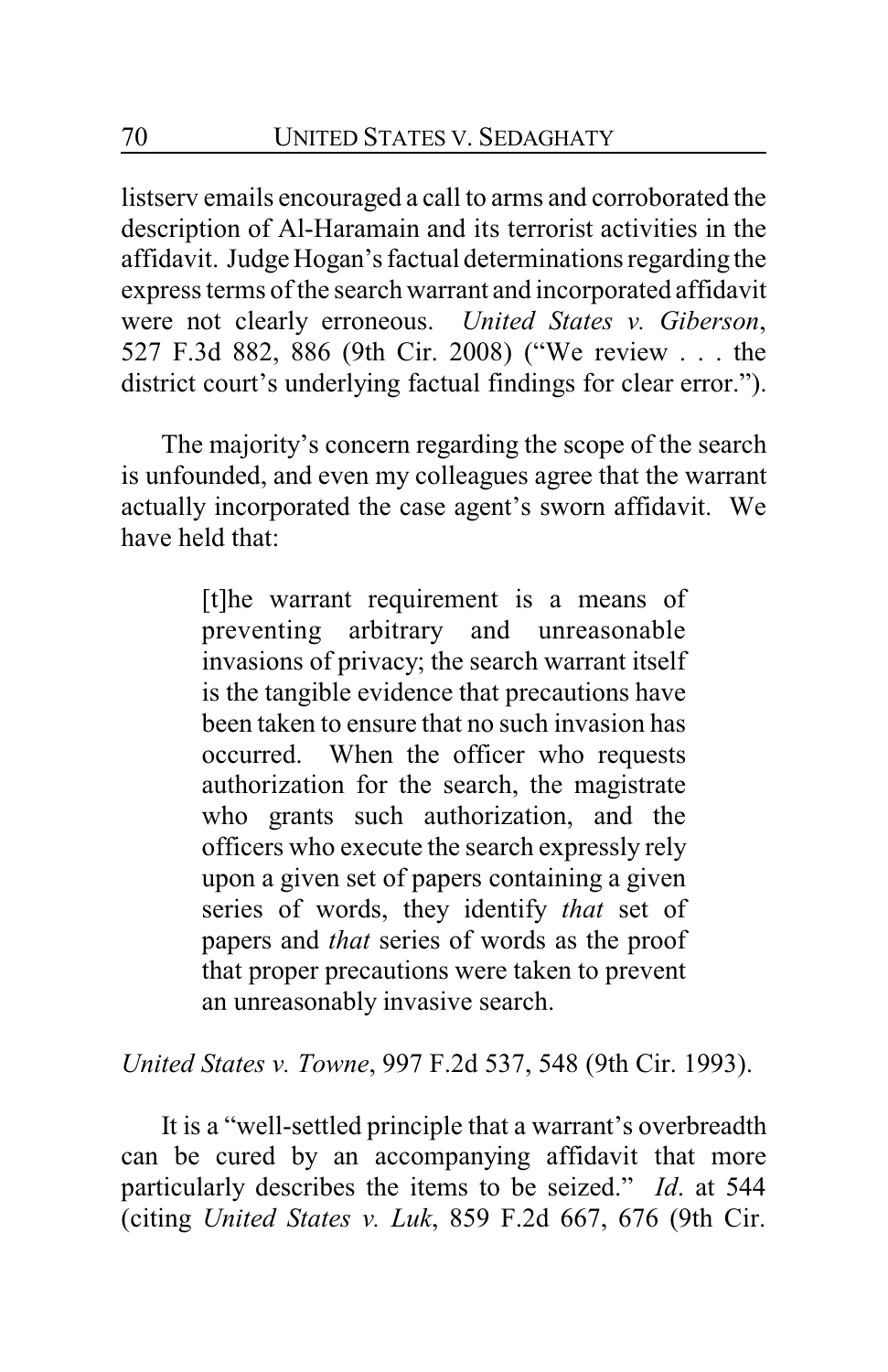1988)). An affidavit is "part of a warrant, and therefore potentially curative of any defects, . . . if (1) the warrant expressly incorporated the affidavit by reference and (2) the affidavit either is attached physically to the warrant or at least accompanies the warrant while agents execute the search." *United States v. SDI Future Health Inc.*, 568 F.3d 684, 699 (9th Cir. 2009). "When we say that a warrant may be so facially deficient that it precludes reasonable reliance, what we mean is that '[o]fficers poised to conduct a search should be able to ascertain that such a warrant fails to offer sufficiently detailed instruction and instead leaves them guessing as to their task.'" *Towne*, 997 F.2d at 549 (quoting *Ortiz v. Van Auken*, 887 F.2d 1366, 1370 (9th Cir.1989)).

The majority mischaracterizes the warrant as underinclusive and then determines that an affidavit cannot be read to broaden the scope of the warrant. However, if these documents are correctly read, this argument fails. The warrant in this case is not underinclusive. It broadly allows for the collection of all evidence related to the preparation of a false tax return. It is the affidavit that then zeros in on the evidence the investigation had already uncovered related to Al-Haramain and its connections to funding the mujahideen's activities in Chechnya. The affidavit appropriately narrowed the search to these activities, the underlying reason why Seda falsified the Al-Haramain-US's tax return. Just as described in *Luk*, *supra*, the appropriately incorporated affidavit "cured" any potential overbreadth of the warrant, and the majority's argument collapses.

2

The government went to great pains to comply with the limitations of the warrant. Before giving his independent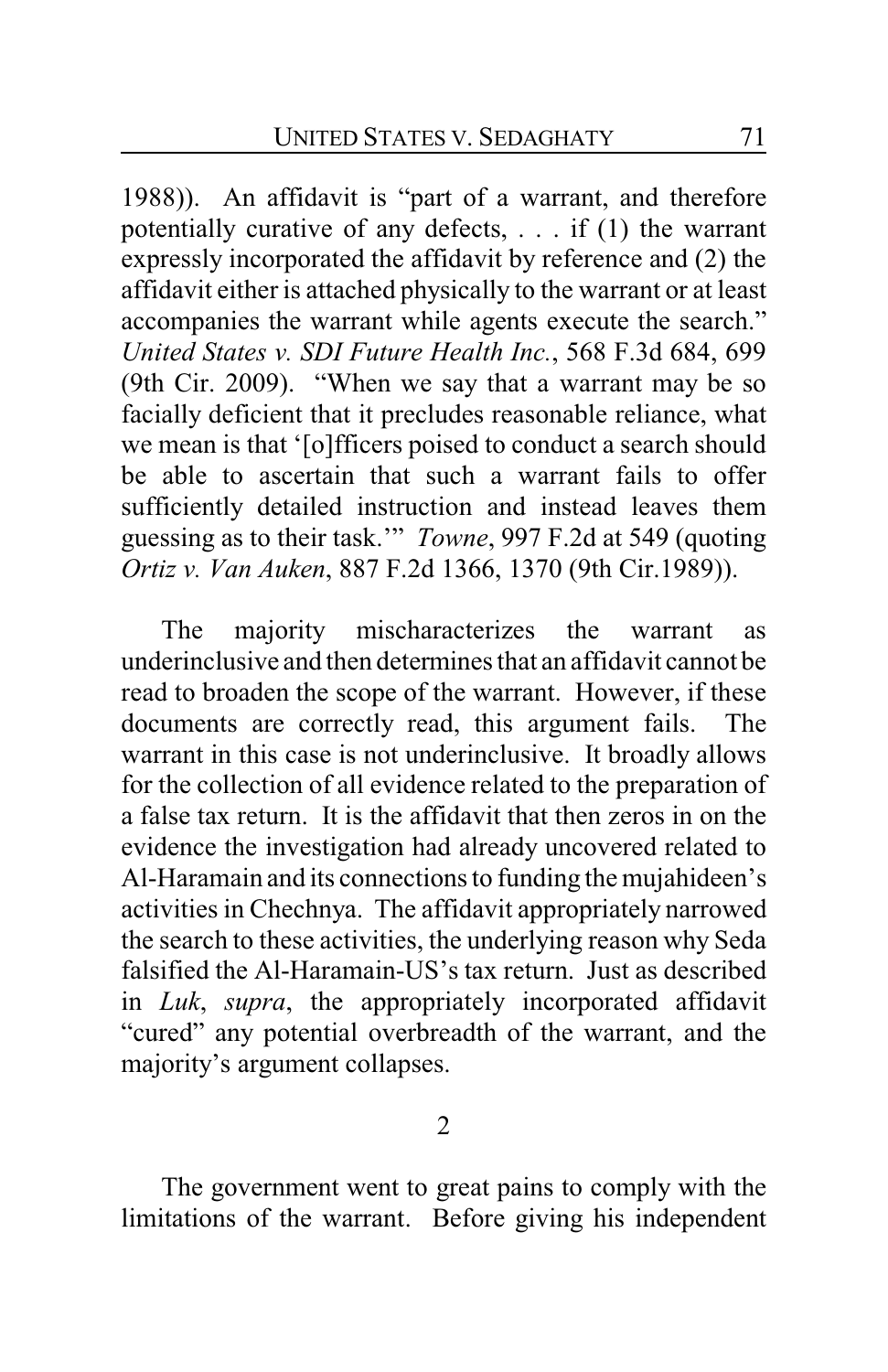approval, United States Magistrate Judge John Cooney read the search warrant, supporting attachments, and the case agent's sworn affidavit, incorporated by reference. Prior to conducting the search, the prosecution and the case agent developed a search procedure to be followed with a designated seizing officer and computer-search protocol. The case agent briefed the nearly 20 agents on site and gave each agent a copy of the search warrant to read.**<sup>7</sup>** All of the search warrant documents were available on site for further reference during the search. Seda's personal attorney also

[i]t would be anomalous to permit an officer's knowledge of the terms of the affidavit to cure a lack of particularity on the face of a warrant but not permit the officer's knowledge to clarify the practical meaning of a term in a facially valid warrant. Because an affidavit can be used to demonstrate that a warrant is not constitutionally invalid for lack of particularity when the same officer produces the affidavit and executes the warrant, an affidavit also may be used to clarify with 'practical accuracy' the meaning of a disputed term in a warrant when the same person is both affiant and executing officer.

*United States v. Ortega-Jimenez*, 232 F.3d 1325, 1329 (10th Cir. 2000); *see also Massachusetts v. Sheppard*, 468 U.S. 981, 989 n.6 (1984) ("the officer who [wrote the affidavit and] directed the search, knew what items were listed in the affidavit presented to the judge, and he had good reason to believe the warrant authorized the seizure of those items."); *United States v. Durk*, 149 F.3d 464, 466 (6th Cir. 1998) (recognizing that where the same officer applies for and executes the warrant, a mistaken search is unlikely); *United States v*. *Beaumont*, 972 F.2d 553, 562 (5thCir. 1992) (relying on the executing officer as the affiant for support in upholding particularity of the warrant).

**<sup>7</sup>** Because the case agent was both the affiant and led the execution of the search warrant, any concerns regarding the seizures should be foreclosed. As noted by the Tenth Circuit: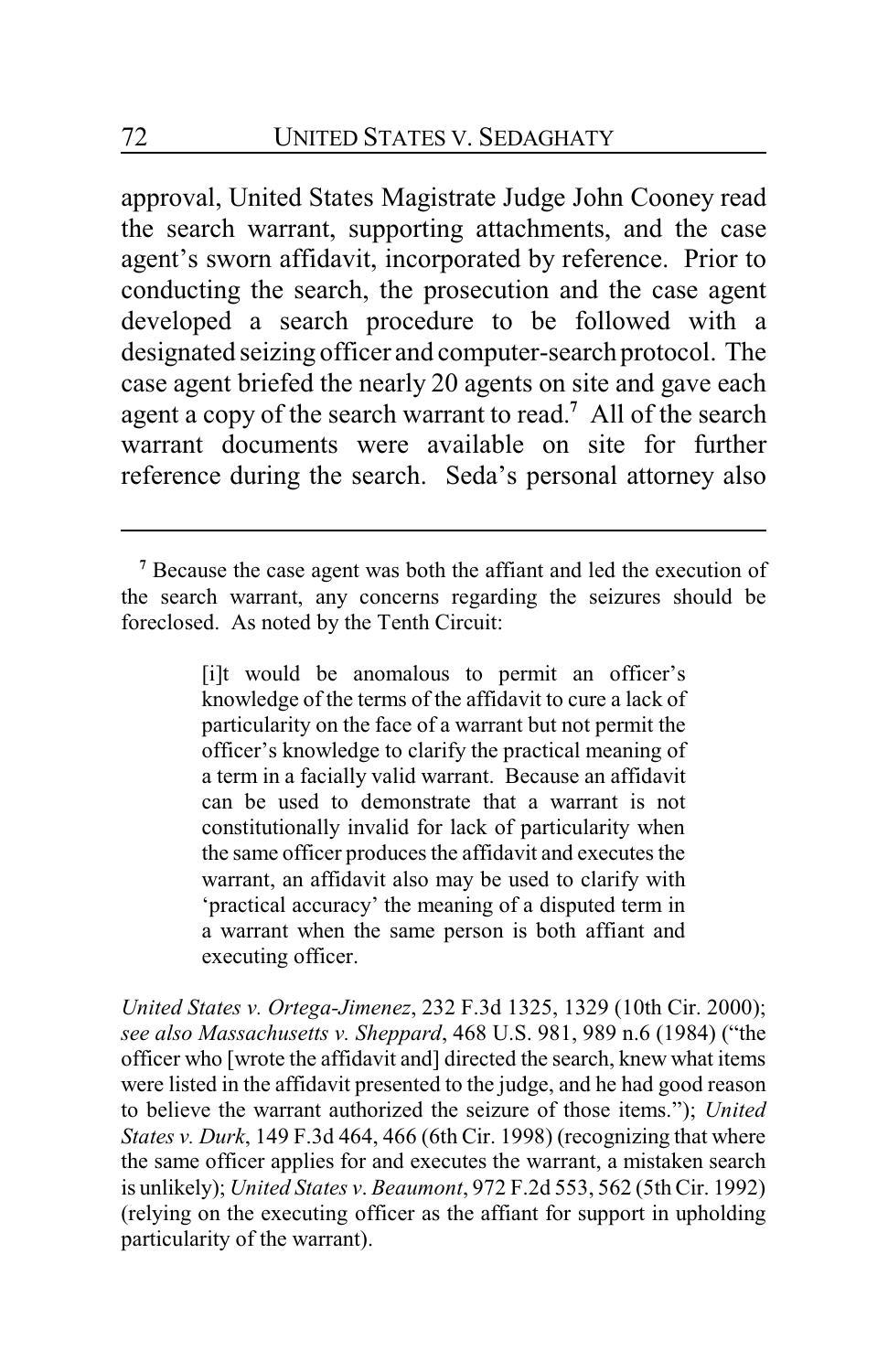reviewed the search warrant and affidavit when he was summoned to the property by Seda's son. The case agent consulted throughout the search with the prosecutor for legal guidance regarding the seizure of particular items. Some documents were seized only after Seda's son talked with Seda's attorney on site and gave voluntary consent.

The majority's concerns regarding a "kitchen sink" affidavit and the possible dangers of coming across papers not authorized by the search are misguided. My colleagues barely acknowledge the extensive forensic reconstruction required to salvage any usable evidence from the deleted hard drives. The investigation then employed an independent taint team, unrelated to this investigation, to sift through the electronic materials gained from the search and distinguish between those that were within the scope of the search, and those that were not. The case agent developed specific search terms in conjunction with forensic examiners to cull the relevant data and focus on the individuals and items listed in the affidavit of probable cause. When the computer search revealed evidence of an unrelated crime, agents immediately sought and obtained a second search warrant.

3

Additionally, the district court conducted an evidentiary hearing on this issue, and Judge Hogan specifically found that the search was reasonable and that agents faithfully followed the issuing magistrate judge's directions in conducting the computer searches, employing appropriate protocols. The district judge concluded that "the warrant, including the affidavit incorporated into the warrant, was reasonably specific as to the items sought and the government followed appropriate protocols to separate intermingled materials."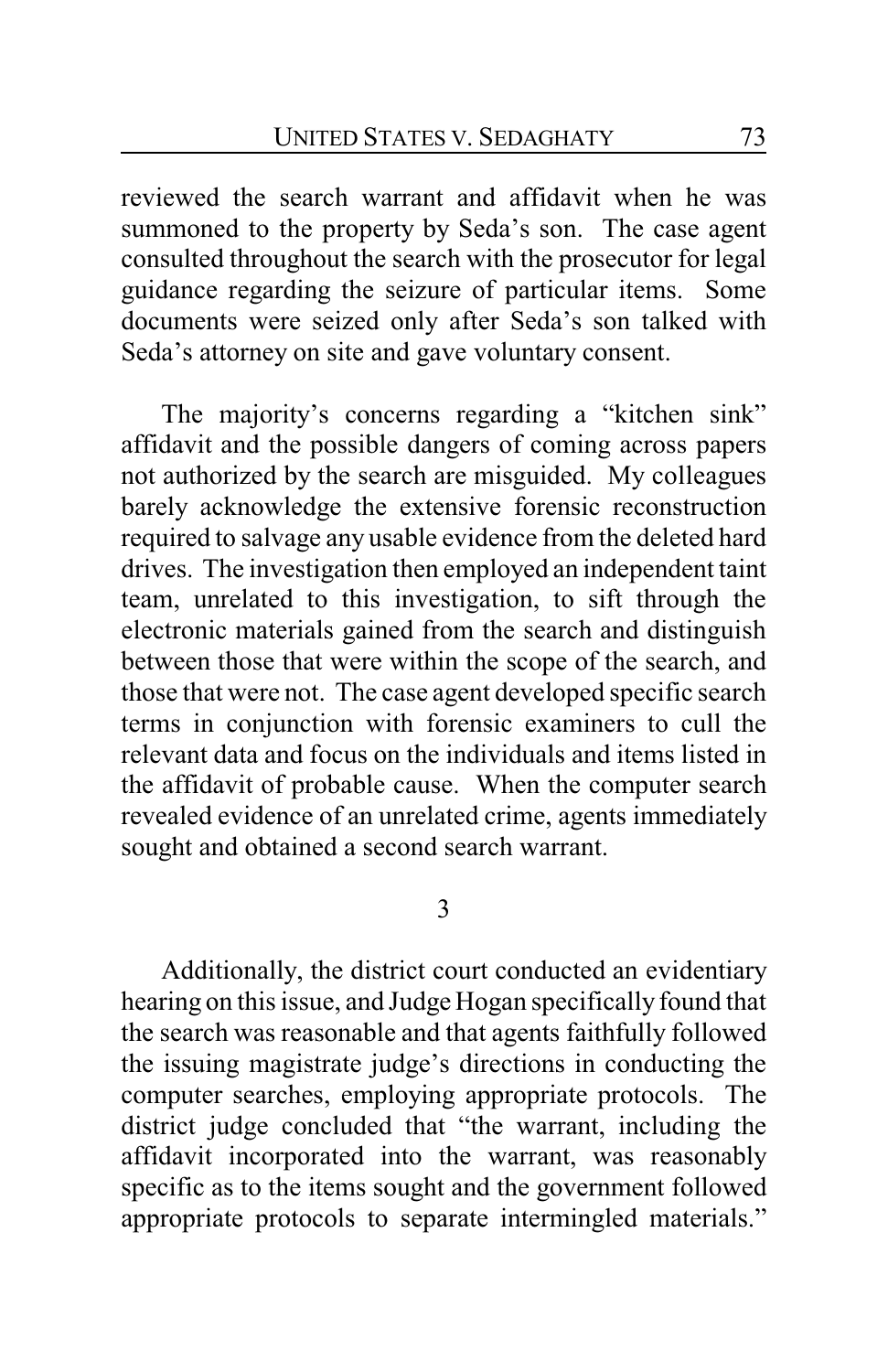And, "[t]he crimes charged require proof of intent and thus records beyond simple financial records were appropriately seized, such as evidence of support of the efforts of the Chechnyan [Chechen] mujahideen." Furthermore, Judge Hogan determined that "[g]iven the nature of the data and the fact that it had been deleted, the actions taken by the government were reasonable and permitted by the warrant as approved by Magistrate Cooney." We must defer to factual findings unless they are clearly erroneous. *Giberson*, 527 F.3d at 886.

4

The seized inculpatory evidence did not exceed the scope of the search warrant. The majority's reliance on *Doe v. Groody*, 361 F.3d 232 (3d Cir. 2004), is misplaced and easily distinguishable when the search warrant is considered in conjunction with the incorporated affidavit. Based on *Groody*, the majority states that "an affidavit cannot be relied upon to authorize a search beyond the scope of a judicially authorized warrant." *See id.* at 241.

However, the search in *Groody* exceeded the scope because the warrant failed to incorporate the affidavit. *Id*. at 236, 239–41. This detail, disregarded by the majority, drove the Third Circuit's entire analysis. It is simple logic that when an affidavit is not incorporated then law enforcement is precluded from relying upon it and to do so would exceed the scope of the warrant. As noted in that decision, "[w]ere we to adopt the officers' approach to warrant interpretation, and allow an unincorporated affidavit to expand the authorization of the warrant, we would come dangerously close to displacing the critical role of the independent magistrate." *Id.* at 241.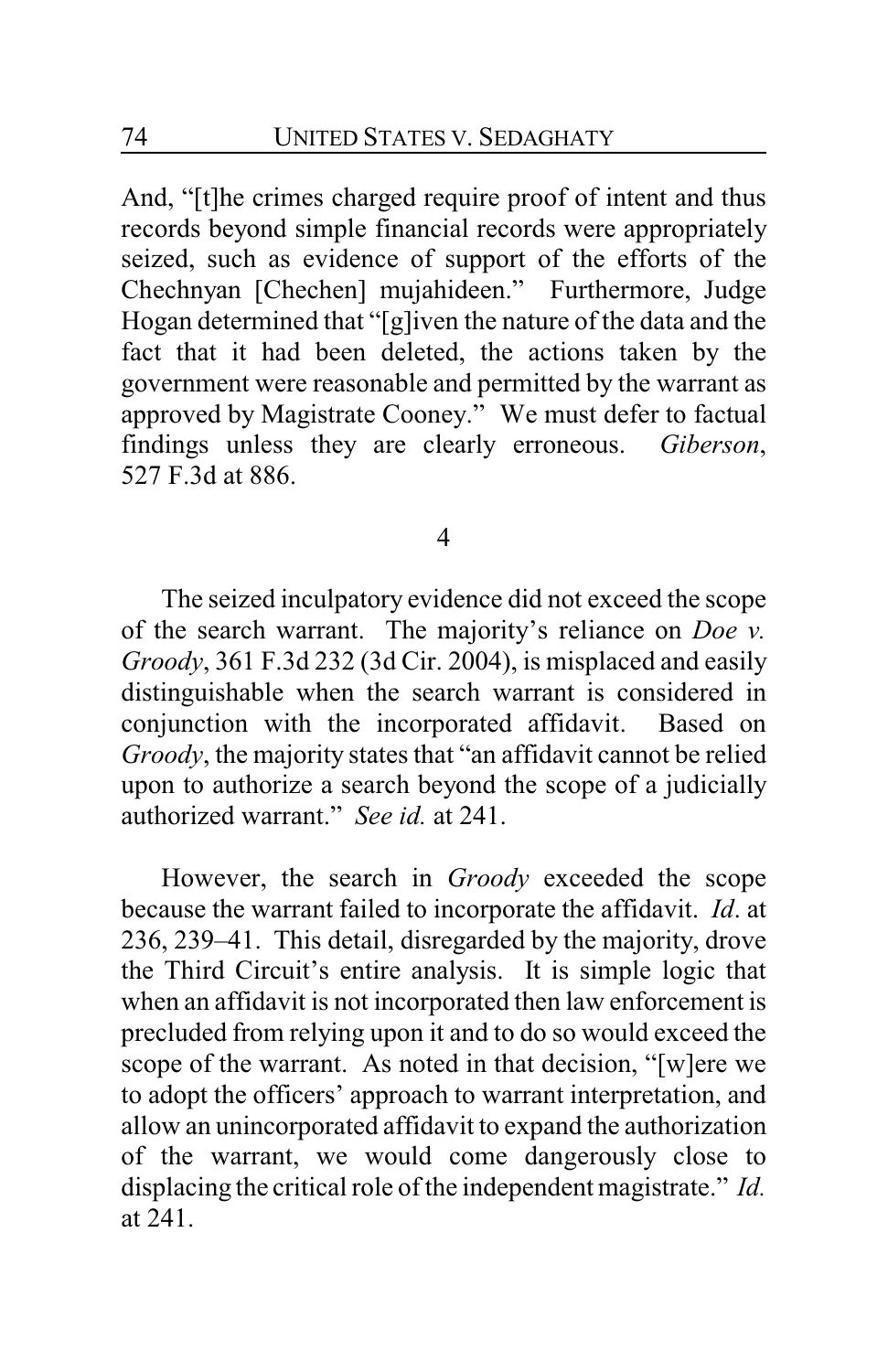But here, the majority agrees that the affidavit was incorporated, and it was available during the search to guide the agents executing the warrant. This undermines any application of the *Groody* decision to this case. The critical role of the neutral and detached magistrate was not displaced. Because the scope of the search was permitted under the warrant and was reasonable on the facts of the case, there was no Fourth Amendment violation. *See Michigan v. Fisher*, 558 U.S. 45, 47 (2009) ("[T]he ultimate touchstone of the Fourth Amendment . . . is 'reasonableness.'").

The majority's reliance on *United States v. Kay*, 432 F.2d 647 (D.C. Cir. 1970), and *United States v. Angelos*, 433 F.3d 738, 746 (10th Cir. 2006), also misses the mark. In both of the cases the issue on appeal was whether law enforcement searched a permissible location, such as Kay's upstairs apartment which had a "separate and distinct" entrance and a different street address than the one listed on the warrant. *Kay*, 432 F.2d at 649. The express language of the warrant in *Kay* only included the location of the search as 3618 14th Street, whereas the apartment's actual address was 3618 ½ 14th Street. *Id.* at 648–49. The affidavit included a reference to the "entire premises" of "a two story brick building" at "3618 14th Street." *Id*. at 649. On appeal, the court held that based on the facts of that case, "the description in the search warrant, not the language of the affidavit . . . determin[ed] the place to be searched." *Id.* In *Angelos*, the Tenth Circuit held the officers exceeded the scope of the warrant where the listed search location on the face of the warrant was a safe and a car, but officers additionally searched the entire home based on two references to the "residence/premises" made in the affidavit. 433 F.3d at 745–46.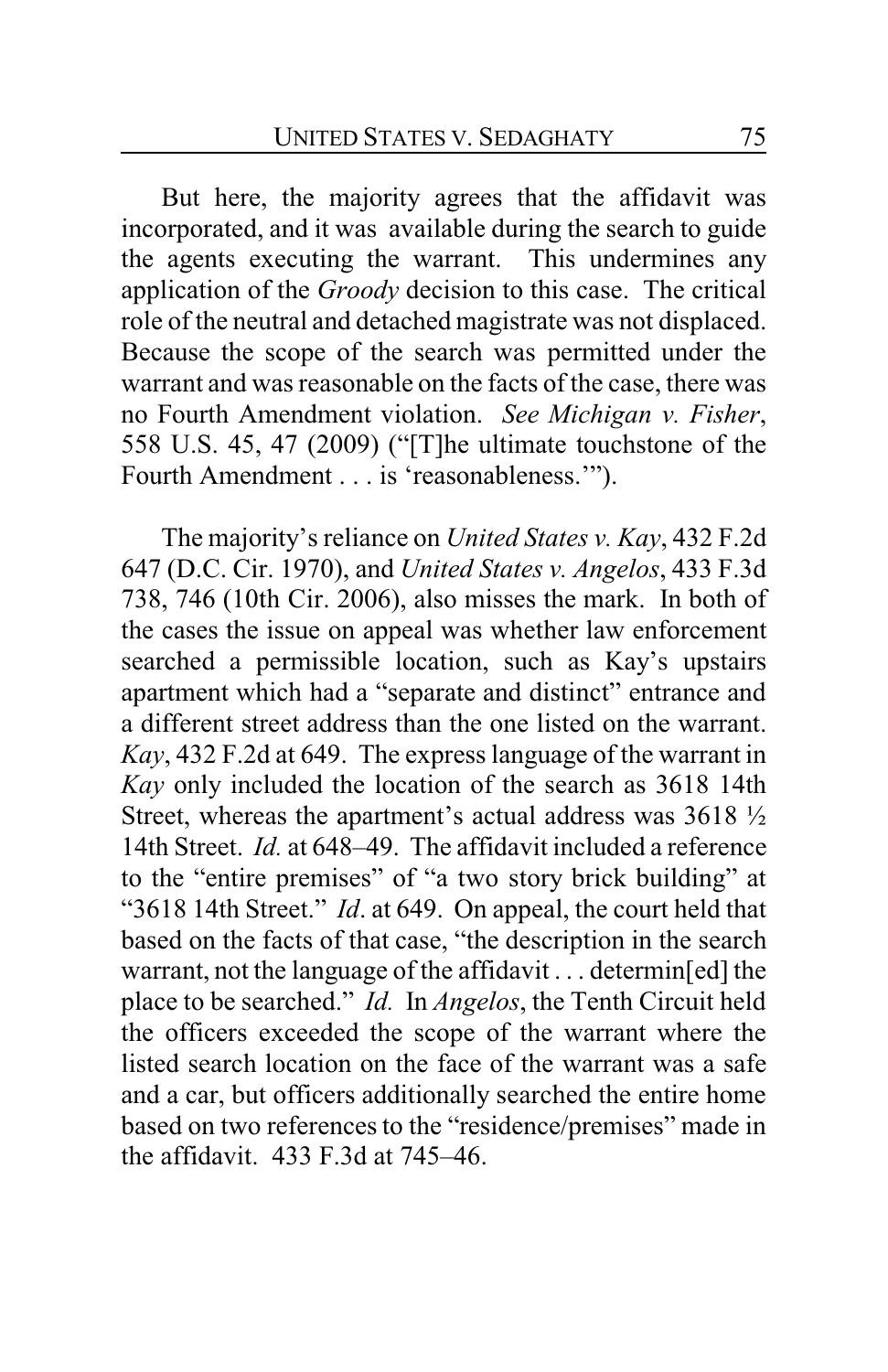First, these cases are not applicable because this case is not about an incorrect search location. Here, the agents dutifully searched the appropriate premises and received consent to extend the search to trailers not included in the description of places to be searched in Attachment "A." It is telling that these are the best cases the majority can find to make their argument. There are no cases on point denying that an affidavit can be used to clarify and narrow the warrant when it comes to determining which evidence may be seized.

And, second, as previously discussed, the majority's argument that the affidavit in this case expanded the scope of the warrant is a mischaracterization. The affidavit appropriately limited the warrant to the focused evidence described therein. Furthermore, although the majority attempts to analogize searching an incorrect location to seizing items outside the scope, that gloss ignores the inherent difference between these two elements of the Fourth Amendment. A particularized location is a requisite element for a reasonable search. Regardless of the items seized, law enforcement must first be at the right location. Location is a finite concept, whereas the search warrant's description of all "[e]vidence concerning the subscription to a false Form 990 Tax Return, in violation of 26 U.S.C. § 7206" requires factual context, the role of the affidavit. The analysis from these cases is not an apples to apples comparison, and it cannot be extended to cover the search here. At bottom, the evidence was appropriately seized because, just as Judge Hogan found, the warrant combined with the affidavit authorized the collection of evidence indicative of Seda's willful intent to falsify the Al-Haramain-US tax return.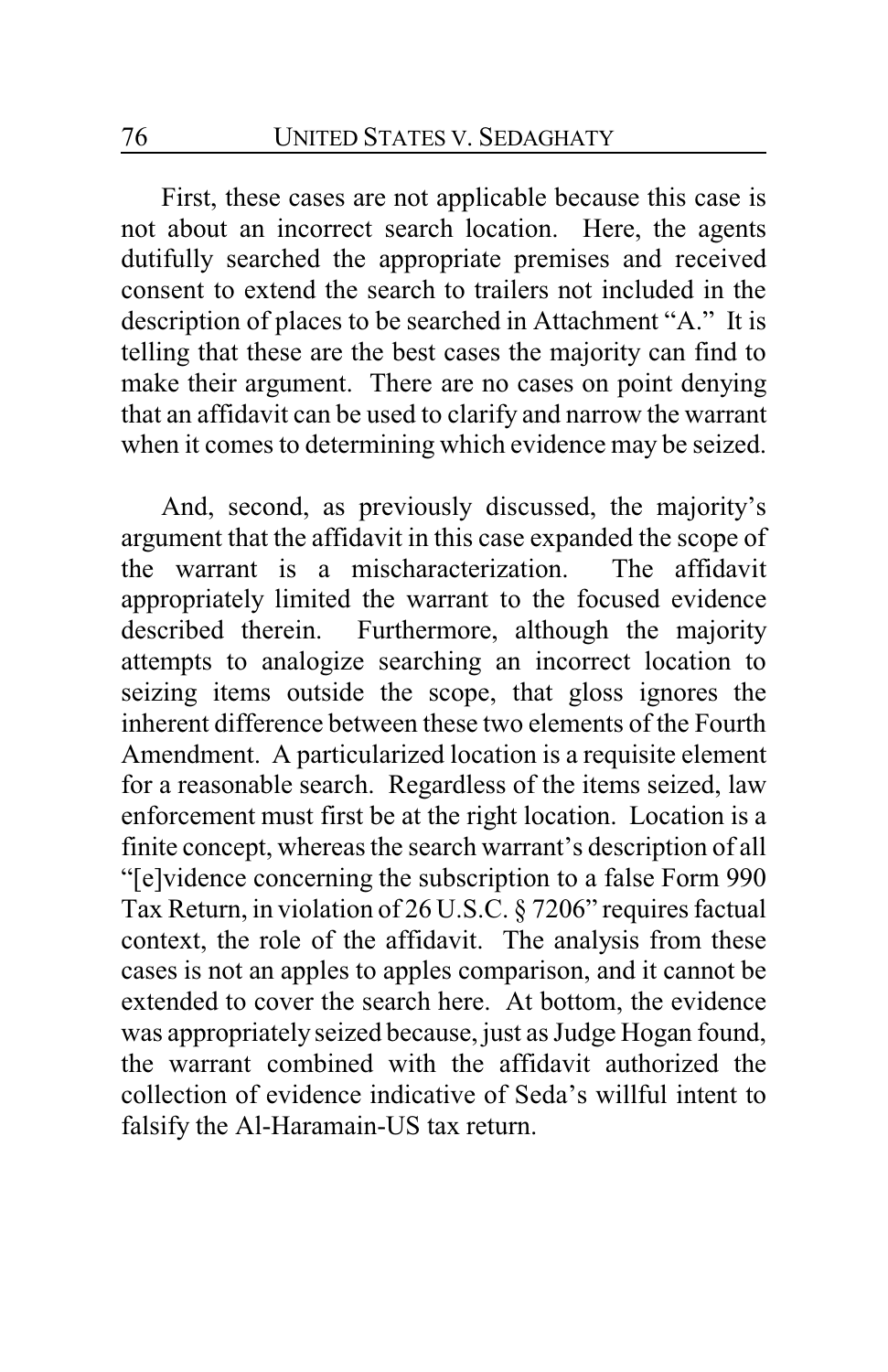## B

But, even if the majority is correct in finding that the search exceeded the scope of the warrant, under the good faith exception recognized by the Supreme Court in *Leon* and *Herring*, suppression would not serve the purpose of deterrence. *See United States v. Leon*, 468 U.S. 897 (1984); *Herring v. United States*, 555 U.S. 135 (2009). "Suppression of evidence . . . has always been our last resort, not our first impulse." *Hudson v. Michigan*, 547 U.S. 586, 591 (2006). The Supreme Court has rejected reflexive application of the exclusionary rule. *Id*. "[T]he exclusionary rule serves to deter deliberate, reckless, or grossly negligent conduct, or in some circumstances recurring or systemic negligence." *Herring*, 555 U.S. at 144. There is no evidence of any such misconduct here. "Whether the exclusionary sanction is appropriately imposed in a particular case . . . is 'an issue separate from the question whether the Fourth Amendment rights of the party seeking to invoke the rule were violated by police conduct.'" *Leon*, 468 U.S. at 906 (quoting *Illinois v. Gates*, 462 U.S. 213, 223 (1983)). "[T]he exclusionary rule has never been applied except where its deterrence benefits outweigh its substantial social costs." *Hudson*, 547 U.S. at 594 (internal quotation marks omitted).

Here, the balance weighs strongly in favor of not applying the exclusionary rule. "[W]hen law enforcement officers have acted in objective good faith or their transgressions have been minor, the magnitude of the benefit conferred on such guilty defendants offends basic concepts of the criminal justice system." *Leon*, 468 U.S. at 908. The government went to great lengths to conduct a reasonable search. The search warrant incorporated a lengthy affidavit for the magistrate's review. There was an established on-site search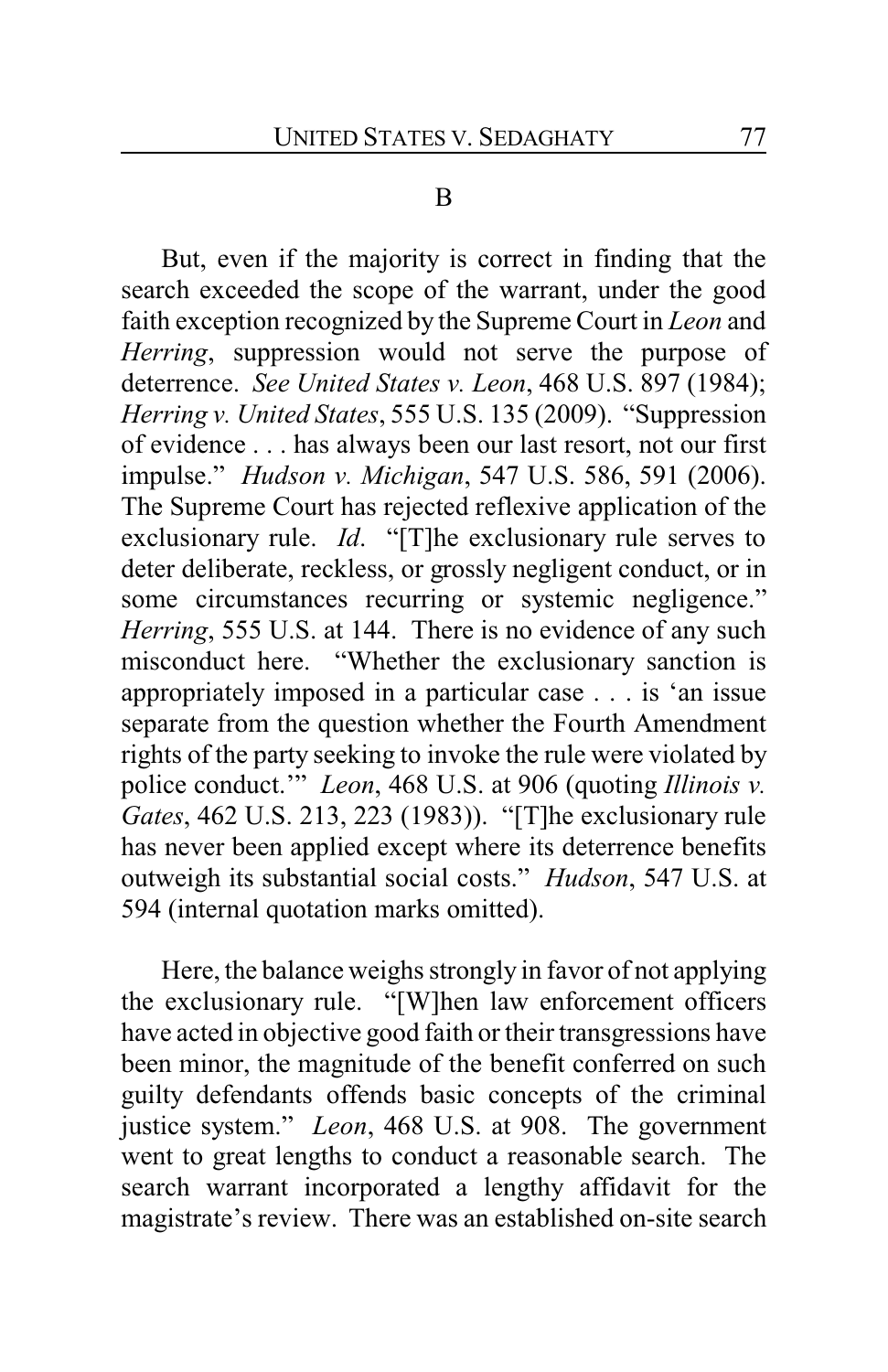procedure and computer search protocol with defined search terms. The case agent consulted with the prosecutor throughout the execution of the warrant to make sure the search was appropriately conducted. The exclusion of evidence in this case would not serve to deter misconduct in the future where every indication was that law enforcement agents complied with the scope of the search warrant. Agents acted in good faith under *Leon* and *Herring,* and accordingly, exclusion is not warranted.

## III

Judge Hogan conducted a full evidentiary hearing to consider the proposed impeachment evidence regarding Barbara Cabral discovered after trial. We should defer to the district court's factual findings, which were not clearly erroneous, in upholding his legal determination that the undisclosed evidence was not material under *Brady v. Maryland*, 373 U.S. 83 (1963). The majority applies complete de novo review to the three-step inquiry and fails to give the appropriate level of deference we owe the trial court. Unlike here, for its standard of review, the majority relies upon a case that did not involve an evidentiary hearing regarding the *Brady* violation. *United States v. Pelisamen*, 641 F.3d 399 (9th Cir. 2011); *see also United States v. Howell*, 231 F.3d 615 (9th Cir. 2000).

This procedural difference is telling. As we noted in *United States v. Price*, "[w]hile it is clear that the legal questions at issue in a *Brady* claim are reviewed de novo, this circuit has not yet 'had the opportunity to consider what, if any deference should be afforded to a district court's factual findings . . . .'" 566 F.3d 900, 907 n.6 (9th Cir. 2009) (citing *United States v. Jernigan*, 492 F.3d 1050, 1062 (9th Cir.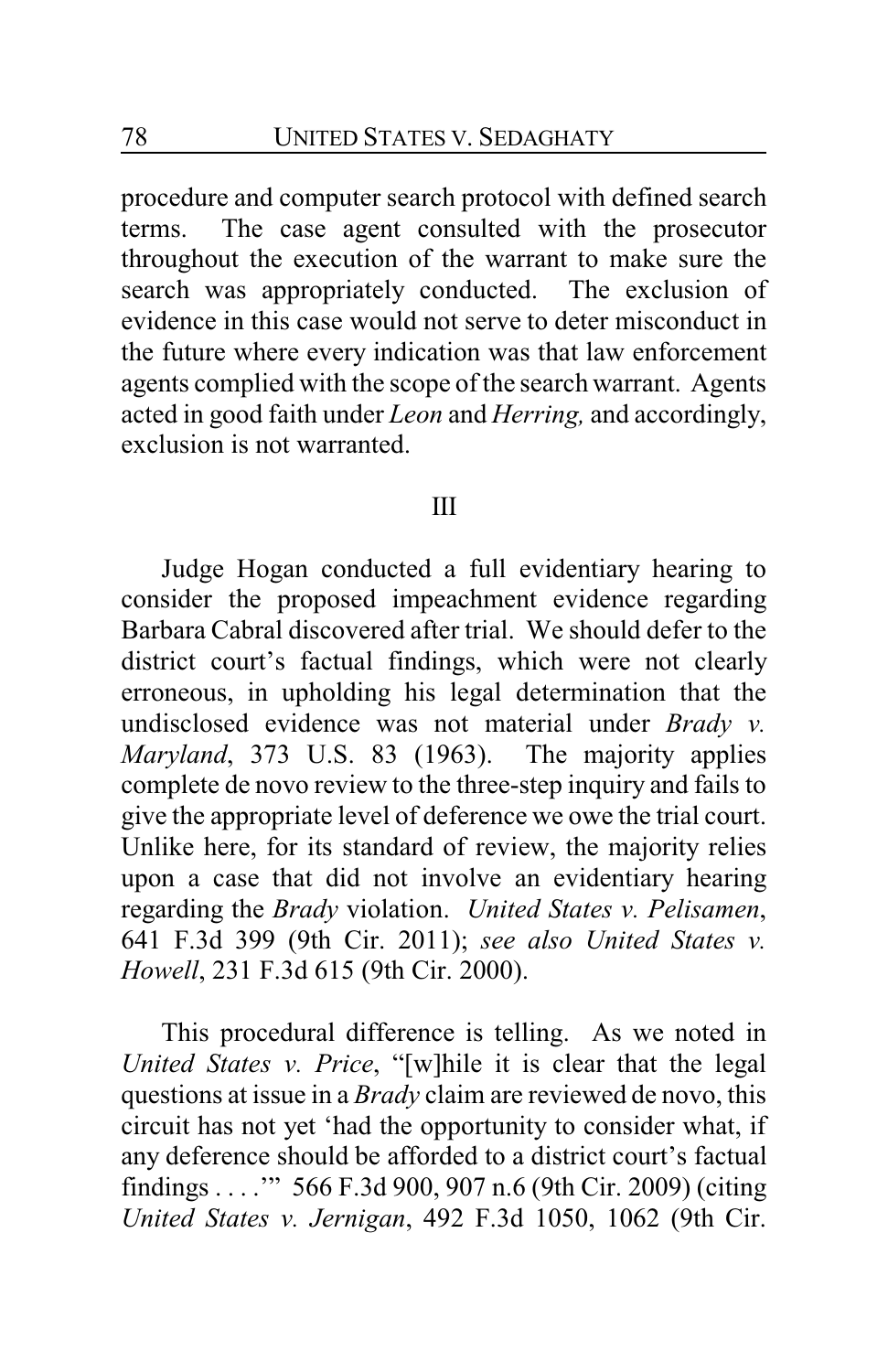2007) (en banc) (Bea, J. dissenting)). In *Price*, we avoided this open question because the judge ruled on the motion for a new trial from the bench. *Id*. However, in this case Judge Hogan denied Seda's motion for a new trial in a written order with express factual findings after taking testimony in both written and oral form and holding an *in camera* hearing. These facts cannot be ignored on appellate review.

We should follow the First, Second, Third, Fifth, Seventh, Eighth, Tenth and Eleventh Circuits and the United States Court of Appeals for the District of Columbia, all of whom have recognized this difference in procedural posture and given the requisite deference to the trial court's factual findings on appeal. *Jernigan*, 492 F.3d at 1062, 1062–64 (Bea, J., dissenting) (citing and discussing each case). This is because although legal issues are analyzed de novo, "a *Brady* determination is inevitably a contextual inquiry, involving questions of both law and fact." *United States v. Sipe*, 388 F.3d 471, 479 (5th Cir. 2004). Our sister circuits apply appellate deference to a district court's factual findings bearing on *Brady* materiality, and recognize that the trial judge—who listened to the witnesses, heard their testimony, and watched as they gave it—is in a far superior position to assess materiality than we are on a cold record. *United States v. Boyd*, 55 F.3d 239, 242 (7th Cir. 1995).

The *Brady* analysis depends on "nested" factual determinations which strongly influence the legal determination. *See United States v. Sanchez*, 917 F.2d 607, 618 (1st Cir. 1990); *United States v. Thornton*, 1 F.3d 149, 158 (3d Cir. 1993). The correct standard of review must be applied to each step of the analysis. In this case Judge Hogan necessarily had to analyze: (1) the impact of the undisclosed impeachment evidence specifically on Cabral's overall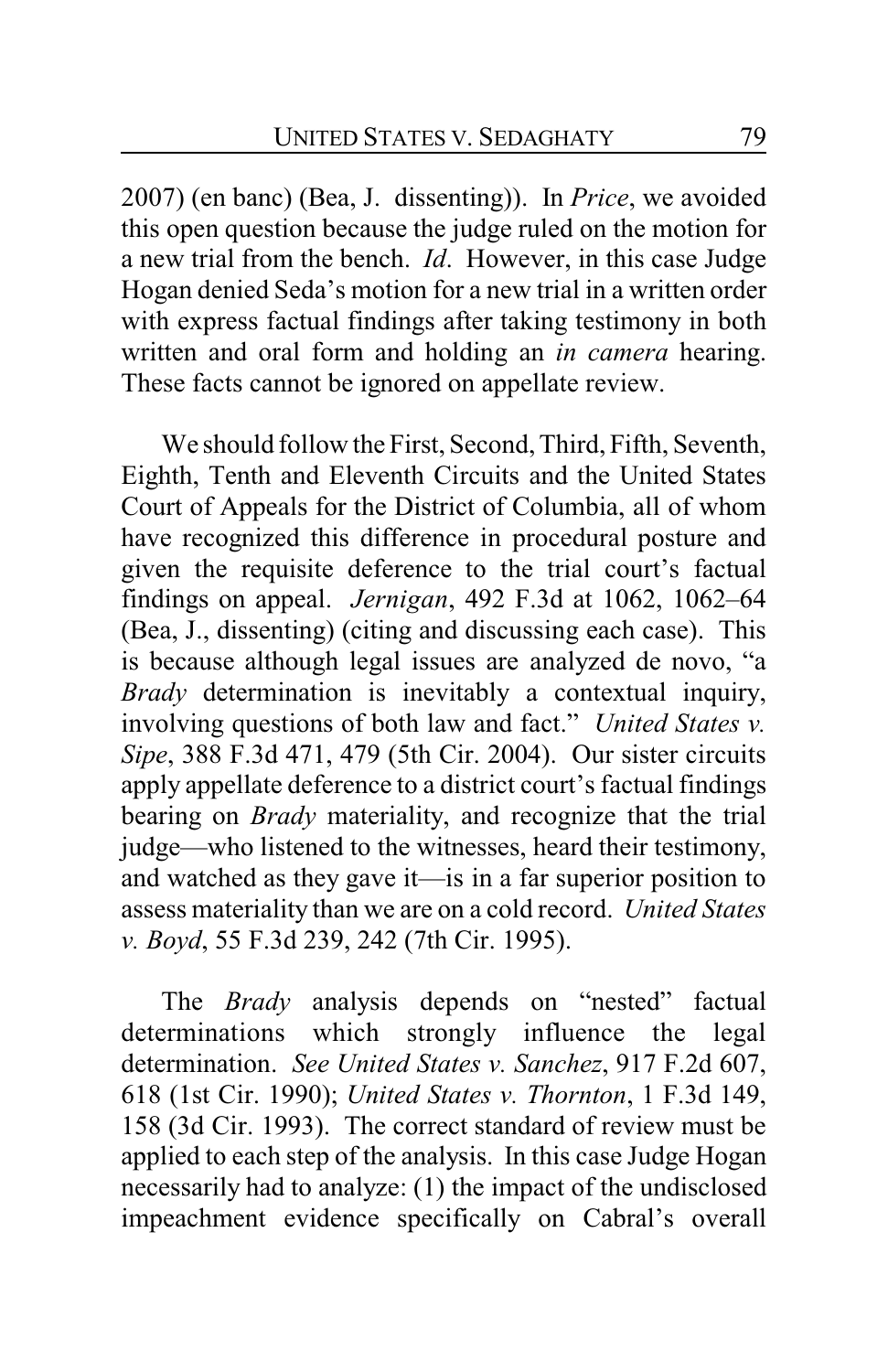testimony; (2) the impact, if any, of that determination on all the other evidence presented in the case (28 out of 1,800 pages of trial testimony); and (3) whether it was significant enough to undermine our confidence in the outcome of the jury's verdict. Thus, while question three is a legal question subject to de novo review, questions one and two are inherently factual determinations that require our deference unless they are clearly erroneous. To rule otherwise would amount to appellate fact-finding. *Jernigan*, 492 F.3d at 1059 (Bea, J., dissenting).

Accordingly, after conducting an *in camera* proceeding to review the contested evidence and taking evidence from various witnesses, including Barbara Cabral, Judge Hogan properly determined that the withheld information did not violate the standard of *United States v. Bagley*, 473 U.S. 667, 682 (1985). "Evidence is material only if there is a reasonable probability that, had the evidence been disclosed to the defense, the result of the proceeding would have been different." *Id.*

*Brady* requires the disclosure of evidence only if it is "both favorable to the accused and 'material either to guilt or to punishment.'" *Id*. at 674 (quoting *Brady*, 373 U.S. at 87). A prosecutor only violates a "constitutional duty of disclosure" where the "omission is of sufficient significance to result in the denial of the defendant's right to a fair trial." *United States v. Agurs*, 437 U.S. 97, 108 (1976). While the government admits it erred by not turning over possible impeachment evidence related to the testimony of Barbara Cabral, when the district court's factual findings are considered, within the context of the eight-day trial as a whole, Judge Hogan correctly determined that the withheld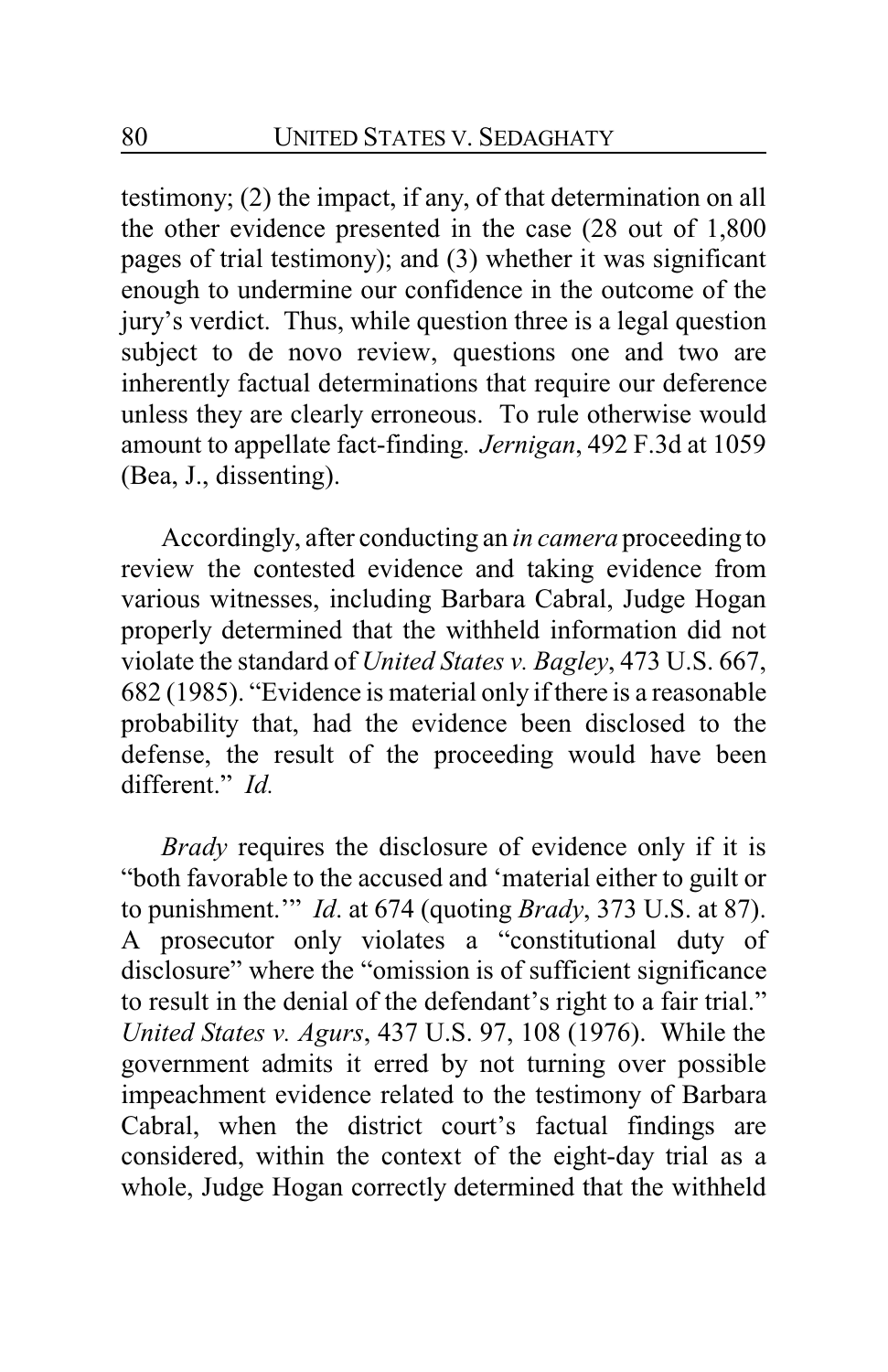information did not rise to a level that deprived Seda of a fair trial.

On March 17, 2010, well before commencement of trial on August 30, 2010, the United States disclosed Barbara Cabral as a witness who would "testify a[b]out observations made while attending functions at the Al-Haramain Islamic Foundation, Inc. in Ashland, Oregon." The most damaging testimony she offered was that at the conclusion of the Hajj in the Spring of 1999, while she, Seda, and others were in Saudi Arabia traveling on money provided by Al-Haramain, Seda collected \$200 from each group members' remaining funds for blankets and food for Chechen freedom fighters. The evidence was only circumstantially relevant since El-Fiki did not make his \$150,000 "donation" until nearly a year later. The disputed tax return for Al-Haramain-US, which misstated how those funds were actually used, was not filed until October 2001, more than 18 months after the Hajj.

The defense claims that the government's failure to disclose information regarding Barbara Cabral warrants a new trial under *Brady* and *Bagley*. But the district court held an evidentiary hearing on this issue and entered findings of fact adverse to the defense position:

> Indeed, of the 1800 page transcript generated from the trial, Barbara Cabral's testimony takes up only 28 of those pages. She was aggressivelycross-examined. There was some significance to the terrorist issue because the government ostensibly wanted to establish a reason for the tax fraud. But Cabral's testimony was immaterial to the jury's convictions on the charges presented because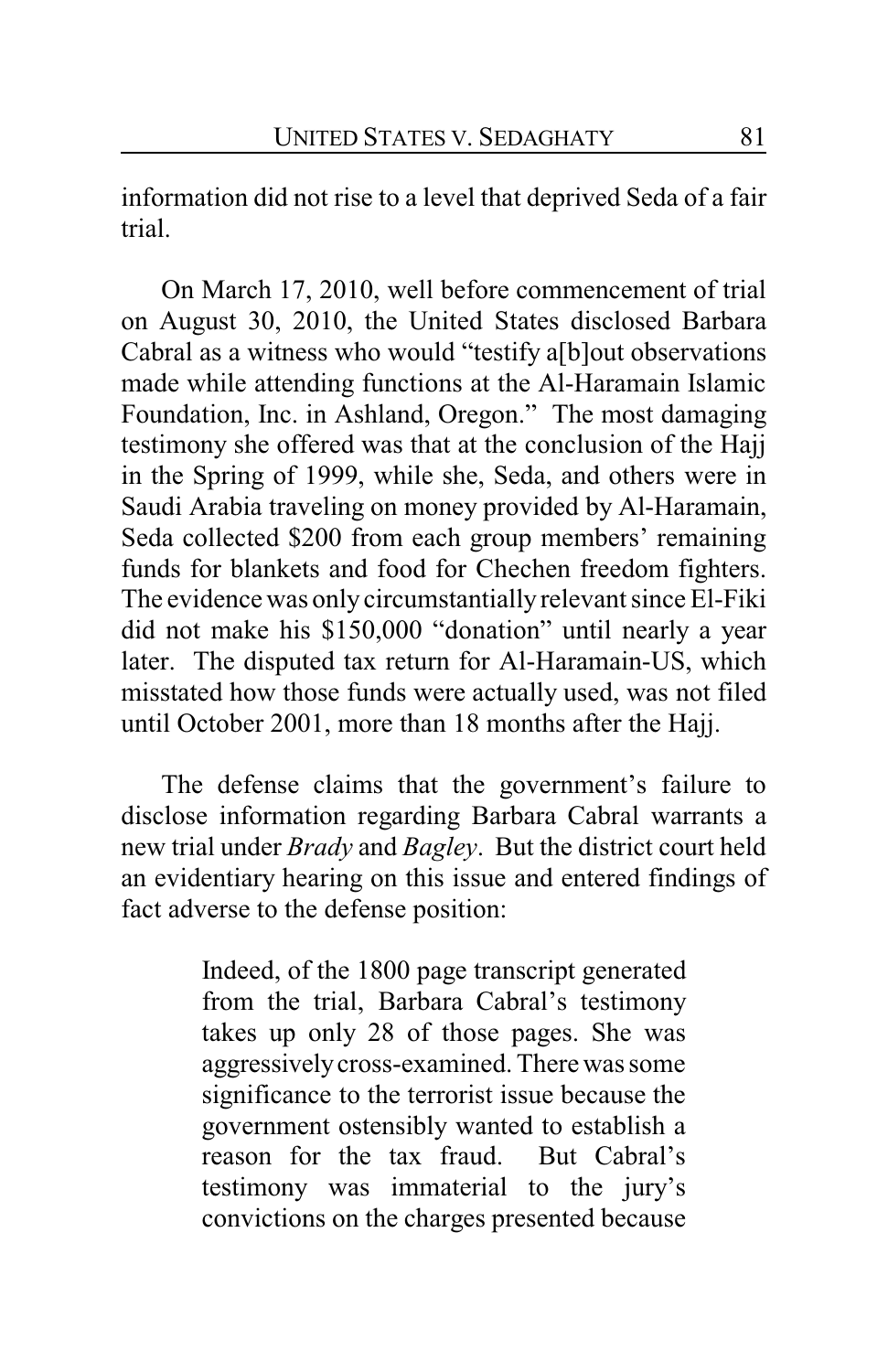it did not matter where the money fraudulently reported on the tax return actually went and because of other significant evidence regarding willfulness. The government's case centered on the accountant, Thomas Wilcox's testimony.

The government's focus on the issues surrounding the mujahideen has a greater relation to any enhancement during the sentencing phase. The materiality of Cabral's testimony to that question is a little more clear given that this was really the only direct evidence about defendant's desire to fund the mujahideen.

Ultimately, Judge Hogan chose not to impose the sentencing enhancement for terrorism to which Cabral's testimony was relevant. U.S.S.G. § 3A1.4(a).

Also, relevant to willfulness, there was other significant, independent evidence supporting the jury's finding. Daveed Gartenstein-Ross, a former employee of Al-Haramain-US, independently testified that Seda talked about gathering money for mujahideen forces in Kosovo. There was ample evidence in the record from emails and other items seized from Seda's computers at the Ashland prayer house that showed his intent to covertly support the mujahideen in Chechnya, including visits to multiple Jihadi web sites, a pro-Chechen mujahideen listserv, and battlefield photographs of the mujahideen. The government obtained still photos from Seda's home taken from a mujahideen fundraising video showing a training camp, as well as other seized items, with the consent of defendant's son, whose counsel was present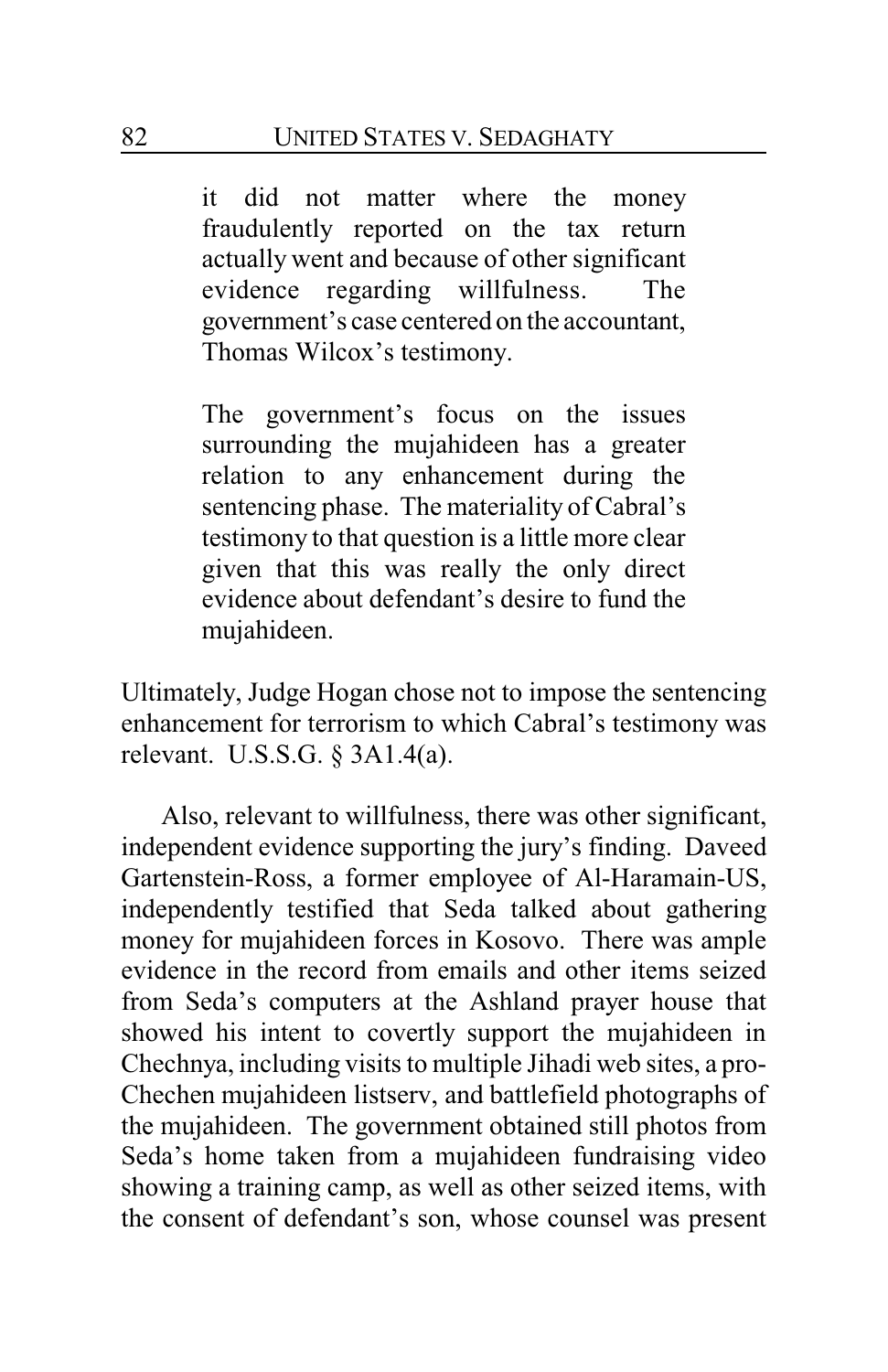during the search. The jury heard background expert testimony about the Chechen conflict and the relationship between Al-Haramain, the Saudi Joint Relief Committee, and support for the mujahideen.

Most damning, the jury was certainly entitled to infer from the deletion of the computer hard drives that Seda acted with criminal intent. Experienced prosecutors, criminal defense lawyers, and judges know that juries give heightened weight to a suspect's efforts to destroy or secrete incriminating evidence. Seda had ample notice since 2001 that he was under investigation prior to execution of the search warrant in February 2004. When agents seized his computers three years into the investigation, they discovered that the hard drives had been deleted. It was only through forensic computer examination that the government was able to laboriously restore the incriminating information and piece together the inculpatory evidence in this case.

Given the quantity of alternative, independent evidence, and when considered cumulatively, it is unlikely that the failure to disclose the payments to Cabral's husband, Richard, and the interview notes, which arguably might have impeached her testimony, materially prejudiced the defense. As Judge Hogan, who presided over the trial, so found.

The majority opinion's reference to discrepancies in the interview notes of Richard Cabral are irrelevant. Because he passed away during the investigation of this case and was therefore unavailable during trial for cross-examination, any relevant statements he made during the investigation would have been inadmissible under Federal Rule of Evidence 802 as hearsay within hearsay, not subject to an exception.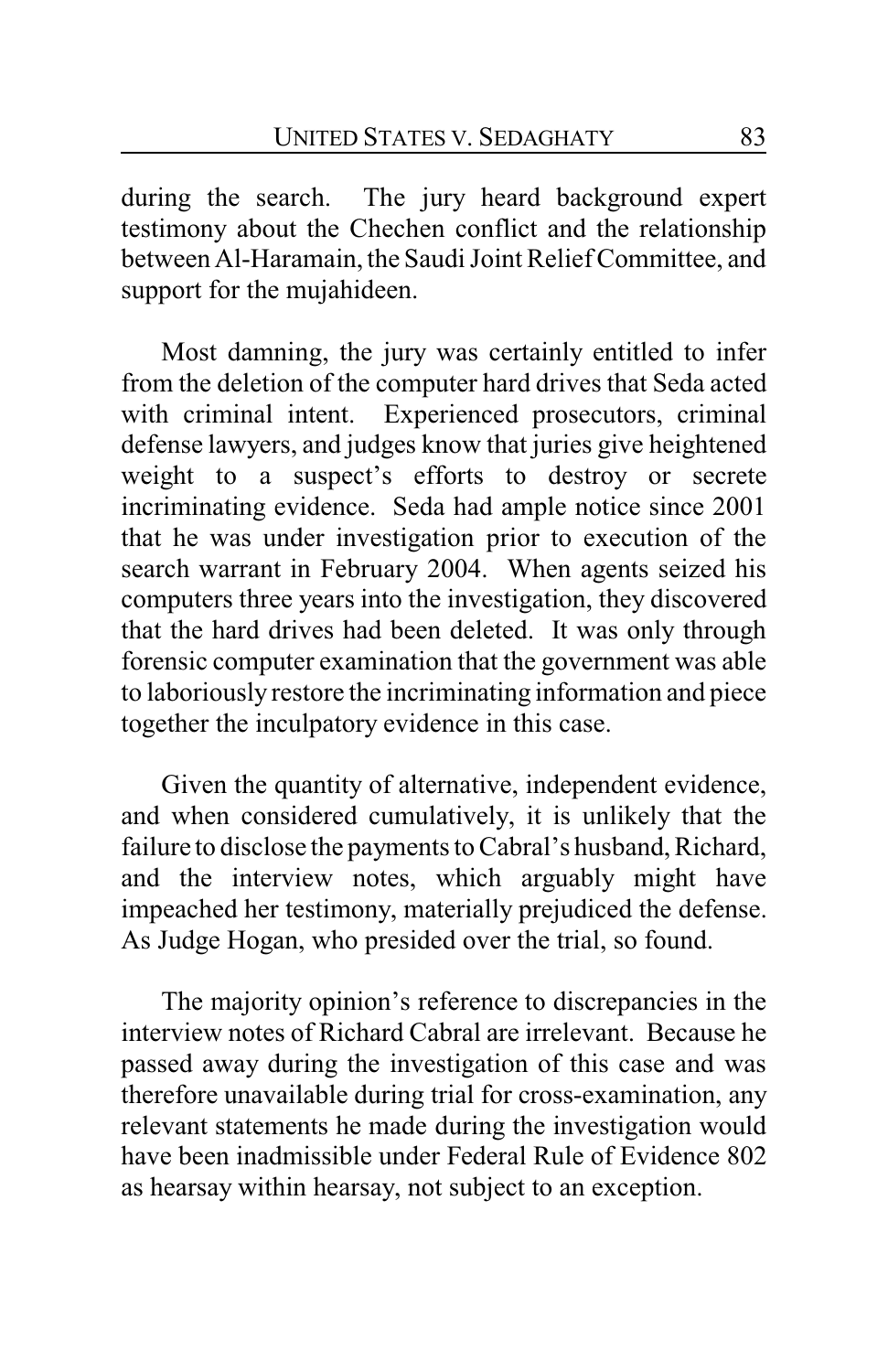The district court's factual findings are not clearly erroneous, and the majority errs in failing to give appropriate deference. Judge Hogan correctly determined that the error was not so substantially injurious as to warrant a new trial because the result would have been no different. *See Bagley*, 473 U.S. at 682. The jury could easily have reached the same conclusion without even considering Barbara Cabral's testimony and accordingly its exclusion did not serve to undermine confidence in the outcome of the trial.

## IV **8**

Contrary to the majority's ruling, the unclassified summary complied with the requirements of the Classified Information Procedures Act (CIPA). 18 U.S.C. app. 3, § 4. The law permits the creation of an unclassified summary report or substitution of a statement admitting relevant facts helpful to the defense in lieu of disclosing state secrets. *Id.* The government has the burden under Federal Rule of Criminal Procedure 16 to disclose evidence "both favorable to the accused and material either to guilt or to punishment." *Bagley*, 473 U.S. at 674 (citing *Brady,* 373 U.S. at 87). CIPA authorizes the government to submit an *ex parte*motion to the district court to reveal that it is in possession of relevant documents and to conduct *in camera* proceedings *ex parte* where classified information responsive to this obligation exists. 18 U.S.C. app. 3, § 6.

**<sup>8</sup>** The analysis in the unclassified dissent is constrained to a discussion of only unclassified evidence. A more complete analysis of the substitution is included in the classified dissent under the protection of the Classified Information Security Officer.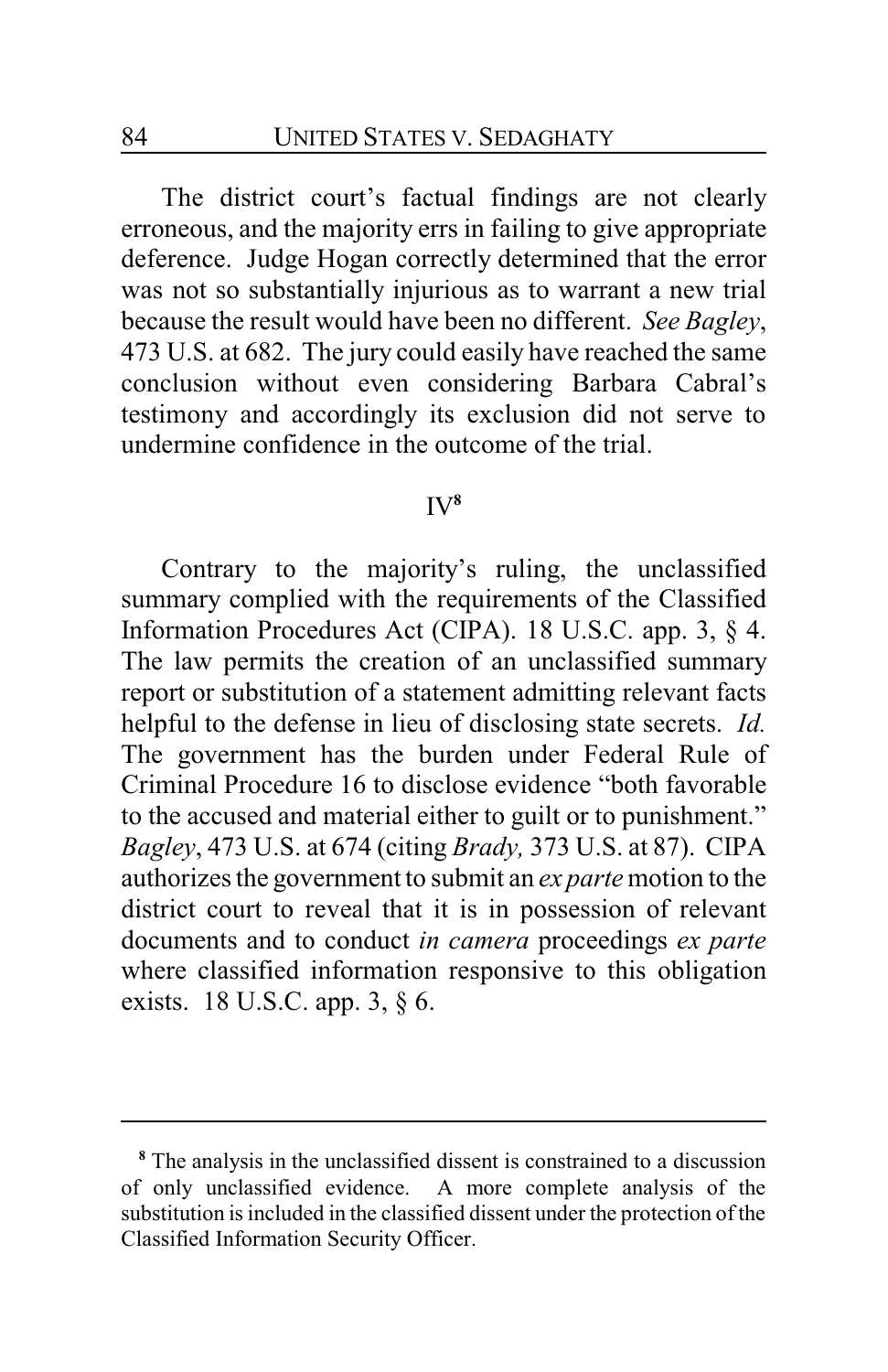This left the government and the court in the awkward position of having to sift through classified documents from the intelligence community to try to determine if any contained exculpatory information helpful to Seda's defense. *United States v. Amawi,* 695 F.3d 457, 471 (6th Cir. 2012) ("Rather than neutrally deciding disputes with an open record based on the adversarial process, [the court] must place [itself] in the shoes of the defense counsel, the very ones who cannot see the classified record, and act with a view to their interests."); *see also United States v. Mejia*, 448 F.3d 436, 458 (D.C. Cir. 2006) (noting the difficult predicament of "the defendants and their counsel, who are in the best position to know whether information would be helpful to their defense, [but] are disadvantaged by not being permitted to see the information and . . . assist the court in its assessment of the information's helpfulness"). The court must determine whether there is exculpatory material and whether an unclassified summary or statement of admitted facts can be crafted to effectively substitute for production of the documents themselves, which cannot be disclosed for reasons of national security. 18 U.S.C. app. 3 § 4.

The unclassified summaryreport given to Seda 18 months before trial complied with the requirements of CIPA as defined in  $\S$  6(c)(1). "The district court must accept [the substitution] if it will provide the defendant with substantially the same ability to make his defense as would disclosure of the specific classified information." *United States v. Moussaoui*, 382 F.3d 453, 477 (4th Cir. 2004) (internal quotation marks omitted). There was no abuse of discretion here because the court provided the defense with all the necessary details from the withheld documents to follow any potential investigative leads.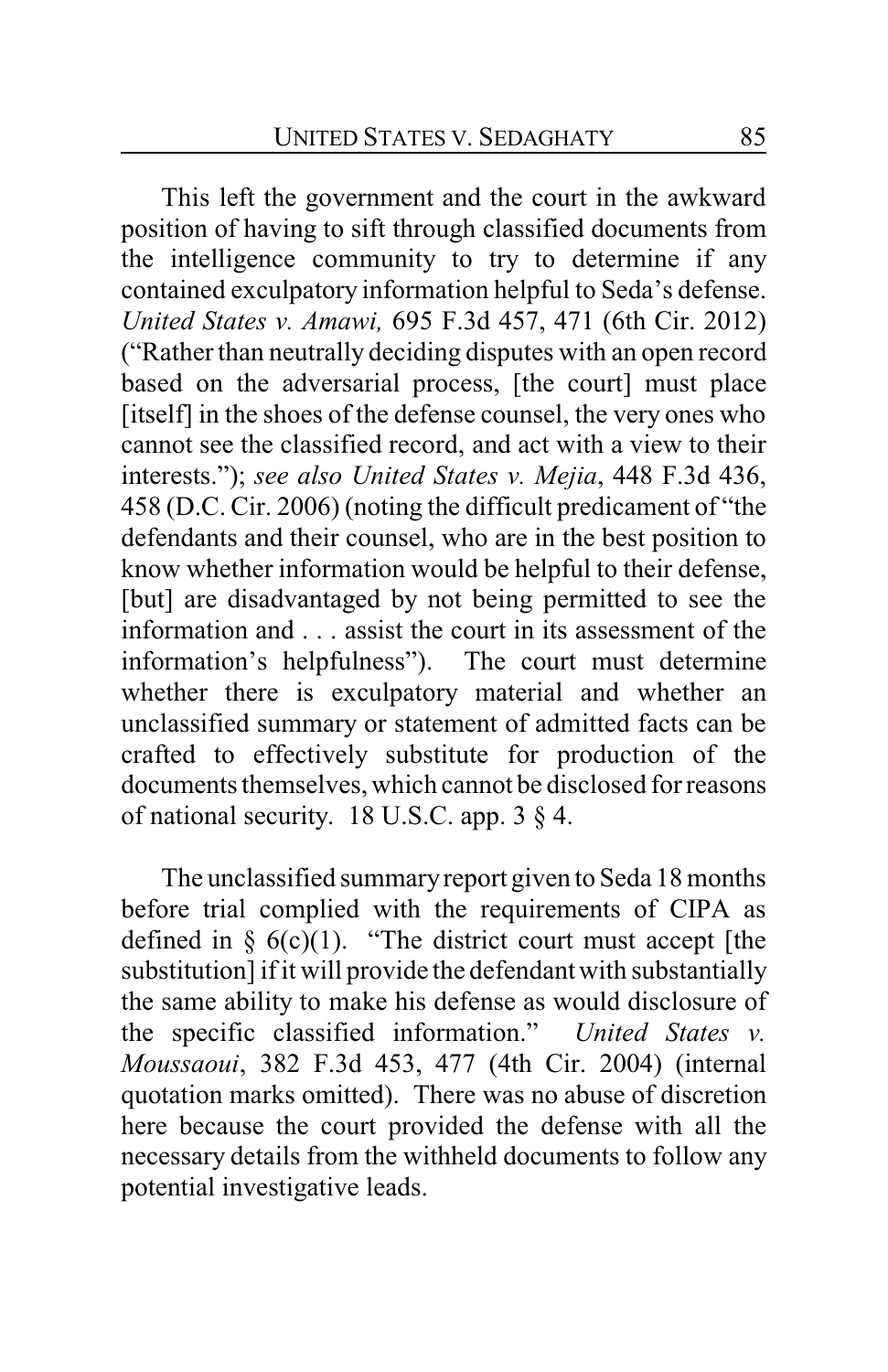The underlying documents themselves were inadmissible under Federal Rule of Evidence 802 as hearsay within hearsay, not subject to an exception. The court issued letters rogatory submitted by the defense asking the Kingdom of Saudi Arabia for access to Sami Al-Sanad, the subject of the summary document substitution, while he was in its custody. The defense had already interviewed Soliman Al-Buthe, the other individual named in the summary, on multiple occasions, while ironically the prosecution was refused official access to interview any Saudi citizens.

The defense objected to the introduction of the government's summary, but it offers no explanation for not proposing a stipulation in slightly revised form so as to get before the jury Al-Sanad's claim that the money was to be used for legitimate humanitarian purposes in Chechnya. The defense initially marked the summary as Defense Exhibit 730, but then just ten days before trial raised its first concern regarding its contents. In a hearing seven days later, Judge Hogan stated, "I want to look at that again." Defense counsel reiterated his concern regarding the summary, but in the same hearing and prior to Judge Hogan ruling on the objection, defense counsel withdrew the exhibit. At trial, the defense team did not renew the objection to the unclassified summary.

An issue is preserved for appeal "where the substance of an objection has been thoroughly explored and the trial court's ruling was explicit and definitive." *United States v. Palmer*, 3 F.3d 300, 304 (9th Cir.1993). Although "there is no requirement that a party engage in a futile and formalistic ritual to preserve the issue for appeal," that is not this case. *United States v. Varela-Rivera*, 279 F.3d 1174, 1177–78 (9th Cir. 2002).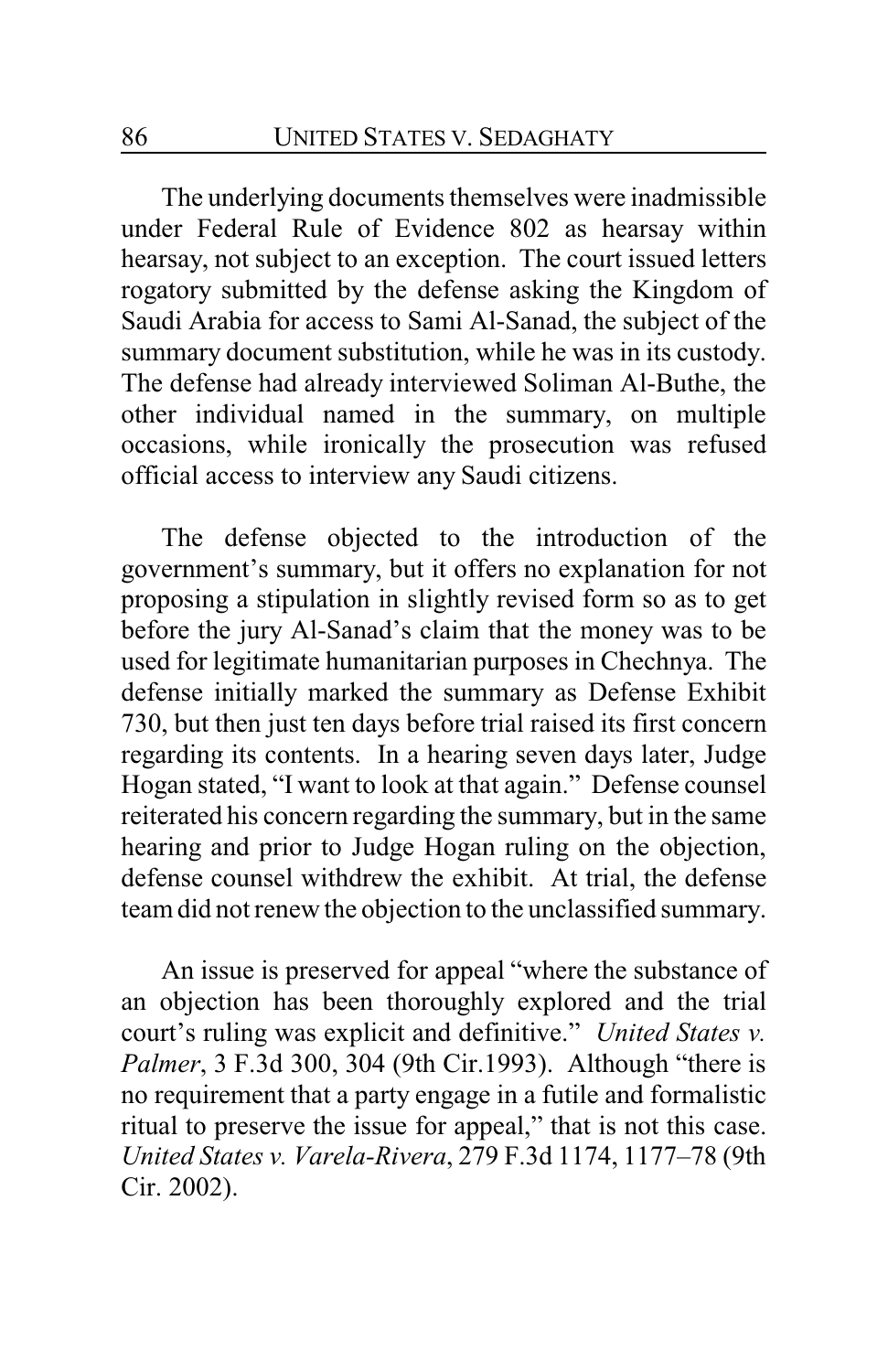The summary had been provided to the defense with sufficient time to litigate over its contents. The defense team never offered an alternative version to the trial court for consideration as a possible compromise.**<sup>9</sup>** The defense team did not afford Judge Hogan an opportunity to make an "explicit and definitive" ruling on its objection prior to withdrawing the exhibit. Nor did the defense team reiterate its objection at trial to preserve the issue on appeal.

By failing to offer an acceptable alternative, failing to seek an "explicit and definitive" ruling on the objection, failing to object to the summary's language at trial, and choosing to withdraw the exhibit prior to trial, Seda waived any challenge to this claim. Deference is owed to defense counsel's trial strategy, and we cannot speculate now after the jury has spoken as to why defense counsel chose not to pursue their objection further, nor offer the exhibit at trial. We should not countenance this tactical maneuver on appeal where Seda waived any objection by failing to preserve it at trial.

Judge Hogan went to extraordinary lengths to conduct multiple *in camera* proceedings and appropriately review related classified information in an effort to meet the commands of CIPA. There was no abuse of discretion in the court's authorization of the substituted summary, but because of the waiver, we should not even reach this issue.

**<sup>9</sup>** The majority argues that defense counsel was not in the position to offer alternative language. However, ten days before trial, defense counsel could certainly have brought the court's attention to the specific words which it considered "editorialized" and recommended less pejorative alternatives.